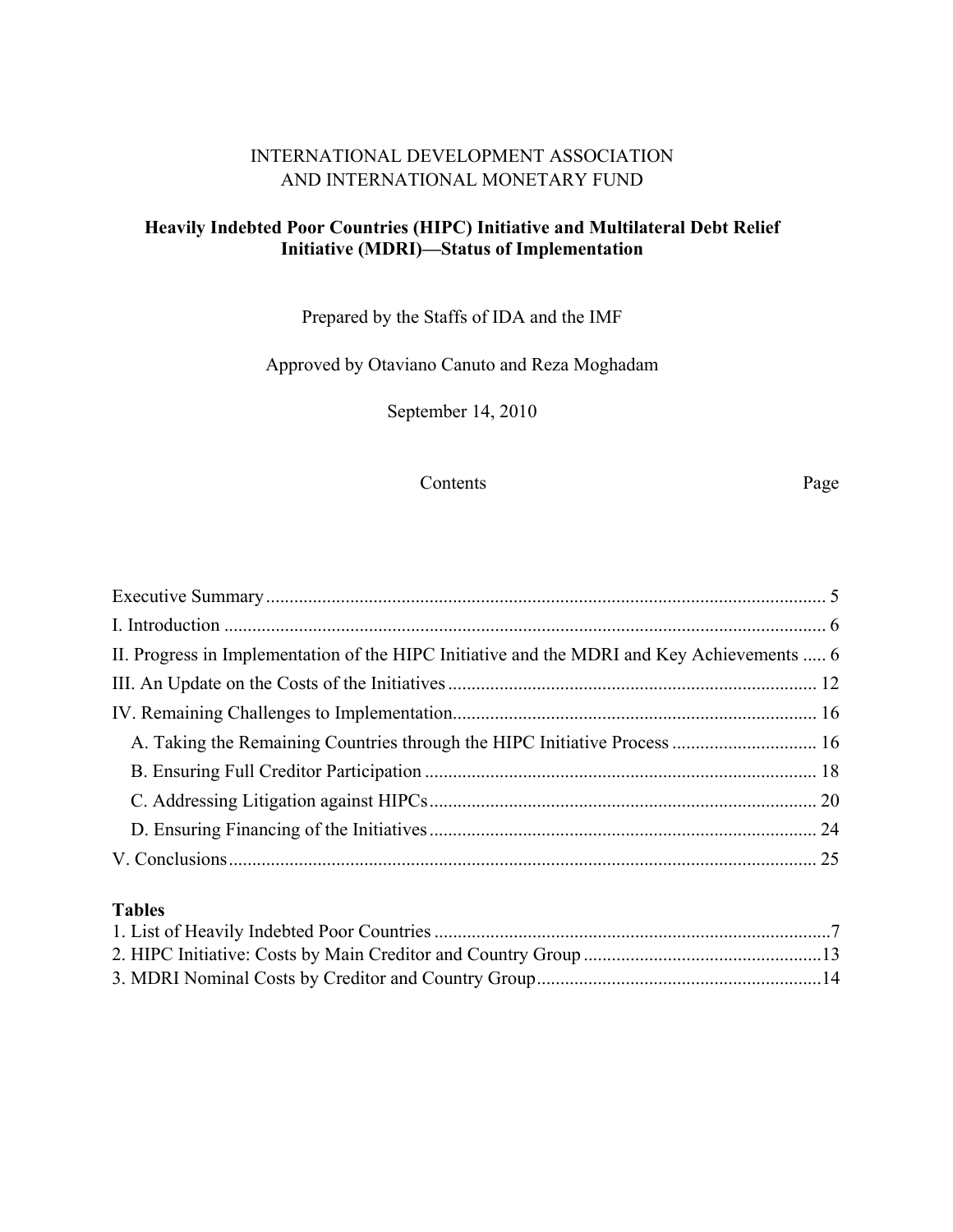| 1911 1 |
|--------|
|--------|

| rigures                                                                                  |  |
|------------------------------------------------------------------------------------------|--|
| 3. Average Poverty Reducing Expenditure and Debt Service in HIPCs 11                     |  |
| 4. Distribution of Potential Costs Under the HIPC Initiative and MDRI 15                 |  |
| 5. Duration of the Interim Period under the HIPC Initiative (in years)17                 |  |
| <b>Boxes</b>                                                                             |  |
|                                                                                          |  |
|                                                                                          |  |
| <b>Annexes</b>                                                                           |  |
|                                                                                          |  |
| II. Country Coverage, Data Sources, and Assumptions for the HIPC Initiative and          |  |
|                                                                                          |  |
| <b>Appendix Tables</b>                                                                   |  |
| 1. Summary of Debt Service and Poverty Reducing Expenditures 2001–2014 35                |  |
|                                                                                          |  |
| 3. Poverty-Reducing Expenditure of 36 Post-Decision-Point HIPCs 2001-201439              |  |
|                                                                                          |  |
| 5. HIPC Initiative: Cost Estimates to Multilateral Creditors and Status of their         |  |
|                                                                                          |  |
| 6A. Status of Delivery of HIPC Initiative and MDRI Assistance by the World Bank44        |  |
| 6B. World Bank Group Debt Service after HIPC Initiative and MDRI                         |  |
|                                                                                          |  |
|                                                                                          |  |
|                                                                                          |  |
| 8A. Status of Delivery of HIPC Initiative and MDRI Assistance by the                     |  |
|                                                                                          |  |
| 8B. AfDB Group Debt Service after HIPC Initiative and MDRI Debt Relief, 2000-2014 50     |  |
| 9. Status of Delivery of HIPC and IaDB-07 Initiatives Assistance by the                  |  |
|                                                                                          |  |
|                                                                                          |  |
| 11. HIPC Initiative: Cost Estimates to Paris Club Official Bilateral Creditors           |  |
|                                                                                          |  |
| 12. Debt Relief Committed and Delivered by the Paris Club Official Bilateral Creditors55 |  |
| 13. Paris Club Official Bilateral Creditors' Delivery of Debt Relief under               |  |
|                                                                                          |  |
| 14. HIPC Initiative: Cost Estimates to Non-Paris Club Official Bilateral Creditors       |  |
|                                                                                          |  |
| 15. Debt Relief Commited and Delivered by the Non-Paris Club Official Bilateral          |  |
|                                                                                          |  |
|                                                                                          |  |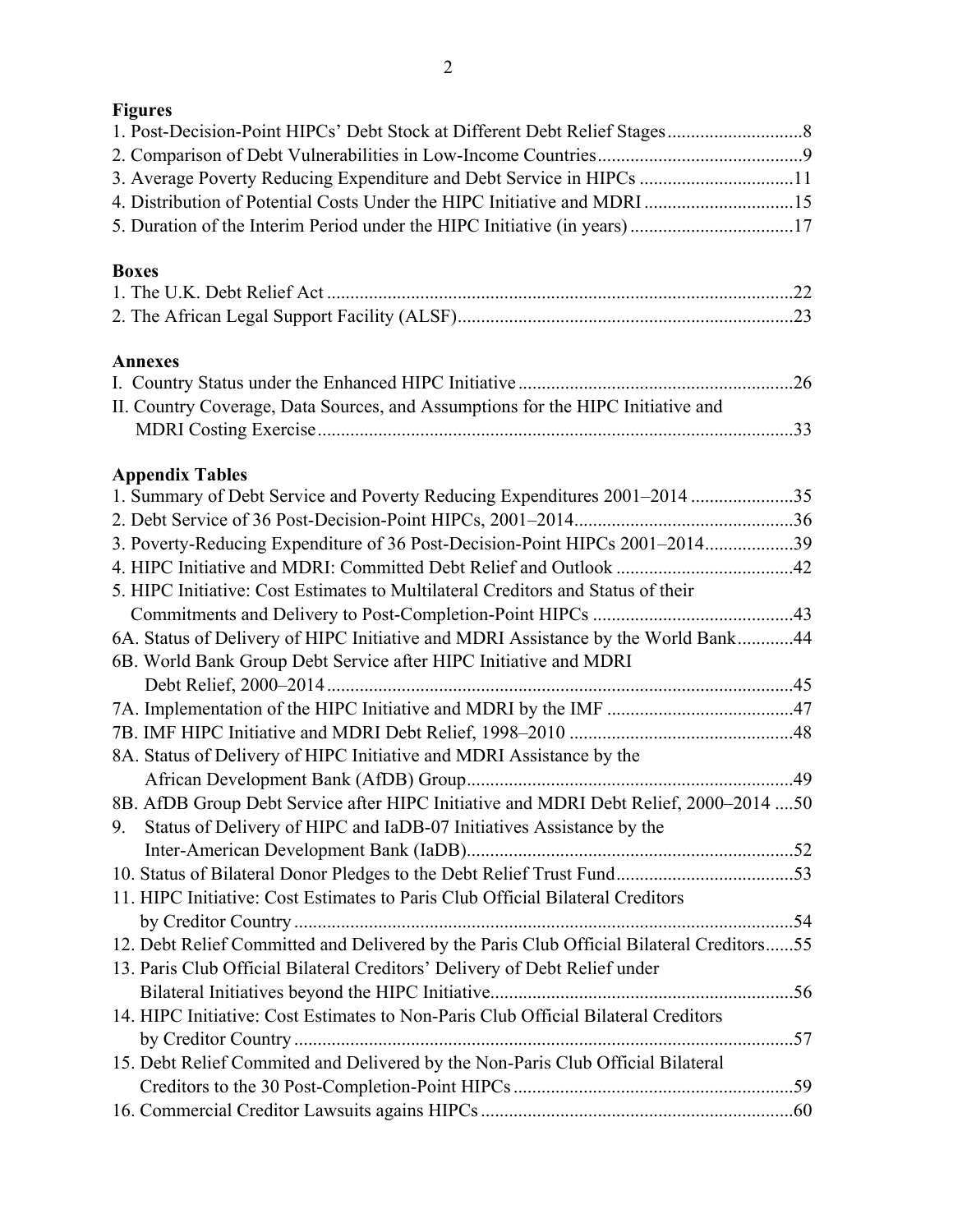### **ABBREVIATIONS AND ACRONYMS**

| AfDB            | <b>African Development Bank</b>                                         |
|-----------------|-------------------------------------------------------------------------|
| <b>AfDF</b>     | African Development Fund                                                |
| <b>AFESD</b>    | Arab Fund for Social and Economic Development                           |
| <b>AFRITAC</b>  | Africa Regional Technical Assistance Centers                            |
| <b>AMF</b>      | Arab Monetary Fund                                                      |
| AsDB            | <b>Asian Development Bank</b>                                           |
| <b>BADEA</b>    | Arab Bank for Economic Development in Africa                            |
| <b>BCEAO</b>    | <b>Central Bank of West African States</b>                              |
| <b>BDEAC</b>    | Banque de Développement des États de l'Afrique Centrale                 |
|                 | (Central African States Development Bank)                               |
| <b>BDEGL</b>    | Banque de Développement des Etats des Grand Lacs                        |
|                 | (Development Bank of Great Lake States)                                 |
| <b>BEAC</b>     | Banque des Etats de l'Afrique Centrale (Bank of Central African States) |
| <b>BOAD</b>     | Banque Ouest Africaine de Developpement (West African Development Bank) |
| <b>CABEI</b>    | Central American Bank for Economic Integration                          |
| <b>CAF</b>      | Corporación Andina de Fomento                                           |
| <b>CDB</b>      | Caribbean Development Bank                                              |
| <b>CEMLA</b>    | Centro de Estudios Monetarios Latinoamericanos                          |
| <b>CIRR</b>     | <b>Commercial Interest Reference Rate</b>                               |
| <b>CMCF</b>     | <b>CARICOM Multilateral Clearing Facility</b>                           |
| <b>CPIA</b>     | Country Policy and Institutional Assessment                             |
| CP              | Completion-Point                                                        |
| <b>DMF</b>      | Debt Management Facility                                                |
| DeMPA           | Debt Management Performance Assessment                                  |
| DP              | Decision-Point                                                          |
| <b>DRC</b>      | Democratic Republic of the Congo                                        |
| <b>DRF</b>      | Debt Reduction Facility                                                 |
| <b>DRTF</b>     | Debt Relief Trust Fund                                                  |
| <b>DSA</b>      | Debt Sustainability Analysis                                            |
| <b>DSF</b>      | Debt Sustainability Framework                                           |
| <b>EADB</b>     | East African Development Bank                                           |
| <b>EBID</b>     | <b>ECOWAS Bank for Investment and Development</b>                       |
| ECF             | <b>Extended Credit Facility</b>                                         |
| <b>EFF</b>      | <b>Extended Fund Facility</b>                                           |
| EIB             | <b>European Investment Bank</b>                                         |
| <b>EPCA</b>     | <b>Emergency Post-Conflict Assistance</b>                               |
| <b>ESF</b>      | <b>Exogenous Shocks Facility</b>                                        |
| EU              | European Union                                                          |
| <b>FDI</b>      | Foreign Direct Investment                                               |
| <b>FEGECE</b>   | Fonds d'Entraide et de Garantie des Emprunts du Conseil de l'Entente    |
|                 | (Fund of Aid and of Loans Guarantee of the Agreement Council)           |
| <b>FOCEM</b>    | Fondo Centroamericano de Estabilización Monetaria                       |
| <b>FONPLATA</b> | Fund for the Financial Development of the River Plate Basin             |
| <b>FSID</b>     | Fonds de solidarité islamique pour le développement                     |
|                 | (Islamic Fund for Solidarity and Economic Development)                  |
| <b>GDP</b>      | <b>Gross Domestic Product</b>                                           |
| <b>HIPC</b>     | Heavily Indebted Poor Country                                           |
| IaDB            | <b>Inter-American Development Bank</b>                                  |
|                 |                                                                         |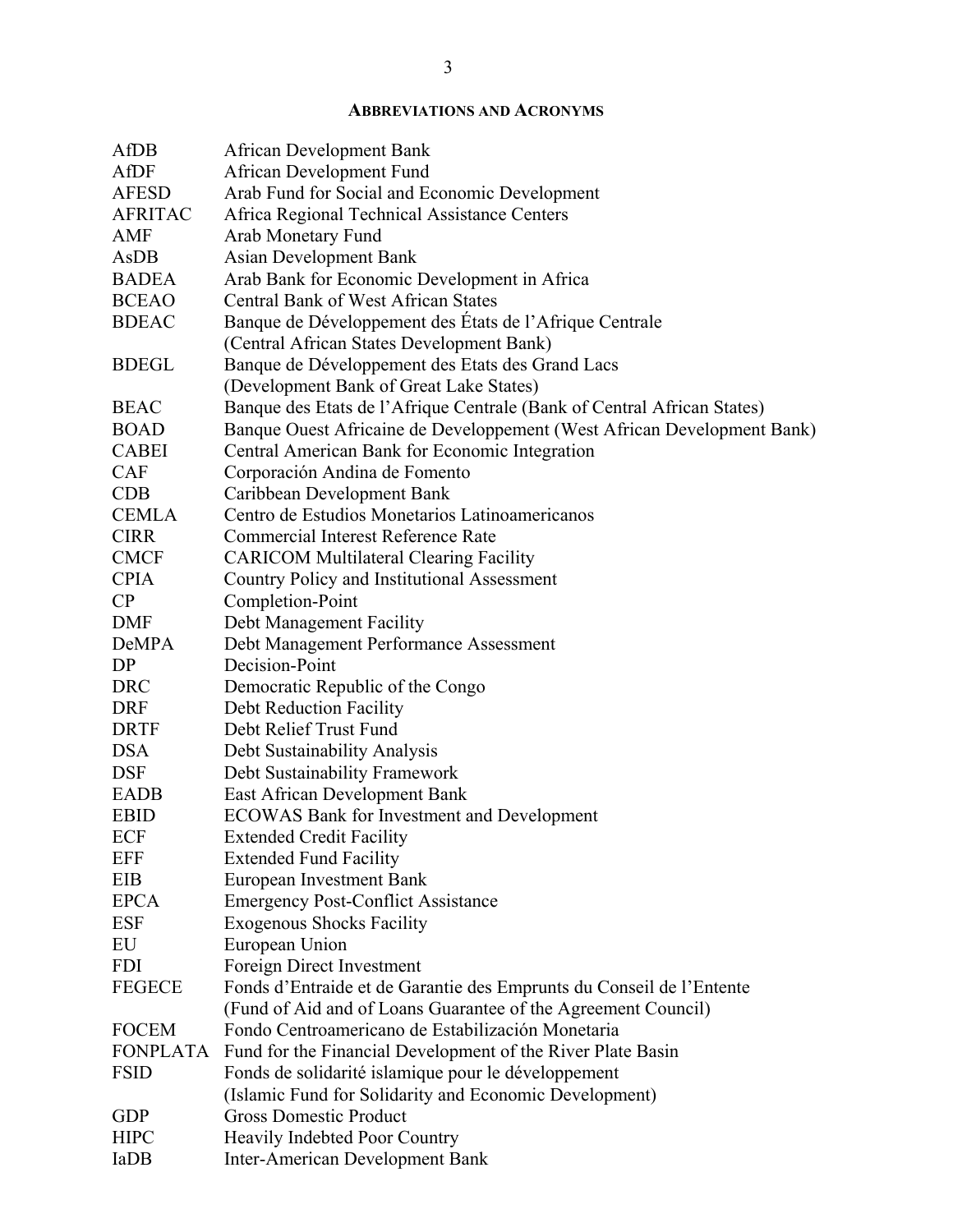| <b>IBRD</b>   | International Bank for Reconstruction and Development            |
|---------------|------------------------------------------------------------------|
| <b>IDA</b>    | <b>International Development Association</b>                     |
| IDA15         | Fifteenth Replenishment of IDA                                   |
| <b>IFAD</b>   | International Fund for Agricultural Development                  |
| <b>IMF</b>    | <b>International Monetary Fund</b>                               |
| <b>I-PRSP</b> | <b>Interim Poverty Reduction Strategy Paper</b>                  |
| <b>IsDB</b>   | <b>Islamic Development Bank</b>                                  |
| <b>JSAN</b>   | Joint Staff Advisory Note                                        |
| LIC           | Low Income Country                                               |
| <b>MDB</b>    | Multilateral Development Bank                                    |
| <b>MDGs</b>   | Millennium Development Goals                                     |
| <b>MDRI</b>   | Multilateral Debt Relief Initiative                              |
| <b>MEFMI</b>  | Macroeconomic and Financial Management Institute for Eastern and |
|               | Southern Africa                                                  |
| <b>MTDS</b>   | Medium-Term Debt Management Strategy                             |
| <b>NDF</b>    | Nordic Development Fund                                          |
| <b>NIB</b>    | Nordic Investment Bank                                           |
| <b>ODA</b>    | <b>Official Development Assistance</b>                           |
| <b>OECD</b>   | Organization for Economic Co-operation and Development           |
| <b>OPEC</b>   | Organization of Petroleum Exporting Countries                    |
| <b>OFID</b>   | <b>OPEC Fund for International Development</b>                   |
| <b>PRGF</b>   | Poverty Reduction and Growth Facility                            |
| <b>PRSP</b>   | Poverty Reduction Strategy Paper                                 |
| <b>PTA</b>    | Eastern and Southern African Trade and Development Bank          |
| PV            | <b>Present Value</b>                                             |
| <b>SDR</b>    | <b>Special Drawing Rights</b>                                    |
| <b>SMP</b>    | <b>Staff Monitored Program</b>                                   |
| <b>UNCTAD</b> | United Nations Conference on Trade and Development               |
| <b>WAEMU</b>  | West African Economic and Monetary Union                         |
| <b>WAIFEM</b> | West African Institute for Financial and Economic Management     |
| <b>WEO</b>    | World Economic Outlook                                           |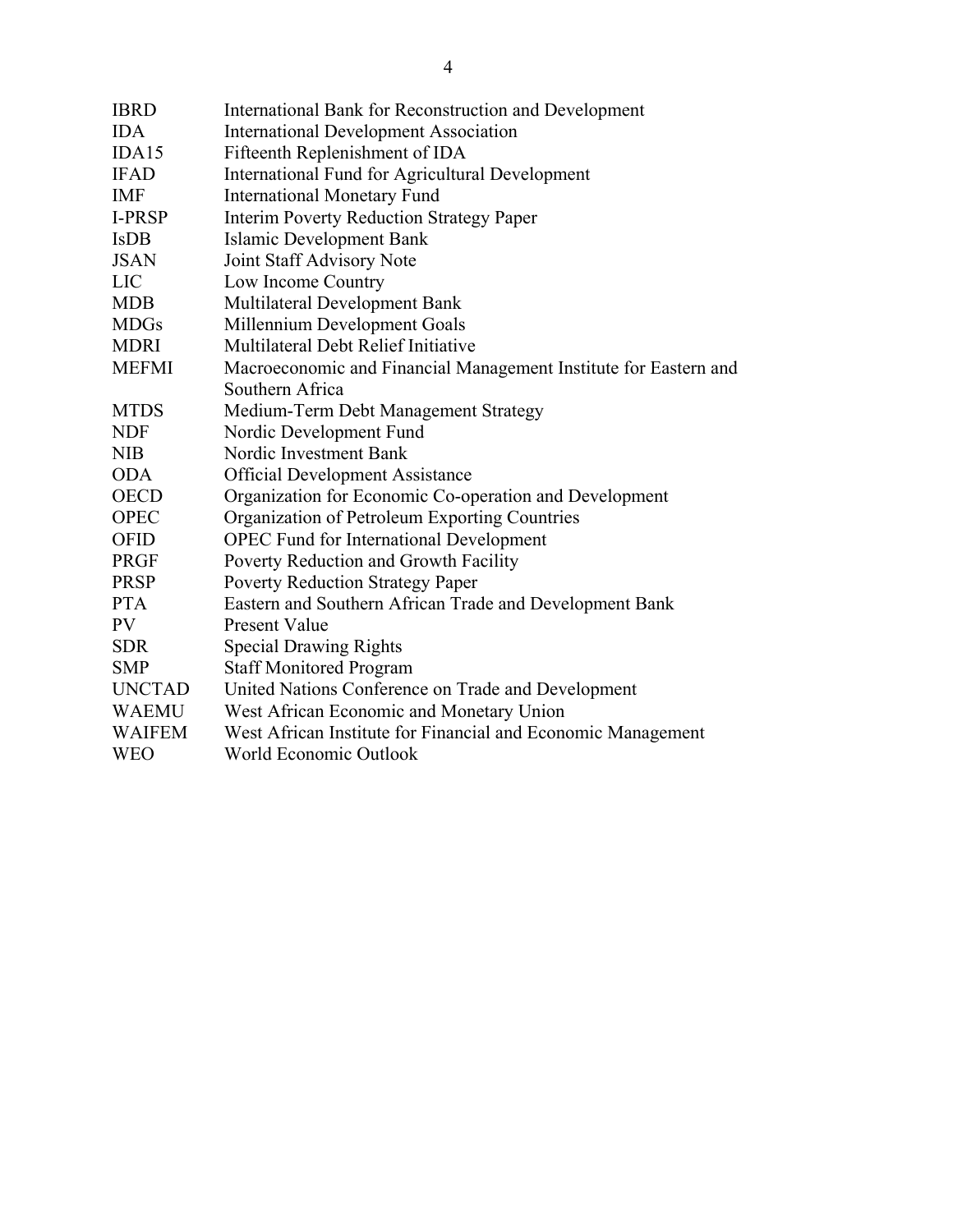### **EXECUTIVE SUMMARY**

This report provides an update on the status of implementation, impact, and costs of the Heavily Indebted Poor Country (HIPC) Initiative and the Multilateral Debt Relief Initiative (MDRI).

Debt relief provided under the Initiatives has substantially alleviated debt burdens in recipient countries. Through the continued use by IDA and the Fund of the flexibility available in the framework governing the HIPC Initiative and the MDRI, significant progress has been achieved under the Initiatives since the last report.

- Since September 2009, one country reached the decision point and qualified for HIPC Initiative assistance. Four countries reached the completion point and qualified for irrevocable debt relief under the HIPC Initiative and the MDRI.
- In total, 36 out of 40 HIPCs have qualified for HIPC Initiative assistance, of which 30 have reached the completion point.
- Three out of the six HIPCs between decision and completion points ("interim" HIPCs) are expected to reach the completion point in the next 12–18 months.
- Assistance committed to the 36 HIPCs that have qualified for HIPC Initiative assistance ("post-decision-point" HIPCs) represents on average about 38 percent of these countries' 2009 GDP. Full delivery of debt relief to these countries will reduce their debt burden by over 80 percent.

Nonetheless, some issues require continued attention in order to implement the Initiatives fully:

- Some of the ten countries that have not yet reached the completion point and, particularly, a few of the pre-decision-point HIPCs face especially difficult problems. Overcoming these challenges will require sustained domestic efforts and continued support from the international community.
- Full participation of all creditors, particularly smaller multilateral, non-Paris Club bilateral official and private creditors, remains to be secured.
- Additional funds will be needed to provide debt relief to the few HIPCs having protracted arrears to IFIs.
- The incidence of litigation against HIPCs appears to have abated in recent years. Preventing litigation, which can be very costly for HIPCs, remains an important objective. National and multilateral initiatives have sought to respond to the threats associated to creditor litigation.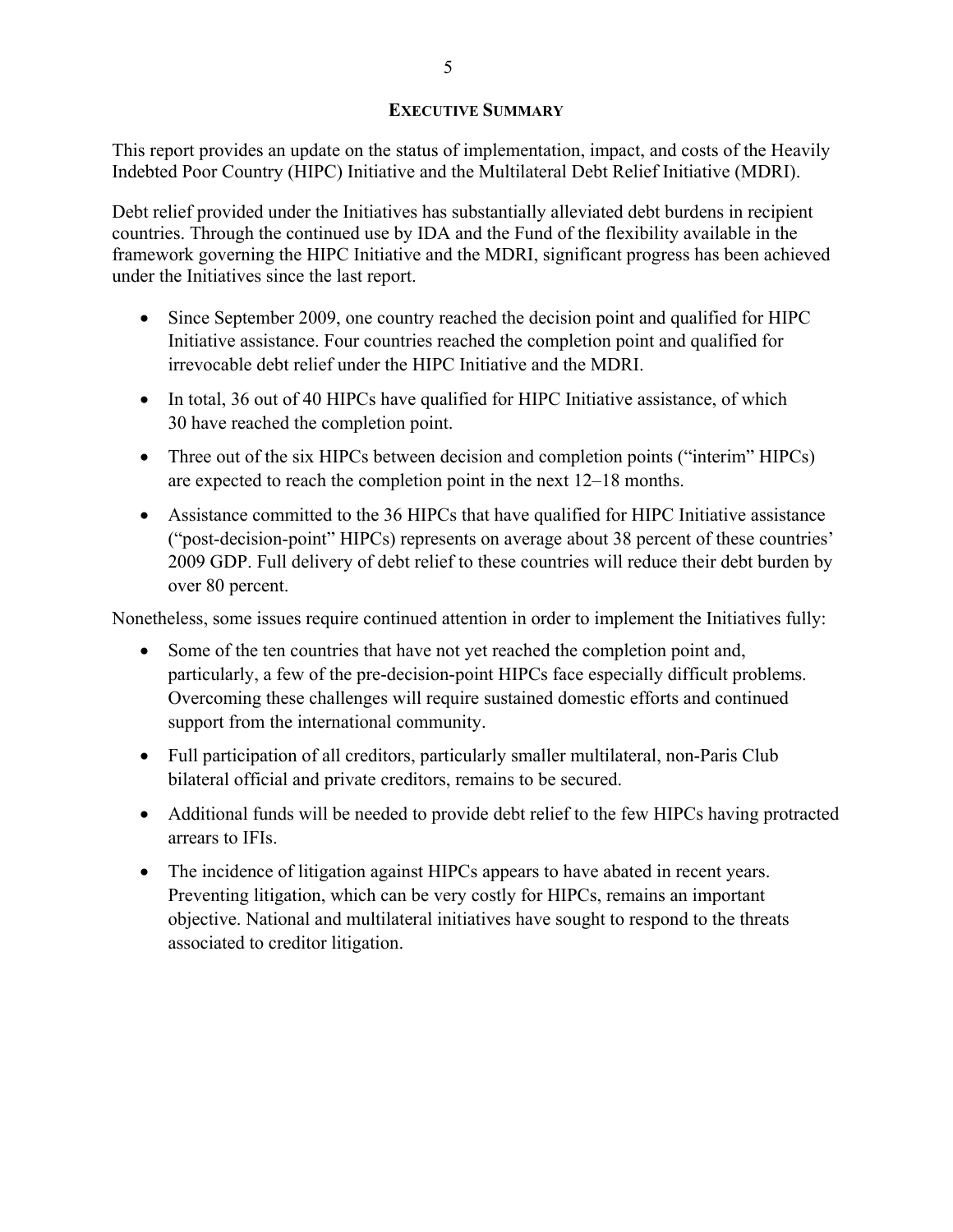## **I. INTRODUCTION1**

1. **This report reviews the implementation of the Heavily Indebted Poor Country (HIPC) Initiative and the Multilateral Debt Relief Initiative (MDRI).** Section II reports on progress made in the implementation of both Initiatives since the publication of the 2009 Status of Implementation report.<sup>2</sup> Section III updates the estimated costs of debt relief under the Initiatives. Section IV discusses remaining implementation challenges. Section V concludes.

### **II. PROGRESS IN IMPLEMENTATION OF THE HIPC INITIATIVE AND THE MDRI AND KEY ACHIEVEMENTS**

### 2. **Significant progress has been made in the past year, with five countries reaching key milestones**:

- Afghanistan (January 2010), the Republic of the Congo (January 2010), Liberia (June 2010), and the Democratic Republic of Congo (July 2010) reached their respective completion points and qualified for irrevocable debt relief.
- Comoros (June 2010) reached its decision point and began receiving interim debt relief.
- As a result, a total of 36 out of 40 HIPCs are now past their decision point of which 30 are past their completion point (Table 1).<sup>3</sup>

3. **While preserving the core principles of the HIPC Initiative, IDA and the IMF have continued to make use of the flexibility available in the framework governing the Initiative.** Judgment has continued to be used in the area of completion point triggers. The Boards granted waivers to Afghanistan and Liberia for missed triggers on the basis that they had been substantially implemented and sufficient progress had been made toward the underlying objectives. Comoros reached its decision point following the progress made on clearance of its arrears, which will count as debt relief provided by its multilateral and official bilateral creditors.4 Flexibility was also exercised in the area of preparation and implementation of poverty reduction strategies.

<sup>&</sup>lt;sup>1</sup> This paper was prepared by William O'Boyle, Juan Pedro Schmid, Signe Zeikate (World Bank) and Birgir Arnason, Karina Garcia, Kadima Kalonji, and Jayendu De (IMF) and supervised by Christian Beddies (IMF) and Luca Bandiera (World Bank). Overall guidance was provided by Dominique Desruelle and Hervé Joly (IMF) and Sudarshan Gooptu (World Bank).

<sup>&</sup>lt;sup>2</sup> Heavily Indebted Poor Countries (HIPC) Initiative and the Multilateral Debt Relief Initiative (MDRI)—Status of Implementation, September 16, 2009.

 $3$  In this report the term "HIPCs" is used to refer to all countries that are eligible or potentially-eligible for HIPC debt relief. As shown in Table 1, HIPCs "eligible" for debt relief are those that are past the decision point while HIPCs "potentially eligible" for debt relief have yet to reach the decision point.

<sup>&</sup>lt;sup>4</sup> Nearly one-fifth of the country's official external debt (US\$54 million) was in arrears at end-2009. Comoros has no arrears to IDA and the IMF. Nearly all of the arrears to the AfDB Group (US\$29) million were cleared between December 2007 and April 2009 under the Fragile States Facility. Most of the arrears to other multilateral creditors have been or are expected to be cleared through concessional arrears clearance operations. Comoros has received an exceptional debt restructuring treatment from the Paris Club and has either reached or is negotiating, an agreement with other creditors on terms at least comparable to those granted by Paris Club creditors.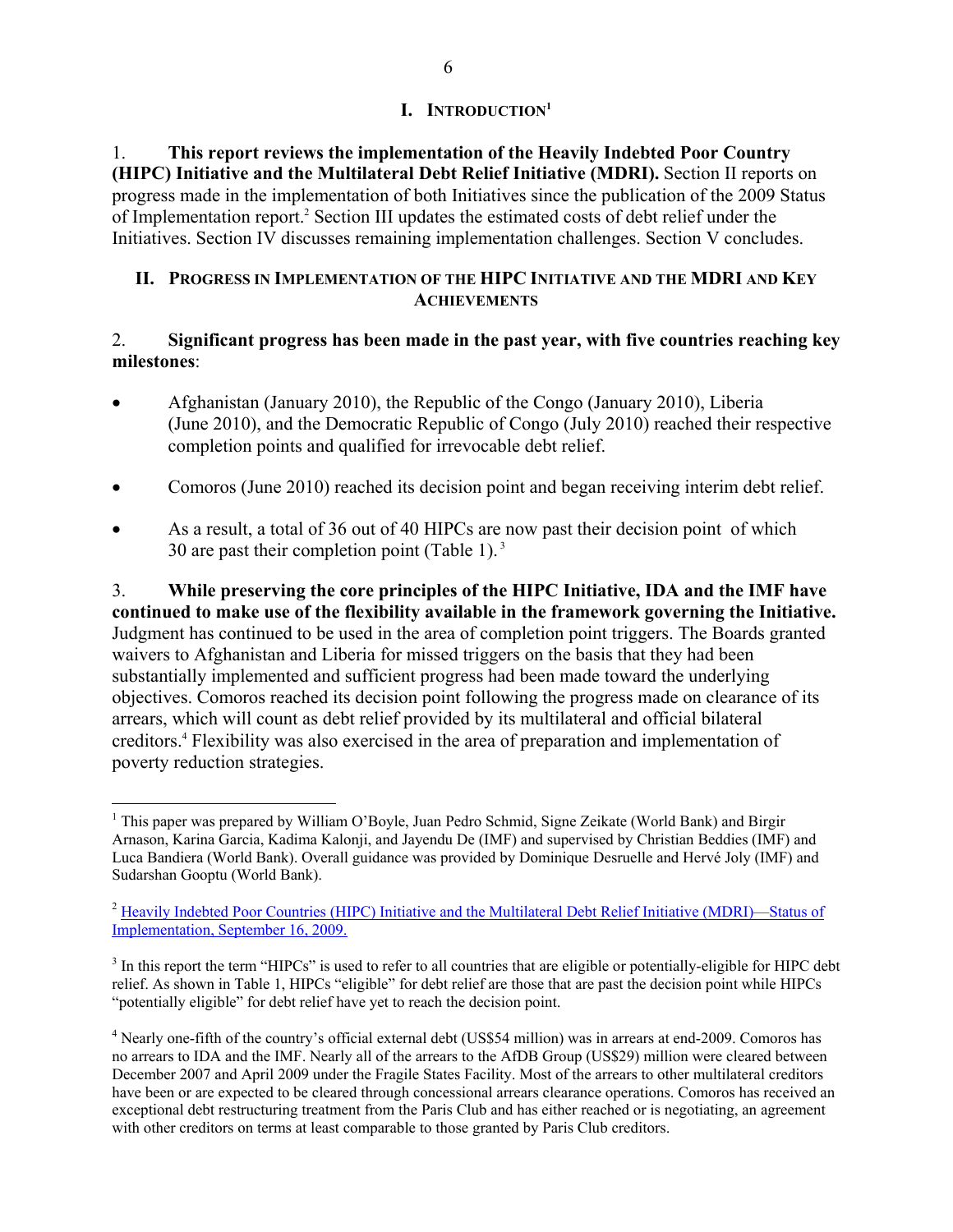# **Table 1. List of Heavily Indebted Poor Countries**

(as of end-July 2010)

|                               | 30 Post-Completion-Point HIPCs <sup>1/</sup> |                       |
|-------------------------------|----------------------------------------------|-----------------------|
| Afghanistan                   | Ghana                                        | Mozambique            |
| <b>Benin</b>                  | Guyana                                       | Nicaragua             |
| <b>Bolivia</b>                | Gambia, The                                  | Niger                 |
| Burkina Faso                  | Haiti                                        | Rwanda                |
| Burundi                       | Honduras                                     | São Tomé and Príncipe |
| Cameroon                      | Liberia                                      | Senegal               |
| Central African Republic      | Madagascar                                   | Sierra Leone          |
| Congo, Dem. Rep. of the       | Malawi                                       | Tanzania              |
| Congo, Rep. of                | Mali                                         | Uganda                |
| Ethiopia                      | Mauritania                                   | Zambia                |
|                               | 6 Interim HIPCs $^{2/}$                      |                       |
| Comoros                       | Chad                                         | Guinea-Bissau         |
| Côte d'Ivoire                 | Guinea                                       | Togo                  |
|                               | 4 Pre-Decision-Point HIPCs <sup>3/</sup>     |                       |
| Eritrea                       | Somalia                                      |                       |
| Kyrgyz Republic <sup>4/</sup> | Sudan                                        |                       |

1/ Countries that have qualified for irrevocable debt relief under the HIPC Initiative.

2/ Countries that have qualified for assistance under the HIPC Initiative (i.e., reached decision point), but have not yet reached completion point.

3/ Countries that are potentially eligible and may wish to avail themselves of the HIPC Initiative or MDRI.

4/ The Kyrgyz authorities indicated in early 2007 that they did not wish to avail themselves of debt relief under the HIPC Initiative but subsequently expressed interest in the MDRI. Based on the latest available data, however, indebtedness indicators were estimated to be below the applicable HIPC Initiative thresholds, while income levels were estimated to be above the IMF MDRI thresholds.

4. **Debt relief provided under the Initiatives has substantially alleviated debt burdens** 

**in recipient countries**. Overall assistance to the 36 post-decision-point HIPCs under the Initiatives represents on average about 38 percent of these countries' 2009 GDP.<sup>5</sup> This assistance, together with relief under traditional mechanisms and additional ("beyond HIPC") relief from Paris Club creditors, is expected to reduce the debt burden for these countries by over 80 percent relative to pre-decision-point levels (Figure 1).

 $<sup>5</sup>$  Debt relief committed under the Initiatives amounts to around US\$127 billion in nominal terms, of which about</sup> US\$51 billion are under the MDRI (including projected assistance under the MDRI to current interim HIPCs).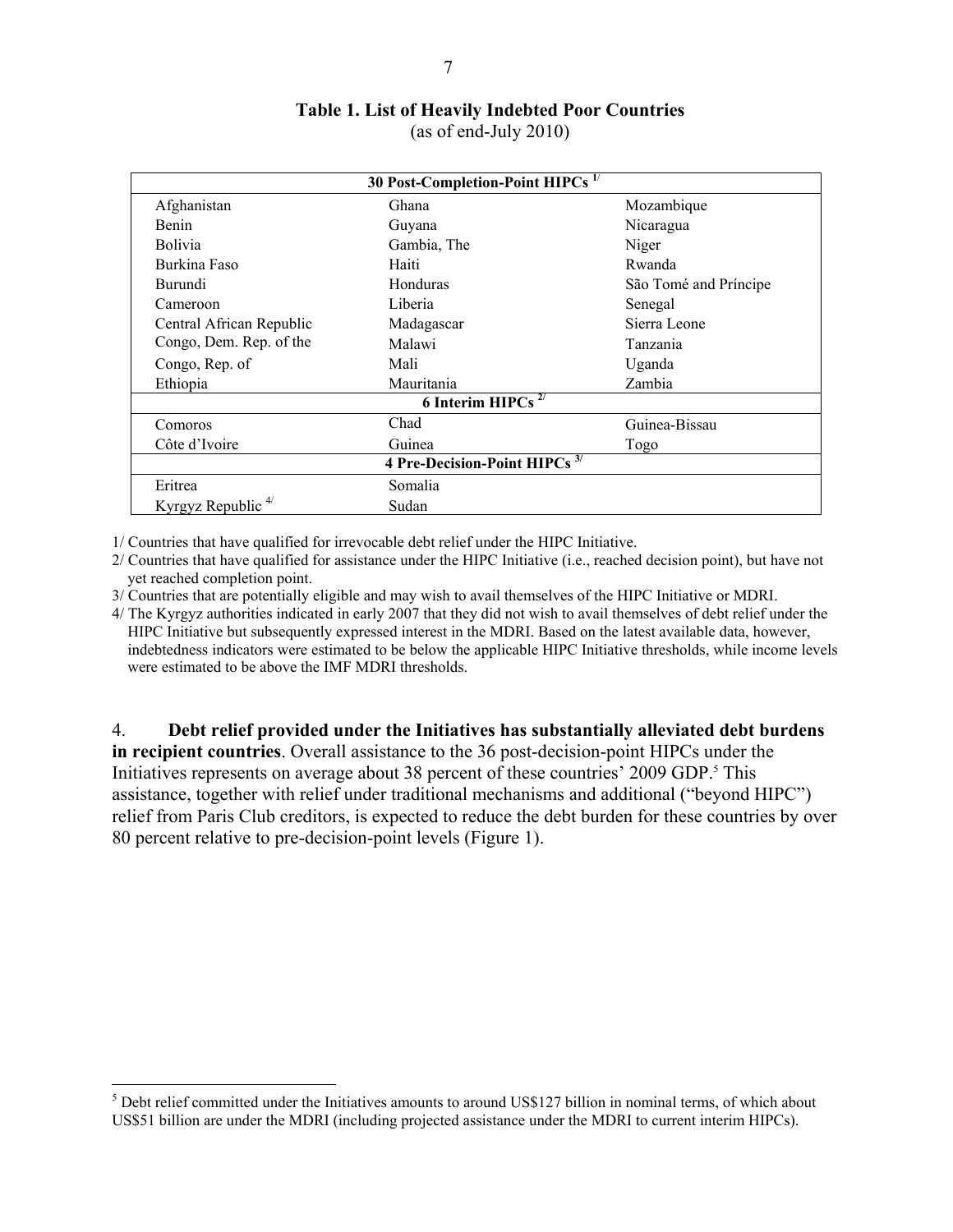

**Figure 1. Post-Decision-Point HIPCs' Debt Stock at Different Debt Relief Stages**  (In billions of U.S. dollars, in end-2009 NPV terms)

Sources: HIPC Initiative country documents, and IDA and IMF staff estimates. Note: Estimates based on decision-point debt stocks.

5. **As a result of debt relief, debt vulnerabilities have been lowered sharply in postcompletion-point HIPCs**. Debt vulnerabilities in these countries—as measured by the risk of debt distress under the low-income country (LIC) debt sustainability framework  $(DSF)^6$  compare favorably with those of non-HIPC LICs. About 76 percent of post-completion-point HIPCs are classified as either facing low or moderate risk of debt distress, compared to 73 percent of non-HIPC LICs. None of the post-completion-point HIPCs is currently assessed to be in debt distress, while 8 percent of the non-HIPC LICs are in that situation (Figure 2).

<sup>&</sup>lt;sup>6</sup> See, **Staff Guidance Note on the Application of the Joint Fund-Bank Debt Sustainability** Framework for Low-Income Countries", January 25, 2010.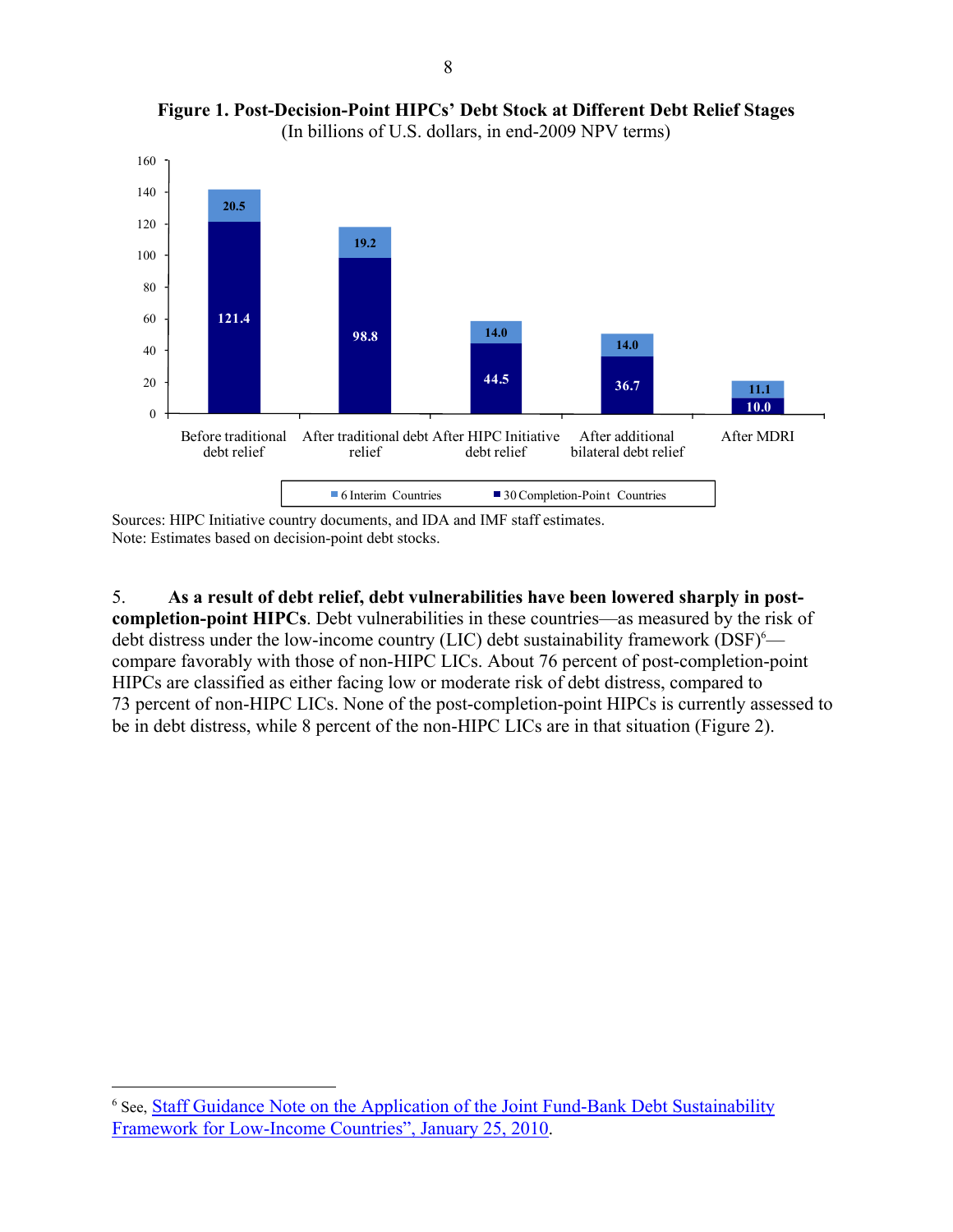



*...and they also compare relatively favorably to non HIPCs, with a* 

*During 2009-10 there have been improvements in the risk of debt distress for post-completion-point HIPCs...*

Source: Latest joint Bank/fund DSA available for LICs, and Fund Staff estimates

 The analysis is based on the most recently available DSAs up to end-June 2010, in comparison with the immediately preceding DSA for each country. 1/ The increase in the high risk category reflects two new CP countries (Afghanistan and The DRC).

6. **Some post-completion-point countries remain vulnerable to debt-related problems**, with seven characterized as being at a high risk of debt distress, of which five were already assessed to be at high risk of debt distress last year<sup>7</sup> and two (Afghanistan and the Democratic Republic of the Congo) exited the HIPC Initiative this year with a high risk rating. Such vulnerabilities can be explained by a narrow export base or a weak policy and institutional capacity.<sup>8</sup> The Democratic Republic of the Congo remains at high risk of debt distress because of a public guarantee on concessional borrowing to finance large infrastructure projects.

7. **While the global financial crisis has had a significant impact on debt vulnerabilities in all LICs, including HIPCs, there is no evidence so far of a substantial deterioration in the debt sustainability outlook of post-completion-point HIPCs**. No post-completion-point HIPC has yet experienced a rating downgrade on account of the crisis. Furthermore, as discussed in the recent IMF-World Bank paper on [Preserving Debt Sustainability in Low-Income Countries](http://www.imf.org/external/np/pp/eng/2010/040110.pdf)  [in the Wake of the Global Crisis](http://www.imf.org/external/np/pp/eng/2010/040110.pdf) , sustained implementation of a combination of options (institutional reforms, stronger fiscal positions, better financing terms) could reduce debt vulnerabilities significantly over the medium term in all LICs at a high risk of debt distress, including all post-completion-point HIPCs with such a debt vulnerability classification.<sup>9</sup>

<sup>1</sup> 7 Burkina Faso, Burundi, Haiti, The Gambia, and São Tomé and Príncipe.

<sup>&</sup>lt;sup>8</sup> Countries can exit the HIPC Initiative at a high risk of debt distress if projections show protracted breaches of thresholds in baseline scenarios. This is more likely for countries classified as weak policy performers, for which the DSF thresholds are lower than the corresponding HIPC Initiative benchmarks (e.g., 100 percent vs. 150 percent for the external debt-to-exports ratio).

<sup>&</sup>lt;sup>9</sup> See [Preserving Debt Sustainability in Low-Income Countries in the Wake of the Global Crisis", April 2010](http://www.imf.org/external/np/pp/eng/2010/040110.pdf)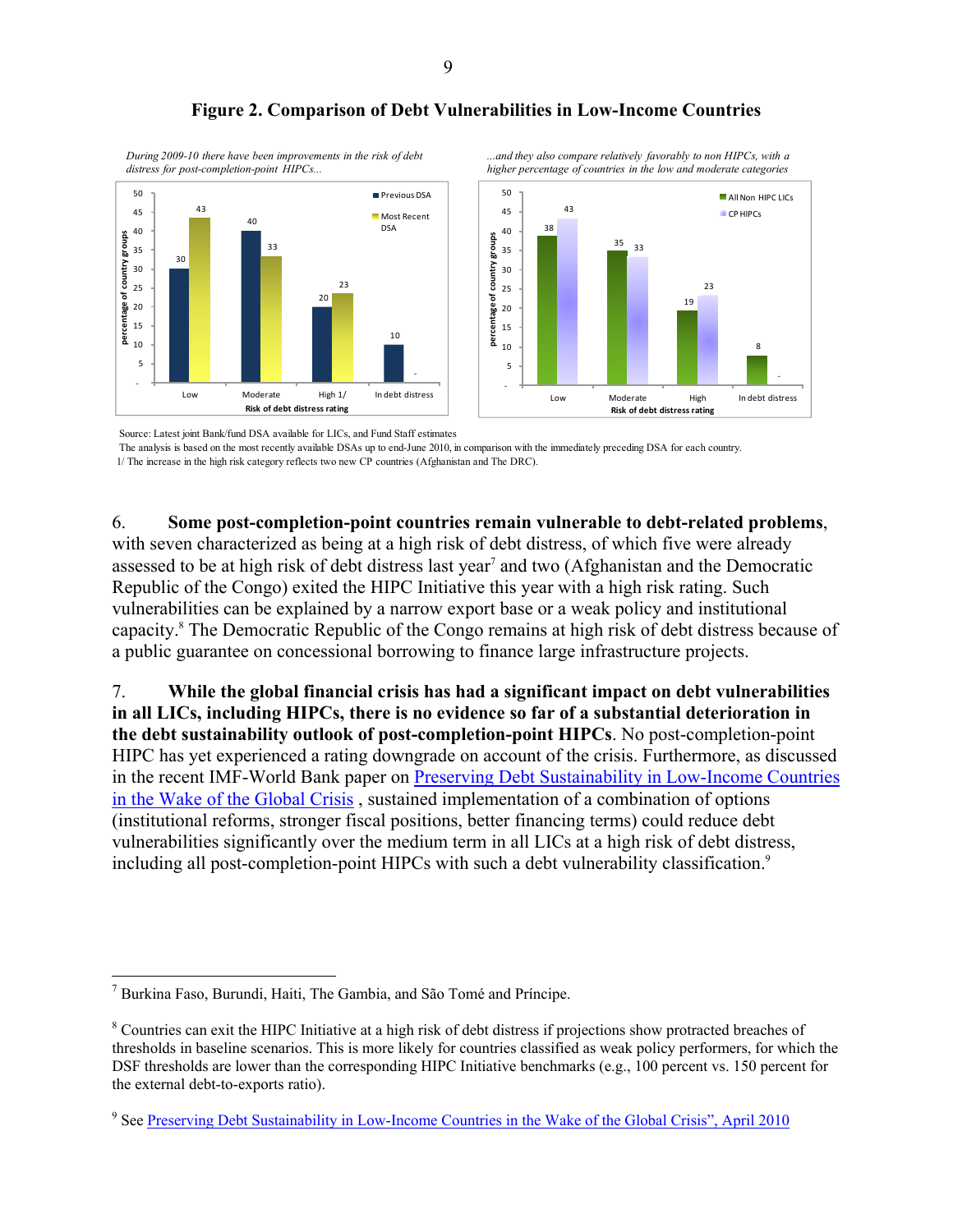8. **The evolution of external debt in post-completion-point HIPCs suggests that debt relief has not so far resulted in a new round of excessive borrowing.10** In these countries, external debt decreased on average by 8.4 percentage points of GDP annually between 2006 and 2009. Even after netting out the impact of the MDRI relief provided during 2006 and 2007, the external debt to GDP ratio decreased by an average of 1.4 percentage points on an annual basis as the contribution of real GDP growth, exchange rate movements, and other factors more than compensated the impact of (non-interest) current account deficits. 11 The decrease took place mostly in 2006–07, with debt ratios increasing somewhat on average in 2008–09, largely reflecting the impact of the high food and fuel prices and the global financial crisis.

9. **Only a few post-completion-point countries have engaged in significant nonconcessional borrowing prior to 2009; recourse to such borrowing by post-completionpoint countries with lower debt vulnerabilities is expected to increase**. For example, Ethiopia significantly increased public sector borrowing after 2006, reaching almost 7 percent of GDP in fiscal year 07/08. Borrowing was used to finance the government's public investment program and was contracted from both concessional and nonconcessional external sources, as well as domestic sources. 12 Ghana also had recourse to substantial borrowing during 2006–2008, including a US\$750 million bond issuance in late 2007. As a result, its total public debt increased from 42 percent of GDP in 2006 to 58 percent of GDP in 2008. Neither country experienced a deterioration in its external risk of debt distress rating as a result of this borrowing.13 Recent amendments to the Fund's policy on debt limits in Fund-supported programs and IDA's Nonconcessional Borrowing Policy have provided more flexibility for accessing nonconcessional borrowing to countries at low or moderate risk of debt distress with the aim of facilitating financing of growth-enhancing investment while preserving debt sustainability. 14 Some of the post-completion-point HIPCs have started to take advantage of this flexibility in their Fund-supported programs.

<sup>&</sup>lt;u>.</u>  $10$  The more limited availability of external financing in the wake of the global financial crisis might have also played a role in limiting new borrowing by HIPCs.

 $11$  This analysis comprises only the 19 post-completion-point HIPCs that reached the completion point in or before the first date of implementation of the MDRI (IDA, IMF and ADB in end-June 2006, IaDB in end-March-2007) to ensure that there are sufficient years of data to analyze the evolution of debt ratios after receiving substantial debt relief.

<sup>&</sup>lt;sup>12</sup> Nonconcessional debt was contracted by Ethiopian Airlines. For the purpose of the evaluation of the risk of debt distress, this debt was excluded from general government debt, because, although owned by the government, the airline company is run on commercial terms and poses limited fiscal risks. For the treatment of debt of state owned enterprises in LIC DSF see Staff Guidance Note on the Application of the Joint Bank-Fund Debt Sustainability Framework for Low-Income Countries [Staff Guidance Note on the Application of the Joint Bank-Fund Debt](http://www.imf.org/external/np/pp/eng/2010/012210.pdf)  Sustainability Framework for Low-Income Countries.

<sup>&</sup>lt;sup>13</sup> While in the case of Ethiopia, increased borrowing did not constitute a breach of IDA policy on non concessional borrowing, in the case of Ghana, IDA decided to provide its allocation on blend terms in response to continued significant levels of non-concessional borrowing with limited information on the expected returns of the financed projects. See [IDA's nonconcessional borrowing policy: progress update", April 2010.](http://imagebank.worldbank.org/servlet/WDSContentServer/IW3P/IB/2010/04/27/000333038_20100427002303/Rendered/PDF/542400BR0IDASe101Official0Use0Only1.pdf) 

<sup>&</sup>lt;sup>14</sup> See [Debt Limits in Fund-Supported Programs—Proposed New Guidelines, August 7, 2009](http://www.imf.org/external/np/pp/eng/2009/080509.pdf). IDA can grant exceptions on its Nonconcessional Borrowing Policy (NCBP) on a case-by-case basis, based on country specific and loan-specific factors. The country's capacity to manage nonconcessional debt and their debt vulnerability are central in assessing whether to grant an exception. See [IDA's nonconcessional borrowing policy: progress update", April](http://imagebank.worldbank.org/servlet/WDSContentServer/IW3P/IB/2010/04/27/000333038_20100427002303/Rendered/PDF/542400BR0IDASe101Official0Use0Only1.pdf) 2010.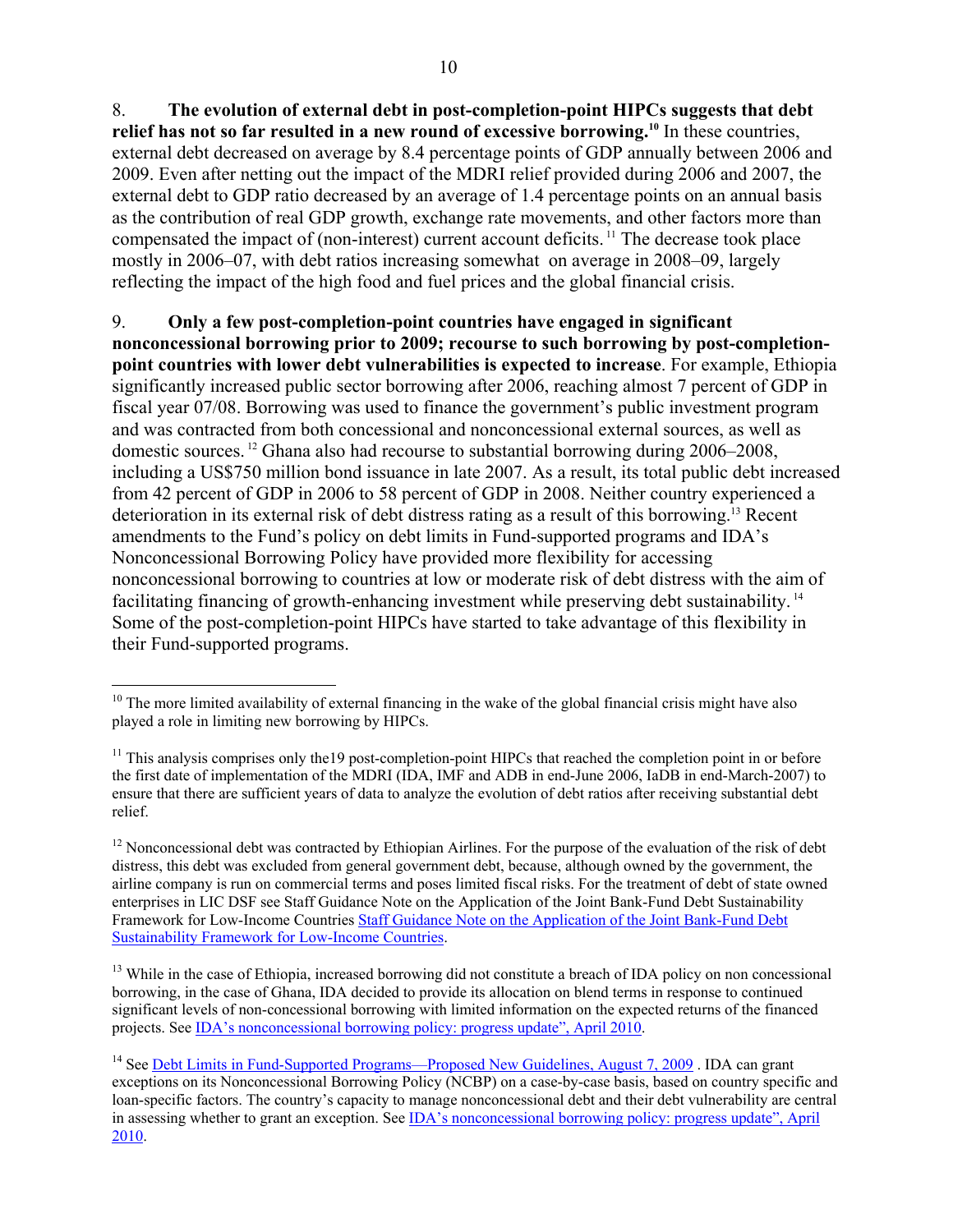10. **Concomitant with progress under the Initiatives, HIPCs have been able to increase their poverty-reducing expenditure**. For the 36 post-decision-point countries, poverty-reducing expenditure increased by more than three percentage points of GDP, on average, between 2001 and 2009, while debt service payments declined by a similar amount (Figure 3 and Appendix Table 1). The share of poverty reducing expenditure in HIPCs has increased from 44 percent of revenues in 2001 to 54 percent in 2009 and this share is expected to increase to 57 percent, almost 10 percent of these countries' GDP, in 2010 despite the economic crisis.15



**Figure 3. Average Poverty Reducing Expenditure and Debt Service in HIPCs1/** 

Sources: HIPC documents; and IMF staff estimates.

1

1/ Prior to 2009, figures represent debt service paid, and thereafter, projected debt service.

For detailed country data, refer to Appendix Table 2.

### 11. **Notwithstanding the positive contribution from debt relief, HIPCs have made**

**uneven progress toward achieving the MDGs**. Continuing the pace of progress made so far, only a few HIPCs are expected to meet their MDGs (Table 3 in Annex I). Progress is especially poor for the eradication of extreme poverty and hunger, and the improvement in maternal health. HIPCs face various challenges in their efforts to achieve the MDGs. Nineteen of the 40 HIPCs are considered to be in fragile situations according to the definition adopted by the World Bank.16 These countries present difficult political and governance challenges for effective delivery of

<sup>&</sup>lt;sup>15</sup> While poverty-reducing expenditure increased on average by 10 percent in 2009 in nominal terms, it actually declined in about 20 percent of post-decision point countries.

<sup>&</sup>lt;sup>16</sup> The World Bank defines "fragile situations", as per an agreement reached at the beginning of IDA 15 with other Multilateral Development Banks, as having either: a) a harmonized average Country Performance and Institutional Assessment (CPIA) of the World Bank, AsDB and AfDB rating of 3.2 or less; or b) the presence of a UN and/or regional peace-keeping or peace-building mission (e.g., AU, EU, OAS, NATO), with the exclusion of border monitoring operations, during the past three years. See [Harmonized List of Fragile Situations, FY10.](http://siteresources.worldbank.org/EXTLICUS/Resources/511777-1247506883703/Fragile_Situations_List_FY10_Nov_17_2009_EXT.pdf)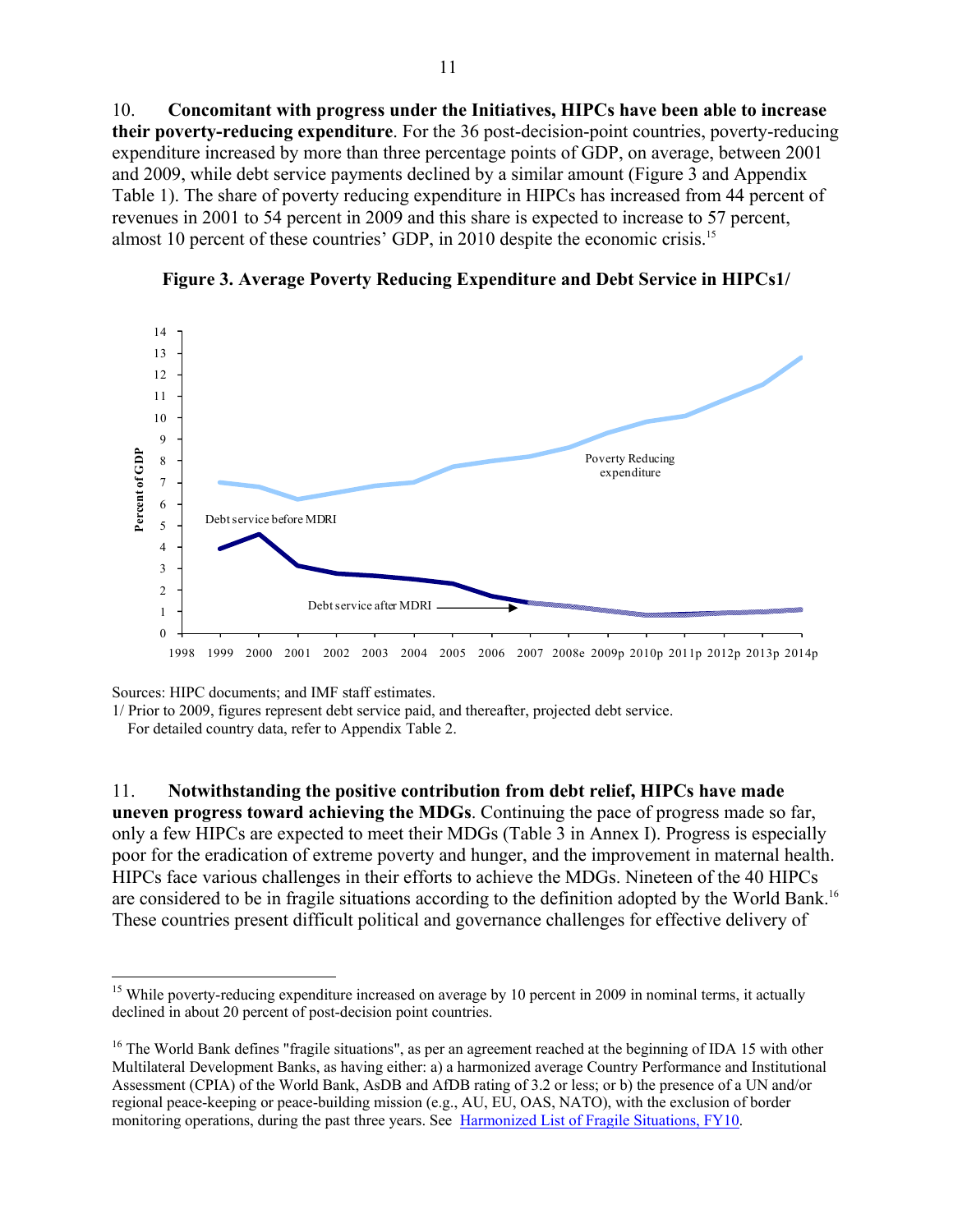development finance and services.<sup>17,18</sup> As many post-completion-point HIPCs have succeeded in improving their policy and institutional environment, they are in a position to use resources more effectively than in the past and achieve better development outcomes through shifts in expenditures, increases in domestic revenue, and better service delivery. Empirical research on the effect of debt relief on poverty reducing expenditure and outcomes has been sparse,<sup>19</sup> but recent studies find that countries that reach the decision point show improvements in primary education and infant mortality rates.<sup>20</sup>

12. **Looking ahead, post-completion-point HIPCs, like other LICs, should continue to balance carefully the use of borrowing to meet their development needs with the imperative of preserving debt sustainability.** The Fund and the Bank will maintain a close dialogue with country authorities on this issue, relying on their joint debt sustainability analyses to evaluate the appropriateness of new borrowing terms with respect to the expected economic and financial returns of public investments and debt-related vulnerabilities. They will also continue to provide technical assistance to enhance debt management capacity in member countries, including through the Debt Management Facility (DMF) for  $LICs<sup>21</sup>$ 

## **III. AN UPDATE ON THE COSTS OF THE INITIATIVES**

13. **The total cost of HIPC Initiative debt relief to creditors is estimated at US\$76.4 billion in end-2009 present value (PV) terms (Table 2), an increase of US\$2.5 billion compared to last year.** The cost increase reflects data revisions for the four new HIPC completion point cases and the new interim country and changes in PV terms. More than two thirds of the cost (US\$54.3 billion) represents irrevocable debt relief to the 30 post-completion-point countries. The estimated cost for the six interim countries amounts to US\$5.3 billion.<sup>22</sup> The estimated cost of HIPC Initiative debt relief to the creditors of the remaining four pre-decision-point HIPCs is estimated at US\$16.9 billion, most of which is

 $19$  See, for example the literature review contained in Box 1 of [Heavily Indebted Poor Countries \(HIPC\) Initiative](http://www.imf.org/external/np/pp/eng/2008/091208.pdf) [and Multilateral Debt Relief Initiative \(MDRI\) - Status of Implementation, September 12, 2008.](http://www.imf.org/external/np/pp/eng/2008/091208.pdf)

<sup>20</sup> See "Debt Relief and Beyond: Lessons Learned and Challenges Ahead", The World Bank, 2009.

<sup>21</sup> The DMF is a grant facility financed by a multi-donor trust fund managed by the World Bank that helps strengthen debt management policies and institutions in eligible countries by financing the systematic application of the World Bank's Debt Management Performance Assessment (DeMPA) and supports World Bank participation in joint Bank/Fund technical assistance efforts to facilitate the country-led application of a toolkit for formulating and implementing a Medium-Term Debt Management Strategy (MTDS). Since the last Status of Implementation report 9 DeMPAs, 3 reform plans and 7 MTDS were carried out in HIPCs with support of the DMF.

 $22$  The significant shift in cost (from interim countries to completion point countries) compared to last year is the result of Afghanistan, Democratic Republic of the Congo, Liberia, and the Republic of Congo reaching their completion points.

 $\overline{a}$ <sup>17</sup> See Global Monitoring Report 2010: The MDGs after the Crisis, the World Bank and the IMF.

<sup>&</sup>lt;sup>18</sup> Compared to results achieved in the five Latin American HIPCs, Sub-Saharan African (SSA) HIPCs lag behind particularly in reducing child mortality and ensuring gender equality. However, SSA HIPCs fare better in improving access to education and controlling the spread of HIV/AIDS and other diseases.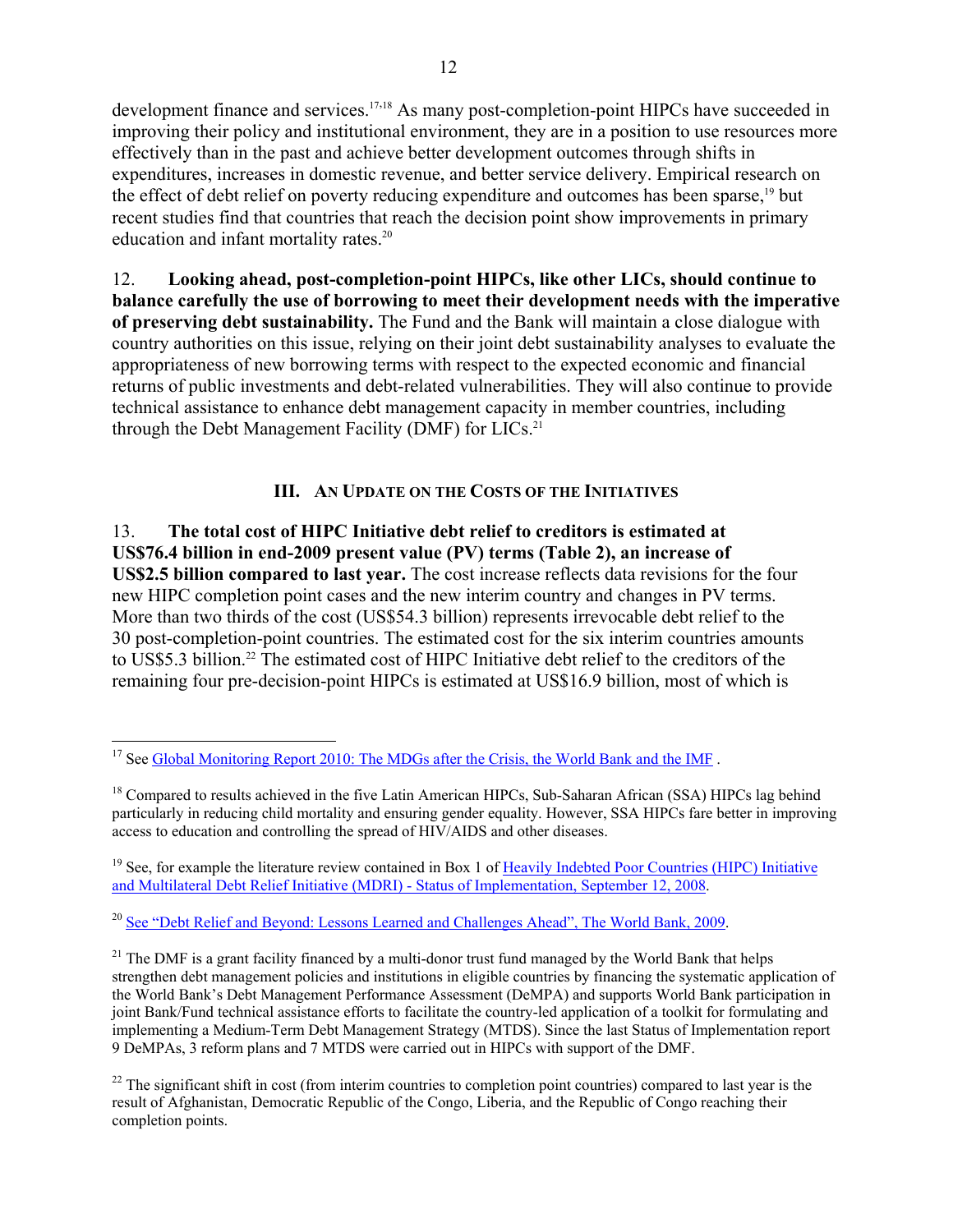accounted for by two countries—Sudan and Somalia. Topping-up assistance, which has been provided so far to six HIPCs, represents less than 3 percent of the total HIPC Initiative costs.<sup>23</sup>

|                                           | Post-Completion-<br><b>Point HIPCs</b> | Interim<br>HIPCs | <b>Total Post-Decision-</b><br><b>Point HIPCs</b> | Pre-Decision-<br><b>Point HIPCs</b> | <b>Total</b>         |
|-------------------------------------------|----------------------------------------|------------------|---------------------------------------------------|-------------------------------------|----------------------|
|                                           | (30)                                   | (6)              | (36)                                              | (4)                                 | (40)                 |
|                                           | (1)                                    | (II)             | $(III) = (I) + (II)$                              | (IV)                                | $(V) = (III) + (IV)$ |
| <b>Multilateral creditors</b>             | 27.0                                   | 2.0              | 29.0                                              | 5.3                                 | 34.3                 |
| <b>IDA</b>                                | 12.5                                   | 1.0              | 13.5                                              | 1.5                                 | 15.0                 |
| <b>IMF</b>                                | 4.5                                    | 0.1              | 4.6                                               | 1.9                                 | 6.5                  |
| AfDB Group                                | 4.6                                    | 0.5              | 5.1                                               | 0.4                                 | 5.5                  |
| IaDB                                      | 1.8                                    | 0.0              | 1.8                                               | 0.0                                 | 1.8                  |
| Other                                     | 3.6                                    | 0.3              | 3.9                                               | 1.5                                 | 5.4                  |
| <b>Bilateral and commercial creditors</b> | 27.3                                   | 3.3              | 30.6                                              | 11.6                                | 42.2                 |
| Paris Club                                | 20.1                                   | 1.9              | 22.1                                              | 5.7                                 | 27.8                 |
| Other Official Bilateral                  | 4.7                                    | 0.3              | 5.0                                               | 4.8                                 | 9.9                  |
| Commercial                                | 2.4                                    | 1.1              | 3.5                                               | 1.0                                 | 4.5                  |
| <b>Total Costs</b>                        | 54.3                                   | 5.3              | 59.5                                              | 16.9                                | 76.4                 |
| Memorandum Items                          |                                        |                  |                                                   |                                     |                      |
| Total Costs from Previous Report 1/       | 37.4                                   | 18.4             | 55.9                                              | 16.2                                | 72.1                 |
| Total Change in Costs (percent)           | 45.1                                   | $-71.5$          | 6.6                                               | 4.2                                 | 6.0                  |
| - due to New Cases 2/                     | 38.5                                   | $-72.5$          | 2.6                                               | $-0.9$                              | 1.8                  |
| - due to Data Revisions                   | 6.6                                    | 1.0              | 4.0                                               | 5.1                                 | 4.2                  |

### **Table 2. HIPC Initiative: Costs by Main Creditor and Country Group**  (In billions of U.S. dollars, in end-2009 PV terms, unless otherwise indicated)

Sources: Country authorities, and World Bank and IMF staff estimates.

 $\overline{a}$ 

1/ Total costs as reported in Table 2 of "HIPC Initiative and MDRI: Status of Implementation, September 2009", discounted to end-2009 terms.

2/ Since August 2009, Afghanistan, the Democratic Republic of the Congo, Liberia and the Republic of the Congo reached completion point; Comoros reached the decision point;

14. **Multilateral (45 percent) and Paris Club (36 percent) creditors bear the largest shares of the total cost of the HIPC Initiative**. Among multilateral creditors, the heaviest burdens are borne by IDA (20 percent), the IMF (9 percent) and the AfDB Group (7 percent). The share of total cost borne by multilateral creditors is higher for post-completion-point countries (50 percent) than for interim countries (38 percent) or pre-decision-point countries (31 percent). Bilateral creditors account for over half of the total cost of the HIPC Initiative, most of which is borne by Paris Club Creditors (36 percent). Non-Paris Club official creditors and commercial creditors account for 13 percent and 6 percent, respectively. While Paris Club creditors' costs are mostly for debt relief to post-completion point countries, more than half of

 $^{23}$  If a country's debt burden indicators deteriorate substantially due to exogenous factors that fundamentally affect the country's economic circumstances, it may receive additional HIPC assistance (topping-up) at completion point. Countries that have received topping-up assistance include Burkina Faso, Ethiopia, Malawi, Niger, Rwanda, and São Tomé and Príncipe.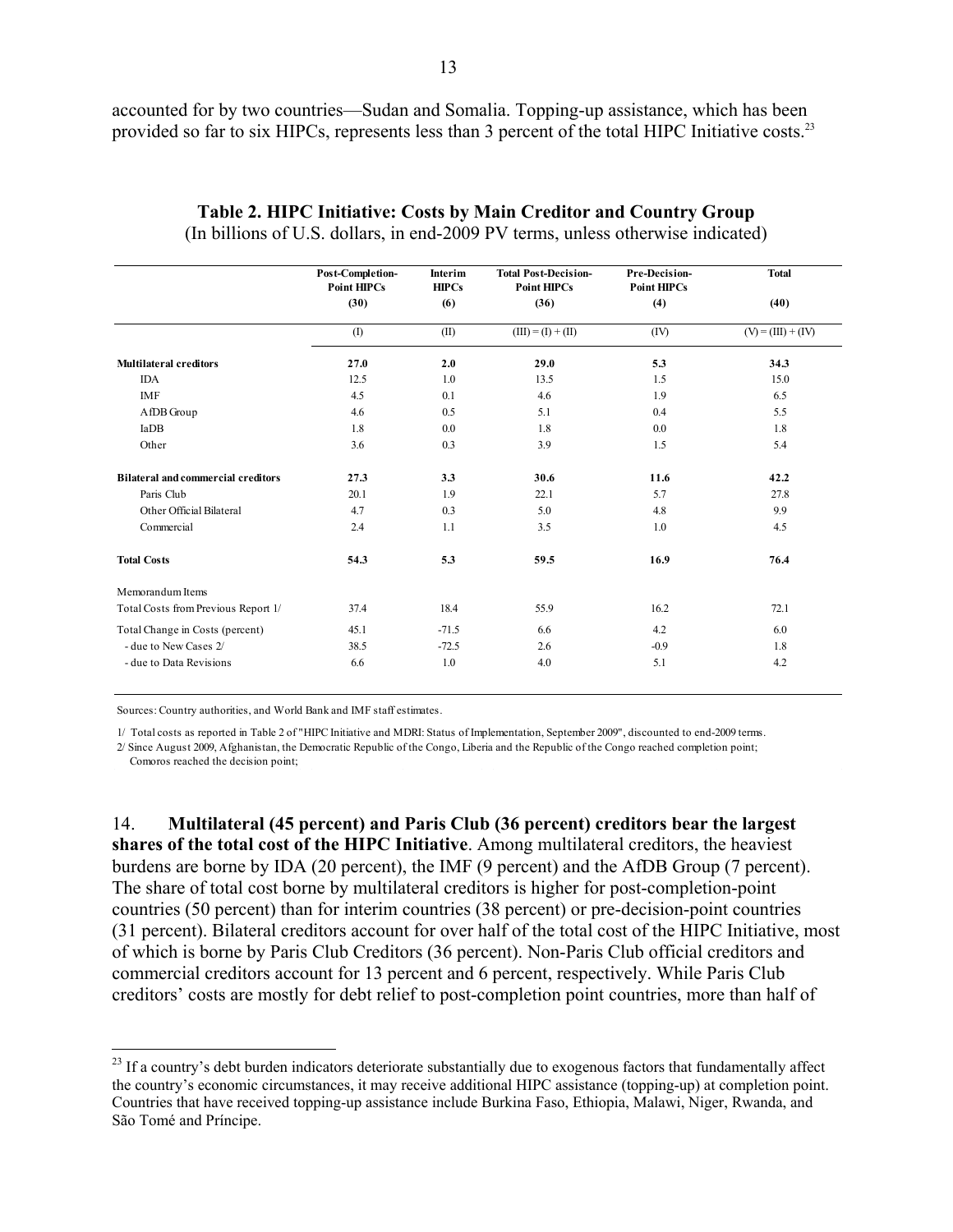the estimated cost of HIPC relief by non-Paris Club and commercial creditors will be for predecision-point countries.

15. **With respect to the MDRI, the total cost to the four participating multilateral creditors is estimated at US\$30.3 billion in end-2009 PV terms**. Nearly two-thirds of the total estimated MDRI costs will be borne by IDA, with the share of the IMF and AfDF amounting to 14 percent each, and of the IaDB to 8 percent (Figure 4). Out of the total cost, US\$26.7 billion has already been delivered to the 30 post-completion-point countries. The IMF has also provided MDRI relief to Cambodia and Tajikistan (Table 3 and Appendix Table 4).

|                                         |           | Assistance in Nominal Terms 2/ |              | Assistance in end-2009<br>PV Terms        |
|-----------------------------------------|-----------|--------------------------------|--------------|-------------------------------------------|
|                                         | Principal | Foregone<br>Interest           | <b>Total</b> | <b>Principal and Foregone</b><br>Interest |
| Post-Completion-Point HIPCs 1/          | 41.1      | 4.6                            | 45.8         | 26.7                                      |
| <b>IDA</b>                              | 28.0      | 2.7                            | 30.7         | 16.9                                      |
| IMF $3/$                                | 3.4       | 0.0                            | 3.4          | 3.7                                       |
| AfDF                                    | 6.5       | 0.9                            | 7.3          | 3.5                                       |
| IaDB                                    | 3.3       | 1.0                            | 4.4          | 2.6                                       |
| Interim and Pre-Decision-Point HIPCs 2/ | 6.0       | 0.5                            | 6.5          | 3.6                                       |
| <b>IDA</b>                              | 4.2       | 0.3                            | 4.5          | 2.5                                       |
| IMF $3/$                                | 0.6       | 0.0                            | 0.6          | 0.5                                       |
| AfDF                                    | 1.3       | 0.2                            | 1.4          | 0.7                                       |
| IaDB                                    | 0.0       | 0.0                            | 0.0          | 0.0                                       |
| All HIPCs                               | 47.2      | 5.1                            | 52.3         | 30.3                                      |
| <b>IDA</b>                              | 32.2      | 3.1                            | 35.2         | 19.4                                      |
| IMF $3/$                                | 3.9       | 0.0                            | 3.9          | 4.2                                       |
| AfDF                                    | 7.8       | 1.0                            | 8.8          | 4.2                                       |
| IaDB                                    | 3.3       | 1.0                            | 4.4          | 2.6                                       |
| Non-HIPCs 4/                            | 0.2       | 0.2                            | 0.2          | 0.2                                       |

### **Table 3. MDRI Nominal Costs by Creditor and Country Group (in billions of U.S. dollars)**

Sources: Country authorities, and World Bank, IMF, AfDB and IaDB staff estimates.

1/ These countries have qualified for MDRI relief. Figures are based on actual disbursements and commitments.

2/ Estimates are preliminary and subject to various assumptions, including the timing of HIPC decision and completion points, and, where applicable, of arrears clearance.

3/ The estimated costs for IMF reflect the stock of debt eligible for MDRI relief, which is the debt outstanding (principal only) as of end-2004 and that has not been repaid by the member and is not covered by HIPC assistance. For Liberia, Somalia, and Sudan, the costs represent the MDRI-type, beyond-HIPC debt relief.

4/ IMF MDRI assistance to Cambodia and Tajikistan.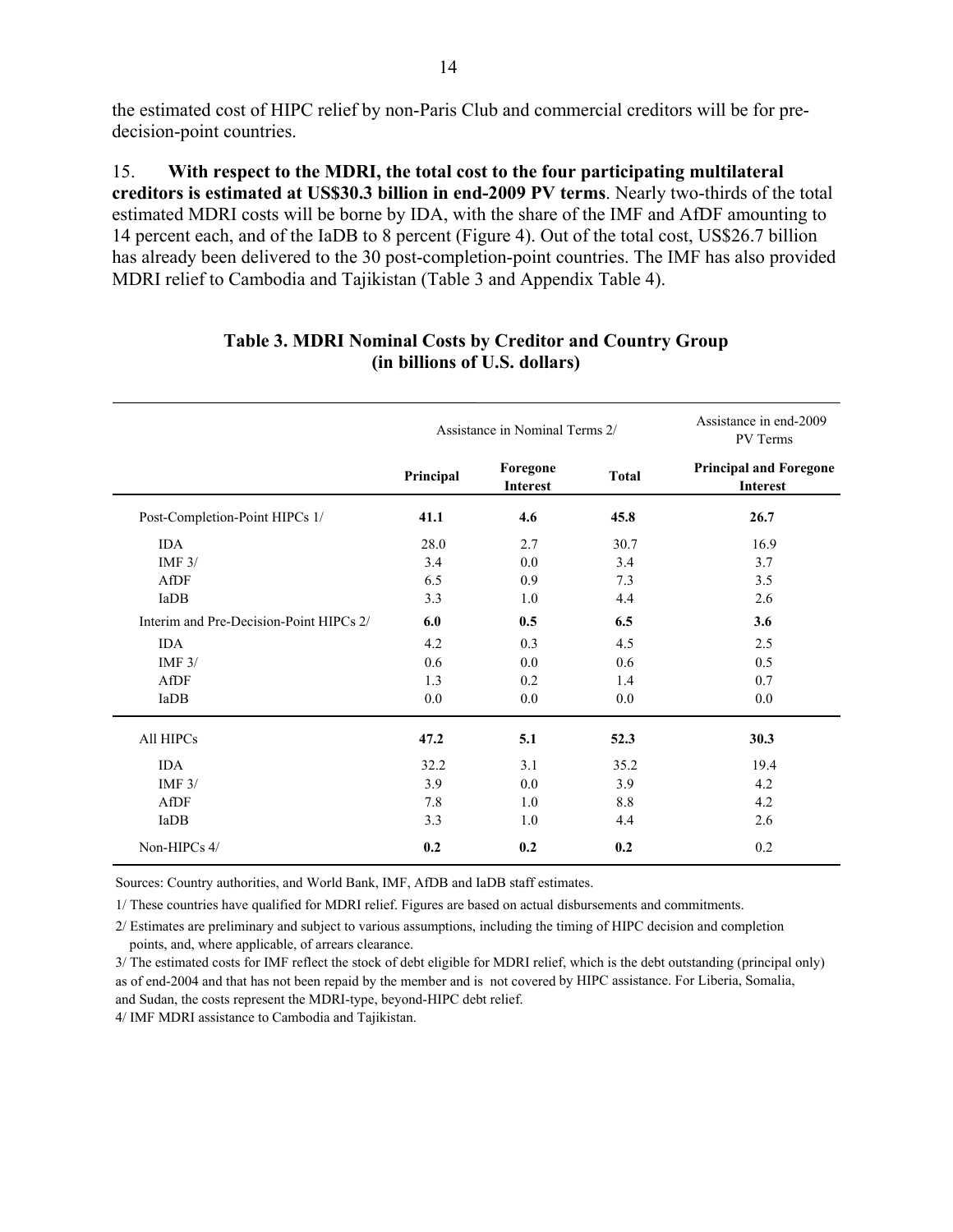



Sources: HIPCs decision and completion point documents. Note: \* Excludes non-HIPCs.

16. **Some creditors have given debt relief to HIPCs that goes beyond the requirements under the HIPC Initiative.** For Paris Club official bilateral creditors, beyond HIPC debt relief provided amounts to US\$9.6 billion in end-2009 PV terms (see Appendix Tables 12 and 13). Under the Least Developed Countries (LDC) Initiative, the EU fully cancels the amount outstanding on special loans of eligible least developed countries after the application of HIPC Initiative relief.24 Most multilateral and bilateral creditors have pledged and approved the cancellation of outstanding debt beyond HIPC and MDRI to help Haiti recover from the January 2010 devastating earthquake, which harmed a large share of the population and resulted in considerable economic damage.25

 $\overline{a}$  $24$  Between inception and end-July 2010, EU has provided additional debt relief on special loans of seven completion-point and one decision-point country amounting to EUR53.4 million.

<sup>&</sup>lt;sup>25</sup> Outstanding World Bank debt of US\$36 million (equivalent) owed by Haiti to IDA was canceled in May 2010 using contributions out of unallocated donor investment income in the DRTF from 13 donors (Belgium, Canada, Finland, France, Germany, Ireland, Italy, Japan, The Netherlands, Norway, Spain, Sweden, and Switzerland). On July 21, 2010, the IMF approved the provision of debt stock relief under the Post-Catastrophe Debt Relief Trust in an amount equivalent to SDR 178.13 million. On July 21, 2010, the Board of Governors of the IaDB approved a number of measures to assist Haiti, among which was the IDB's pledge to provide 100 percent relief of Haiti's debt to the IDB and convert Haiti's undisbursed loans to non-reimbursable grants. The debt cancellation, in the amount of US\$479 million equivalent (as of December 31, 2009), and the conversion of loans to grants, in the amount of US\$186 million (as of December 31, 2009), will become effective upon the receipt of contributions by the IDB's member countries as part of an anticipated increase in the IDB's Fund for Special Operations. This commitment follows, and is in addition to, the US\$516 million (US\$385 million in end-2009 PV terms) in debt relief provided by the IaDB to Haiti in 2007 under the HIPC Initiative and MDRI. IFAD announced in April 2010 that it would provide debt relief on Haiti's outstanding debt of about US\$50 million. Venezuela announced in January 2010 that it would provide debt relief on Haiti's outstanding debt in the amount of US\$395 million. At the New York Donors' Conference in March 2010, it announced that it would provide debt relief in the amount of US\$398 million, part of which would be on new disbursements. Official details and modalities have yet to be confirmed. The Taiwanese government will shoulder interest and principal payments on debt owed by Haiti to Taiwanese commercial banks for five years, starting this year. Governments of the two countries will discuss a debt repayment plan after the five-year period.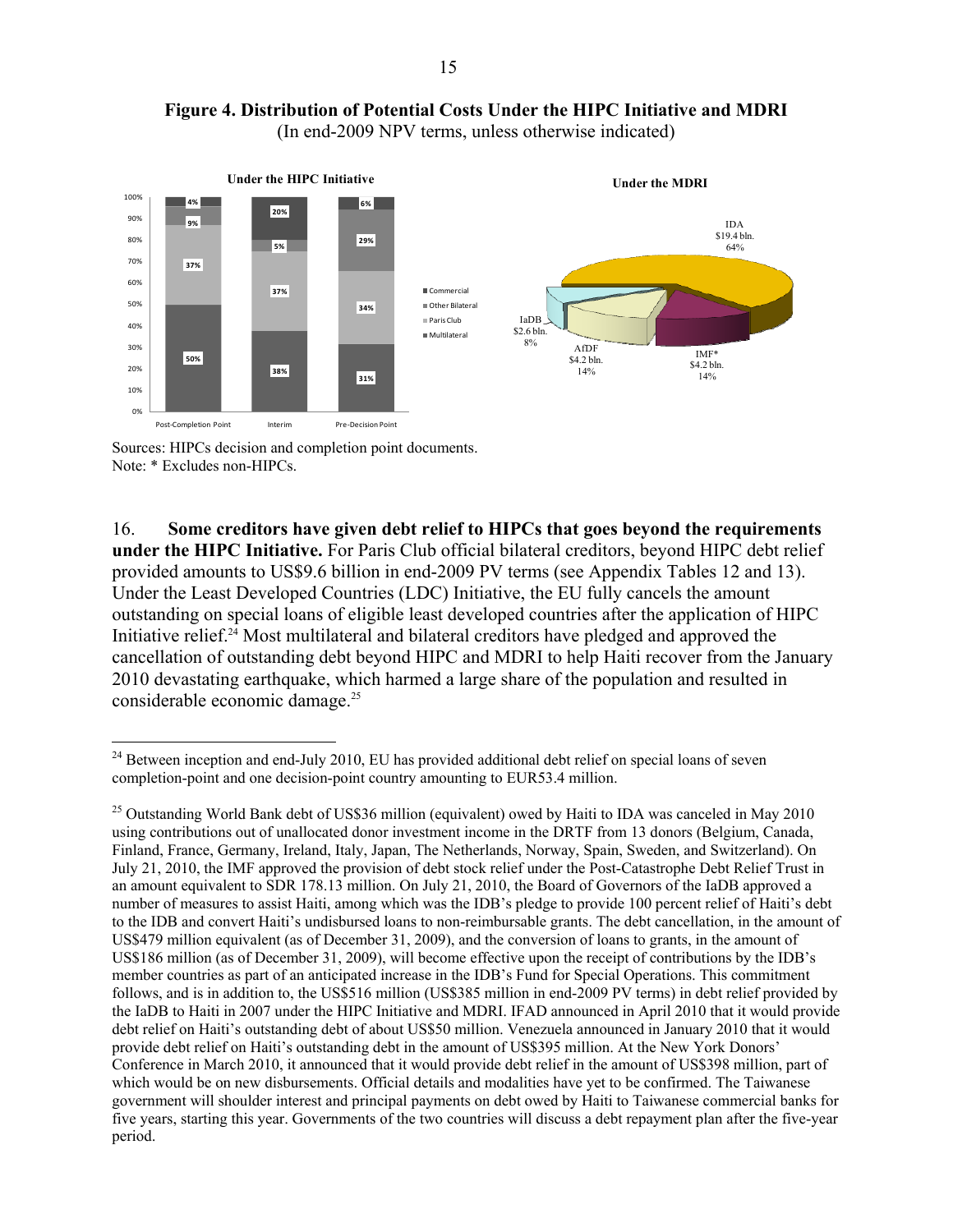### **IV. REMAINING CHALLENGES TO IMPLEMENTATION**

17. **While substantial progress has been made toward completing the HIPC Initiative, some implementation issues continue to require attention.** These include: (i) taking the remaining HIPCs to the completion point; (ii) ensuring full participation of all creditors; (iii) addressing the issue of litigating creditors; and (iv) ensuring full financing of the Initiatives.

## **A. Taking the Remaining Countries through the HIPC Initiative Process**

18. **Progress towards the completion point of the remaining HIPCs remains uneven.** All six interim countries and three of the pre-decision-point countries are in fragile situations, and suffer from common challenges related to preserving peace and stability, improving governance, and delivering basic services that have undermined their economic development. 26 Addressing their debt-related vulnerabilities through HIPC Initiative and MDRI relief will be an important step to overcome their development challenges.<sup>27</sup> Some of the interim countries have been at that stage longer than any others (Figure 5).

 *Interim countries*. Guinea Bissau and Togo are making good progress and could reach the completion point in the second half of 2010, while Côte d'Ivoire could do so in 2011. Comoros has just entered the interim period and is expected to reach the completion point in 2012. Prospects for Chad and Guinea are less certain. In Chad, stability-oriented macroeconomic policies that would warrant support under the ECF need to be adopted. In Guinea, after the elections, the new government needs to restore macroeconomic stability which could pave the way for an arrangement under the ECF. In both countries, early progress towards governance-related completion point triggers has halted. These two countries therefore need to be current on their debt obligation as interim debt relief from the IMF, IDA, the AfDB, and Paris Club creditors, has been suspended.<sup>28</sup>

 $26$  The Kyrgyz Republic, a pre-decision point country, is not considered to be in a fragile situation, but the country has experienced mass protests, the ousting of the president, and the creation of an interim government in April 2010. See footnote 9 for the definition of fragile situations.

<sup>&</sup>lt;sup>27</sup> Moreover, building institutional capacity, including through the strengthening of public financial management (PFM) systems, will be key to ensuring more effective and efficient use of the resources freed up by debt relief.

<sup>&</sup>lt;sup>28</sup> Chad received 60 percent of HIPC relief from the Fund and thus did not qualify for continued interim assistance. The last interim relief was approved in February 2005 and delivered through end-2005. For Guinea, interim relief was approved last in December 2007 and delivered through November 2008. Chad reached the 50 percent HIPC relief ceiling from IDA in July 2007 and Guinea in May 2008. IDA will resume the provision of debt relief only when the two countries will reach the completion point under the HIPC Initiative. Chad reached the 40 percent HIPC relief limit from the AfDB in 2006. Guinea qualified for an exceptional 10 percent extension of interim relief from AfDB, which was fully delivered in 2008. After the decision point, Paris Club creditors provided interim relief to Chad to end-2002. No additional relief was provided since. Paris Club creditors suspended the provision of interim relief to Guinea at end-2008, when the IMF program went off track.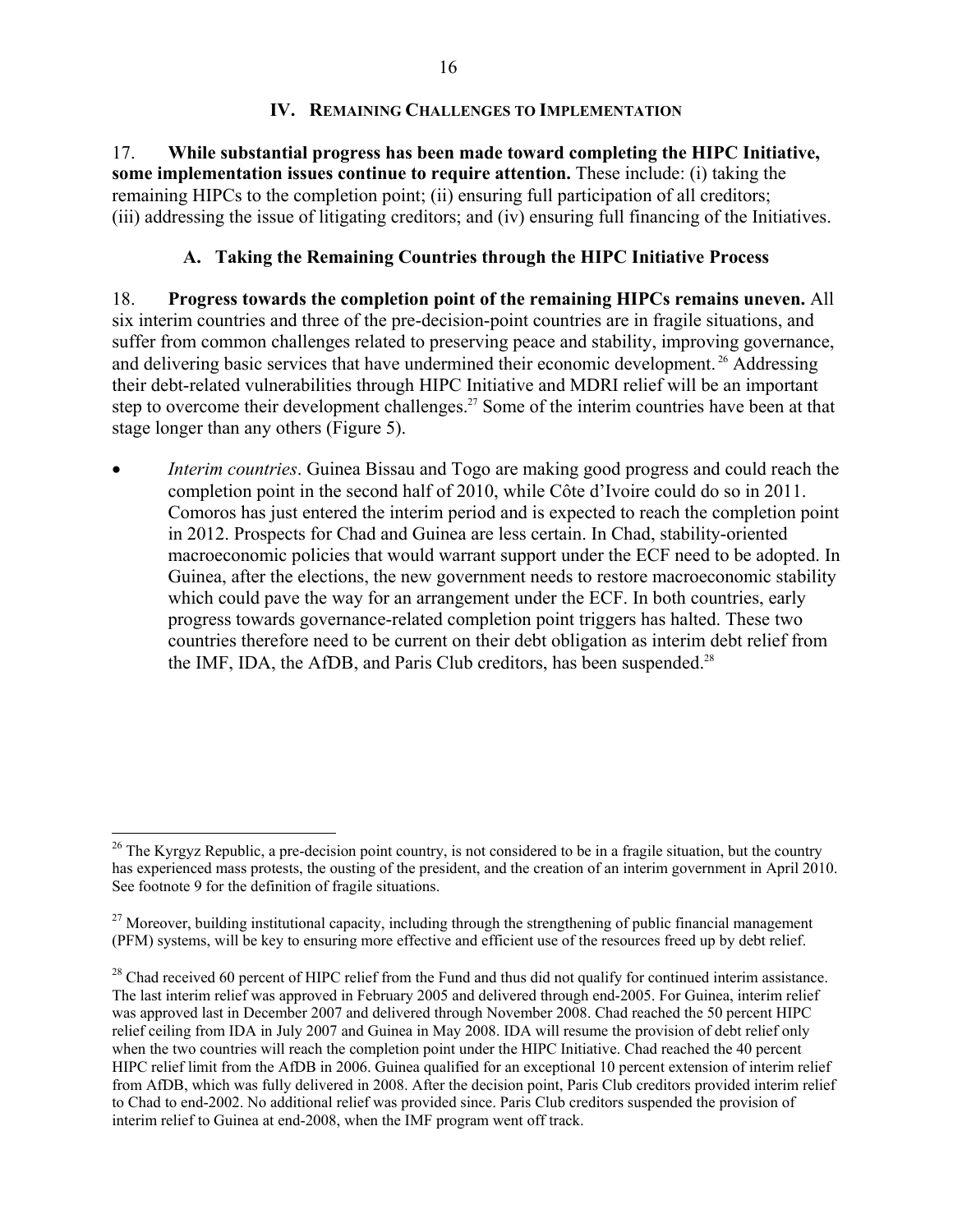

**Figure 5. Duration of the Interim Period under the HIPC Initiative (in years)** 

Sources: HIPC decision-point and completion-point documents.

 $\overline{a}$ 

 *Pre-decision-point countries*. The remaining pre-decision point countries face varying circumstances. The Eritrean authorities have indicated that they would consider seeking HIPC Initiative assistance, but the timing of their involvement remains uncertain. Somalia and Sudan have large protracted arrears to multilateral institutions but are also beset by internal political divisions and conflict. Somalia actually has no functioning government.29 For these countries, resources have not been mobilized to finance arrears clearance operations and subsequent HIPC Initiative and MDRI-like debt relief. The Kyrgyz Republic authorities indicated in early 2007 that they did not wish to avail themselves of debt relief under the HIPC Initiative, and available data suggest that the Kyrgyz Republic's external debt is below the applicable HIPC Initiative thresholds.

<sup>&</sup>lt;sup>29</sup> As of end-June 2010, Somalia's arrears to IDA and the IMF amounted to US\$209 million and US\$341 million, respectively, while for Sudan the amounts were US\$566 million and US\$1,465 million, respectively.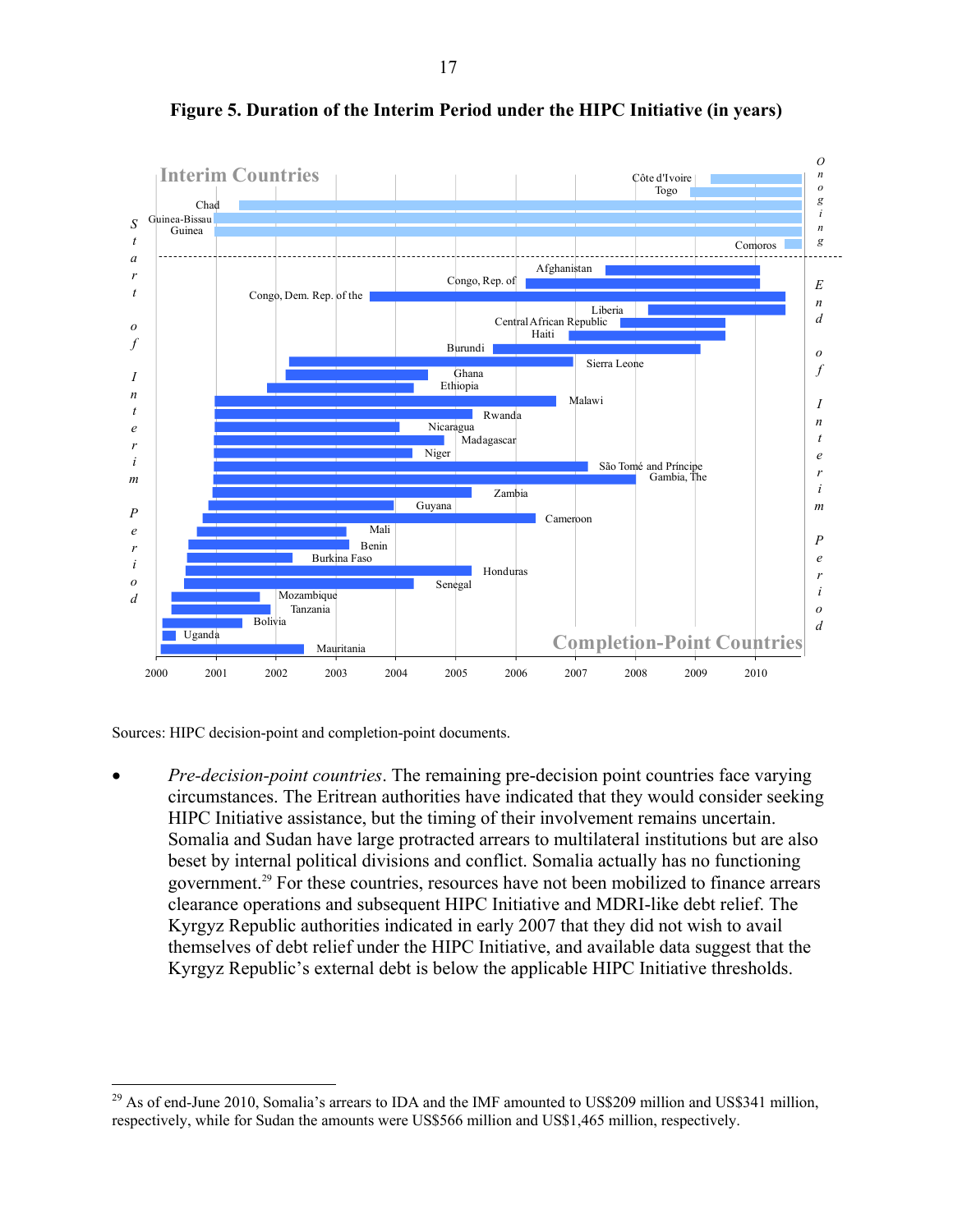## **B. Ensuring Full Creditor Participation**

19. **It is critical that all creditors deliver their share of debt relief to alleviate the debt burdens of the remaining HIPCs**. This is also consistent with the objective of the HIPC Initiative of equitable burden sharing among creditors for the provision of debt relief. As the large multilateral and Paris Club creditors have provided their full share of debt relief, this section focuses on smaller multilateral, non-Paris Club bilateral, and commercial creditors.

## **Smaller Multilaterals**

20. **The majority of small multilateral creditors have committed to deliver HIPC** 

**Initiative debt relief at completion point.** In addition to the largest four creditors<sup>30</sup> (Appendix Table 5), twenty-one other multilateral creditors, accounting for 13 percent of total HIPC Initiative costs (US\$3.5 billion in end-2009 PV terms), have committed to deliver debt relief to all HIPCs at completion point.<sup>31</sup> Six of these creditors also provide debt relief during the interim period through either debt service reduction or rescheduling of arrears and maturities falling due.<sup>32</sup> However, another eight multilateral creditors, representing less than 0.6 percent of estimated HIPC cost, have not yet indicated their intention to provide relief under the HIPC Initiative. Estimated debt relief on debt owed by the Democratic Republic of the Congo to two of these creditors accounts for more than 65 percent of uncommitted HIPC relief.<sup>33</sup>

21. **Efforts to monitor debt relief provided by all multilateral creditors that have committed to participate in the HIPC Initiative are ongoing.** According to the latest annual survey carried out by the World Bank, to which 11 institutions responded compared to seven in 2009,<sup>34</sup> such creditors have delivered at least half of their committed debt relief to completionpoint countries. Staffs are working with their counterparts in the remaining 10 multilateral development banks (MDBs),<sup>35</sup> representing HIPC costs amounting to about 2 percent of the total

<sup>33</sup> Creditors that have not committed to provide debt relief to the Democratic Republic of the Congo are the Bank of Central African States (BEAC) and the Development Bank of Great Lake States (BDEGL). However, progress has been made in reaching an agreement on arrears clearance with the BDEGL which could provide relief comparable to HIPC relief. For a list of all multilateral creditors which have not committed to provide debt relief under the HIPC Initiative see Appendix Table 5.

<sup>34</sup> These creditors are the Arab Bank for Economic Development in Africa (BADEA), Asian Development Bank (AsDB), CARICOM Multilateral Clearing Facility (CMCF) (end-2008 data), Central American Bank for Economic Integration (CABEI), Corporación Andina de Fomento (CAF), European Investment Bank (EIB), European Union (EU), International Fund for Agricultural Development (IFAD), Islamic Development Bank (IsDB), Nordic Development Fund (NDF), and Nordic Investment Bank (NIB). For details of the amounts of committed and delivered relief under the HIPC Initiative to post-completion point countries by each MDB, see Appendix Table 5.

<sup>35</sup> These creditors are Arab Fund for Economic and Social Development (AFESD/FADES), Arab Monetary Fund (AMF), Caribbean Development Bank (CDB), Banco Interamericano de Ahorro y Préstamo (BIAPE), Central Bank of West African States (BCEAO), East African Development Bank (EADB), Fund for the Financial Development of (continued…)

<sup>1</sup> <sup>30</sup> These are IDA, IMF, AfDB and IaDB.

<sup>&</sup>lt;sup>31</sup> See Appendix Table 5 for a complete list of multilateral creditors.

<sup>&</sup>lt;sup>32</sup> These creditors are the European Union, the European Investment Bank, the Arab Bank for Economic Development in Africa, Central American Bank for Economic Integration (to Honduras only), Islamic Development Bank and OPEC Fund for International Development.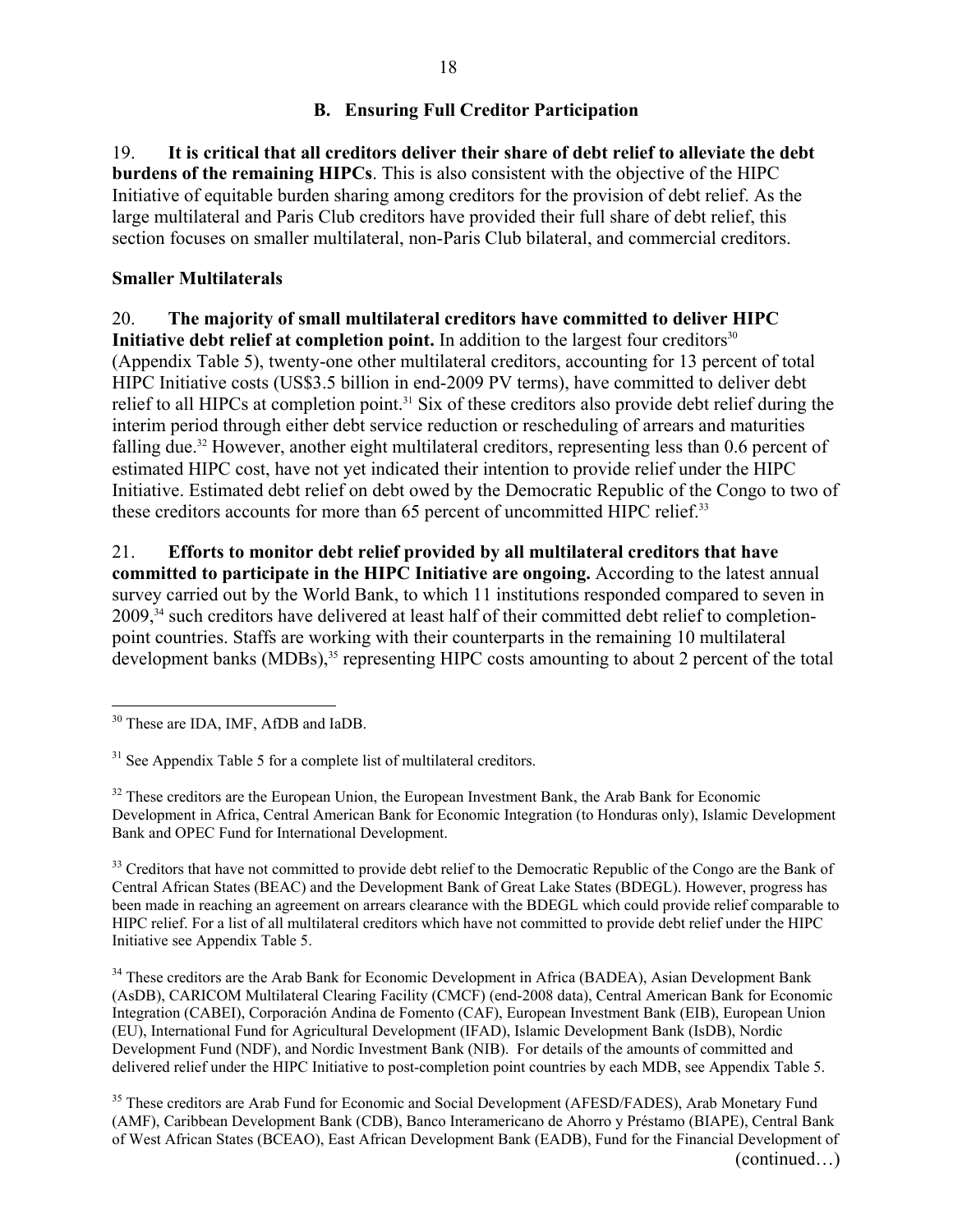committed to post-completion-point HIPCs, to increase the response rate and institutionalize the data reporting mechanism.36

## **Non-Paris Club Bilateral Creditors**

22. **Progress in the delivery of debt relief by non-Paris Club bilateral creditors has been limited since last year's report.** The share of HIPC Initiative debt relief delivered by these creditors, which represents about 13 percent of the total cost, remains low, estimated between 34 and 39 percent (Appendix Table 15). Important developments include the full provision of debt relief to Afghanistan by several of those creditors including Croatia, Iraq, Saudi Arabia and the Slovak Republic, as well as the conclusion of the debt relief agreements between Honduras, Venezuela and Colombia. The low delivery rate of debt relief by non-Paris Club creditors is disappointing.37 Fund and Bank staffs have sought to encourage participation by these creditors through information dissemination and technical assistance. Staffs will continue these efforts while at the same time reporting consistently on progress towards debt relief agreements in annual DSAs conducted for post-completion-point HIPCs.

## **Commercial Creditors**

23. **Commercial creditors account for only 6 percent of the total cost of debt relief to be provided to the 36 post-decision-point HIPCs.** Their share of the cost of debt relief to be provided to post-decision-point HIPCs has not changed from the last progress report despite the addition of Comoros, which reached its decision point in June 2010.<sup>38</sup>

24. **Provision of debt relief by commercial creditors has improved in recent years**, most notably last year through significant debt relief to Côte d'Ivoire and Liberia.<sup>39</sup> In 2007, Republic of Congo negotiated a commercial debt restructuring agreement with its London Club creditors and reached debt relief agreements with other commercial creditors. In addition, Afghanistan and the Central African Republic received debt relief from their commercial creditors.

<sup>36</sup> At the Annual Meeting of Multilateral Development Banks on Debt Issues in Washington, D.C., held on July 78, participants reaffirmed their commitment to the reporting mechanism and urged the Bank to actively engage with non-responsive institutions.

 $37$  See Appendix Table 15 for a complete list of non-Paris Club creditors which have not yet indicated their intention to provide relief under the HIPC Initiative.

<sup>38</sup> Commercial creditors account for less than 1 percent of total HIPC debt relief to Comoros.

<sup>39</sup> London Club creditors, accounting for nearly one-third of total HIPC assistance to Côte d'Ivoire, have provided more than their expected debt relief through a rescheduling agreement signed in 1998. In April 2009, commercial creditors provided full debt relief to Liberia under a debt buyback operation supported by the Debt Reduction Facility (DRF) of IDA and contributions from bilateral donors, which helped extinguish US\$1.2 billion of commercial debt at a deep discount (97 percent of face value). For details, see Heavily Indebted Poor Countries [\(HIPC\) Initiative and the Multilateral Debt Relief Initiative \(MDRI\)—Status of Implementation, September 16](http://www.imf.org/external/pp/longres.aspx?id=4365), 2009.

the River Plate Basin (FONPLATA), OPEC Fund for International Development (OFID), Shelter Afrique, and the West African Development Bank (BOAD).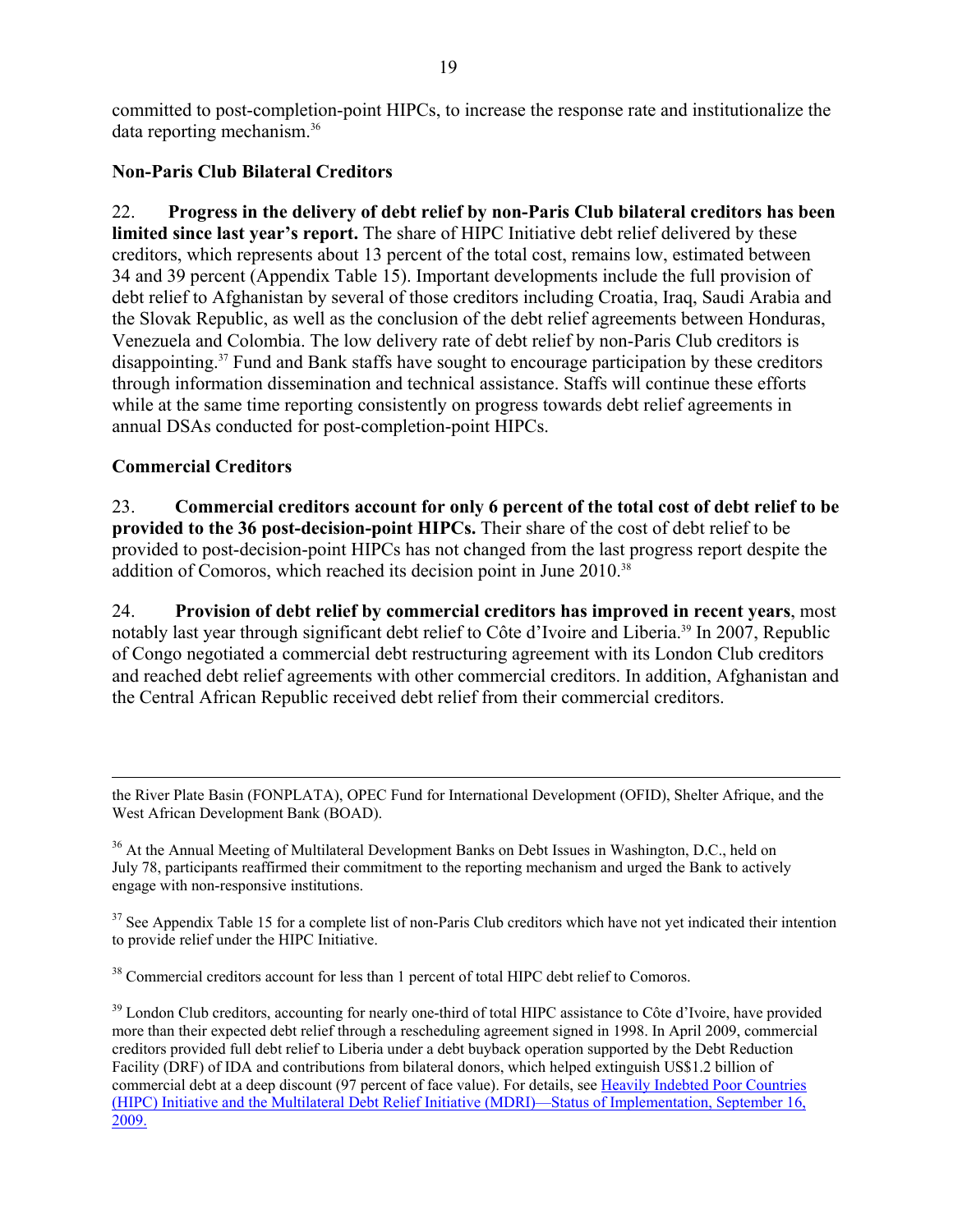25. **Since last year's report, there has not been any new external commercial buyback operation completed with support from IDA's Debt Reduction Facility (DRF).<sup>40</sup> The DRF is** currently providing support to Liberia for the preparation of a second closing on the April 2009 external commercial buyback operation, which aims to extinguish all remaining hold-out debt obligations at fully comparable terms to those achieved in the first closing. In addition, the DRF has provided the Democratic Republic of the Congo a preparation grant to help finance legal and financial advisory services for the preparation of an external commercial debt buyback operation. The grant was approved in September 2005 and extended an additional year on June 30, 2009. The grant has not been extended further.

## **C. Addressing Litigation against HIPCs**

26. **While some commercial creditors continue to pursue litigation to recover claims against HIPCs, rather than participate in the provision of debt relief under the Initiative, the incidence of new litigation has declined in recent years**. 41 According to survey responses from HIPC authorities, the number of outstanding litigation cases against HIPCs declined from 33 to 14 cases in 2008 and increased to a total of 17 cases in 2009 (Table 16).<sup>42</sup> However, two of these cases (against Liberia) are not new; they were omitted from the previous report because of lack of information.<sup>43</sup> Thus, according to the survey only one new lawsuit was initiated last year (against the Kyrgyz Republic).

27. **Within the limits of their respective mandates, the Fund and the Bank have limited options for supporting members facing litigation on claims on which debt relief should be provided under the HIPC Initiative**. Both the Fund and the Bank are required to operate with neutrality and impartiality in disputes among members or between members and third parties.<sup>44</sup> As a result, the Boards of the World Bank and the IMF concluded in 2003 that moral suasion was the principal means available to discourage creditor litigation.

1

<sup>43</sup> The litigants in these cases are contemplating to participate in the DRF buyback operation for Liberia after initially rejecting the offer. No formal agreement has been reached yet.

<sup>&</sup>lt;sup>40</sup> See <u>Debt reduction facility for IDA only countries : progress update, March 17, 2010</u>.

<sup>&</sup>lt;sup>41</sup> The HIPC Initiative does not alter the legal rights and obligations between HIPCs and their external creditors. Until a HIPC debtor and its creditors reach individual bilateral agreements for the provision of debt relief, creditors are legally entitled to use available legal mechanisms to enforce their claims.

<sup>&</sup>lt;sup>42</sup> Surveys were sent to member authorities requesting data on litigation. All but three of those surveyed responded (37 HIPC countries out of 40), representing a higher response rate than has been observed in the previous two years. For results of the survey on litigation cases in 2008 see [Heavily Indebted Poor Countries \(HIPC\) Initiative and the](http://www.imf.org/external/pp/longres.aspx?id=4365)  [Multilateral Debt Relief Initiative \(MDRI\)—Status of Implementation, September 16, 2009.](http://www.imf.org/external/pp/longres.aspx?id=4365) 

<sup>&</sup>lt;sup>44</sup> See [Enhanced HIPC Initiative—Creditor Participation Issues, April 8, 2003](http://www.imf.org/external/np/hipc/2003/creditor/040803.htm). In the case of the Bank, the principle of neutrality and impartiality is reflected, inter alia, in its operational policy on disputes over defaults on external debt, expropriation, and breach of contract. In case of disputes: "The Bank seeks to avoid passing judgments on the merit…" In general the Bank limits its role to improving communication between the parties to the dispute and impressing on them the desirability of settlement. Under the Articles of Agreement, the Fund has a duty of neutrality in disputes between its members. Although the Executive Board's endorsement of this neutrality principle focused on inter-member disputes, it has been the understanding and practice of staff not to involve the Fund in disputes between a member and its private debtors or creditors.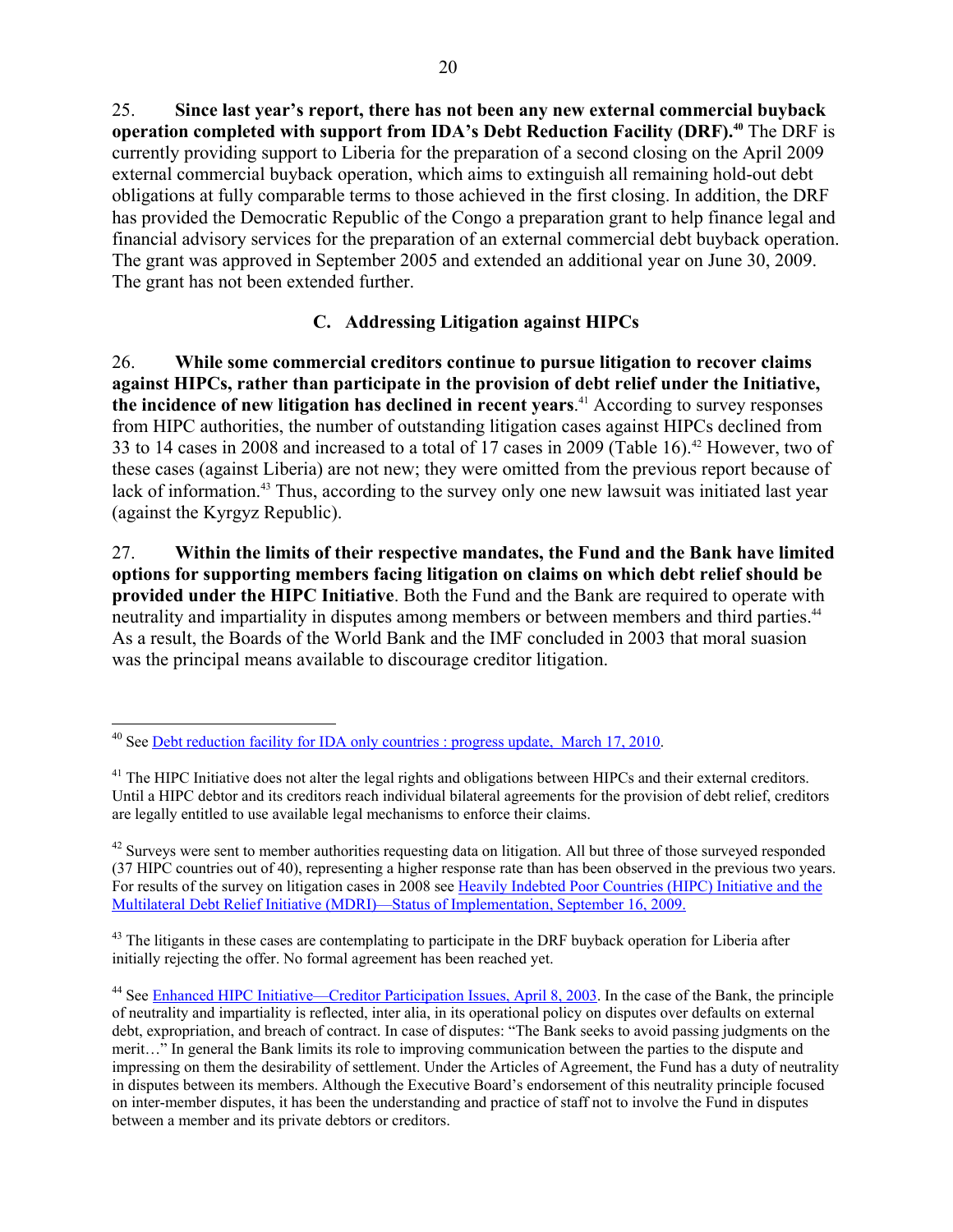28. **Early engagement with commercial creditors has helped reduce the number of outstanding litigation cases.** In this regard, IDA's DRF has in many cases encouraged commercial creditors to participate in the HIPC Initiative and extinguish their claims at a discount at least comparable to the debt relief provided by other creditors under the Initiative. Positive developments in this area were the recent agreement in principle of the litigants in the two lawsuits against Liberia mentioned above to participate in the DRF-supported buyback operation, and the participation of 5 litigating creditors of Nicaragua to the DRF-supported buyback concluded in October 2007.

29. **National and multilateral initiatives have also sought to respond to the threats associated with commercial creditor litigation against HIPCs**. Notably, the United Kingdom recently enacted a law limiting amounts that litigating creditors can recover in U.K. courts against HIPC debtors (Box 1). Legislation designed to provide some protection to LICs was also approved in Belgium and entered into force in May 2008.45 A member of the U.S. House of Representatives has also presented legislation that would limit the ability of non-participating creditors to seek awards from HIPCs via U.S. courts.46 Finally, the African Legal Support Facility (ALSF), launched by the African Development Bank (AfDB) in mid-2009, is now available to provide support for African countries facing litigation from commercial creditors (Box 2).

30. **A legitimate question is whether the international community should do more to prevent litigation against HIPCs**. As noted above, the Fund and the Bank are constrained in the actions they can take. Moreover, the declining incidence of litigations against HIPCs over HIPC Initiative-eligible debt, as well as recent initiatives taken by other institutions or countries, suggest that new major undertakings from the Bank and the Fund may not be needed. Given its effectiveness in addressing existing lawsuits, continued adequate funding of DRF-supported operations would be highly desirable. Regional initiatives from regional development banks, along the lines of the ALSF, could perhaps be considered. Indeed, no legal support facility is yet available for HIPCs outside Africa.

 $\overline{a}$ <sup>45</sup> The Belgian Law contemplates that development funds cannot be seized nor transferred, irrespective of applicable law or any waiving clauses in the contract. The law is restricted to Belgian development loans.

<sup>46</sup> See the "Stop VULTURE Funds" Bill introduced in June 2009 as H.R. 2932.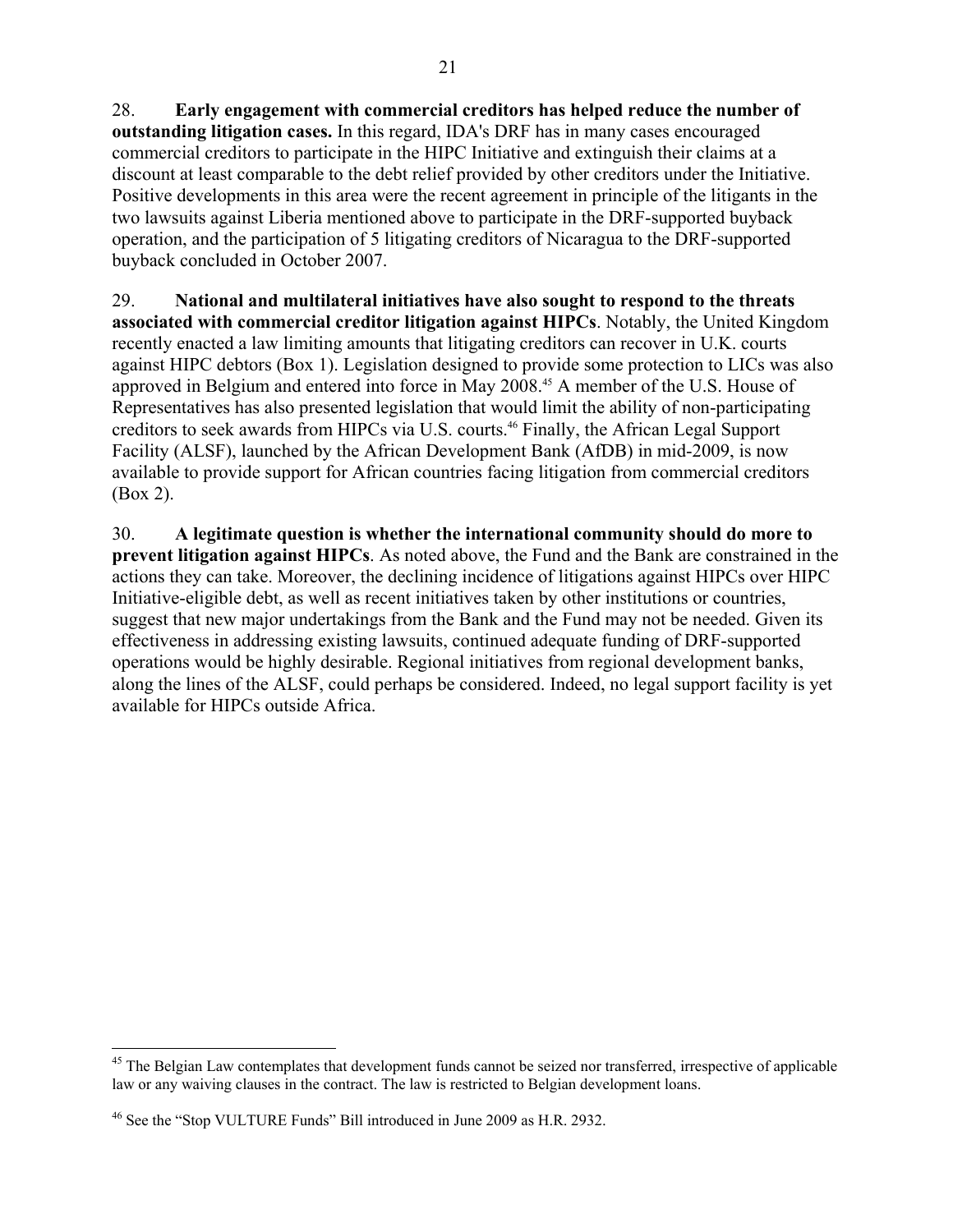### **Box 1. The U.K. Debt Relief Act**

On April 8, 2010, the U.K. parliament enacted the Debt Relief (Developing Countries) Act. It seeks to introduce a mandatory element to debt relief under the HIPC Initiative by limiting the proportion of debts previously contracted by a HIPC that a commercial creditor can reclaim through litigation under U.K. law. The limit is set in reference to the debt reduction expected on the claims under the HIPC Initiative. The Act came into force on June 8, 2010.

The key elements of the Act are:

- The debt affected by the Act is the debt eligible for relief under the HIPC Initiative, but it is limited to HIPC debt incurred prior to a HIPC's decision point and prior to the commencement of the Act.
- Qualifying debt is limited to the debts of the countries that meet the HIPC eligibility criteria in effect at commencement. Any changes to those criteria going forward (whether resulting in an expansion or reduction of HIPCs) are disregarded by the Act. The Act is therefore restricted to an identifiable stock of historic debt. It makes no distinction between HIPC debt still held by the original creditor and HIPC debt that has been traded on the secondary markets.
- The Act limits the amount of qualifying debt (and associated causes of action such as damages claims) recoverable by a creditor in the U.K. courts to the amount the creditor would have received if it had applied the most recently published Common Reduction Factor set by the IMF and World Bank under the HIPC Initiative (on top of traditional relief).
- For the five countries that had not yet reached decision point at the time the Act was passed, no Common Reduction Factor was available. As a result, the Act only takes into account the 67 percent traditional relief, leaving a reduced amount of 33 percent payable. This may encourage creditors to settle with the pre-decision-point HIPCs before they reach the decision point.
- In addition to reducing the recoverable amount on due debts, the Act also applies the same reduction to qualifying debts on which judgment has been obtained but not yet enforced.
- Qualifying debt includes HIPC debt governed by foreign law as well as U.K. law. Therefore, the Act will apply to cases decided by U.K. courts, where the governing law is foreign.
- The Act contains a sunset clause. Unless the U.K. Government decides to extend the Act permanently or for one year, it will expire on June 8, 2011. This would also need to be approved by the U.K. Parliament.

By limiting the amounts litigating creditors can recover in U.K. courts, resources provided through debt relief and intended to support development and poverty reduction in the country are not diverted. The Act also promotes the negotiated settlement of these debts on terms compatible with the HIPC Initiative by excluding from the scope of the legislation debts where the HIPC government does not offer to do this.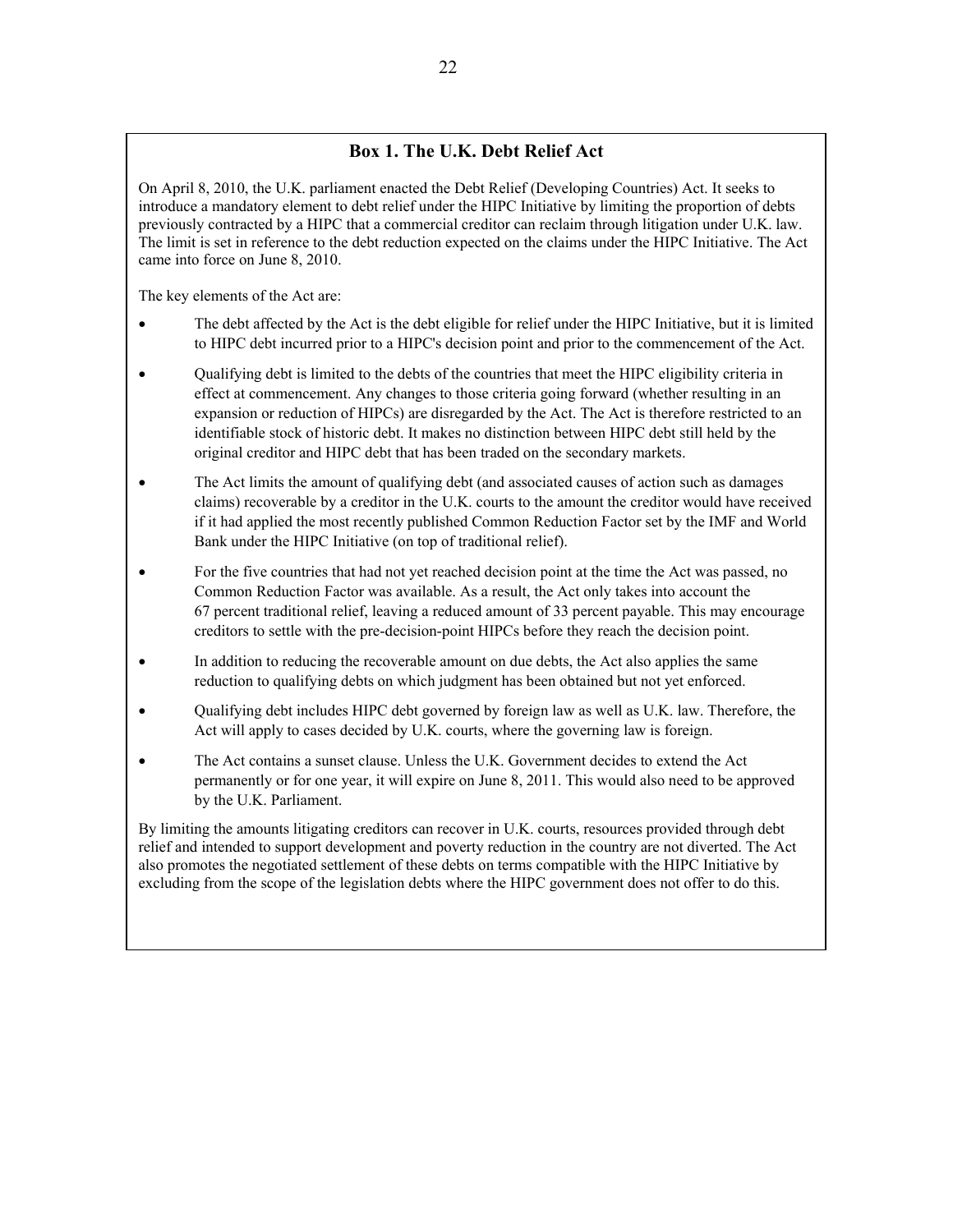### **Box 2. The African Legal Support Facility (ALSF) 1/**

The ALSF was established in 2008 to assist the AfDB's regional members address creditor litigation brought against them; and to create an avenue for AfDB members to access technical advice when negotiating complex commercial transactions. 2/

The purposes of the ALSF are described in the Agreement establishing it, and are, specifically:

(i) To provide legal advice and services to African countries in creditor litigation;

(ii) To provide technical legal assistance to African countries to strengthen their legal expertise and negotiating capacity in matters relating to debt management; natural resources and extractive industries management and contracting; investment agreements; and related commercial and business transactions; and

(iii) To strengthen and facilitate the use of legal resources and procedures in the development process in African countries.

To serve its purposes, it is envisaged the ALSF will:

- Provide "technical legal assistance", other than actual litigation services (i.e., the ALSF would not itself represent parties in court/arbitration proceedings), to African member states of the ALSF.
- Identify relevant legal expertise, and maintain a list of specialized law firms that could provide assistance to ALSF members in connection with creditor litigation, debt management, extractive industries, and complex commercial negotiations;
- Provide grant financing to African member states to assist them with costs incurred by external advisers in actual creditor litigation and negotiations of complex commercial transactions;
- Develop and maintain a database for making available and retrieving precedents in other creditor litigation cases involving sovereign debtors;
- Invest in and provide training for legal counsel of African members of ALSF to equip them with legal expertise necessary to address creditor litigation and negotiations of complex commercial transactions; and
- Promote an understanding among African countries of issues concerning the identification and resolution of creditor litigation issues.

In order to allow the AfDB to adhere to its principle of neutrality, the ASFL was established as a legally autonomous and separate international institution from the AfDB. Funding for the ALSF will be provided through voluntary contributions from members, allocations of net income from the AfDB, and income accruing from the ALFS's endowment fund (initially containing \$16 million provided by the AfDB).

<sup>&</sup>lt;sup>1/</sup> The Agreement establishing the ALSF can be found on the AfDB's website:  $\frac{http://www.afdb.org/en/topics-section/initatives-}$ [partnerships/african-legal-support-facility\)](http://www.afdb.org/en/topics-sectors/initiatives-partnerships/african-legal-support-facility)).

 $2^{2}$  The Agreement came into force on December 15, 2008, and provides that it will be in force for fourteen years from the date of its entry into force, and may be extended or reduced by a decision of the ALSF's Governing Council.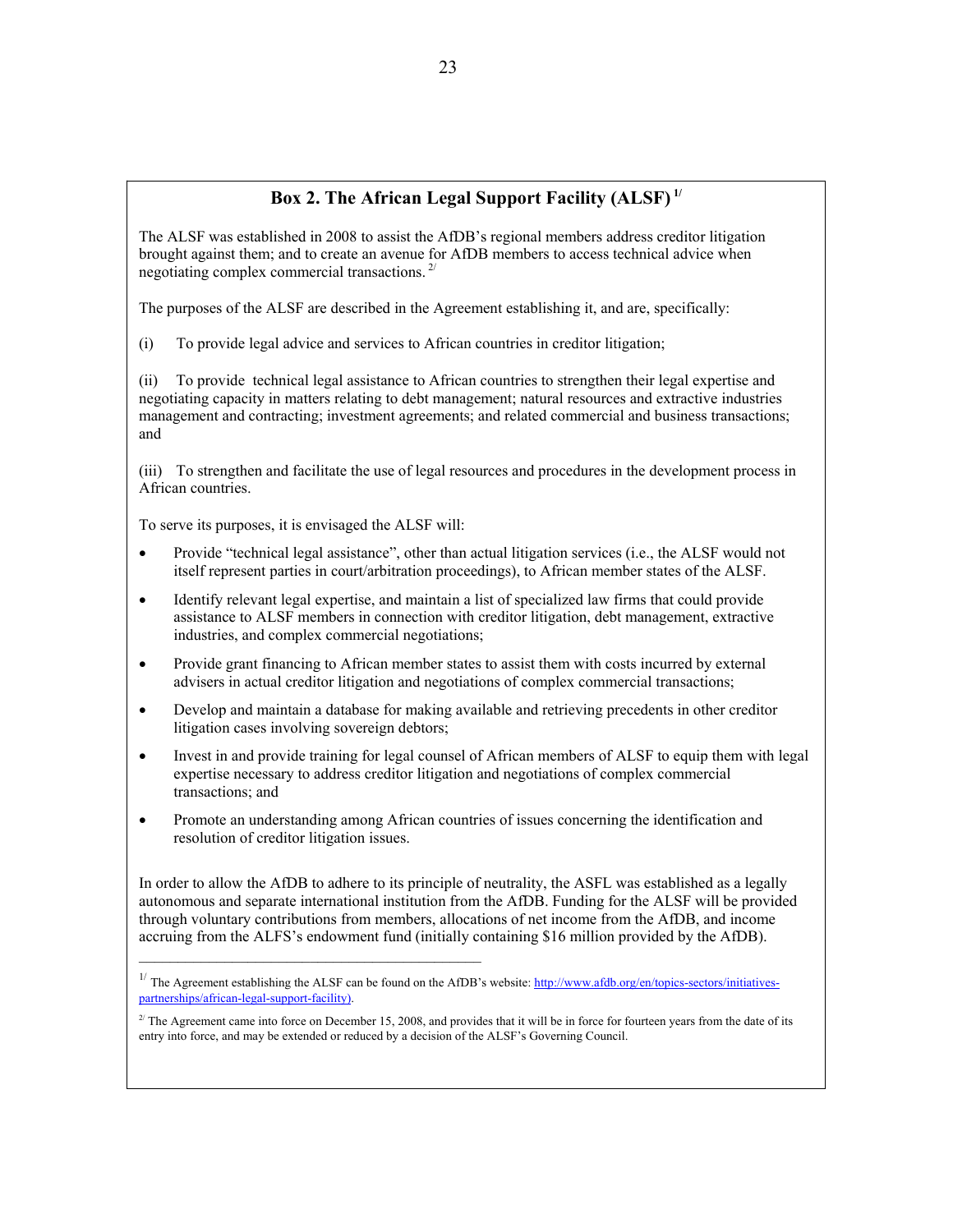## **D. Ensuring Financing of the Initiatives**

31. **At the World Bank, the Debt Relief Trust Fund (DRTF) and IDA are sufficiently resourced to cover debt relief costs under the HIPC Initiative over the IDA15 commitment period (FY09–11)**. Based on current commitments, it is expected that future IDA replenishments would include sufficient resources to finance IDA's cost of debt relief under the Initiatives.

- *The DRTF*, in addition to supporting the regional and multilateral creditors in providing HIPC Initiative debt relief to eligible HIPCs, may utilize received donor contributions for arrears clearance operations of IDA, as well as possible contributions from IBRD net income to meet any remaining structural gap in the MDRI financing framework.<sup>47</sup> As of mid-July 2009, donors had pledged close to US\$4 billion to the DRTF to support the eligible regional and sub-regional creditors, and contributed more than US\$3.8 billion in the form of cash and promissory notes (See Appendix table 10).<sup>48</sup> The Trust Fund has disbursed more than US\$2.9 billion to these creditors to support their provision of debt relief to eligible HIPCs.<sup>49</sup>
- *IDA resources* to finance debt relief under the Initiatives for the IDA 15 commitment period (FY09-11) include donor contributions amounting to SDR 1.2 billion<sup>50</sup> for HIPC relief and SDR 4.1 billion for debt forgiveness under the MDRI. In IDA 15, donors also committed SDR 0.8 billion to finance the full cost of arrears clearance by eligible countries to IDA and the IBRD through the DRTF.<sup>51</sup> The on-going negotiations for the IDA 16 replenishment would include resources to adequately cover debt relief costs for the IDA16 commitment period (FY12–14).

32. **For the IMF, available resources are estimated to be sufficient to cover the projected costs of debt relief to all the remaining HIPCs with the exception of the protracted arrears cases of Somalia and Sudan**. Resources for financing debt relief under the PRG-HIPC Trust are not earmarked to assist specific countries, but rather are available to all qualifying HIPCs on a first come, first served basis. Accordingly, since there was no provision for debt relief to Somalia and Sudan under the original HIPC financing framework, additional resources would be needed when these countries become ready to embark on the HIPC Initiative

 $\overline{a}$ 

 $50$  Valued at May 22, 2008 exchange rates – the date at which contributions were locked into IDA's new foreign exchange hedging framework.

<sup>51</sup> To date, the Trust Fund has received and reimbursed approximately US\$2.9 billion to IDA out of allocations from IBRD's net income and creditor-specific contributions made by donors to the Debt Relief Trust Fund.

<sup>&</sup>lt;sup>47</sup> Following the receipt of written consent from donors to the HIPC Trust Fund to widen the scope of the Trust Fund, the Executive Directors of IBRD and IDA, on October 6, 2008, approved the resolutions to amend the scope of the HIPC Trust Fund and to change the name of the HIPC Trust Fund to "Debt Relief Trust Fund".

<sup>&</sup>lt;sup>48</sup> Appendix Table 10 excludes donors' contributions earmarked for IDA provided in the context of IDA14 and IDA15.

<sup>&</sup>lt;sup>49</sup> Regional and sub-regional eligible creditors include: AfDB, BOAD (West African Development Bank), CABEI (Central American Bank for Economic Integration), CAF (Corporación Andina de Fomento), CDB (Caribbean Development Bank), CMCF (CARICOM Multilateral Clearing Facility), EADB (East African Development Bank), FONPLATA (Fund for the Financial Development of the River Plata Basin), IaDB, IFAD (International Fund for Agricultural Development), and NDF (Nordic Development Fund).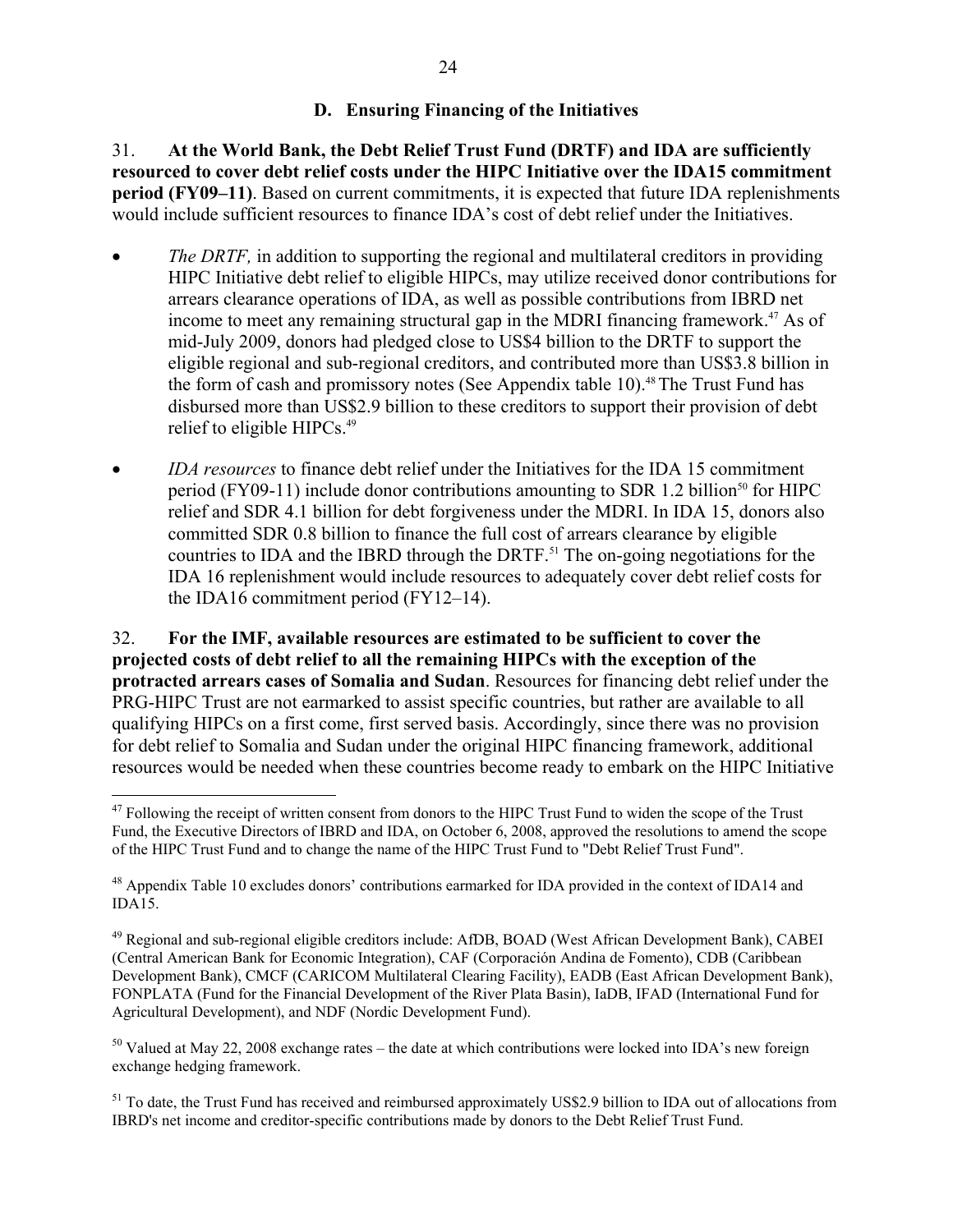process in order to ensure enough resources to finance debt relief to all HIPC-eligible countries that have not reached their completion point by that time. Additional resources would also need to be mobilized to finance debt relief to any new countries that might be found eligible for assistance under the Initiative. For instance, Myanmar could become potentially eligible for HIPC Initiative relief if, when its debt data become available, it can be demonstrated that it meets the HIPC Initiative eligibility criteria based on end-2004 data.<sup>52</sup> Zimbabwe is in a different situation vis-à-vis the HIPC Initiative as at the time of the assessment it did not meet the World Bank's income criterion at end-2004 (it was not PRGF-eligible and IDA-only at the time) and it was not possible to clarify if it met the indebtedness criteria.<sup>53</sup> However, Zimbabwe's debt situation is such that it may eventually require comprehensive and coordinated debt relief from all its creditors.

## **V. CONCLUSIONS**

33. **Very significant progress has been achieved in implementing the HIPC Initiative and the MDRI.** With 36 of 40 eligible countries having reached the decision point at end July-2010 and 30 of them having reached the completion point, the HIPC Initiative has provided sizeable debt relief to most HIPCs. A number of the remaining interim HIPCs are also well placed to progress towards completion point in the period ahead, and benefit from irrevocable debt relief under the Initiatives.

34. **Nonetheless, some issues require continued attention to implement the Initiatives in full.** Some pre-decision-point countries are still affected by severe political problems, while, in some of the long-standing interim countries, early progress has stalled. To reach the completion point, they will need to further strengthen their policies and institutions, and require continued support from the international community. It is also important for all creditors to provide their full share of HIPC Initiative debt relief, and for donors to ensure that the Bank and the Fund have adequate resources to provide their share of debt relief under the Initiatives to all qualifying countries.

35. **A main focus for the Fund and the Bank should continue to be to assist LICs in reducing debt vulnerabilities.** While the global economic and financial crisis has led to a deterioration in debt ratios, it is not expected to result in systemic debt difficulties across LICs. That said, the Fund and the Bank will continue to closely monitor debt vulnerabilities in LICs, including through regular DSAs, and assist LICs in managing their external debts, including through the provision of training and technical assistance.

 $52$  At the time of the 2006 ring-fencing exercise for the HIPC Initiative, suitable debt data to assess whether or not Myanmar met the HIPC Initiative's indebtedness criterion were not available

 $53$  For the World Bank, the HIPC Initiative income criterion is bound by the end-2004 cutoff, i.e. any change in a country's IDA status post-2004 is not a relevant consideration. Thus, for Zimbabwe to be deemed eligible for HIPC relief, a modification of, or exception to, the World Bank's HIPC eligibility criteria would be required.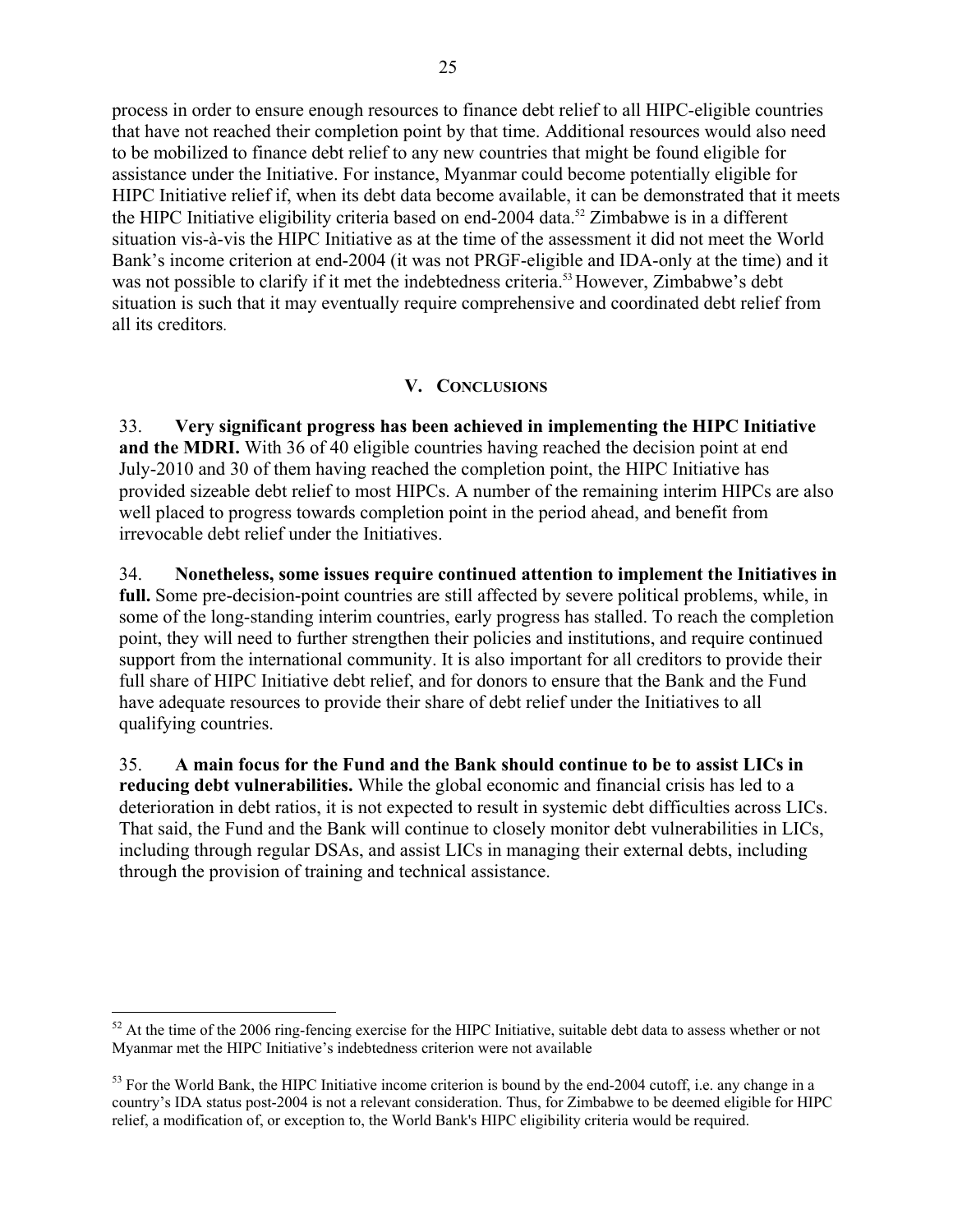| <b>Table 1. HIPC Pre-Decision-Point Countries</b> |                                                                                                                                                                                                                                                                                                                                                                                                                                                                                                                |                                                                                |                                                                                                                                                                                                                                                                                                                 |                                                                                                                                                                                                                                                                                                                                                                                                                                                                                                                                                                   |                                                 |  |
|---------------------------------------------------|----------------------------------------------------------------------------------------------------------------------------------------------------------------------------------------------------------------------------------------------------------------------------------------------------------------------------------------------------------------------------------------------------------------------------------------------------------------------------------------------------------------|--------------------------------------------------------------------------------|-----------------------------------------------------------------------------------------------------------------------------------------------------------------------------------------------------------------------------------------------------------------------------------------------------------------|-------------------------------------------------------------------------------------------------------------------------------------------------------------------------------------------------------------------------------------------------------------------------------------------------------------------------------------------------------------------------------------------------------------------------------------------------------------------------------------------------------------------------------------------------------------------|-------------------------------------------------|--|
| <b>COUNTRY</b>                                    | <b>RECENT POLITICAL</b><br><b>DEVELOPMENTS</b>                                                                                                                                                                                                                                                                                                                                                                                                                                                                 | <b>RISK OF DEBT</b><br><b>DISTRESS AND</b><br>DATE OF THE<br><b>ASSESSMENT</b> | <b>PRSP STATUS</b>                                                                                                                                                                                                                                                                                              | <b>IMF PROGRAM AND</b><br><b>MACROECONOMIC</b><br><b>STATUS</b>                                                                                                                                                                                                                                                                                                                                                                                                                                                                                                   | <b>DECISION-</b><br><b>POINT</b><br><b>DATE</b> |  |
| <b>Eritrea</b>                                    | Since independence in 1993, Eritrea<br>has been ruled by the People's Front<br>for Democracy and Justice. Relations<br>with Sudan have improved, but border<br>tensions with Ethiopia remain.<br>Relations with Djibouti came under<br>renewed stress as a result of border<br>clashes in 2008.                                                                                                                                                                                                                | In debt distress<br>December 2009                                              | There is no recent<br>PRSP and no work<br>ongoing towards its<br>preparation.                                                                                                                                                                                                                                   | There are no ongoing<br>discussions for a Fund-<br>supported program. The 2009<br>Article IV Consultation was<br>concluded in December 2009.                                                                                                                                                                                                                                                                                                                                                                                                                      | Uncertain                                       |  |
| <b>Kyrgyz</b><br>Republic                         | Following mass protests in early<br>April 2010, the government of<br>president Bakiev was ousted and was<br>replaced by an interim government,<br>headed by Roza Otunbayeva. In June<br>2010, an ethnic conflict broke out<br>between the Kyrgyz and local Uzbek<br>populations that led to significant<br>casualties and widespread damage to<br>properties. A constitutional<br>referendum was held at the end of<br>June and parliamentary elections are<br>scheduled to take place on October 10,<br>2010. | Moderate<br>May 2009                                                           | The Boards endorsed<br>the PRSP - called<br><b>Country Development</b><br>Strategy and its<br>accompanying JSAN in<br>June 2007. In 2009, the<br>authorities completed<br>an update of the PRSP<br>that extends it to 2011<br>and takes into<br>consideration the<br>external challenges<br>facing the economy. | An 18-month arrangement<br>under the Exogenous Shocks<br>Facility (ESF) was approved<br>in December 2008 to support<br>the government's program to<br>manage the impact of the<br>various exogenous shocks that<br>have hit the economy. While<br>the first review was<br>successfully completed in May<br>2009, follow-up reviews have<br>not been concluded and the<br>program expired on June 9,<br>2010. The Executive Board<br>will consider the authorities'<br>request for Fund assistance<br>under the Rapid Credit<br>Facility on September 15,<br>2010. | No<br>intention*                                |  |

to decision-point. Based on 2009 debt data, the Kyrgyz Republic appears well below the HIPC thresholds. \* The decision-point document was prepared in February 2007 but withdrawn at the request of the Government, based on its intention to not move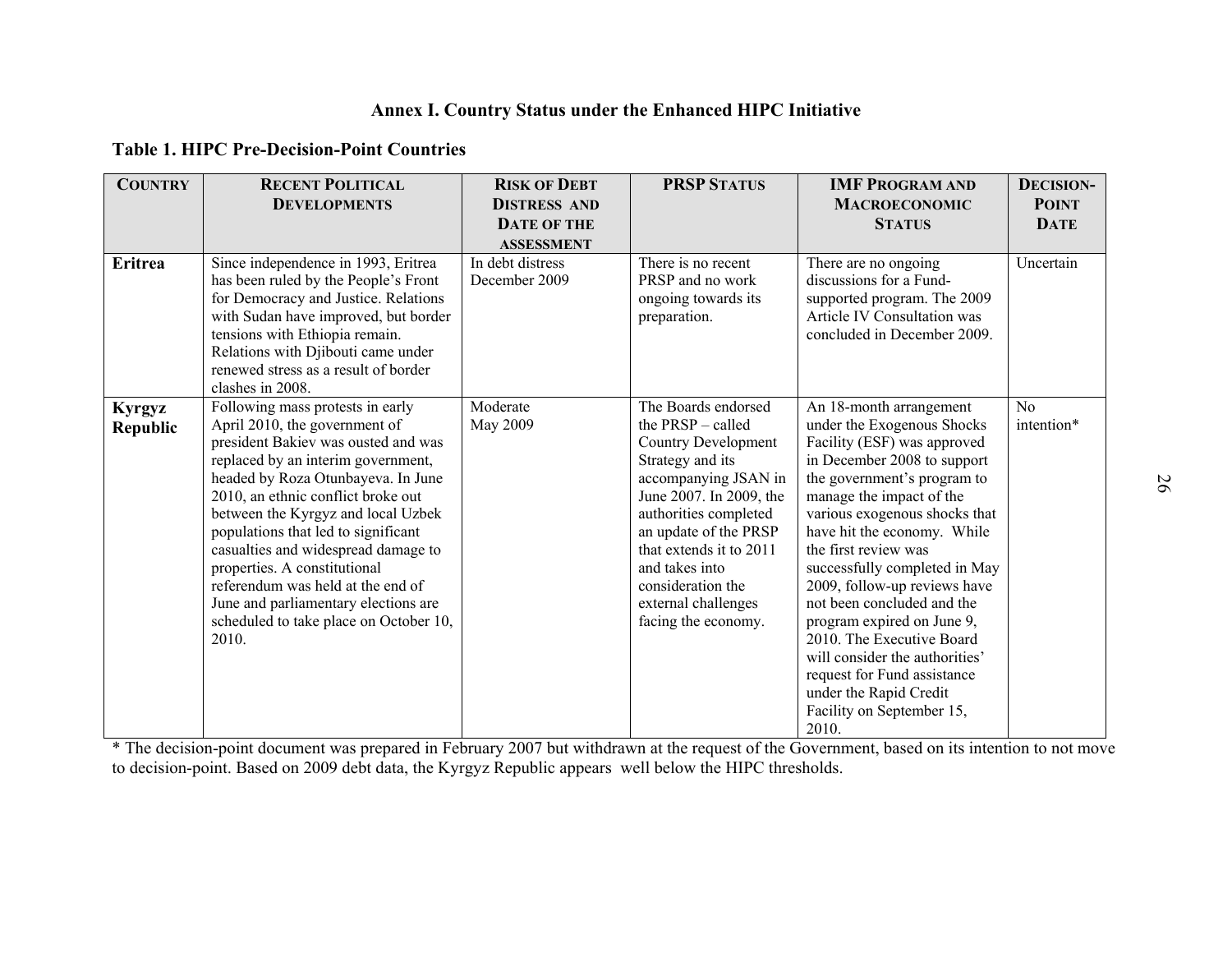| <b>COUNTRY</b> | Table 1. HIPC Pre-Decision-Point Countries (concluded)<br><b>RECENT POLITICAL</b>                                                                                                                                                                                                                                                                                                                                                                                                                                             | <b>RISK OF DEBT</b>                           | <b>PRSP STATUS</b>                                                                      | <b>IMF PROGRAM AND</b>                                                                                                                                                                                                                                                                                                                                       | <b>DECISION-</b>  |
|----------------|-------------------------------------------------------------------------------------------------------------------------------------------------------------------------------------------------------------------------------------------------------------------------------------------------------------------------------------------------------------------------------------------------------------------------------------------------------------------------------------------------------------------------------|-----------------------------------------------|-----------------------------------------------------------------------------------------|--------------------------------------------------------------------------------------------------------------------------------------------------------------------------------------------------------------------------------------------------------------------------------------------------------------------------------------------------------------|-------------------|
|                | <b>DEVELOPMENT</b>                                                                                                                                                                                                                                                                                                                                                                                                                                                                                                            | <b>DISTRESS AND DATE</b><br>OF THE ASSESSMENT |                                                                                         | <b>MACROECONOMIC</b><br><b>STATUS</b>                                                                                                                                                                                                                                                                                                                        | <b>POINT DATE</b> |
| Somalia        | The political and security situation<br>remains highly unsettled.<br>Preparations for national elections<br>are now focused on 2011.                                                                                                                                                                                                                                                                                                                                                                                          | N/A                                           | There is no PRSP in<br>place in Somalia and<br>one is not expected in<br>the near term. | Somalia has not had an<br>IMF-supported program<br>since 1987, the lack of<br>economic data precludes<br>an assessment of the<br>macroeconomic situation<br>and prospects for Fund<br>re-engagement-either<br>via surveillance or an<br>arrangement-in the<br>foreseeable future are<br>minimal.                                                             | Uncertain         |
| Sudan          | Parliamentary and presidential<br>elections were held in April 2010<br>with the incumbent party retaining<br>majority power at the federal level.<br>A new cabinet was named in<br>June 2010. The sub-national<br>Government of Southern Sudan also<br>named a new cabinet in June 2010.<br>Notwithstanding the achievement of<br>this key milestone of the<br>Comprehensive Peace Agreement,<br>political uncertainty remains high<br>with a self-determination<br>referendum in Southern Sudan<br>scheduled for early 2011. | In Debt Distress<br>June 2010                 | The PRSP is expected<br>to be completed by end-<br>2010.                                | An 18-month Staff<br>Monitored Program<br>(SMP) was negotiated for<br>the period July 2009<br>through December 2010.<br>Sudan has been hard-hit<br>by the global crisis,<br>largely via a sharp<br>deterioration in its terms<br>of trade. The objectives of<br>the SMP are to restore<br>macroeconomic stability<br>and build up international<br>reserves. | Uncertain         |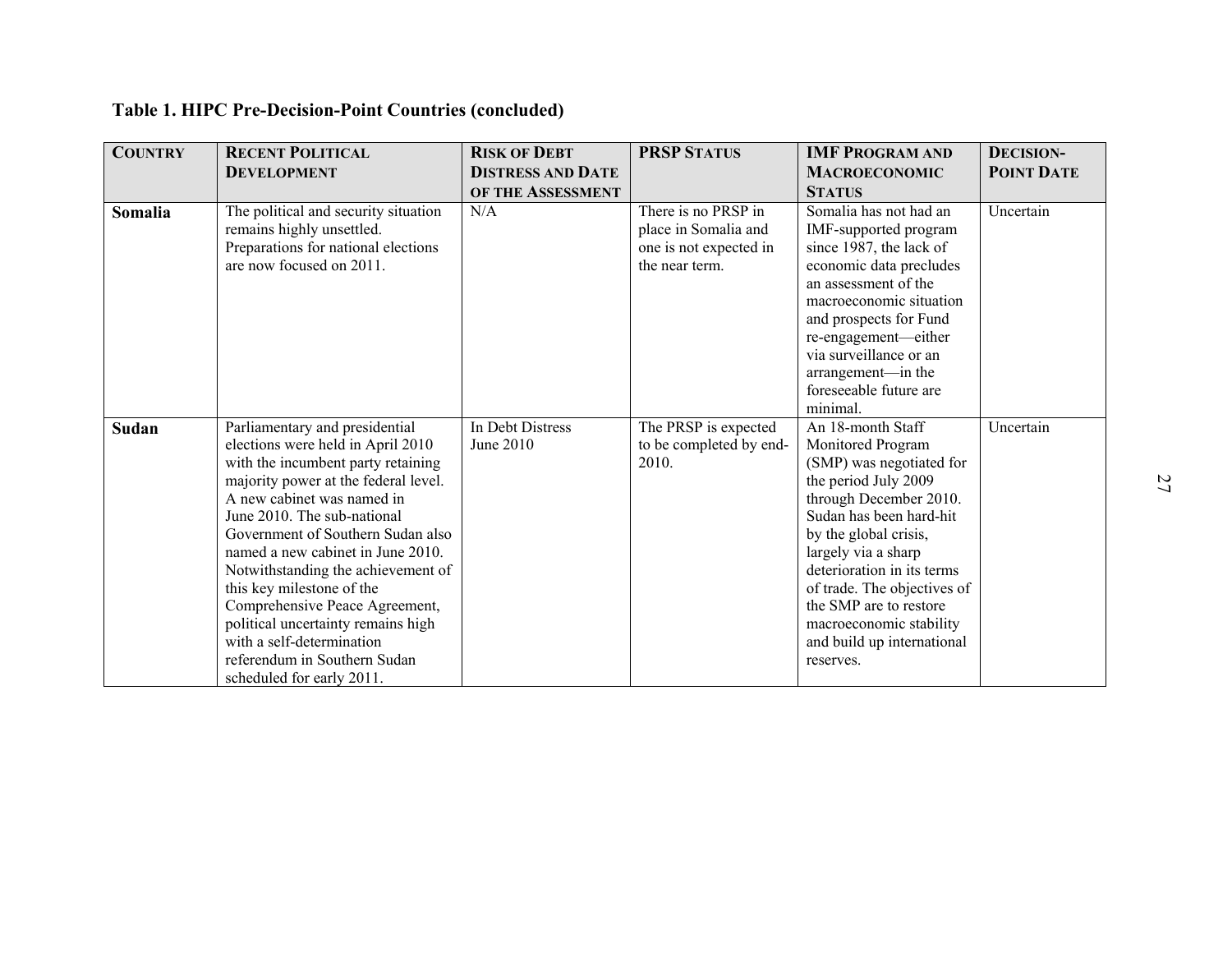| <b>COUNTRY</b>        | P RSP STATUS                                                                                                                                                                                                                                                                                                               | <b>RISK OF</b><br><b>DEBT</b><br><b>DISTRESS</b><br>AND DATE OF<br><b>THE</b><br><b>ASSESSMENT</b> | <b>IMF PROGRAM</b>                                                                                                                                                                                                                                                                                            | <b>COMPLETION-</b><br><b>POINT DATE</b><br>(PLANNED) |
|-----------------------|----------------------------------------------------------------------------------------------------------------------------------------------------------------------------------------------------------------------------------------------------------------------------------------------------------------------------|----------------------------------------------------------------------------------------------------|---------------------------------------------------------------------------------------------------------------------------------------------------------------------------------------------------------------------------------------------------------------------------------------------------------------|------------------------------------------------------|
| <b>Cote D'Ivoire</b>  | A PRSP was prepared in a participatory manner<br>and approved in February, 2009 covering the<br>period from 2009 to 2015. A draft annual<br>implementation report covering 2009 was prepared<br>in the first half of 2010, and the next annual report<br>is expected in early 2011 and will cover<br>developments in 2010. | High<br>November 2009                                                                              | An arrangement under ECF was approved<br>in March 2009. The first program review<br>was completed in Nov. 2009 and the second<br>program review was completed on July 9,<br>2010.                                                                                                                             | $\overline{2011}$                                    |
| Chad                  | A second PRSP covering the period 200811 was<br>adopted in April 2008. The PRSP and related<br>Bank-Fund JSAN were the subjects of Board<br>discussion at the World Bank on May 25, 2010<br>and at the IMF on June 16, 2010.                                                                                               | Moderate<br>June 2010                                                                              | The last PRGF-supported program,<br>approved in February 2005 and later<br>extended to May 2008, expired without<br>completion of a review. A Staff-Monitored<br>Program for April-October 2009 also<br>expired without completion of a review.<br>Understandings could not be reached on an<br>SMP for 2010. | 2012                                                 |
| Comoros <sup>54</sup> | A PRSP covering 2010-2014 was approved in<br>September 2009. The IMF and IDA boards<br>discussed it, along with the corresponding JSAN,<br>in February and March 2010, respectively. The<br>first annual progress report on the implementation<br>of the PRSP is scheduled to be finalized in early<br>2011.               | In Debt Distress<br>May 2010                                                                       | An arrangement under the ECF covering<br>mid-2009-mid-2012 was approved in<br>September 2009. The first program review<br>was completed on June 21, 2010.                                                                                                                                                     | 2012                                                 |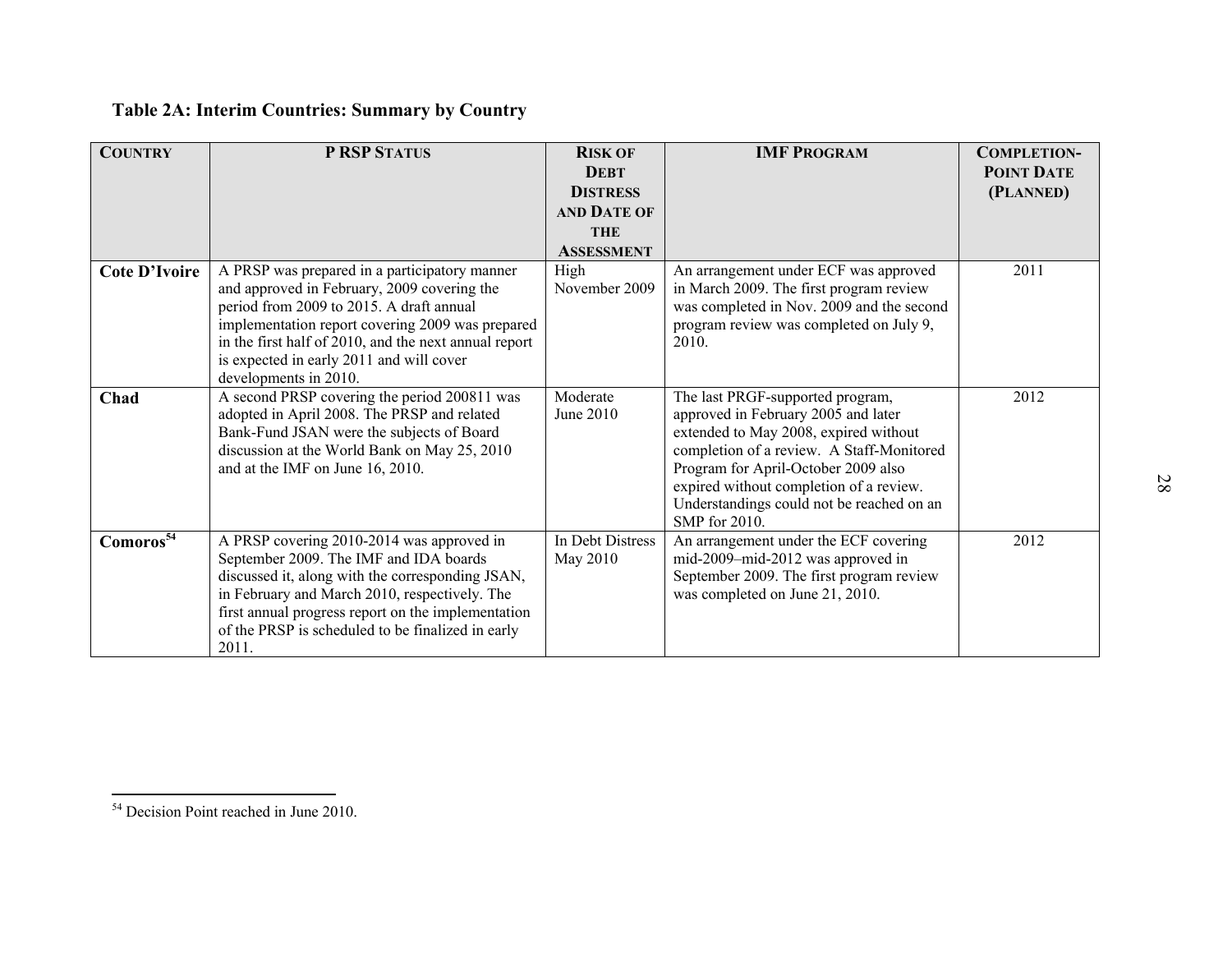| <b>COUNTRY</b>          | <b>PRSP STATUS</b>                                                                                                                                                                                                                                                                              | <b>RISK OF DEBT</b><br><b>DISTRESS AND</b><br><b>DATE OF THE</b><br><b>ASSESSMENT</b> | <b>IMF PROGRAM AND MACROECONOMIC</b><br><b>STATUS</b>                                                                                                                                                                                                                                                                                                                                                                                                                                                                                                                              | <b>COMPLETION-</b><br><b>POINT DATE</b><br>(PLANNED) |
|-------------------------|-------------------------------------------------------------------------------------------------------------------------------------------------------------------------------------------------------------------------------------------------------------------------------------------------|---------------------------------------------------------------------------------------|------------------------------------------------------------------------------------------------------------------------------------------------------------------------------------------------------------------------------------------------------------------------------------------------------------------------------------------------------------------------------------------------------------------------------------------------------------------------------------------------------------------------------------------------------------------------------------|------------------------------------------------------|
| Guinea                  | The PRSP-II was issued in August 2007<br>and presented to the IDA and the IMF<br>Boards in December 2007. The first<br>Annual Performance Review of the<br>PRSP-II was issued in October 2008.<br>The interim-Government has been<br>working with Development Partners to<br>update the PRSP-II | In Debt Distress<br>December 2007                                                     | Discussions on the second program review<br>under the PRGF arrangement, approved in<br>December 2007, could not be finalized because<br>of a coup d'état in December 2008 and relations<br>between the IMF and Guinea were suspended in<br>2009. Following elections in June/July 2010 and<br>a resumption of relations, a new program-<br>possibly under the RCF—could be discussed<br>during the last quarter of 2010.                                                                                                                                                           | Possibly during 2012                                 |
| Guinea<br><b>Bissau</b> | A PRSP was approved in 2007 and<br>presented to the IMF and the IDA<br>Boards in April and May 2007<br>respectively. The first annual progress<br>report was validated in February 2010.<br>An updated version of the Progress<br>Report is scheduled to be validated in<br>October 2010.       | In Debt Distress<br>March 2010                                                        | Performance under the arrangement under the<br>ECF was satisfactory in the first quarter and<br>preliminary data through May suggest the<br>authorities are on track to meet the end-June<br>targets. Preparations for the HIPC completion<br>point are underway. The Paris Club agreed to<br>resume interim HIPC relief in July 2010.                                                                                                                                                                                                                                             | End-2010                                             |
| <b>Togo</b>             | Togo's I-PRSP was adopted in March<br>2008, and discussed by the Executive<br>Boards of the IMF and IDA in<br>April 2008. The full PRSP has been<br>adopted in June 2009.                                                                                                                       | In Debt Distress<br>November 2009                                                     | In April 2008, the IMF's Executive Board<br>approved Togo's first arrangement under the<br>ECF since the mid-1990s. The $3rd$ review under<br>the ECF arrangement was successfully<br>completed in November 2009. The IMF Board<br>will consider the completion of the 4 <sup>th</sup> review<br>and a modest ECF augmentation on June 25,<br>2010. For the first time under the program, the<br>authorities are requesting waivers for<br>nonobservance of two fiscal performance<br>criteria (PCs) for end-December and a<br>continuous PC on non-concessional external<br>debt. | Q4 of 2010                                           |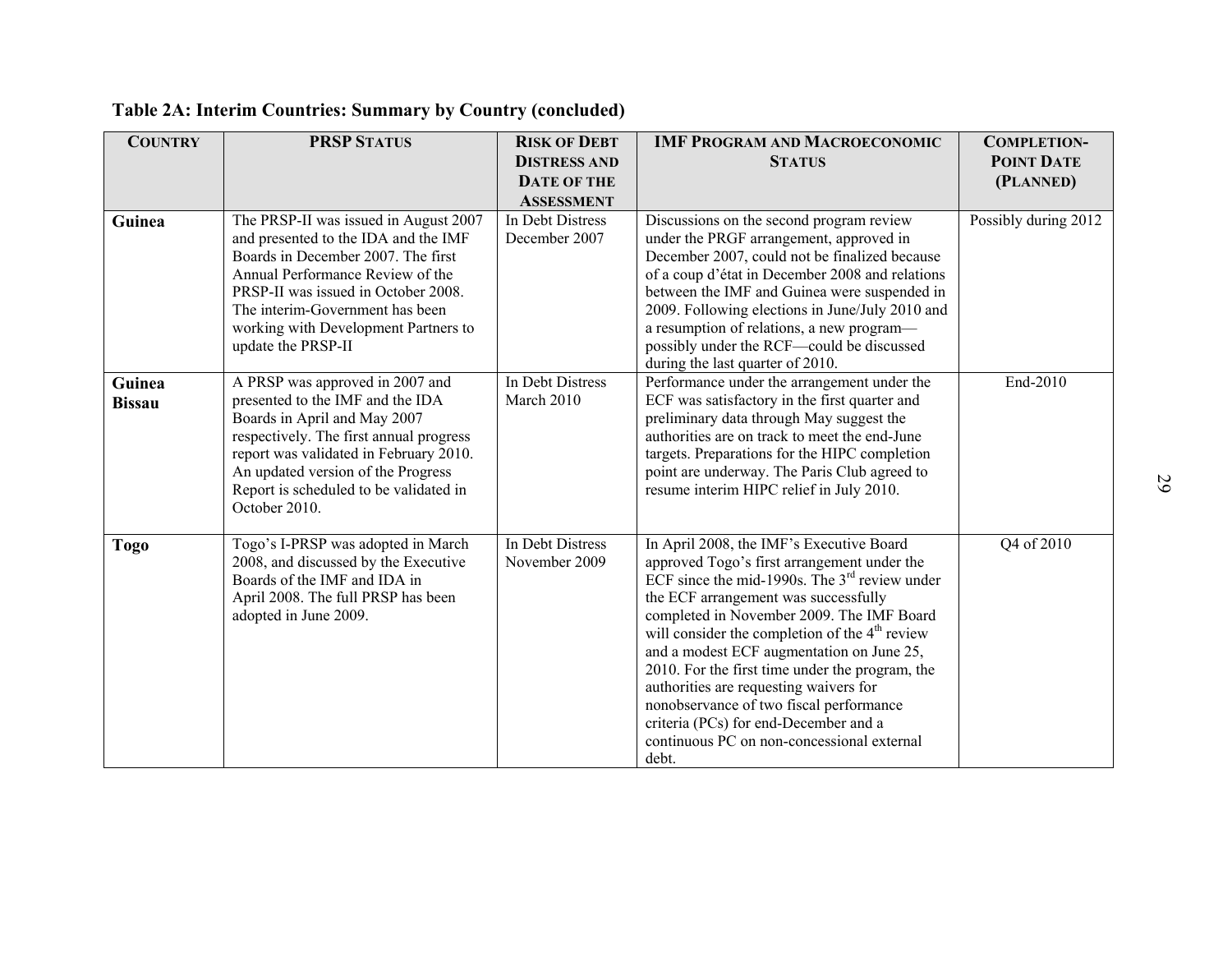| <b>COUNTRY</b>                    | <b>PRSP</b>                                                             | <b>MACROECON</b><br><b>OMIC</b><br><b>STABILITY</b> | <b>PUBLIC</b><br><b>FINANCIAL</b><br><b>MANAGEMENT</b><br>(PFM)                                                                                                                                                             | <b>SOCIAL</b><br><b>SECTOR</b>                                                   | <b>DEBT</b><br><b>MANAGEMENT</b> | <b>GOVERNANCE</b> /<br><b>TRANSPARENCY/</b><br><b>ANTICORRUPTION</b>                                                                                                                                    | <b>STRUCTURAL</b><br><b>REFORMS</b>             |
|-----------------------------------|-------------------------------------------------------------------------|-----------------------------------------------------|-----------------------------------------------------------------------------------------------------------------------------------------------------------------------------------------------------------------------------|----------------------------------------------------------------------------------|----------------------------------|---------------------------------------------------------------------------------------------------------------------------------------------------------------------------------------------------------|-------------------------------------------------|
| Cote<br>D'Ivoire                  | Good progress                                                           | Good progress                                       | Some progress<br>A medium term PFM<br>action plan has been<br>adopted and is being<br>implemented.<br>Outstanding actions<br>e.g. to operationalize<br>the regulatory entity<br>for public<br>procurement, are<br>underway. | Good progress on<br>health trigger;<br>partial progress on<br>education trigger. | Limited progress                 | Some progress<br>First EITI report has<br>been prepared and is<br>being validated. A new<br>procurement code has<br>been adopted and a<br>national procurement<br>regulatory entity has<br>been set up. | Limited progress<br>on cocoa sector<br>reforms. |
| $Chad^{55}$                       | PRSP prepared<br>but<br>implementation<br>has not been<br>satisfactory. | Off-track                                           | Slow progress<br>The public expenditure<br>tracking system for<br>primary education is<br>not functional.                                                                                                                   | Early progress<br>has deteriorated                                               | N/A                              | Early progress has<br>deteriorated.                                                                                                                                                                     | N/A                                             |
| Comor <sub>os</sub> <sup>56</sup> | In progress                                                             | In progress                                         | In progress                                                                                                                                                                                                                 | In progress                                                                      | In progress                      | In progress                                                                                                                                                                                             | In progress                                     |

<sup>&</sup>lt;sup>55</sup> Assessment of progress in more recent years continues to be constrained by the lack of data covering 2006, 2007, and 2008.<br><sup>56</sup> Decision Point reached in June 2010.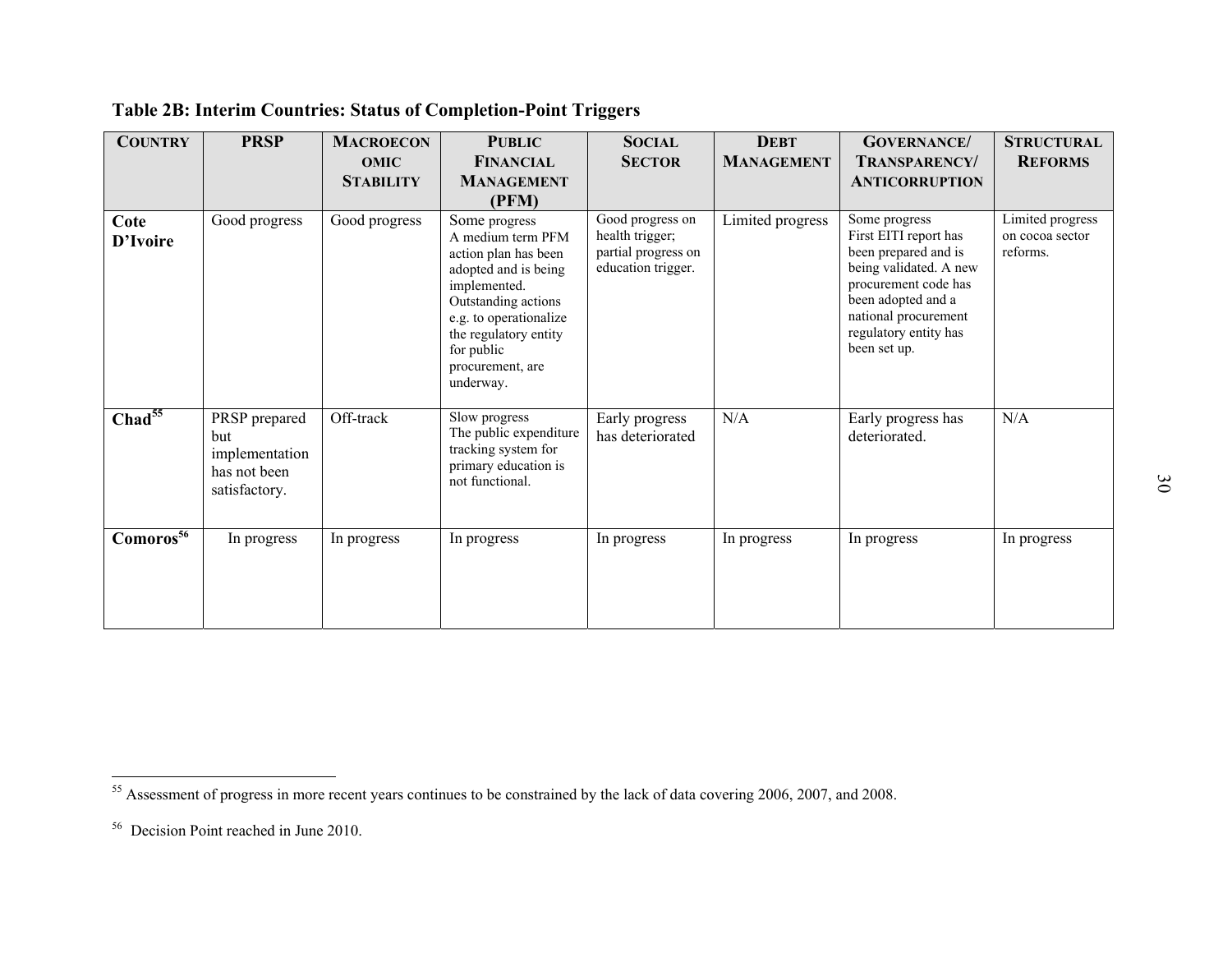| <b>COUNTRY</b>          | <b>PRSP</b>                                                                                                                                  | <b>MACROECONOMIC</b>                                                                                                                                                                 | <b>PUBLIC</b>                                                                                   | <b>SOCIAL</b>                                                                                              | <b>DEBT</b>               | <b>GOVERNANCE</b> /                                                                                  | <b>STRUCTURAL</b> |
|-------------------------|----------------------------------------------------------------------------------------------------------------------------------------------|--------------------------------------------------------------------------------------------------------------------------------------------------------------------------------------|-------------------------------------------------------------------------------------------------|------------------------------------------------------------------------------------------------------------|---------------------------|------------------------------------------------------------------------------------------------------|-------------------|
|                         |                                                                                                                                              | <b>STABILITY</b>                                                                                                                                                                     | <b>FINANCIAL</b><br><b>MANAGEMENT</b><br>(PFM)                                                  | <b>SECTOR</b>                                                                                              | <b>MANAGEMENT</b>         | TRANSPARENCY/<br><b>ANTICORRUPTION</b>                                                               | <b>REFORMS</b>    |
| Guinea                  | Partially<br>completed                                                                                                                       | Limited progress<br>Only the first review of<br>the 20072010 ECF has<br>been completed. The<br>program is expected to<br>expire in December<br>2010 with no further<br>disbursement. | N/A                                                                                             | There are<br>measurement<br>issues regarding<br>the triggers in<br>the education<br>and health<br>sectors. | N/A                       | Progress has been<br>mixed partly due to<br>political instability<br>since the beginning of<br>2008. | N/A               |
| Guinea<br><b>Bissau</b> | Good<br>progress<br>The<br>authorities<br>are preparing<br>a new APR<br>to reflect the<br>progress<br>made in the<br>second half<br>of 2009. | Good Progress<br>The country has<br>moved from an<br>EPCA program to an<br>ECF arrangement in<br><b>March 2010.</b><br>Performance so far<br>has been satisfactory.                  | Strong progress.<br>There has been<br>continuous progress<br>on public financial<br>management. | Completed                                                                                                  | N/A                       | Some progress                                                                                        | N/A               |
| <b>Togo</b>             | Good<br>progress                                                                                                                             | Good progress                                                                                                                                                                        | Generally<br>satisfactory                                                                       | Generally<br>satisfactory                                                                                  | Generally<br>satisfactory | Generally<br>satisfactory                                                                            | N/A               |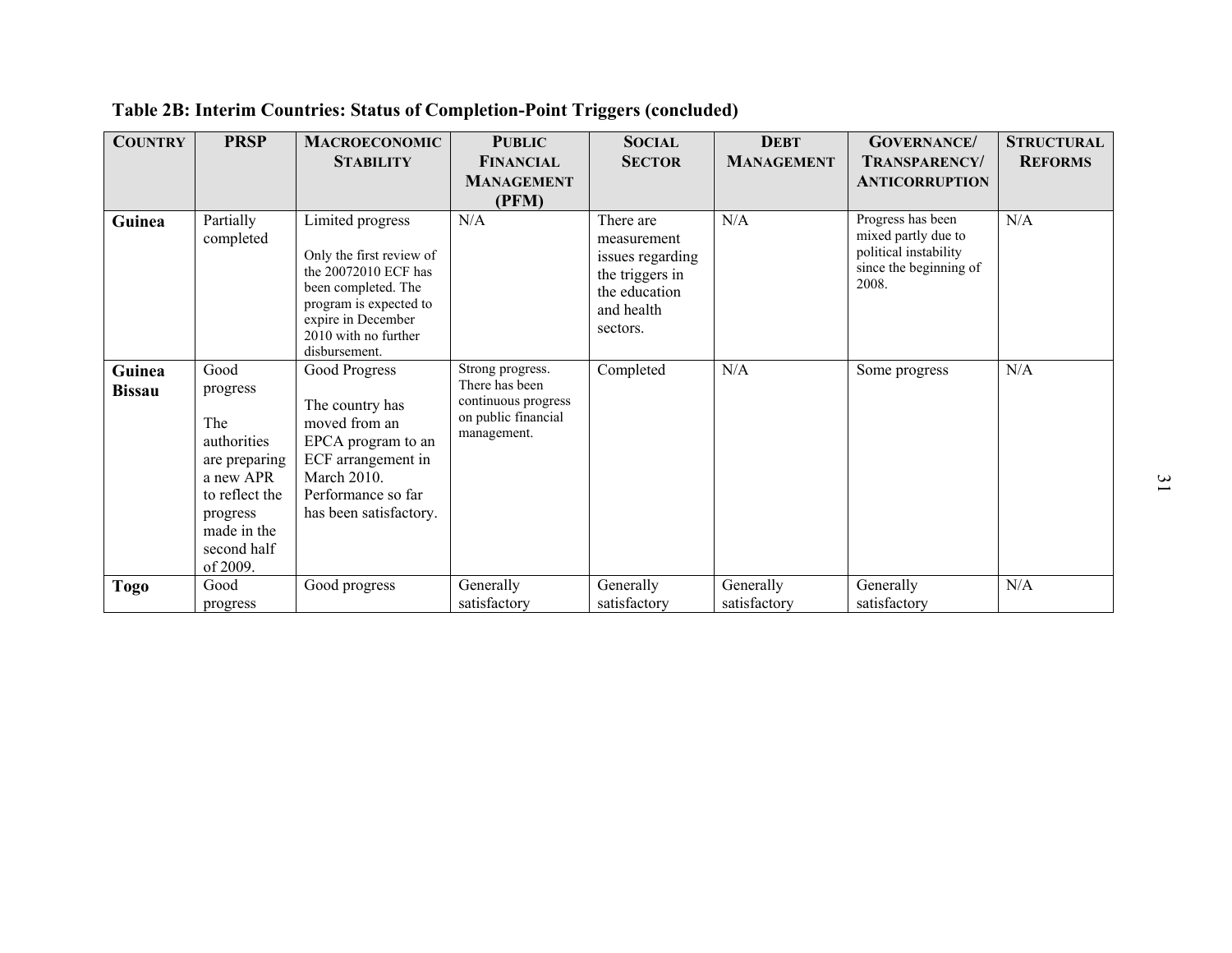| Table 3: HIPC Completion-Point Countries: Progress towards Achieving the MDGs <sup>57</sup> |  |
|---------------------------------------------------------------------------------------------|--|
|                                                                                             |  |

| <b>COUNTRY</b>      | <b>END POVERTY</b><br><b>AND HUNGER</b> | <b>EDUCATION FOR</b><br><b>ALL</b> | <b>GENDER</b><br><b>EQUALITY</b> | <b>SAVE CHILDREN'S</b><br><b>LIVES</b> | Table 3: HIPC Completion-Point Countries: Progress towards Achieving the MDGs <sup>57</sup><br><b>STOP HIV/AIDS</b><br><b>AND OTHER</b><br><b>DISEASES</b> | <b>MAKE</b><br><b>MOTHERHOOD</b><br><b>SAFE</b>    | <b>PROTECT</b><br><b>ENVIRONMENT</b> | <b>BUILD GLOBAL</b><br><b>PARTNERSHIP FOR</b><br><b>DEVELOPMENT</b> |
|---------------------|-----------------------------------------|------------------------------------|----------------------------------|----------------------------------------|------------------------------------------------------------------------------------------------------------------------------------------------------------|----------------------------------------------------|--------------------------------------|---------------------------------------------------------------------|
| Afghanistan         | Off track                               | Possibly on track                  | Off track                        | On track                               | On track                                                                                                                                                   | Possibly on track                                  | Possibly on track                    | Possibly on track                                                   |
| <b>Benin</b>        | Off track                               | On track                           | Off track                        | Off track                              | On track                                                                                                                                                   | Off track                                          | On track                             | Off track                                                           |
| <b>Bolivia</b>      | On track                                | Off track                          | On track                         | On track                               | On track                                                                                                                                                   | On track                                           | On track                             | Off track                                                           |
| <b>Burkina Faso</b> | Off track                               | Off track                          | Off track                        | Off track                              | On track                                                                                                                                                   | Off track                                          | On track                             | Off track                                                           |
| <b>Burundi</b>      | Off track                               | On track                           | On track                         | Off track                              | On track                                                                                                                                                   | Off track                                          | Off track                            | Off track                                                           |
| Cameroon            | Off track                               | On track                           | Off track                        | Off track                              | Off track                                                                                                                                                  | Off track                                          | Off track                            | Off track                                                           |
| <b>CAR</b>          | Off track                               | Off track                          | Off track                        | Off track                              | Off track                                                                                                                                                  | Off track                                          | Off track                            | Off track                                                           |
| Congo, Rep.of       | ---                                     | ---                                | $---$                            | $\overline{\phantom{a}}$               | $---$                                                                                                                                                      | $---$                                              | ---                                  | $---$                                                               |
| <b>DRC</b>          | ---                                     | ---                                | $\overline{\phantom{a}}$         | $---$                                  | $\overline{a}$                                                                                                                                             | $\qquad \qquad -$                                  | ---                                  | $---$                                                               |
| Ethiopia            | On track                                | On track                           | Off track                        | Possibly on track                      | On track                                                                                                                                                   | Off track                                          | Likely on track                      | On track                                                            |
| Gambia (the)        | Off track                               | Possibly on track                  | Off track                        | Possibly on track                      | Off track                                                                                                                                                  | Off track                                          | Off track                            | Off track                                                           |
| Ghana               | On track                                | On track                           | On track                         | Off track                              | Off track                                                                                                                                                  | Off track                                          | On track (except<br>for sanitation)  | Off track                                                           |
| Guyana              | Off track                               | On track                           | On track                         | Off track                              | Off track                                                                                                                                                  | Off track                                          | Off track                            | Off track                                                           |
| Haiti               | $\overline{\text{No}}$ information      | Possibly on track                  | Possibly on track                | Off track                              | Off track                                                                                                                                                  | $\overline{No}$ information                        | Off track                            | No information                                                      |
| Honduras            | Off track                               | On track                           | On track                         | On track                               | Off track                                                                                                                                                  | Off track                                          | On track                             | Off track                                                           |
| Liberia             | ---                                     | $---$                              | $\overline{a}$                   | $---$                                  | $---$                                                                                                                                                      | $---$                                              |                                      | $---$                                                               |
| Madagascar          | Off track                               | On track                           | Possibly on track                | On track                               | Possibly on track                                                                                                                                          | Off track                                          | Possibly on track                    | Off track                                                           |
| Malawi              | On track                                | Possibly on track                  | Off track                        | On track                               | On track                                                                                                                                                   | Off track                                          | On track                             | Off track                                                           |
| Mali                | Possibly on<br>track                    | Possibly on track                  | Off track                        | Off track                              | On track                                                                                                                                                   | Off track                                          | On track (except<br>for sanitation)  | No information                                                      |
| Mauritania          | Possibly on<br>track                    | On track                           | On track                         | Off track                              | Off track                                                                                                                                                  | Off track<br>(progressing for<br>HIV/AIDS control) | Off track                            | Off track                                                           |
| Mozambique          | On track                                | Off track                          | Off track                        | On track                               | Off track                                                                                                                                                  | Off track                                          | Off track                            | Off track                                                           |
| Nicaragua           | On track                                | On track                           | Possibly on track                | On track                               | Off track                                                                                                                                                  | Possibly on track                                  | Off track progress                   | Off track                                                           |
| <b>Niger</b>        | Off track                               | Off track                          | Off track                        | Off track                              | Off track                                                                                                                                                  | Off track                                          | Off track                            | Off track                                                           |
| Rwanda              | Off track                               | On track                           | On track                         | Off track                              | On track                                                                                                                                                   | Off track                                          | On track                             | Off track                                                           |
| <b>STP</b>          | Off track                               | On track                           | On track                         | Off track                              | Off track                                                                                                                                                  | Off track                                          | Off track                            | Off track                                                           |
| Senegal             | Off track                               | On track                           | Possibly on track                | Off track                              | On track                                                                                                                                                   | Off track                                          | On track                             | Off track                                                           |
| <b>Sierra Leone</b> | No information                          | On track                           | On track                         | No information                         | On track                                                                                                                                                   | No information                                     | No information                       | No information                                                      |
| Tanzania            | Off track                               | On track                           | Off track                        | On track                               | Off track                                                                                                                                                  | Off track                                          | Off track                            | Off track                                                           |
| Uganda              | On track                                | On track                           | Progress                         | Off track                              | Progress                                                                                                                                                   | Off track                                          | Progress                             | Progress                                                            |
| Zambia              | On track                                | On track                           | On track                         | Possibly on track                      | Possibly on track                                                                                                                                          | Possibly on track                                  | Off track                            | Off track                                                           |

 $57$  The World Bank determines whether a country is on or off track to meet a given MDG by 2015 when at least two observations are available after 1990, with a sufficient number of years separating them. To do so, it comp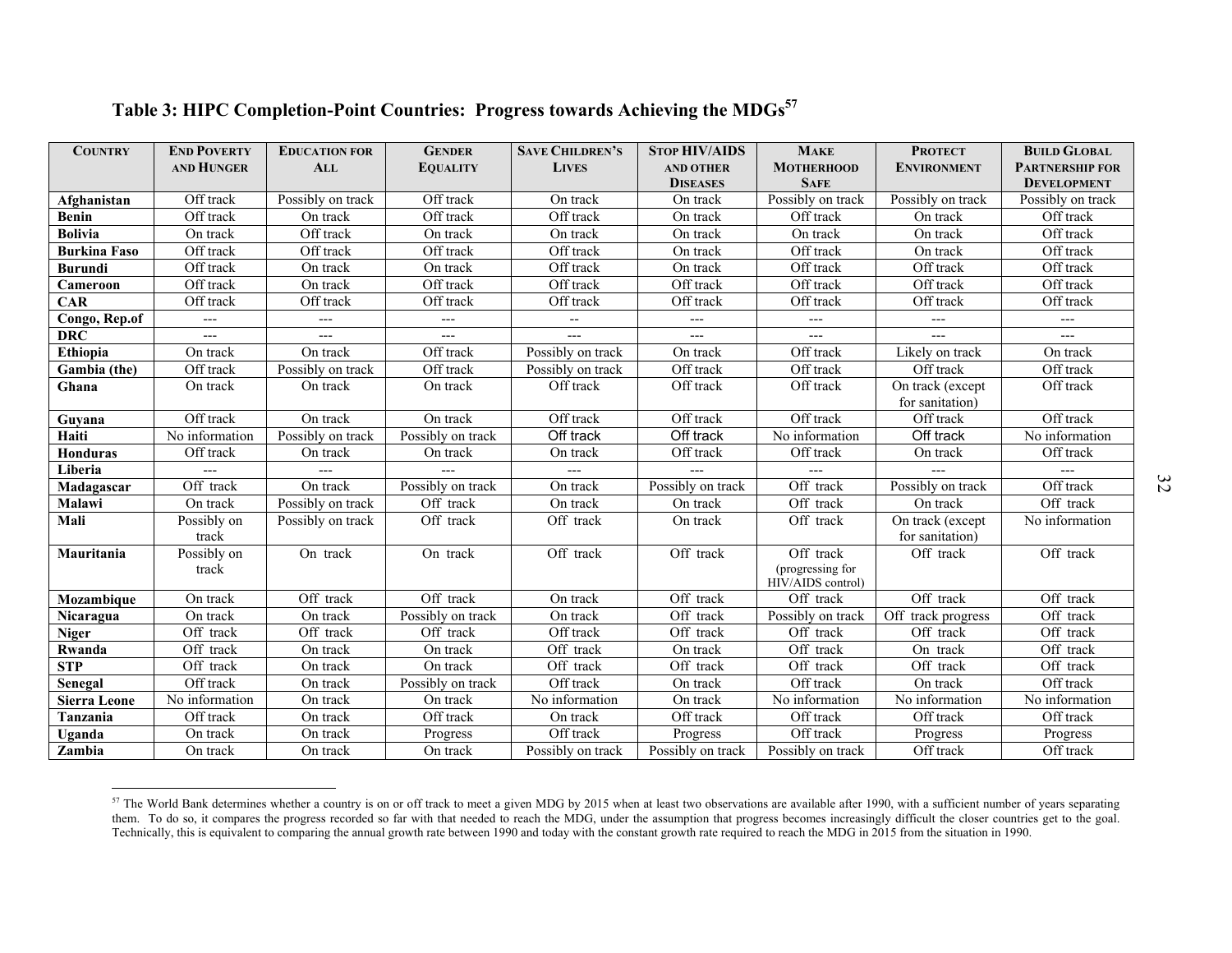### **Annex II. Country Coverage, Data Sources, and Assumptions for the HIPC Initiative and MDRI Costing Exercise**

### **Country Coverage**

- The costing analysis for the 36 post-decision-point countries includes: Afghanistan, Benin, Bolivia, Burkina Faso, Burundi, Cameroon, Central African Republic, Chad, Côte d'Ivoire, Comoros, Democratic Republic of the Congo, Republic of Congo, Ethiopia, The Gambia, Ghana, Guinea, Guinea-Bissau, Guyana, Haiti, Honduras, Liberia, Madagascar, Malawi, Mali, Mauritania, Mozambique, Nicaragua, Niger, Rwanda, São Tomé and Príncipe, Senegal, Sierra Leone, Tanzania, Togo, Uganda, and Zambia.
- The costing analysis for the pre-decision-point countries is based on 3 HIPCs: Eritrea, Somalia, and Sudan.<sup>58</sup>

### **Data Sources**

 $\overline{a}$ 

- Staff estimates are based on HIPC Initiative decision and completion-point documents for all 36 post-decision-point countries or estimates presented in Heavily Indebted Poor Countries [\(HIPC Initiative\) – List of Ring-Fenced Countries that Meet the Income and Indebtedness](http://www.imf.org/external/np/pp/eng/2006/041106.pdf)  Criteria at end-2004 for the 3 pre-decision-point HIPCs.
- Data was updated through end-July 2010.

### **Assumptions for the HIPC Initiative and MDRI Costing Exercise**

- Calculations of total costs include costs under the original and enhanced HIPC Initiative frameworks and the MDRI.
- Cost estimates for the HIPC Initiative are based on debt data after full use of traditional debtrelief mechanisms.
- The following exchange rates have been used for the MDRI calculations:
	- o IDA and AfDF. The initial MDRI Trust Fund replenishment rate of 1.477380 US dollars per SDR was applied for the period FY0708. Cost estimates for FY09-FY11 (corresponding to the period covered by the IDA 15 replenishment round) are based on the IDA15 foreign exchange reference rate of 1.524480 US dollars per SDR. Cost estimates for FY11 onward are based on the IDA16 provisional foreign exchange reference rate of 1.48899 US dollars per SDR.
	- $\circ$  IMF. The exchange rate of the date that debt relief was delivered, and, in cases where debt was not yet delivered, the rate as of end-December 2009 was used.
	- o IaDB. Currency units in US dollars at end-2006.

<sup>&</sup>lt;sup>58</sup> Kyrgyz Republic is not included in cost estimates, as its indebtedness ratio at end-2008 is estimated at below the HIPC Initiative threshold.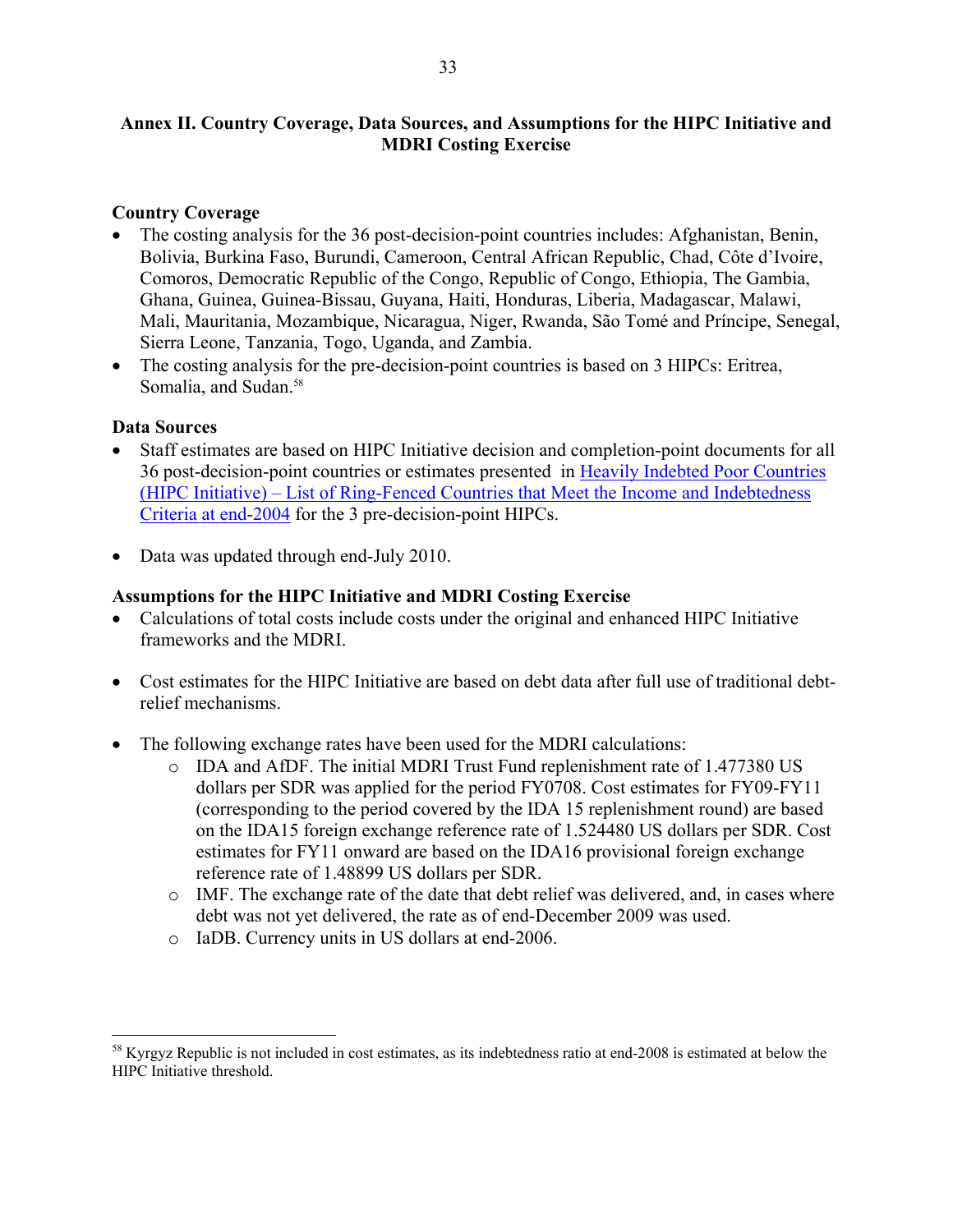## **Update of Cost Estimates in Present Value Terms**

The cost of HIPC Initiative assistance calculated in PV terms at the time of the decision-point is discounted to end-2009 using the average interest rate applicable to the debt relief. This rate was estimated at 4.6 percent and corresponds to the implicit long-term interest rate of currencies that comprise the SDR basket over the period 2007–2009, calculated as a 6-month average of the Commercial Interest Reference Rate (CIRR) over this period, weighted by the participation of the currencies in the SDR basket. The same rate was used to calculate MDRI debt relief in end-2009 PV terms.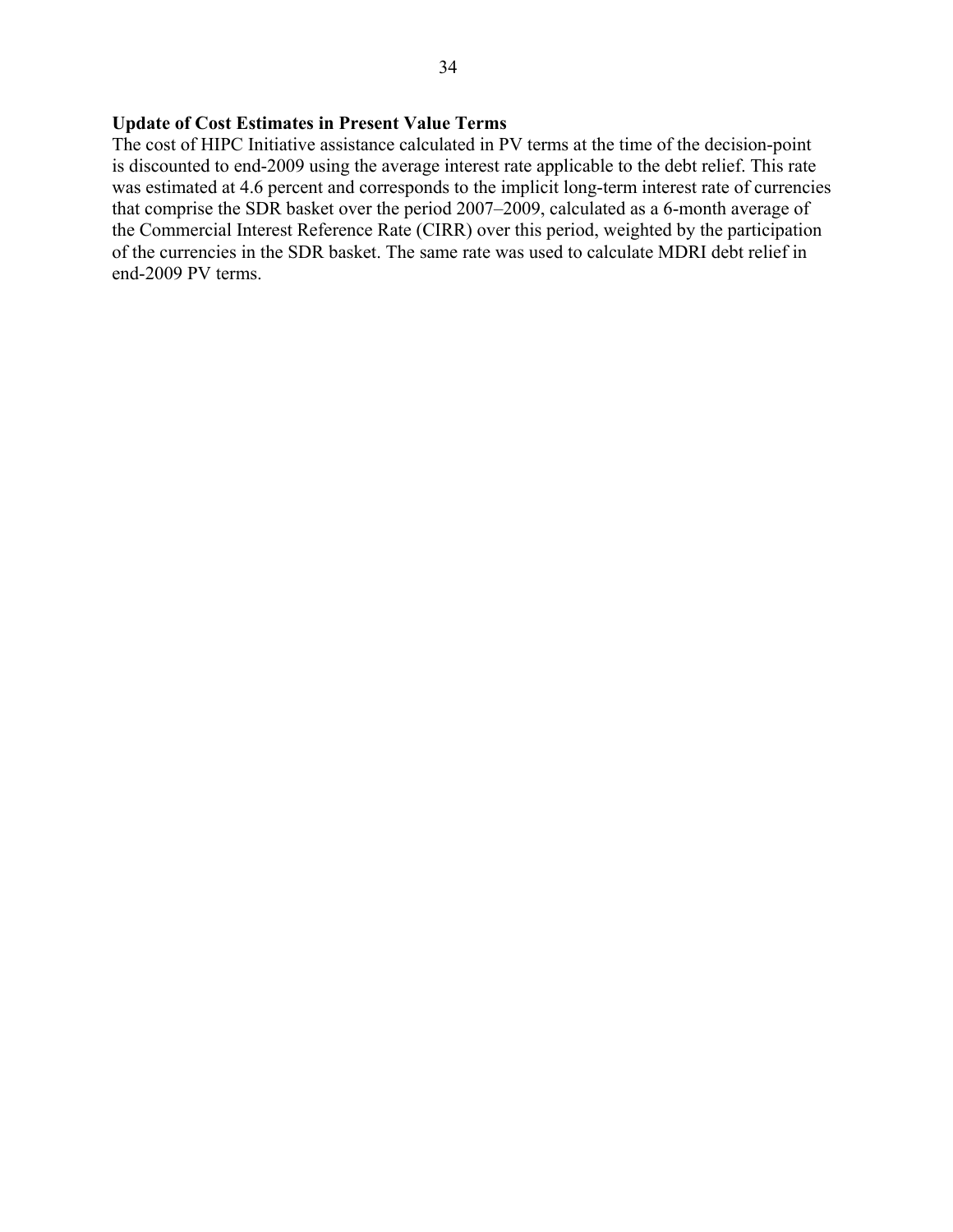| Table 1. Summary of Debt Service and Poverty Reducing Expenditures 2001-2014 1/ |                                                                   |       |          |        |          |          |        |          |        |        |        |             |        |        |
|---------------------------------------------------------------------------------|-------------------------------------------------------------------|-------|----------|--------|----------|----------|--------|----------|--------|--------|--------|-------------|--------|--------|
|                                                                                 | (In millions of U.S. dollars, unless otherwise indicated)<br>2001 | 2002  | 2003     | 2004   | 2005     | 2006     | 2007   | 2008     | 2009   | 2010   | 2011   | 2012        | 2013   | 2014   |
|                                                                                 |                                                                   |       |          |        |          |          |        |          | Prel.  |        |        | Projections |        |        |
| <b>Debt Service</b>                                                             |                                                                   |       |          |        |          |          |        |          |        |        |        |             |        |        |
| Paid/Due after Enhanced HIPC and MDRI 2/                                        | 3,266                                                             | 3,333 | 3,933    | 4,137  | 4,173    | 3.729    | 3,101  | 3,328    | 2,796  | 1,881  | 2,193  | 2,646       | 2,965  | 2,611  |
| Debt Service Savings from MDRI 3/                                               | .                                                                 | .     | $\cdots$ | .      | $\cdots$ | $\cdots$ | .      | $\cdots$ |        | 1,323  | 1,039  | 1,060       | 1,051  | 616    |
| <b>Poverty Reducing Expenditures 4/</b>                                         | 6,504                                                             | 7,532 | 8,812    | 10,934 | 15,109   | 18,724   | 22,861 | 28,886   | 32,417 | 35,379 | 33,646 | 37,189      | 40,006 | 28,309 |
| <b>Average Ratios (in percent)</b>                                              |                                                                   |       |          |        |          |          |        |          |        |        |        |             |        |        |
| Debt Service/Exports                                                            | 13.0                                                              | 12.4  | 11.2     | 11.2   | 9.7      | 6.5      | 6.3    | 5.5      | 4.9    | 3.3    | 3.3    | 3.7         | 3.9    | 4.2    |
| Debt Service/GDP                                                                | 3.1                                                               | 2.7   | 2.6      | 2.5    | 2.3      | 1.7      | 1.4    | 1.3      | 1.0    | 0.8    | 0.9    | 0.9         | 1.0    | 1.1    |
| Poverty-Reducing Expenditure/Government Revenue 4/                              | 44.5                                                              | 46.2  | 44.6     | 42.3   | 48.2     | 47.1     | 45.9   | 50.5     | 54.1   | 56.2   | 55.3   | 57.5        | 60.6   | 73.5   |
| Poverty-Reducing Expenditure/GDP 4/                                             | 6.2                                                               | 6.5   | 6.8      | 7.0    | 7.8      | 8.0      | 8.2    | 8.6      | 9.3    | 9.7    | 10.0   | 10.7        | 11.4   | 13.0   |

2/ Debt service paid covers 2001-2009, and debt service due covers 2009-2014. For post-completion point HIPCs, debt service due assumes full HIPC Initiative debt relief, additional<br>debt relief, provided by some Paris Club

3/ Excludes Afghanistan, Benin, Ethiopia, Ghana, and Zambia for which data is not avaiable.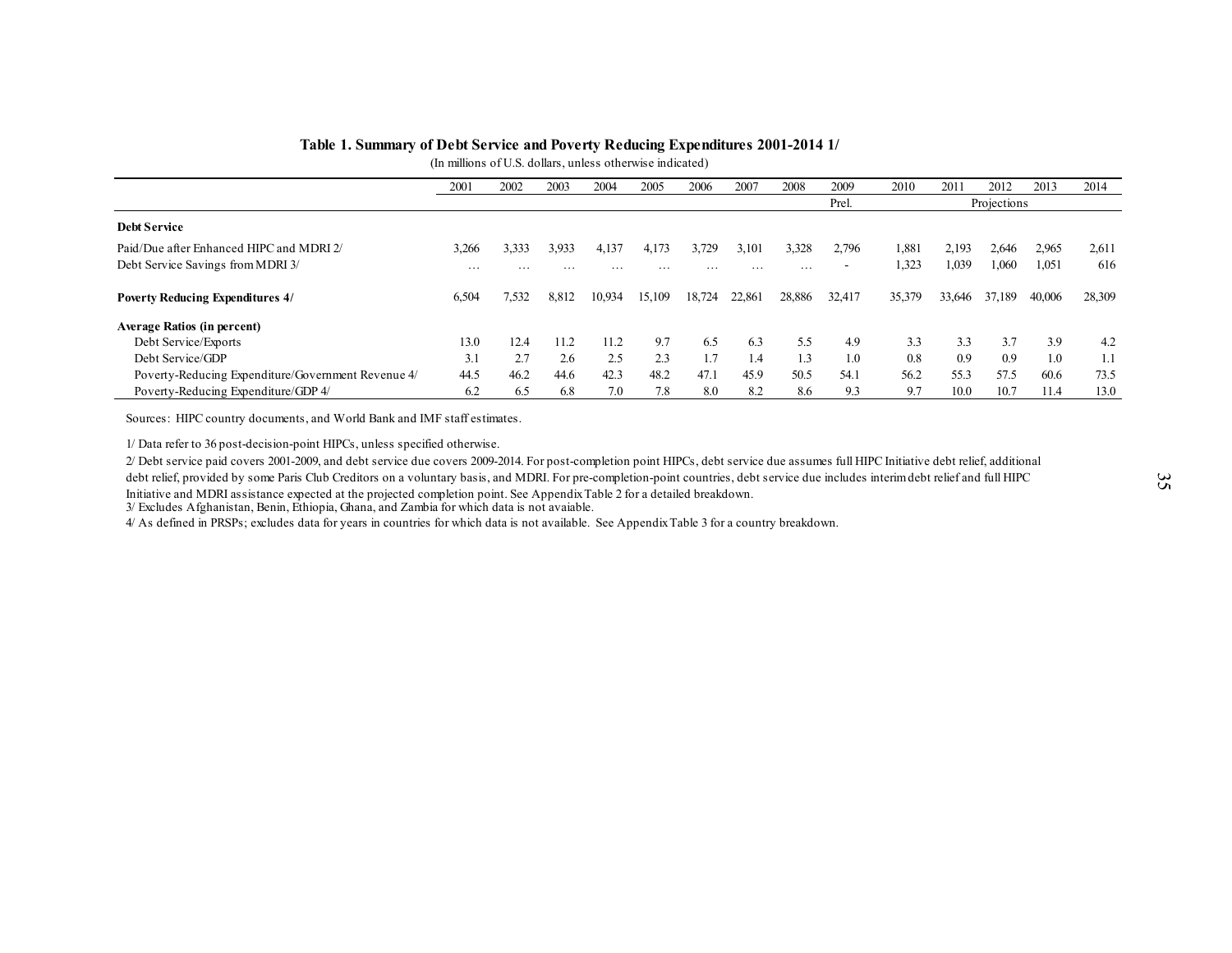| Table 2. Debt Service of 36 Post-Decision-Point HIPCs, 2001-2014 |
|------------------------------------------------------------------|
| (In millions of U.S. dollars, unless otherwise indicated)        |

|                                                                | 2001                             | 2002                  | 2003                 | 2004                       | 2005                             | 2006                                    | 2007                             | 2008                 | 2009<br>Prel         | 2010               | 2011               | 2012               | 2013                                 | 2014                 |
|----------------------------------------------------------------|----------------------------------|-----------------------|----------------------|----------------------------|----------------------------------|-----------------------------------------|----------------------------------|----------------------|----------------------|--------------------|--------------------|--------------------|--------------------------------------|----------------------|
| A. Post-Completion-Point HIPCs                                 |                                  |                       |                      |                            |                                  |                                         |                                  |                      |                      |                    |                    |                    |                                      |                      |
| Afghanistan                                                    |                                  |                       |                      |                            |                                  |                                         |                                  |                      |                      |                    |                    |                    |                                      |                      |
| Paid<br>Due after enhanced HIPC Initiative relief 1/           | $\ldots$                         | 1.1                   | 7.5                  | 7.7                        | 9.2<br>ä,                        | 11.0<br>$\bar{\phantom{a}}$             | 12.3                             | 3.0                  | 19.8                 |                    |                    |                    | $\ddot{\phantom{0}}$                 |                      |
| Due after MDRI<br>In percent of export                         |                                  |                       | 0.4                  | 0.4                        | à.<br>0.5                        | $\bar{z}$<br>0.6                        | $0.6\,$                          | 0.1                  | à.<br>0.7            | 13.7<br>0.4        | 14.7<br>0.4        | 19.0<br>0.5        | 33.3<br>0.9                          | 50.7<br>1.2          |
| In percent of GDP                                              | $\cdots$                         | $\rm 0.0$             | 0.2                  | 0.1                        | 0.1                              | 0.1                                     | 0.1                              | $0.0\,$              | $0.1\,$              | $0.1\,$            | 0.1                | $0.1\,$            | 0.1                                  | $\rm 0.2$            |
| Benin<br>Paid                                                  | 41.0                             | 44.4                  | 49.2                 | 58.0                       | 37.9                             | 21.5                                    | 90.0                             | 37.4                 | 45.5                 | $\ddotsc$          | $\cdots$           | $\cdots$           | $\cdots$                             | $\cdots$             |
| Due after enhanced HIPC Initiative relief 1/                   | $\sim$                           | $\ddot{\phantom{a}}$  | à,                   |                            | $\ddotsc$                        | $\mathcal{L}_{\mathcal{A}}$             |                                  |                      |                      | $\ddotsc$          | $\ldots$           | $\ddotsc$          | i.                                   | $\ddotsc$            |
| Due after MDRI<br>In percent of export                         | 11.0                             | 11.5                  | 10.1                 | 10.1                       | 7.0                              | 3.4                                     | 9.6                              | 3.2                  | 4.5                  | 65.0<br>5.8        | 73.3<br>6.2        | 76.5<br>5.9        | 79.3<br>5.6                          | 71.4<br>4.6          |
| In percent of GDP<br>Bolivia                                   | 1.6                              | 1.6                   | 1.4                  | 1.4                        | 0.9                              | 0.5                                     | 1.6                              | $0.6\,$              | 0.7                  | 0.9                | 0.9                | 0.9                | 0.9                                  | 0.7                  |
| Paid<br>Due after enhanced HIPC Initiative relief 1/           | 289.7                            | 329.3                 | 343.4                | 340.8                      | 403.2                            | 377.8                                   | 340.6                            | 359.7                | 285.8                | 485.1              | 357.9              | 363.0              | 384.7                                | 421.2                |
| Due after MDRI                                                 | $\sim$                           | $\ddotsc$             |                      | $\mathcal{L}_{\text{eff}}$ | $\ldots$                         | $\bar{\phantom{a}}$                     | à.                               | $\ddotsc$            |                      | 425.3              | 308.7              | 310.0              | 327.4                                | 349.2                |
| In percent of export<br>In percent of GDP                      | 19.1<br>3.6                      | 21.1<br>4.2           | 17.5<br>4.2          | 13.3<br>3.9                | 12.3<br>4.2                      | 8.7<br>3.3                              | 6.9<br>2.6                       | 5.2<br>2.2           | 5.3<br>1.6           | 7.1<br>2.2         | 4.7<br>1.5         | 4.5<br>1.4         | 4.5<br>1.4                           | 4.6<br>1.4           |
| <b>Burkina Faso</b><br>Paid                                    | 35.1                             | 33.5                  | 48.9                 | 45.7                       | 44.5                             | 41.3                                    | 45.7                             | 47.3                 | 49.0                 |                    |                    |                    |                                      |                      |
| Due after enhanced HIPC Initiative relief 1/                   | $\sim$                           | $\cdots$              |                      | $\ddotsc$                  | $\cdots$                         | $\ldots$                                | $\ldots$                         | $\cdots$             | $\ddotsc$            | $\ddotsc$<br>98.7  | $\ddotsc$<br>101.0 | $\ddotsc$<br>111.8 | $\bar{z}$<br>116.5                   | 123.4                |
| Due after MDRI<br>In percent of export                         | $\sim$<br>13.5                   | $\ddotsc$<br>11.4     | <br>13.4             | $\ddotsc$<br>8.3           | $\ddotsc$<br>8.3                 | $\sim$<br>6.2                           | $\sim$<br>6.4                    | $\ddotsc$<br>5.8     | 4.6                  | 69.7<br>5.6        | 72.8<br>5.1        | 85.5<br>5.2        | 92.2<br>5.2                          | 99.3<br>5.2          |
| In percent of GDP<br>Burundi                                   | 1.2                              | 1.0                   | 1.2                  | 0.9                        | 0.8                              | 0.7                                     | 0.7                              | 0.6                  | 0.6                  | 0.8                | 0.8                | 0.9                | 0.9                                  | 0.9                  |
| Paid                                                           | 14.2                             | 28.5                  | 23.6                 | 64.8                       | 31.7                             | 10.7                                    | 5.6                              | 3.3                  | 1.7                  | $\ddotsc$          | $\ldots$           | $\cdots$           | $\bar{a}$                            | $\sim$               |
| Due after enhanced HIPC Initiative relief 1/<br>Due after MDRI | $\cdots$                         | $\ddotsc$             |                      | $\ddotsc$                  | $\cdots$<br>$\ddotsc$            | $\cdots$<br>$\bar{\phantom{a}}$         | $\cdots$<br>$\ddot{\phantom{a}}$ | $\cdots$             | $\cdots$             | 11.5<br>2.6        | 19.4<br>4.6        | 21.8<br>10.9       | 22.8<br>13.3                         | 25.4<br>15.5         |
| In percent of export                                           | 31.4                             | 73.6                  | 47.2                 | 101.9                      | 34.3                             | 11.5                                    | 6.7                              | 3.5                  | 1.9                  | 2.5                | 5.2                | 8.9                | 9.9                                  | 9.9                  |
| In percent of GDP<br>Cameroon                                  | 2.1                              | 4.5                   | 4.0                  | 9.8                        | 4.0                              | 1.2                                     | 0.6                              | 0.3                  | 0.1                  | 0.2                | 0.3                | 0.6                | 0.7                                  | $0.8\,$              |
| Paid<br>Due after enhanced HIPC Initiative relief 1/           | 260.9                            | 240.4                 | 284.8                | 259.1                      | 406.2                            | 260.1                                   | 101.6                            | 102.1                | 80.4                 | $\cdots$<br>95.7   | $\cdots$<br>80.6   | $\ddotsc$<br>73.7  | $\ldots$<br>74.9                     |                      |
| Due after MDRI                                                 | $\cdots$<br>$\bar{a}$            |                       |                      | $\ddot{\phantom{a}}$       | ÷,                               | $\ldots$<br>$\bar{\phantom{a}}$         |                                  |                      |                      | 47.5               | 44.5               | 44.2               | 52.0                                 | 72.0<br>53.7         |
| In percent of export<br>In percent of GDP                      | 9.6<br>2.8                       | 8.8<br>2.2            | 8.7<br>2.1           | 7.2<br>1.6                 | 10.0<br>2.4                      | 5.1<br>1.4                              | 1.6<br>0.5                       | 1.4<br>0.4           | 1.5<br>0.4           | $0.8\,$<br>0.2     | 0.8<br>0.2         | 0.7<br>0.2         | 0.7<br>0.2                           | 0.6<br>0.2           |
| Congo, Democratic Republic of                                  |                                  |                       |                      |                            | 373.0                            |                                         |                                  |                      |                      |                    |                    |                    |                                      |                      |
| Paid<br>Due after enhanced HIPC Initiative relief 1/           | $\bar{a}$<br>$\bar{a}$           | 34.2<br>$\cdots$      | 363.8<br>$\cdots$    | 175.4<br>$\ddotsc$         | $\ldots$                         | 212.9<br>$\bar{\phantom{a}}$            | 170.7                            | 254.4                | 191.9                | 215.4              | à.<br>106.8        | 123.3              | $\bar{z}$<br>143.3                   | 157.0                |
| Due after MDRI<br>In percent of export                         | $\ldots$<br>$\bar{a}$            | 2.9                   | 24.5                 | 8.8                        | 15.4                             | $7.8\,$                                 | 2.6                              | 3.6                  | 3.8                  | 203.4<br>2.9       | 87.3<br>1.0        | 102.1<br>1.2       | 120.4<br>1.3                         | 133.5<br>1.3         |
| In percent of GDP                                              |                                  | 0.6                   | 6.4                  | 2.7                        | 5.2                              | $2.4\,$                                 | 1.7                              | 2.2                  | 1.7                  | 1.6                | 0.6                | 0.7                | 0.7                                  | $0.8\,$              |
| Congo, Republic of<br>Paid                                     | 517.9                            | 614.9                 | 473.0                | 529.2                      | 608.4                            | 868.6                                   | 672.8                            | 458.1                | 252.9                |                    | å,                 |                    | $\bar{\phantom{a}}$                  |                      |
| Due after enhanced HIPC Initiative relief 1/<br>Due after MDRI | $\sim$                           |                       |                      | $\ddotsc$                  | $\ddotsc$                        | $\ldots$                                | $\ddot{\phantom{0}}$             |                      | $\cdots$             | 121.4<br>117.6     | 86.4<br>80.9       | 97.9<br>92.1       | 105.0<br>99.1                        | 108.5<br>101.8       |
| In percent of export                                           | 23.4                             | à.<br>24.7            | 16.0                 | з.<br>15.9                 | à.<br>12.0                       | $\mathcal{L}_{\mathcal{A}}$<br>13.1     | 10.5                             | 5.3                  | $\ddotsc$<br>3.7     | 1.2                | 0.7                | 0.8                | 1.0                                  | 1.0                  |
| In percent of GDP<br><b>Central African Republic</b>           | 18.5                             | 20.4                  | 13.5                 | 11.4                       | 10.0                             | 11.2                                    | 8.1                              | 3.9                  | 2.6                  | 1.0                | 0.6                | 0.7                | 0.8                                  | $0.8\,$              |
| Paid                                                           | 32.8                             | 40.5                  | 42.6                 | 46.1                       | 34.6                             | 45.5                                    | 61.0                             | 53.4                 | 45.0                 | $\ddotsc$          | $\ddotsc$          | $\ddotsc$          | $\ddotsc$                            | $\cdots$             |
| Due after enhanced HIPC Initiative relief 1/<br>Due after MDRI | $\sim$<br>$\sim$                 | $\ddotsc$             |                      | $\ddotsc$<br>$\ddotsc$     | $\ddotsc$                        | $\ldots$<br>$\mathcal{L}_{\mathcal{A}}$ | $\ldots$<br>à.                   | $\cdots$             | $\cdots$             | 11.7<br>6.7        | 12.2<br>7.2        | 24.5<br>19.5       | 26.4<br>21.4                         | 29.2<br>24.2         |
| In percent of export<br>In percent of GDP                      | 20.5<br>3.5                      | 25.0<br>4.1           | 27.6<br>3.7          | 26.4<br>3.6                | 20.0<br>2.6                      | 21.7<br>3.1                             | 25.4<br>3.6                      | 24.7<br>2.7          | 24.0<br>2.3          | 3.2<br>0.3         | 3.0<br>0.3         | 7.1<br>0.8         | 6.9<br>0.8                           | 7.3<br>0.9           |
| Ethiopia 6/<br>Paid                                            | 195.7                            |                       |                      | 80.4                       | 39.8                             |                                         |                                  | 89.2                 |                      |                    |                    |                    |                                      |                      |
| Due after enhanced HIPC Initiative relief 1/                   | $\ldots$                         | 101.3<br>$\ldots$     | 86.5<br>             | $\ldots$                   | $\cdots$                         | 41.5<br>$\cdots$                        | 86.0<br>$\cdot$                  | $\ddotsc$            | 79.5                 | à.                 |                    | $\ddotsc$          | $\bar{z}$                            |                      |
| Due after MDRI<br>In percent of export                         | 20.0                             | 10.3                  | 7.6                  | 5.4                        | $\ddotsc$<br>2.1                 | 2.0                                     | 3.5                              | 2.9                  | 2.4                  | 171.2<br>4.8       | 277.5<br>6.7       | 424.7<br>8.7       | 611.6<br>10.4                        | 809.3<br>11.6        |
| In percent of GDP<br>The Gambia                                | 2.4                              | 1.3                   | 1.0                  | 0.8                        | 0.3                              | 0.3                                     | 0.4                              | 0.3                  | 0.2                  | 0.6                | 0.9                | 1.2                | 1.7                                  | 2.0                  |
| Paid                                                           | 20.8                             | 34.3                  | 16.8                 | 23.8                       | 24.4                             | 25.3                                    | 26.5                             | 20.9                 | 12.3                 | $\cdots$           | $\cdots$           | $\cdots$           | $\ldots$                             |                      |
| Due after enhanced HIPC Initiative relief 1/<br>Due after MDRI | $\bar{a}$                        |                       |                      |                            |                                  |                                         |                                  |                      |                      | 25.8<br>12.2       | 28.9<br>15.0       | 30.8<br>16.7       | 33.8<br>19.9                         | ă,                   |
| In percent of export                                           | 12.8                             | 20.1                  | 10.1                 | 12.0                       | 11.9                             | 11.4                                    | 11.4                             | 9.2                  | 5.4                  | 5.1                | 6.0                | 6.2                | 69                                   |                      |
| In percent of GDP<br>Ghana                                     | 3.4                              | 6.4                   | 3.2                  | 4.1                        | 3.9                              | $3.8\,$                                 | 3.2                              | 2.0                  | 1.3                  | 1.2                | 1.3                | 1.4                | 1.6                                  |                      |
| Paid<br>Due after enhanced HIPC Initiative relief 1/           | 457.3                            | 435.6                 | 417.7                | 525.5                      | 439.1                            | 601.6                                   | 192.4                            | 256.9                | 267.2                | $\cdots$           | $\cdots$           | $\cdots$           | $\ddotsc$                            |                      |
| Due after MDRI                                                 | $\bar{\phantom{a}}$<br>$\bar{z}$ | à.<br>ă.              | ÷.<br>ă,             | à.                         | $\ddot{\phantom{a}}$<br>$\cdots$ | $\bar{z}$<br>$\bar{a}$                  | $\ddot{\phantom{a}}$             | à.                   | à.                   | 280.0              | 327.2              | 277.2              | 291.0                                | 374.4                |
| In percent of export<br>In percent of GDP                      | 19.1<br>8.6                      | 16.7<br>7.1           | 13.5<br>5.5          | 15.1<br>5.9                | 11.2<br>4.1                      | 11.8<br>4.7                             | 3.2<br>1.3                       | 3.6<br>1.5           | 3.4<br>1.7           | 3.2<br>1.6         | 2.7<br>1.4         | 2.3<br>1.0         | 2.3<br>1.0                           | 2.9<br>$1.2\,$       |
| Guyana<br>Paid                                                 | 57.1                             | 45.2                  | 51.2                 | 45.3                       | 35.3                             | 27.6                                    | 19.0                             | 22.5                 | 19.3                 |                    |                    |                    |                                      |                      |
| Due after enhanced HIPC Initiative relief 1/                   | $\bar{a}$                        | $\ddotsc$             | $\ddotsc$            |                            | $\cdots$                         | $\ldots$                                | $\ddotsc$                        |                      | $\ddotsc$            | $\cdots$<br>48.9   | $\cdots$<br>54.6   | $\cdots$<br>61.7   | $\ldots$<br>81.3                     | 86.0                 |
| Due after MDRI<br>In percent of export                         | 8.6                              | 6.8                   | 7.6                  | 6.2                        | 5.1                              | 3.8                                     | 2.3                              | 2.3                  | 2.0                  | 28.8<br>2.7        | 35.3<br>3.0        | 42.1<br>3.4        | 51.3<br>3.9                          | 57.6<br>4.0          |
| In percent of GDP<br>Haiti 6/                                  | 5.1                              | 3.8                   | 4.3                  | 3.6                        | 2.7                              | 1.9                                     | 1.1                              | 1.2                  | 1.0                  | 1.3                | 1.5                | 1.7                | 1.9                                  | 2.0                  |
| Paid                                                           | 36.6                             | 40.7                  | 67.0                 | 48.4                       | 104.2                            | 52.1                                    | 65.2                             | 68.5                 | 36.1                 | $\ddotsc$          |                    |                    |                                      |                      |
| Due after enhanced HIPC Initiative relief 1/<br>Due after MDRI | $\ldots$                         |                       |                      | $\ldots$                   | $\cdots$                         | $\ldots$                                | $\ldots$                         |                      | $\cdots$             | 59.7<br>20.5       | 75.4<br>30.7       | 81.4<br>39.9       | 102.6<br>62.9                        | 133.4<br>94.1        |
| In percent of export                                           | 8.3                              | 9.3                   | 14.3                 | 9.5                        | 17.3                             | 7.5                                     | 8.3                              | 8.2                  | 3.9                  | 2.7                | 3.7                | 4.2                | 6.0                                  | 7.8                  |
| In percent of GDP<br><b>Honduras</b>                           | 1.0                              | 1.2                   | 2.3                  | 1.4                        | 2.4                              | 1.1                                     | 1.1                              | 1.0                  | 0.6                  | 0.3                | 0.4                | 0.4                | 0.6                                  | $0.8\,$              |
| Paid<br>Due after enhanced HIPC Initiative relief 1/           | 189.6                            | 224.6                 | 232.6                | 197.7                      | 170.6                            | 148.4                                   | 112.2                            | 87.3                 | 231.0                | $\ddotsc$<br>186.2 | $\ddotsc$<br>199.8 | $\ddotsc$<br>204.9 | $\mathcal{L}_{\mathcal{A}}$<br>202.7 |                      |
| Due after MDRI                                                 | $\cdots$<br>$\sim$               | $\ldots$<br>$\ddotsc$ | $\cdots$<br>$\cdots$ | $\ldots$<br>$\cdots$       | $\cdots$<br>$\cdots$             | $\ddotsc$<br>$\ldots$                   | $\ddotsc$<br>$\ldots$            | $\cdots$<br>$\cdots$ | $\cdots$<br>$\cdots$ | 95.6               | 101.8              | 97.3               | 92.6                                 | $\cdots$<br>$\cdots$ |
| In percent of export<br>In percent of GDP                      | 4.8<br>2.5                       | 5.2<br>2.9            | 5.4<br>2.8           | 3.8<br>2.2                 | 3.0<br>1.8                       | 2.5<br>1.4                              | 1.7<br>0.9                       | 1.2<br>0.6           | 3.8<br>1.6           | 1.5<br>0.6         | 1.5<br>0.6         | 1.3<br>0.6         | 1.2<br>0.5                           | $\cdots$             |
| Liberia<br>Paid                                                | 0.6                              |                       |                      | 0.6                        | 0.6                              | 1.2                                     | 0.2                              | 0.7                  | 0.5                  |                    |                    |                    |                                      |                      |
| Due after enhanced HIPC Initiative relief 1/                   | $\bar{a}$                        | $\ddotsc$<br>         | <br>                 | $\cdots$                   | $\cdots$                         | $\cdots$                                | $\cdots$                         | $\cdots$             | $\cdots$             | 10.7               | $\cdots$<br>32.5   | $\ddotsc$<br>51.2  | $\ldots$<br>65.1                     | $\ddotsc$<br>67.7    |
| Due after MDRI<br>In percent of export                         | 0.4                              | $\ddotsc$<br>         | <br>                 | $\cdots$<br>0.3            | $\ldots$<br>0.2                  | à.<br>0.3                               | $\ddot{\phantom{a}}$<br>$0.0\,$  | $\ddotsc$<br>0.1     | à.<br>0.1            | 4.7<br>0.9         | 26.2<br>4.0        | 25.8<br>3.6        | 26.4<br>3.5                          | 29.4<br>3.8          |
| In percent of GDP                                              | 0.1                              |                       |                      | 0.1                        | 0.1                              | 0.2                                     | $0.0\,$                          | 0.1                  | 0.1                  | 0.5                | 2.6                | 2.4                | 2.2                                  | 2.3                  |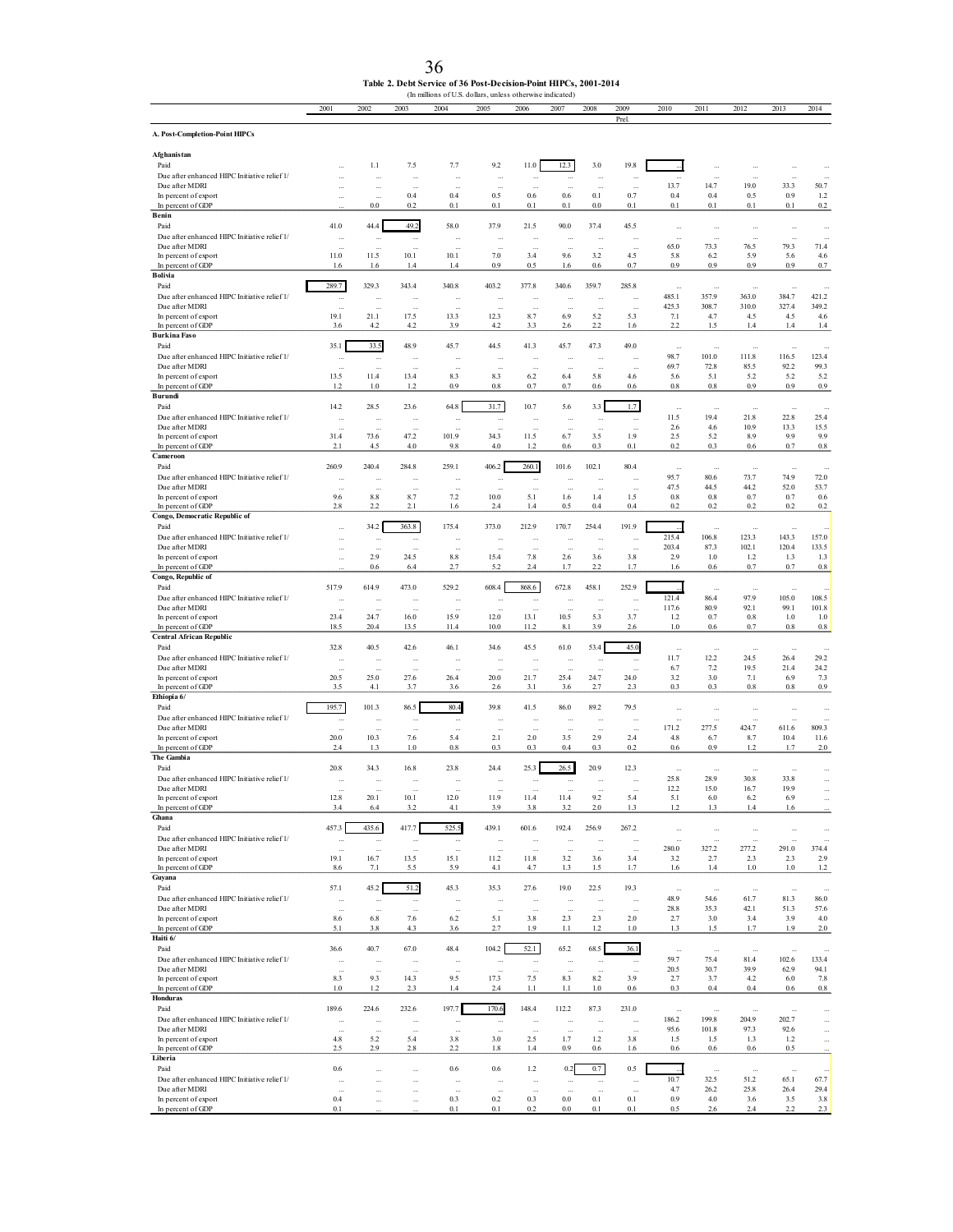| Table 2 (continued). Debt Service of 36 Post-Decision-Point HIPCs, 2001-2014 |
|------------------------------------------------------------------------------|
| (In millions of U.S. dollars, unless otherwise indicated)                    |

|                                                                | 2001                 | 2002                 | 2003            | 2004                         | 2005                 | 2006                 | 2007                 | 2008                 | 2009                     | 2010              | 2011             | 2012             | 2013                 | 2014                   |
|----------------------------------------------------------------|----------------------|----------------------|-----------------|------------------------------|----------------------|----------------------|----------------------|----------------------|--------------------------|-------------------|------------------|------------------|----------------------|------------------------|
| <b>Madagas car</b>                                             |                      |                      |                 |                              |                      |                      |                      | Prel                 |                          |                   | Projections      |                  |                      |                        |
| Paid                                                           | 46.7                 | 54.6                 | 69.0            | 71.2                         | 68.9                 | 81.8                 | 22.3                 | 63.2                 | 47.7                     | $\ldots$          | $\ddotsc$        | $\cdots$         | $\ddotsc$            |                        |
| Due after enhanced HIPC Initiative relief 1/                   | ă.                   | à.                   | ă,              | $\ldots$                     | $\cdots$             | $\cdots$             | $\ddotsc$            | $\cdots$             | $\ddotsc$                | 81.4              | 73.9             | 77.7             | 75.8                 | 72.7                   |
| Due after MDRI                                                 | $\ddotsc$            | $\ldots$             | Ω,              | ÷.                           | à.                   | $\cdots$             | ă.                   | $\cdots$             | Ω,                       | 48.0              | 40.4             | 50.0             | 56.3                 | 80.3                   |
| In percent of export<br>In percent of GDP                      | 3.5<br>1.0           | 7.7<br>1.2           | 5.6<br>1.3      | 5.0<br>1.6                   | 5.1<br>1.4           | 5.0<br>1.5           | 1.0<br>0.3           | 2.5<br>0.7           | 2.1<br>0.6               | 2.1<br>0.6        | 1.1<br>0.5       | 1.2<br>0.5       | 1.5<br>0.5           | 2.0<br>0.7             |
| Malawi                                                         |                      |                      |                 |                              |                      |                      |                      |                      |                          |                   |                  |                  |                      |                        |
| Paid                                                           | 93.7                 | 78.7                 | 94.8            | 102.7                        | 103.1                | 86.3                 | 16.1                 | 12.8                 | 12.3                     | $\sim$            | $\ldots$         | $\cdots$         | $\ddotsc$            | $\cdots$               |
| Due after enhanced HIPC Initiative relief 1/                   | $\ddotsc$            | $\ddotsc$            | Ш,              | $\ddotsc$                    | $\ddotsc$            | $\cdots$             | $\ddotsc$            | $\ddotsc$            | $\ddotsc$                | 19.9              | 22.9             | 32.8             | 39.7                 | $\cdots$               |
| Due after MDRI<br>In percent of export                         | $\cdots$<br>19.5     | $\ldots$<br>17.0     | ă,<br>20.0      | $\cdots$<br>19.0             | $\ddotsc$<br>18.5    | $\cdots$<br>14.5     | $\ddotsc$<br>2.0     | $\cdots$<br>1.2      | $\cdots$<br>1.2          | 7.0<br>0.5        | 7.9<br>0.5       | 13.3<br>$0.8\,$  | 19.1<br>1.1          | $\cdots$               |
| In percent of GDP                                              | 5.5                  | 2.9                  | 3.9             | 3.9                          | 3.6                  | 2.7                  | 0.5                  | 0.3                  | 0.3                      | 0.1               | 0.1              | 0.2              | 0.3                  | $\cdots$<br>$\ddot{ }$ |
| Mali                                                           |                      |                      |                 |                              |                      |                      |                      |                      |                          |                   |                  |                  |                      |                        |
| Paid                                                           | 79.0                 | 67.3                 | 67.2            | 78.2                         | 57.5                 | 46.9                 | 109.0                | 108.7                | 76.0                     | ă.                | $\cdots$         | $\cdots$         | $\cdots$             | $\cdots$               |
| Due after enhanced HIPC Initiative relief I/                   |                      | $\cdots$             | $\cdots$        | $\cdots$                     |                      | $\cdots$             | $\ddotsc$            | $\cdots$             | $\ldots$ $0$             | 123.3             | 128.1            | 126.1            | 124.5                | $\cdots$               |
| Due after MDRI                                                 | $\ddotsc$            | $\cdots$             | $\ddotsc$       | $\cdots$                     | $\ddotsc$            | $\cdots$             | $\ddotsc$            | $\ddotsc$            | $\ldots$                 | 79.9              | 90.5             | 98.0             | 100.5                | $\ldots$               |
| In percent of export<br>In percent of GDP                      | 9.0<br>2.6           | 6.3<br>2.1           | 5.8<br>1.6      | 6.5<br>1.6                   | 4.3<br>1.0           | 2.6<br>$0.8\,$       | 5.7<br>1.6           | 4.3<br>1.4           | 3.3<br>0.9               | 3.0<br>0.9        | 3.0<br>1.0       | 3.0<br>1.0       | 2.9<br>1.0           | $\ldots$               |
| Mauritania                                                     |                      |                      |                 |                              |                      |                      |                      |                      |                          |                   |                  |                  |                      |                        |
| Paid                                                           | 33.8                 | 28.9                 | 28.9            | 22.0                         | 30.4                 | 26.4                 | 24.5                 | 68.0                 | 35.1                     | $\ldots$          | $\ldots$         | $\ddotsc$        | $\ddotsc$            | $\cdots$               |
| Due after enhanced HIPC Initiative relief 1/                   |                      | $\cdots$             |                 | $\cdots$                     | $\cdots$             | $\cdots$             | $\cdots$             | $\cdots$             | $\cdots$                 | 95.5              | 101.2            | 104.1            |                      | $\cdots$               |
| Due after MDRI<br>In percent of export                         | Ω,<br>9.5            | $\ddotsc$<br>8.7     | ă,<br>9.1       | $\cdots$<br>5.0              | $\cdots$<br>4.9      | $\cdots$<br>1.9      | ă.<br>1.7            | $\cdots$<br>3.8      | à.<br>2.6                | 81.5<br>4.9       | 83.4<br>4.8      | 84.2<br>4.7      | $\ddotsc$            |                        |
| In percent of GDP                                              | 3.0                  | 2.5                  | 2.2             | 1.5                          | 1.6                  | 0.9                  | 0.7                  | 1.9                  | 1.2                      | 2.4               | 2.3              | 2.1              | $\cdots$             | $\ldots$               |
| Mozambique                                                     |                      |                      |                 |                              |                      |                      |                      |                      |                          |                   |                  |                  |                      |                        |
| Paid                                                           | 27.1                 | 62.0                 | 71.8            | 58.1                         | 66.6                 | 23.3                 | 35.1                 | 81.1                 | 49.8                     | $\sim$            | $\ddotsc$        | $\ddotsc$        | $\ddots$             | $\cdots$               |
| Due after enhanced HIPC Initiative relief 1/<br>Due after MDRI | $\cdots$             | $\cdots$             |                 | $\cdots$                     | $\ddotsc$            | $\cdots$             |                      | $\cdots$             | $\ldots$ 0               | 106.4<br>57.9     | 114.3<br>77.1    | 121.8<br>97.4    | 144.5<br>104.0       | $\cdots$               |
| In percent of export                                           | $\cdots$<br>2.8      | $\cdots$<br>5.4      | $\cdots$<br>5.3 | $\ddotsc$<br>3.3             | $\ddotsc$<br>3.2     | $\cdots$<br>0.8      | $\ddotsc$<br>1.2     | $\cdots$<br>2.5      | $\ddotsc$<br>2.0         | 2.1               | 2.3              | 2.7              | 2.7                  | m.<br>$\cdots$         |
| In percent of GDP                                              | 0.7                  | 1.5                  | 1.5             | 1.0                          | 1.0                  | 0.3                  | 0.4                  | $0.8\,$              | 0.5                      | 0.6               | 0.7              | 0.8              | 0.8                  |                        |
| Nicaragua                                                      |                      |                      |                 |                              |                      |                      |                      |                      |                          |                   |                  |                  |                      |                        |
| Paid<br>Due after enhanced HIPC Initiative relief 1/           | 153.3                | 158.0                | 98.3            | 76.3                         | 87.2                 | 98.3                 | 150.2                | 100.0                | 104.6                    | $\cdots$          | $\ddotsc$        | $\cdots$         | $\ddot{\phantom{a}}$ | $\ddotsc$              |
| Due after MDRI                                                 | ă,<br>$\cdots$       | $\cdots$<br>$\cdots$ | <br>$\cdots$    | $\cdots$<br>$\ddotsc$        | ÷.<br>$\cdots$       | $\cdots$<br>$\cdots$ | $\cdots$<br>$\cdots$ | $\ldots$<br>$\ldots$ | $\ldots$ 0<br>$\ldots$   | 164.6<br>98.7     | 165.2<br>102.3   | 194.0<br>125.6   | 206.7<br>140.5       | 243.3<br>182.5         |
| In percent of export                                           | 13.7                 | 13.9                 | 7.5             | 4.6                          | 4.4                  | 4.1                  | 5.5                  | 3.4                  | 3.7                      | 3.3               | 3.2              | 3.6              | 3.8                  | 4.6                    |
| In percent of GDP                                              | 3.7                  | 3.9                  | 2.4             | 1.7                          | $1.8\,$              | 1.9                  | 2.7                  | 1.6                  | 1.7                      | 1.6               | 1.6              | 1.8              | 2.0                  | 2.4                    |
| Niger<br>Paid                                                  | 32.6                 | 48.8                 | 45.3            | 43.1                         | 31.6                 | 13.8                 | 14.5                 | 19.1                 | 20.2                     |                   |                  |                  |                      |                        |
| Due after enhanced HIPC Initiative relief 1/                   | m.                   | à.                   |                 | ÷.                           | ÷.                   | $\cdots$             | $\cdots$             | $\ldots$             | $\ldots$ $0$             | $\ddotsc$<br>59.9 | $\ldots$<br>69.6 | $\ldots$<br>73.9 | $\cdots$<br>76.4     | $\cdots$<br>73.7       |
| Due after MDRI                                                 |                      | $\cdots$             | ă,              | $\cdots$                     | à.                   | $\cdots$             | ă.                   | $\cdots$             | ă.                       | 30.6              | 41.5             | 48.6             | 55.6                 | 56.3                   |
| In percent of export                                           | 9.9                  | 14.1                 | 10.9            | 8.1                          | 5.6                  | 2.3                  | 1.9                  | 1.8                  | 2.0                      | 2.9               | 3.4              | 2.8              | 3.1                  | 2.9                    |
| In percent of GDP<br>Rwanda                                    | 1.8                  | 2.4                  | 1.7             | 1.5                          | 0.9                  | 0.4                  | 0.3                  | 0.4                  | 0.4                      | 0.6               | 0.7              | 0.8              | 0.8                  | 0.8                    |
| Paid                                                           | 22.2                 | 15.9                 | 15.5            | 19.9                         | 14.5                 | 10.2                 | 10.1                 | $8.8\,$              | 9.5                      | $\ldots$          | $\ldots$         | $\ldots$         | $\ldots$             | $\ldots$               |
| Due after enhanced HIPC Initiative relief I/                   | $\ddotsc$            | $\cdots$             | Ш,              | $\cdots$                     | $\cdots$             | $\cdots$             |                      | $\cdots$             | $\ldots$ 0               | 31.4              | 59.1             | 68.2             | 84.2                 | 89.5                   |
| Due after MDRI                                                 | $\cdots$             | $\cdots$             | $\cdots$        | $\cdots$                     | $\cdots$             | $\cdots$             | $\ddotsc$            | $\ldots$             | $\ldots$                 | 23.4              | 48.4             | 60.0             | 76.0                 | 81.5                   |
| In percent of export<br>In percent of GDP                      | 11.2<br>1.3          | 8.6<br>1.0           | 8.2<br>0.8      | 7.2<br>0.9                   | 4.4<br>0.6           | 2.9<br>0.3           | 2.4<br>0.3           | 1.3<br>0.2           | 1.8<br>0.2               | 3.7<br>0.4        | 6.9<br>0.8       | 7.6<br>0.9       | 8.5<br>1.0           | 8.1<br>1.0             |
| São Tome and Principe 5/                                       |                      |                      |                 |                              |                      |                      |                      |                      |                          |                   |                  |                  |                      |                        |
| Paid                                                           | 0.7                  | 1.7                  | 3.2             | 2.3                          | 9.7                  | 5.8                  | 3.3                  | 2.4                  | 3.9                      | $\ldots$          | $\cdots$         | $\cdots$         | $\cdots$             | $\cdots$               |
| Due after enhanced HIPC Initiative relief 1/                   | ă,                   | $\cdots$             |                 | à.                           |                      | $\ldots$             | $\cdots$             | $\cdots$             | $\ldots$ $0$             | 1.9               | 1.7              | 1.5              | ÷.                   |                        |
| Due after MDRI<br>In percent of export                         | Ω,<br>6.3            | $\cdots$<br>11.2     | ă,<br>18.2      | $\ddot{\phantom{a}}$<br>15.4 | Ω,<br>61.2           | 35.9                 | 29.8                 | 17.4                 | $\ddotsc$<br>26.2        | 1.0<br>6.7        | 1.1<br>6.6       | 0.9<br>6.1       | 1.5<br>10.1          | $\cdots$<br>$\cdots$   |
| In percent of GDP                                              | 0.9                  | $1.8\,$              | 3.2             | 2.2                          | 8.5                  | 4.7                  | 2.3                  | 1.5                  | 2.2                      | 0.6               | 0.5              | 0.4              | 0.6                  |                        |
| Senegal                                                        |                      |                      |                 |                              |                      |                      |                      |                      |                          |                   |                  |                  |                      |                        |
| Paid                                                           | 130.3                | 145.6                | 159.6           | 164.0                        | 168.8                | 60.7                 | 61.8                 | 68.6                 | 91.1                     | $\ddotsc$         | à.               | $\cdots$         |                      | ă.                     |
| Due after enhanced HIPC Initiative relief I/<br>Due after MDRI | $\cdots$<br>$\cdots$ | $\ldots$<br>$\cdots$ | <br>à.          | $\cdots$<br>$\cdots$         | $\cdots$<br>$\cdots$ | $\ldots$<br>$\cdots$ | <br>Щ,               | $\ldots$<br>$\cdots$ | $\ldots$ $0$<br>$\cdots$ | 190.2<br>105.8    | 247.7<br>164.8   | 248.6<br>170.8   | 245.6<br>169.5       | 209.5<br>134.6         |
| In percent of export                                           | 9.3                  | 9.5                  | 8.7             | 7.5                          | 7.2                  | 2.5                  | 2.1                  | 2.0                  | 3.1                      | 3.4               | 5.0              | 4.9              | 4.5                  | 3.4                    |
| In percent of GDP                                              | 2.7                  | 2.7                  | 2.3             | 2.0                          | 1.9                  | 0.6                  | 0.5                  | 0.5                  | 0.7                      | $\rm 0.8$         | 1.3              | 1.2              | 1.1                  | 0.9                    |
| Sierra Leone<br>Paid                                           | 94.2                 | 14.3                 | 14.3            | 24.5                         | 25.9                 | 18.6                 | 15.0                 | 41.1                 | 15.1                     |                   |                  |                  |                      |                        |
| Due after enhanced HIPC Initiative relief 1/                   | $\cdots$             | $\cdots$             |                 | $\cdots$                     | $\cdots$             | $\cdots$             |                      | $\cdots$             | $\ldots$ 0               | $\sim$<br>52.6    | $\cdots$<br>52.7 | $\ldots$<br>41.3 | $\cdots$<br>32.4     | ă,<br>$\ldots$         |
| Due after MDRI                                                 | $\cdots$             | $\cdots$             | $\cdots$        | $\cdots$                     | $\cdots$             | $\cdots$             | $\sim$               | $\ldots$             | $\ldots$                 | 13.4              | 13.3             | 15.3             | 14.5                 | $\ldots$               |
| In percent of export                                           | 73.0                 | 8.7                  | 6.2             | 9.9                          | 8.9                  | 5.2                  | 4.3                  | 11.0                 | 4.5                      | 3.3               | 2.9              | 3.0              | 2.6                  | $\ldots$               |
| In percent of GDP<br>Tanzania 2/6/                             | 11.8                 | 1.5                  | 1.5             | 2.3                          | 2.1                  | 1.3                  | 0.9                  | 2.1                  | 0.8                      | 0.7               | 0.6              | 0.6              | 0.6                  | ÷.                     |
| Paid                                                           | 92.0                 | 90.3                 | 83.2            | 241.7                        | 175.2                | 107.2                | 76.6                 | 86.0                 | 56.0                     | $\ldots$          | $\cdots$         | $\ldots$         | $\cdots$             | $\cdots$               |
| Due after enhanced HIPC Initiative relief 1/                   | $\ldots$             | $\cdots$             |                 | $\cdots$                     | $\cdots$             | $\ldots$             | $\cdots$             | $\ldots$             | $\ldots$ 0               | 220.4             | 233.1            | 237.3            | 241.1                |                        |
| Due after MDRI                                                 |                      | $\cdots$             | ă,              | ÷.                           | $\cdots$             | $\ldots$             | $\cdots$             | $\cdots$             | à.                       | 56.3              | 60.5             | 66.6             | 73.2                 | $\cdots$               |
| In percent of export<br>In percent of GDP                      | 6.4<br>0.9           | 6.0<br>0.8           | 4.8<br>0.7      | 10.5<br>1.9                  | 6.3<br>1.2           | 3.4<br>0.7           | 2.1<br>0.4           | 1.9<br>0.4           | 1.2<br>0.3               | 1.1<br>0.2        | 1.0<br>0.2       | 1.0<br>0.2       | 1.0<br>0.2           | $\ldots$<br>           |
| Uganda 3/6/                                                    |                      |                      |                 |                              |                      |                      |                      |                      |                          |                   |                  |                  |                      |                        |
| Paid                                                           | 56.3                 | 62.8                 | 59.7            | 80.5                         | 94.2                 | 57.3                 | 31.8                 | 22.9                 | 41.5                     | $\ddotsc$         | $\ldots$         | $\ldots$         | $\cdots$             |                        |
| Due after enhanced HIPC Initiative relief 1/<br>Due after MDRI | $\cdots$             | à.                   |                 | $\ldots$                     | $\cdots$             | $\ldots$             | $\cdots$             | $\ldots$             | $\ldots\;0$              | 90.4              | 100.6            | 121.1            | 150.3<br>68.8        | 160.2<br>74.9          |
| In percent of export                                           | $\cdots$<br>8.3      | $\ldots$<br>9.0      | $\ldots$<br>8.0 | $\ldots$<br>8.2              | $\ldots$<br>7.8      | $\ldots$<br>3.7      | $\ldots$<br>1.6      | $\ldots$<br>0.5      | $\ldots$<br>0.8          | 30.8<br>0.6       | 31.1<br>0.5      | 46.6<br>0.6      | $0.8\,$              | 0.7                    |
| In percent of GDP                                              | 1.0                  | 1.0                  | 0.9             | 1.0                          | 1.0                  | 0.6                  | 0.3                  | 0.2                  | 0.3                      | 0.2               | 0.2              | 0.2              | 0.3                  | 0.3                    |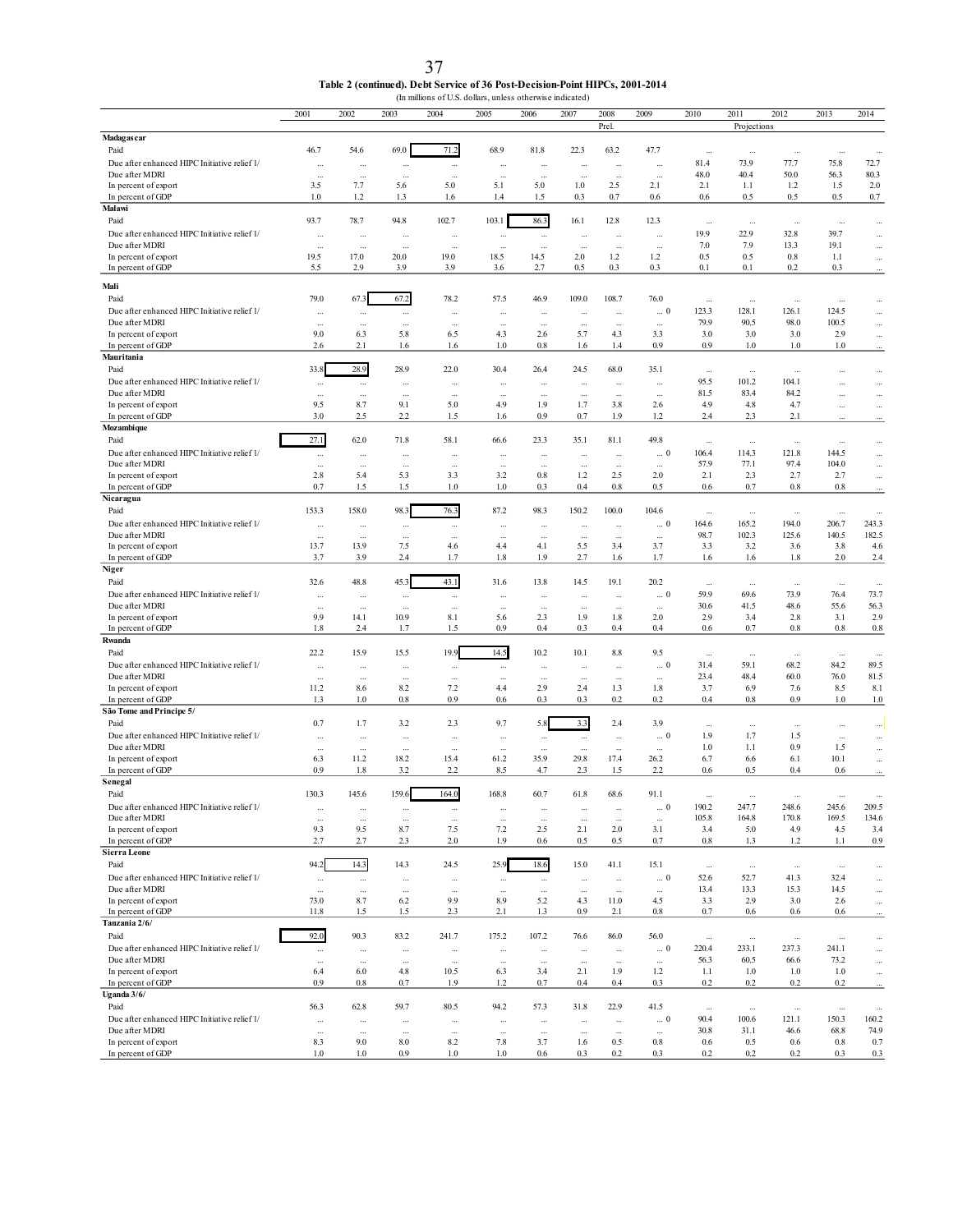| 38                                                                           |
|------------------------------------------------------------------------------|
| Table 2 (concluded). Debt Service of 36 Post-Decision-Point HIPCs, 2001-2014 |
| (In millions of U.S. dollars, unless otherwise indicated)                    |

|                                              | 2001      | 2002      | 2003      | 2004                     | 2005      | 2006      | 2007     | 2008                     | 2009         | 2010      | 2011        | 2012      | 2013      | 2014      |
|----------------------------------------------|-----------|-----------|-----------|--------------------------|-----------|-----------|----------|--------------------------|--------------|-----------|-------------|-----------|-----------|-----------|
|                                              |           |           |           |                          |           |           |          | Prel.                    |              |           | Projections |           |           |           |
| Zambia                                       |           |           |           |                          |           |           |          |                          |              |           |             |           |           |           |
| Paid                                         | 138.5     | 122.7     | 191.5     | 373.2                    | 165.6     | 66.0      | 61.6     | 97.5                     | 86.5         | $\ddotsc$ | $\ddotsc$   | $\ddotsc$ |           |           |
| Due after enhanced HIPC Initiative relief 1/ | $\ldots$  | $\cdots$  | $\ldots$  | $\cdots$                 | $\cdots$  | $\cdots$  | $\ldots$ | $\cdots$                 | $\ldots$ $0$ | $\cdots$  | $\cdots$    | $\ldots$  | $\ldots$  | $\cdots$  |
| Due after MDRI                               | $\sim$    |           | $\cdots$  | $\overline{\phantom{a}}$ | $\cdots$  | $\cdots$  | $\cdots$ | $\overline{\phantom{a}}$ | $\mathbf{r}$ | 68.7      | 96.9        | 97.9      | 120.6     | 145.8     |
| In percent of export                         | 13.1      | 10.8      | 15.2      | 17.9                     | 6.5       | 1.6       | 1.3      | 1.9                      | 1.9          | 1.2       | 1.5         | 1.5       | 1.7       | 2.0       |
| In percent of GDP                            | 3.8       | 3.2       | 4.4       | 6.9                      | 2.3       | 0.6       | 0.5      | 0.7                      | 0.7          | 0.4       | 0.5         | 0.5       | 0.6       | 0.6       |
|                                              |           |           |           |                          |           |           |          |                          |              |           |             |           |           |           |
| <b>B.</b> Interim HIPCs                      |           |           |           |                          |           |           |          |                          |              |           |             |           |           |           |
| Chad                                         |           |           |           |                          |           |           |          |                          |              |           |             |           |           |           |
| Paid                                         | 19.9      | 36.4      | 52.4      | 45.5                     | 57.2      | 69.8      | 61.6     | 136.5                    | 84.4 0       | $\cdots$  | $\ldots$    | $\ldots$  | $\ldots$  | $\ddotsc$ |
| Due after enhanced HIPC Initiative relief I/ | $\ldots$  | $\cdots$  | $\ldots$  | $\cdots$                 | $\ddotsc$ | $\cdots$  | $\cdots$ | $\cdots$                 | $\ldots$     | 91.2      | 90.3        | 90.9      | 141.3     | 155.2     |
| Due after MDRI                               | $\cdots$  | u,        | $\ldots$  | $\cdots$                 | $\ddotsc$ | $\ldots$  | $\ldots$ | $\cdots$                 | $\ldots$     | 91.2      | 90.3        | 90.9      | 117.5     | 131.9     |
| In percent of export                         | 7.9       | 14.4      | 7.8       | 2.0                      | 1.8       | 2.0       | 1.6      | 3.1                      | 2.9          | 2.7       | 2.7         | 2.7       | 3.6       | 4.0       |
| In percent of GDP                            | 1.2       | 1.8       | 1.9       | 1.0                      | 1.0       | 1.1       | 0.9      | 1.6                      | $1.2 \ 0$    | 1.2       | 1.1         | 1.1       | 1.3       | 1.4       |
| <b>Comoros</b>                               |           |           |           |                          |           |           |          |                          |              |           |             |           |           |           |
| Paid                                         | 2.5       | 2.4       | 2.6       | 4.4                      | 4.1       | 3.5       | 6.0      | 9.1                      | 8.4          |           | $\ddotsc$   | $\ldots$  | $\ldots$  | $\ldots$  |
| Due after enhanced HIPC Initiative relief 1/ | $\ddotsc$ | u,        | $\cdots$  | $\ddotsc$                | $\cdots$  | $\cdots$  | $\ldots$ | $\ldots$                 | $\ldots$ 0   | 6.0       | 4.4         | 4.7       | 4.8       | 5.6       |
| Due after MDRI                               | $\cdots$  | $\cdots$  | $\ddotsc$ | $\ddotsc$                | $\cdots$  | $\cdots$  | $\ldots$ | $\cdots$                 | $\ldots$     | 6.0       | 4.4         | 4.7       | 1.7       | 2.1       |
| In percent of export                         | 7.3       | 6.0       | 4.9       | 8.3                      | 7.9       | 6.5       | 9.2      | 12.8                     | 11.0         | 7.4       | 5.3         | 5.3       | 1.8       | 2.2       |
| In percent of GDP                            | 1.1       | 0.9       | 0.8       | 1.2                      | 1.1       | 0.9       | 1.3      | 1.7                      | 1.6          | 1.1       | 0.8         | 0.8       | 0.3       | 0.3       |
| Cote d'Ivoire                                |           |           |           |                          |           |           |          |                          |              |           |             |           |           |           |
| Paid                                         | $\ddotsc$ | 1.9       | 274.5     | 189.5                    | 118.0     | 72.0      | 240.8    | 318.6                    | 286.3        | $\ldots$  | $\cdots$    | $\ldots$  | $\ldots$  | $\ldots$  |
| Due after enhanced HIPC Initiative relief 1/ | $\ddotsc$ | $\ldots$  | $\ldots$  | $\ldots$                 | $\cdots$  | $\ldots$  | $\ldots$ | $\cdots$                 | $\ldots$ $0$ | 323.0     | 425.2       | 732.0     | 916.0     | 933.0     |
| Due after MDRI                               | $\cdots$  | $\cdots$  | $\cdots$  | $\cdots$                 | $\cdots$  | $\cdots$  | $\cdots$ | $\cdots$                 | $\ldots$     | $\ldots$  | 425.2       | 689.0     | 882.0     | 885.0     |
| In percent of export                         | $\ddotsc$ | 0.0       | 3.9       | 2.5                      | 1.4       | 0.7       | 2.3      | 3.0                      | 2.6          | u.        | 3.5         | 5.6       | 6.8       | 6.2       |
| In percent of GDP                            |           | 0.0       | 2.0       | 1.2                      | 0.7       | 0.4       | 1.2      | 1.4                      | 1.3          |           | 1.9         | 2.8       | 3.4       | 3.2       |
| Guinea 4/                                    |           |           |           |                          |           |           |          |                          |              |           |             |           |           |           |
| Paid                                         | 74.9      | 88.4      | 83.8      | 82.7                     | 123.7     | 124.1     | 121.6    | 120.1                    | 77.70        | $\cdots$  | $\ldots$    | $\ldots$  | $\ddotsc$ | $\cdots$  |
| Due after enhanced HIPC Initiative relief 1/ | $\cdots$  | $\ddotsc$ | $\ldots$  | $\ldots$                 | $\ldots$  | ă.        | $\cdots$ | $\cdots$                 | $\ldots$ 0   | 104.5     | 119.2       | 118.2     | 121.6     | $\cdots$  |
| Due after MDRI                               | $\ddotsc$ | $\ddotsc$ | $\ddotsc$ | $\cdots$                 | $\ddotsc$ | $\cdots$  | $\cdots$ | $\cdots$                 | $\ldots$     | 60.0      | 80.8        | 82.1      | 90.0      | $\cdots$  |
| In percent of export                         | 9.3       | 11.3      | 9.7       | 9.6                      | 13.0      | 10.9      | 10.1     | 8.0                      | 6.9          | 4.8       | 5.9         | 5.7       | 5.7       | $\cdots$  |
| In percent of GDP                            | 2.5       | 2.8       | 2.4       | 2.3                      | 4.2       | 4.4       | 2.9      | 2.7                      | 1.7          | 1.2       | 1.6         | 1.6       | 1.6       |           |
| Guinea-Bissau 4/                             |           |           |           |                          |           |           |          |                          |              |           |             |           |           |           |
| Paid                                         | 1.1       | 2.3       | 5.7       | 6.2                      | 5.0       | 6.0       | 28.7     | 27.9                     | 25.0 0       | $\ldots$  | $\ldots$    | $\ldots$  | $\ldots$  | $\ldots$  |
| Due after enhanced HIPC Initiative relief 1/ | $\cdots$  |           |           | ÷.                       | $\cdots$  | $\ldots$  | $\ldots$ | $\cdots$                 | $\ldots$ 0   | 24.0      | 21.0        | 20.0      | $\ddotsc$ | $\ldots$  |
| Due after MDRI                               | $\ldots$  | $\ldots$  | $\ldots$  | $\cdots$                 | $\ldots$  | $\ldots$  | $\ldots$ | $\cdots$                 | $\ldots$     | 8.5       | 3.5         | 5.5       | $\ddotsc$ | $\ldots$  |
| In percent of export                         | 1.9       | 3.8       | 8.0       | 8.3                      | 5.5       | 9.9       | 40.4     | 26.3                     | 21.7         | 6.8       | 2.6         | 3.8       | $\ddotsc$ | $\cdots$  |
| In percent of GDP                            | 0.3       | 0.6       | 1.2       | 1.2                      | 0.8       | 1.0       | 4.1      | 3.3                      | 3.0          | 1.0       | 0.4         | 0.5       | $\ddotsc$ | $\ldots$  |
| Togo                                         |           |           |           |                          |           |           |          |                          |              |           |             |           |           |           |
| Paid                                         | 17.8      | 1.4       | 2.7       | 2.3                      | 2.5       | 3.5       | 8.7      | 71.0                     | 46.70        | $\cdots$  | $\ldots$    | $\ldots$  | $\ldots$  | $\ddotsc$ |
| Due after enhanced HIPC Initiative relief 1/ | $\ddotsc$ |           | $\ldots$  | $\ddotsc$                | $\cdots$  | $\ddotsc$ | $\ldots$ | $\ldots$                 | $\ldots$ 0   | 46.5      | 45.5        | 45.5      | 51.8      | 61.2      |
| Due after MDRI                               | $\ldots$  | $\ldots$  | $\ldots$  | $\ddotsc$                | $\cdots$  | $\cdots$  | $\ldots$ | $\cdots$                 | $\ldots$     | 46.5      | 11.2        | 10.4      | 15.6      | 23.8      |
| In percent of export                         | 4.7       | 0.3       | 0.5       | 0.3                      | 0.4       | 0.6       | 1.1      | 7.4                      | 5.1          | 5.2       | 1.2         | 1.0       | 1.4       | 2.1       |
| In percent of GDP                            | 1.3       | 0.1       | 0.2       | 0.1                      | 0.1       | 0.2       | 0.3      | 2.2                      | 1.5          | 1.5       | 0.4         | 0.3       | 0.4       | 0.6       |

Sources: HIPC country documents, and World Bank and IMF staff estimates.

Note: Data corresponding to years of decision and completion points under the enhanced HIPC Initiative are in thin and thick boxes, respectively.

1/ Debt service due after the full use of traditional debt relief and assistance under the enhanced HIPC Initiative.

For completion-point HIPCs, figures are after additional bilateral assistance beyond the HIPC Initiative.

2/ Debt service reflects some payments to commercial creditors and payments on moratorium interest not reflected in the completion point documents. 3/ Reached completion point in 2000. 4/ Reached decision point in 2000.

5/ Post completion point the authorities do not monitor the amount due after enhanced HIPC. Therefore this data is estimated by staff. 6/ Data reported on a fiscal year basis.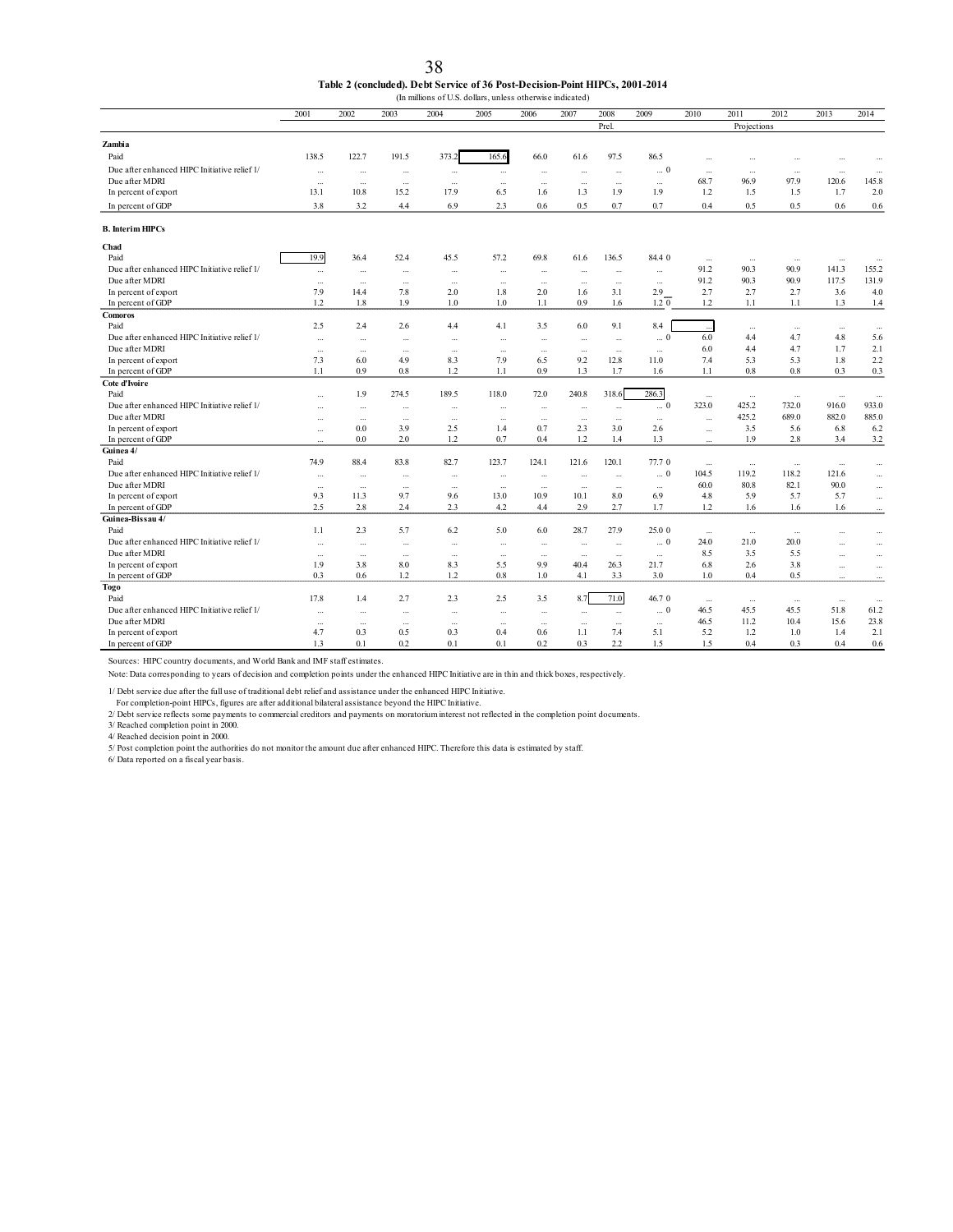(In millions of U.S. dollars, unless otherwise indicated)

|                                                                    | 2001                 | 2002         | 2003         | 2004         | 2005                 | 2006                 | 2007                 | 2008                 | 2009          | 2010          | 2011          | 2012                    | 2013                 | 2014          |
|--------------------------------------------------------------------|----------------------|--------------|--------------|--------------|----------------------|----------------------|----------------------|----------------------|---------------|---------------|---------------|-------------------------|----------------------|---------------|
|                                                                    |                      |              |              |              |                      |                      |                      |                      | Prel.         |               |               | Projections             |                      |               |
| A. Post-Completion-Point HIPCs                                     |                      |              |              |              |                      |                      |                      |                      |               |               |               |                         |                      |               |
| <b>Afghanistan</b>                                                 |                      |              |              |              |                      |                      |                      |                      |               |               |               |                         |                      |               |
| In millions of U.S. dollars                                        |                      |              |              |              | 244.1                | 307.8                | 375.1                | 492.1                | 606.2         | 660.0         | 705.4         | 793.7                   | 891.7                |               |
| In percent of government revenue 3/                                | $\ddotsc$            | $\ddotsc$    |              | $\cdots$     | 58.7                 | 53.4                 | 55.9                 | 60.6                 | 47.0          | 41.4          | 36.7          | 35.4                    | 34.5                 | $\ddotsc$     |
| In percent of GDP                                                  |                      |              |              | $\ddotsc$    | 3.8                  | 4.0                  | 3.9                  | 4.2                  | 4.2           | 3.9           | 3.7           | 3.8                     | 3.9                  |               |
| Benin                                                              |                      |              |              |              |                      |                      |                      |                      |               |               |               |                         |                      |               |
| In millions of U.S. dollars                                        | 147.8                | 138.2        | 202.1        | 221.9        | 211.5                | 224.0                | 242.7                | 327.4                | 337.3         | 592.2         | 669.5         | 688.8                   |                      |               |
| In percent of government revenue 3/                                | 38.6                 | 29.3         | 33.1         | 32.8         | 28.7                 | 28.1                 | 21.2                 | 25.1                 | 27.5          | 38.7          | 41.5          | 38.9                    | $\cdots$             | $\ddotsc$     |
| In percent of GDP<br><b>Bolivia</b>                                | 5.9                  | 4.9          | 5.7          | 5.5          | 4.8                  | 4.7                  | 4.4                  | 4.9                  | 5.1           | 8.0           | 8.5           | 8.2                     |                      |               |
| In millions of U.S. dollars                                        | 989.6                | 1,018.9      | 941.6        | 1,041.3      | 1,183.8              | 1,528.9              | 1,886.2              | 2,330.7              | 2,471.3       | 2,838.8       | 3,076.4       | 3,298.6                 | 3,426.6              | 3,652.4       |
| In percent of government revenue 3/                                | 55.1                 | 60.4         | 56.1         | 49.5         | 42.7                 | 40.9                 | 43.3                 | 37.3                 | 44.9          | 45.3          | 45.1          | 44.7                    | 44.9                 | 44.8          |
| In percent of GDP                                                  | 12.1                 | 12.9         | 11.6         | 11.8         | 12.4                 | 13.3                 | 14.2                 | 14.0                 | 14.0          | 14.9          | 15.0          | 15.0                    | 14.6                 | 14.6          |
| <b>Burkina Faso</b>                                                |                      |              |              |              |                      |                      |                      |                      |               |               |               |                         |                      |               |
| In millions of U.S. dollars                                        | 109.8                | 156.8        | 201.1        | 274.8        | 307.2                | 320.0                | 381.6                | 445.3                | 505.6         | 615.0         | 649.6         | 715.4                   | 781.2                | 867.1         |
| In percent of government revenue 3/                                | 35.4                 | 39.0         | 35.6         | 39.0         | 46.5                 | 40.5                 | 39.0                 | 44.3                 | 42.1          | 50.9          | 47.1          | 46.8                    | 46.2                 | 45.9          |
| In percent of GDP                                                  | 3.9                  | 4.9          | 4.8          | 5.7          | 5.6                  | 5.3                  | 5.6                  | 5.4                  | 6.0           | 7.0           | 7.0           | 7.2                     | 7.3                  | 7.5           |
| Burundi 2/                                                         |                      |              |              |              |                      |                      |                      |                      |               |               |               |                         |                      |               |
| In millions of U.S. dollars                                        | 28.5                 | 30.3         | 42.0         | 48.8         | 58.4                 | 82.4                 | 126.7                | 209.0                | 274.8         | 342.2         | 397.2         | 457.2                   | 512.2                | 575.2         |
| In percent of government revenue 3/                                | 22.4<br>4.3          | 23.8<br>4.8  | 33.4         | 36.6<br>7.3  | 36.5                 | 47.4<br>9.0          | 69.7                 | 96.9<br>17.9         | 111.0<br>20.7 | 127.5<br>23.3 | 133.3<br>25.1 | 140.0<br>27.2           | 144.3<br>28.4        | 150.4<br>29.9 |
| In percent of GDP<br>Cameroon 2/                                   |                      |              | 7.1          |              | 7.3                  |                      | 13.0                 |                      |               |               |               |                         |                      |               |
| In millions of U.S. dollars                                        | 335.6                | 365.0        | 258.2        | 824.1        | 974.9                | 1,154.8              | 1,442.0              | 1.704.6              | 1,879.2       | 2,079.4       | 2,307.4       | 2,564.4                 | 2,851.6              |               |
| In percent of government revenue 3/                                | 20.5                 | 20.0         | 12.0         | 35.6         | 35.5                 | 34.4                 | 36.8                 | 38.7                 | 47.7          | 58.6          | 61.8          | 60.8                    | 60.4                 |               |
| In percent of GDP                                                  | 3.6                  | 3.4          | 1.9          | 5.2          | 5.9                  | 6.4                  | 7.1                  | 7.2                  | 8.5           | 9.4           | 10.1          | 10.5                    | 10.9                 |               |
| Congo, Democratic Republic of                                      |                      |              |              |              |                      |                      |                      |                      |               |               |               |                         |                      |               |
| In millions of U.S. dollars                                        |                      |              |              |              | $\cdots$             | 480.6                | 599.1                | 727.4                | 736.5         | 889.6         | 980.3         | 1,058.8                 | 1,154.6              | 1,251.4       |
| In percent of government revenue 3/                                |                      |              |              |              | $\ddotsc$            | 42.6                 | 40.6                 | 34.0                 | 39.4          | 36.8          | 36.7          | 35.5                    | 34.1                 | 32.5          |
| In percent of GDP                                                  |                      |              |              |              |                      | 5.4                  | 6.0                  | 6.3                  | 6.6           | 7.0           | 7.2           | 7.2                     | 7.2                  | 7.2           |
| Congo, Republic of 2/                                              |                      |              |              |              |                      |                      |                      |                      |               |               |               |                         |                      |               |
| In millions of U.S. dollars                                        |                      |              | 142.9        | 194.8        | 293.4                | 382.8                | 619.5                | 769.6                | 851.4         | 910.5         | 1,031.0       | 1,196.5                 | 1,345.2              |               |
| In percent of government revenue 3/                                |                      |              | 12.6<br>4.1  | 12.9<br>4.2  | 13.1<br>4.8          | 10.6<br>4.9          | 17.8<br>7.4          | 15.1<br>6.5          | 29.0<br>8.9   | 17.8<br>7.7   | 16.3<br>7.8   | 17.9<br>8.9             | 20.3<br>10.2         | $\ddotsc$     |
| In percent of GDP<br><b>Central African Republic</b>               |                      |              |              |              |                      |                      |                      |                      |               |               |               |                         |                      |               |
| In millions of U.S. dollars                                        |                      |              |              |              | $\ddotsc$            |                      | 33.2                 | 19.7                 | 30.1          | 26.2          |               |                         | $\ddots$             |               |
| In percent of government revenue 3/                                | $\cdots$             |              |              |              | $\ddotsc$            | $\cdots$             | 17.9                 | 10.3                 | 13.4          | 11.6          | $\ddotsc$     |                         | $\cdots$             | $\ddotsc$     |
| In percent of GDP                                                  |                      |              |              |              |                      |                      | 2.0                  | 1.0                  | 1.5           | 1.2           |               |                         |                      |               |
| Ethiopia 2/7/                                                      |                      |              |              |              |                      |                      |                      |                      |               |               |               |                         |                      |               |
| In millions of U.S. dollars                                        | 733.4                | 884.0        | 1,001.4      | 1,180.4      | 1,618.6              | 2,106.9              | 2,542.7              | 3,387.8              | 3,885.5       | 4,277.2       | 4,366.1       | 4,584.8                 | 4,970.4              | 5,392.7       |
| In percent of government revenue 3/                                | 47.8                 | 58.9         | 54.7         | 56.8         | 69.5                 | 75.4                 | 73.9                 | 79.6                 | 81.8          | 97.4          | 90.8          | 89.1                    | 90.2                 | 91.4          |
| In percent of GDP                                                  | 9.0                  | 11.3         | 11.7         | 11.7         | 13.2                 | 13.9                 | 13.0                 | 12.7                 | 12.0          | 13.8          | 13.5          | 13.3                    | 13.5                 | 13.6          |
| The Gambia 2/                                                      |                      |              |              |              |                      |                      |                      |                      |               |               |               |                         |                      |               |
| In millions of U.S. dollars<br>In percent of government revenue 3/ | 19.6<br>31.1         | 18.4<br>30.2 | 16.3<br>28.2 | 21.5<br>25.6 | 19.7<br>21.7         | 21.7<br>19.2         | 29.0<br>20.8         | 31.7<br>20.1         | 29.2<br>20.0  | 29.7<br>20.0  | 32.5<br>20.0  | 34.8<br>20.0            | 37.5<br>20.0         | 40.5<br>20.0  |
| In percent of GDP                                                  | 3.3                  | 3.4          | 3.1          | 3.7          | 3.1                  | 3.3                  | 3.5                  | 3.1                  | 3.0           | 2.9           | 2.9           | 2.9                     | 3.0                  | 3.0           |
| Ghana 2/                                                           |                      |              |              |              |                      |                      |                      |                      |               |               |               |                         |                      |               |
| In millions of U.S. dollars                                        | 241.3                | 294.0        | 493.6        | 680.7        | 911.0                | 1,350.2              | 1,408.9              | 1,497.6              | 1,308.5       | 1,501.1       |               | 1,870.4 2,151.2 2,340.9 |                      | 2,513.0       |
| In percent of government revenue 3/                                | 25.1                 | 26.5         | 31.2         | 34.5         | 32.9                 | 48.8                 | 42.8                 | 39.1                 | 31.4          | 32.6          | 35.9          | 36.6                    | 35.6                 | $\ddots$      |
| In percent of GDP                                                  | 4.5                  | 4.8          | 6.5          | 7.7          | 8.5                  | 10.6                 | 9.4                  | 9.0                  | 8.4           | 8.4           | $8.0\,$       | 8.0                     | 8.1                  | 8.1           |
| Guyana 4/                                                          |                      |              |              |              |                      |                      |                      |                      |               |               |               |                         |                      |               |
| In millions of U.S. dollars                                        | 144.3                | 151.0        | 159.5        | 157.2        | 173.8                | 192.3                |                      |                      | $\cdots$      | $\cdots$      | $\ddots$      | $\ddotsc$               | $\cdots$             | $\cdots$      |
| In percent of government revenue 3/                                | 62.4                 | 65.0         | 61.6         | 53.7         | 57.2                 | 56.8                 | $\ddots$             |                      | $\ddotsc$     |               |               |                         | $\ddotsc$            | $\ddotsc$     |
| In percent of GDP<br>Haiti 7/                                      | 12.8                 | 12.8         | 13.3         | 12.6         | 13.2                 | 13.2                 | $\cdot$              | $\cdots$             |               |               |               |                         | $\cdots$             |               |
| In millions of U.S. dollars                                        |                      |              |              |              |                      |                      |                      |                      | 166.6         | 230.1         | 303.6         |                         |                      |               |
| In percent of government revenue 3/                                | $\cdots$             | $\cdots$<br> |              | $\cdots$     | $\ddotsc$            | $\cdots$             | $\cdots$             |                      | 23.3          | 36.5          | 36.7          | $\ddotsc$<br>$\ddotsc$  | $\cdots$             | <br>$\ddotsc$ |
| In percent of GDP                                                  | $\cdots$<br>$\cdots$ | $\cdots$     | <br>         | <br>$\cdots$ | $\cdots$<br>$\cdots$ | $\cdots$<br>$\cdots$ | $\cdots$<br>$\cdots$ | $\ldots$<br>$\ldots$ | 2.5           | 3.5           | 4.0           | $\ddots$                | $\cdots$<br>$\cdots$ | $\cdots$      |
| Honduras 2/                                                        |                      |              |              |              |                      |                      |                      |                      |               |               |               |                         |                      |               |
| In millions of U.S. dollars                                        | 564.9                | 493.5        | 520.8        | 616.8        | 744.0                | 758.1                | 954.0                | 964.2                | 1,107.7       | 1,113.4       | 1,235.9       | 1,469.3 1,519.7         |                      | $\cdots$      |
| In percent of government revenue 3/                                | 48.4                 | 40.9         | 40.5         | 33.0         | 35.5                 | 32.5                 | 37.0                 | 31.7                 | 37.3          | 34.4          | 34.6          | 39.7                    | 39.8                 | $\cdots$      |
| In percent of GDP                                                  | 7.4                  | 6.3          | 6.4          | 7.0          | 7.7                  | 7.0                  | 7.7                  | 6.9                  | 7.8           | 7.2           | 7.5           | 8.5                     | 8.6                  | $\cdot$       |
| Liberia 4/                                                         |                      |              |              |              |                      |                      |                      |                      |               |               |               |                         |                      |               |
| In millions of U.S. dollars                                        | $\cdots$             | $\cdots$     |              | $\cdots$     | $\cdots$             | $\cdots$             | $\ddotsc$            | $\ldots$             | $\cdots$      | 174.5         | 222.5         | 243.6                   | 251.9                | 277.0         |
| In percent of government revenue 3/                                | $\cdots$             |              |              | .            | $\ddots$             | $\cdots$             | $\cdots$             | $\ldots$             | $\cdots$      | 62.8          | 78.5          | 72.9                    | 74.8                 | 76.0          |
| In percent of GDP                                                  |                      |              |              |              |                      |                      |                      | $\cdots$             |               | 19.1          | 22.4          | 22.4                    | 21.1                 | 21.3          |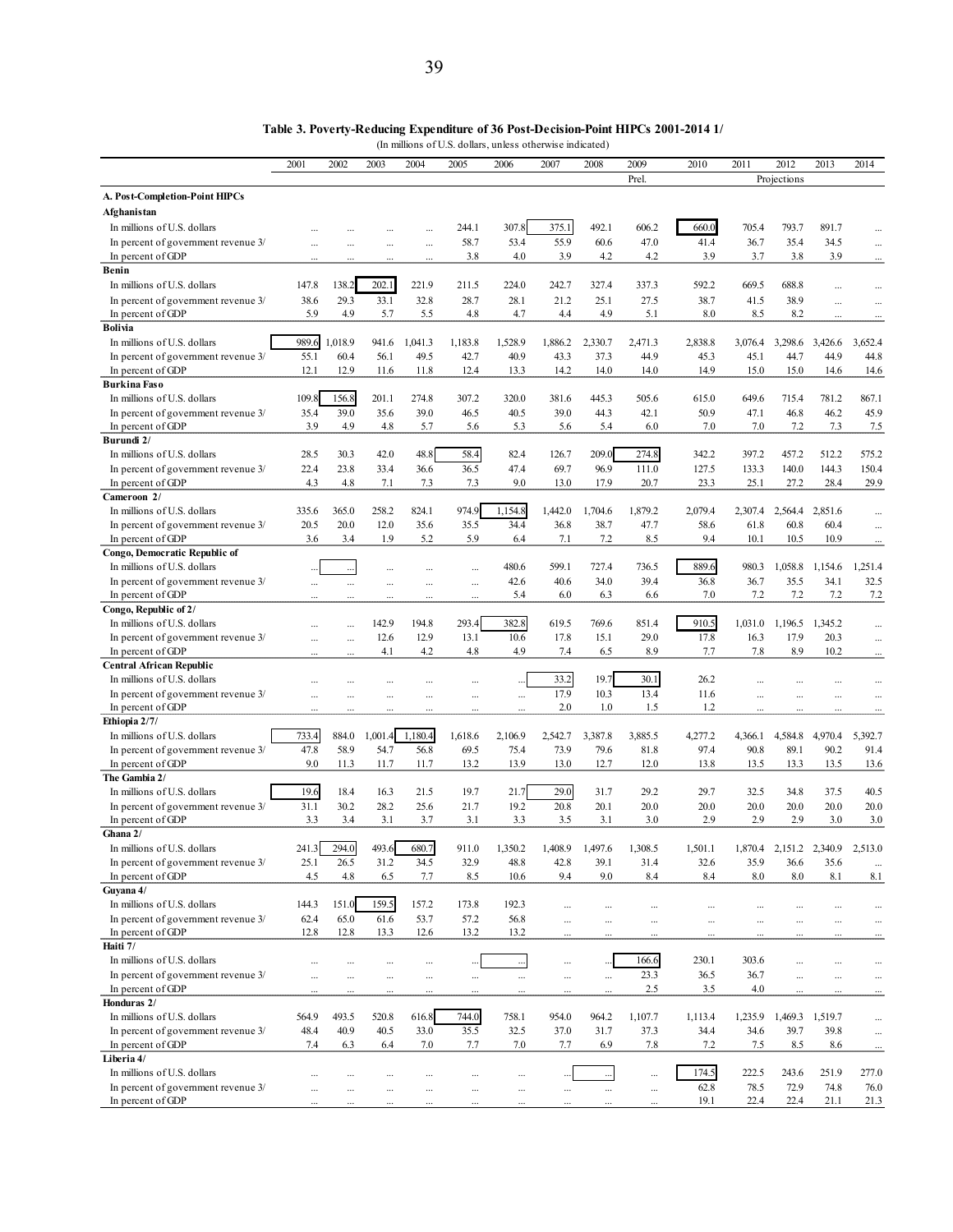|                                     | 2001      | 2002  | 2003  | 2004        | 2005    | 2006    | 2007    | 2008            | 2009            | 2010    | 2011        | 2012      | 2013      |           |
|-------------------------------------|-----------|-------|-------|-------------|---------|---------|---------|-----------------|-----------------|---------|-------------|-----------|-----------|-----------|
|                                     |           |       |       |             |         |         | Prel.   |                 |                 |         | Projections |           |           |           |
| Mozambique                          |           |       |       |             |         |         |         |                 |                 |         |             |           |           |           |
| In millions of U.S. dollars         | 590.6     | 642.4 | 760.2 | .007.0<br>1 | 899.6   | 1,138.8 | 1,416.2 | 1,990.8         | 2.194.5         | 2.116.4 |             |           |           |           |
| In percent of government revenue 3/ | 145.5     | 127.1 | 123.6 | 113.0       | 101.6   | 109.5   | 102.0   | 132.7           | 130.4           | 119.8   | $\ddotsc$   |           |           |           |
| In percent of GDP                   | 14.5      | 15.3  | 16.1  | 17.7        | 13.7    | 15.8    | 17.4    | 20.1            | 22.3            | 20.7    | $\ddotsc$   |           |           |           |
| Nicaragua 2/                        |           |       |       |             |         |         |         |                 |                 |         |             |           |           |           |
| In millions of U.S. dollars         | 361.5     | 410.7 | 467.5 | 536.0       | 620.7   | 632.3   | 771.1   | 850.1           | 837.0           | 789.6   | 818.7       | 860.1     | 909.1     | 960.7     |
| In percent of government revenue 3/ | $\cdots$  | 70.1  | 71.6  | 71.5        | 72.4    | 65.0    | 70.8    | 71.9            | 73.1            | 68.4    | 67.8        | 67.8      | 67.8      | 67.8      |
| In percent of GDP                   | 8.8       | 10.2  | 11.4  | 12.0        | 12.7    | 12.1    | 13.8    | 13.6            | 13.6            | 12.6    | 12.6        | 12.6      | 12.6      | 12.6      |
| <b>Niger</b>                        |           |       |       |             |         |         |         |                 |                 |         |             |           |           |           |
| In millions of U.S. dollars         | $\ddotsc$ | 169.8 | 221.5 | 280.6       | 291.5   | 339.0   | 376.0   | 430.1           | 401.5           | 478.0   | 499.0       | 525.0     | 563.0     | 607.0     |
| In percent of government revenue 3/ | $\ddots$  | 67.9  | 75.4  | 79.0        | 85.3    | 68.1    | 54.7    | 65.0            | 49.6            | 62.5    | 60.1        | 53.5      | 52.3      | 51.6      |
| In percent of GDP                   | $\ddotsc$ | 8.2   | 8.4   | 9.7         | 8.6     | 9.3     | 8.8     | 8.0             | 7.6             | 8.9     | 8.9         | 8.2       | 8.3       | 8.3       |
| Rwanda 2/                           |           |       |       |             |         |         |         |                 |                 |         |             |           |           |           |
| In millions of U.S. dollars         | 90.6      | 105.7 | 109.9 | 128.3       | 178.9   | 231.4   | 286.5   | 356.7           | 422.4           | 474.7   | 509.2       | 816.6     | 999.0     | 1,222.0   |
| In percent of government revenue 3/ | 48.1      | 53.7  | 51.3  | 49.5        | 55.0    | 61.0    | 61.6    | 52.3            | 63.4            | 66.8    | 63.9        | 90.6      | 98.3      | 107.7     |
| In percent of GDP                   | 5.4       | 6.3   | 6.0   | 6.1         | 6.9     | 7.4     | 7.6     | 7.6             | 8.1             | 8.3     | 8.3         | 12.3      | 13.8      | 15.5      |
| São Tome and Principe 2/            |           |       |       |             |         |         |         |                 |                 |         |             |           |           |           |
| In millions of U.S. dollars         | 11.9      | 10.4  | 9.5   | 11.0        | 13.2    | 14.2    | 15.2    | 17.6            | 20.4            | 23.7    | 27.5        | 31.8      | 36.9      |           |
| In percent of government revenue 3/ | 120.4     | 84.0  | 63.2  | 61.1        | 74.6    | 56.9    | 57.6    | 68.0            | 71.5            | 76.2    | 80.3        | 83.1      | 86.7      |           |
| In percent of GDP                   | 15.6      | 11.4  | 9.7   | 10.2        | 11.5    | 11.4    | 10.4    | 11.1            | 11.8            | 12.7    | 13.7        | 14.5      | 15.2      |           |
| Senegal                             |           |       |       |             |         |         |         |                 |                 |         |             |           |           |           |
| In millions of U.S. dollars         | 303.6     | 313.2 | 456.3 | 648.9       | 732.6   | 795.7   | 1,010.6 | 1,180.4         | 1,161.8         | 1,180.3 | 1,228.4     | 1,339.1   | 1,476.8   | 1,629.5   |
| In percent of government revenue 3/ | 37.0      | 30.4  | 33.8  | 40.9        | 46.0    | 41.0    | 39.9    | 49.3            | 46.5            | 49.5    | 48.0        | 48.5      | 49.7      | 50.8      |
| In percent of GDP                   | 6.2       | 5.9   | 6.6   | 8.1         | 8.4     | 8.5     | 8.9     | 8.9             | 9.1             | 9.3     | 9.4         | 9.6       | 10.0      | 10.4      |
| <b>Sierra Leone</b>                 |           |       |       |             |         |         |         |                 |                 |         |             |           |           |           |
| In millions of U.S. dollars         | 36.7      | 57.4  | 59.7  | 49.9        | 53.5    | 61.6    | 53.4    | 108.6           | 93.8            | 103.0   | 109.4       | 121.6     | 131.3     |           |
| In percent of government revenue 3/ | 37.3      | 51.9  | 52.4  | 39.1        | 35.5    | 35.5    | 28.3    | 49.4            | 48.3            | 44.2    | 40.2        | 38.3      | 37.7      |           |
| In percent of GDP                   | 4.6       | 6.2   | 6.1   | 4.7         | 4.4     | 4.3     | 3.2     | 5.6             | 5.0             | 5.4     | 5.1         | 5.1       | 5.1       |           |
| Tanzania 3/7/                       |           |       |       |             |         |         |         |                 |                 |         |             |           |           |           |
| In millions of U.S. dollars         | 545.3     | 780.3 | 915.5 | 1,067.6     | 1,275.9 | 1,948.0 | 2,344.9 |                 | 3,628.6 5,104.7 | 6,776.0 | 5,278.0     | 5,937.7   | 6,598.2   |           |
| In percent of government revenue 3/ | 53.7      | 73.0  | 80.0  | 76.3        | 81.0    | 114.9   | 108.6   | 117.9           | 154.5           | 182.0   | 129.0       | 131.4     | 131.1     |           |
| In percent of GDP                   | 5.3       | 7.2   | 7.6   | 8.2         | 8.7     | 12.6    | 13.2    | 17.6            | 23.9            | 27.3    | 19.6        | 20.2      | 20.5      |           |
| Uganda $6/7/$                       |           |       |       |             |         |         |         |                 |                 |         |             |           |           |           |
| In millions of U.S. dollars         | 235.3     | 335.7 | 343.1 | 377.7       | 448.5   | 475.4   | 614.4   | 559.9           | 676.8           | 348.4   |             |           |           |           |
| In percent of government revenue 3/ | 36.0      | 48.1  | 47.9  | 40.5        | 40.1    | 39.0    | 36.6    | 28.8            | 37.2            | 16.2    | $\ddotsc$   | $\ddotsc$ | $\ddotsc$ | $\ddotsc$ |
| In percent of GDP                   | 40        | 5.4   | 5.2   | 4.8         | 49      | 4.8     | 5.2     | 3.9             | 4.3             | 20      | $\ddotsc$   |           |           |           |
| Zambia                              |           |       |       |             |         |         |         |                 |                 |         |             |           |           |           |
| In millions of U.S. dollars         | 45.7      | 35.3  | 46.8  | 111.1       | 1,198.9 | 906.4   | 1,109.0 | 1,494.0 1,554.0 |                 | 1,765.0 | 1,863.6     | 2,088.1   | 2,170.1   | 2,424.8   |
| In percent of government revenue 3/ | 7.0       | 5.3   | 5.9   | 11.2        | 74.6    | 60.4    | 50.0    | 70.6            | 69.9            | 68.8    | 62.9        | 60.8      | 56.7      | 56.8      |
| In percent of GDP                   | 1.3       | 0.9   | 1.1   | 2.0         | 16.7    | 8.5     | 9.6     | 10.2            | 11.9            | 11.0    | 10.5        | 10.7      | 10.2      | 10.3      |

**Table 3 (continued). Poverty-Reducing Expenditure of 36 Post-Decision-Point HIPCs 2001-2014 1/** (In millions of U.S. dollars, unless otherwise indicated)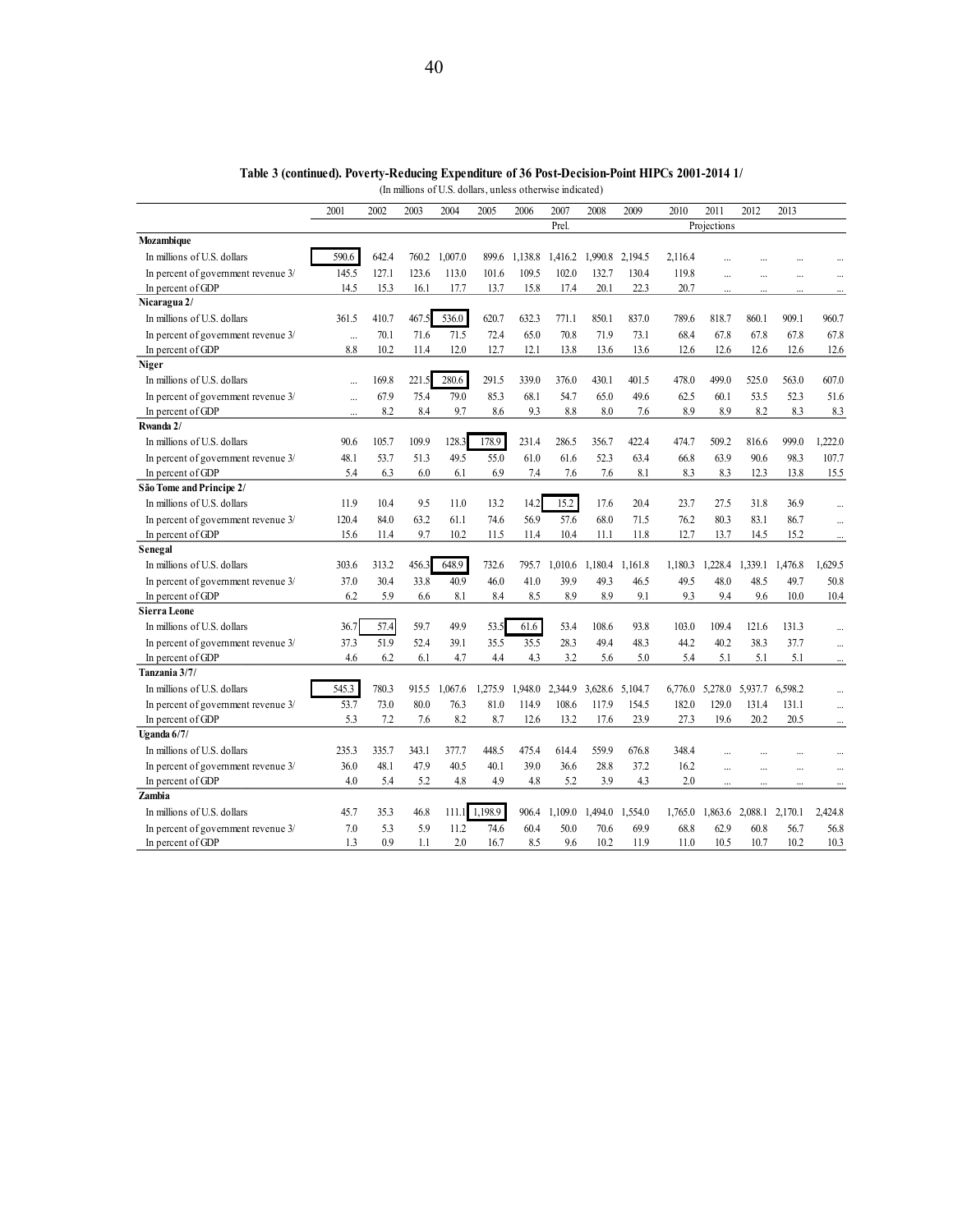|                                     | 2001      | 2002     | 2003      | 2004     | 2005      | 2006                     | 2007      | 2008    | 2009    | 2010      | 2011        | 2012      | 2013     |                          |
|-------------------------------------|-----------|----------|-----------|----------|-----------|--------------------------|-----------|---------|---------|-----------|-------------|-----------|----------|--------------------------|
|                                     |           |          |           |          |           |                          |           | Prel.   |         |           | Projections |           |          |                          |
| <b>B.</b> Interim HIPCs             |           |          |           |          |           |                          |           |         |         |           |             |           |          |                          |
| Chad                                |           |          |           |          |           |                          |           |         |         |           |             |           |          |                          |
| In millions of U.S. dollars         | 64.3      | 84.8     | 113.0     | 132.4    | 326.0     | 558.0                    | 806.4     | 892.8   | 942.7   | $\ddotsc$ |             |           |          |                          |
| In percent of government revenue 3/ | 51.6      | 48.6     | 48.4      | 32.7     | 62.3      | 52.2                     | 50.5      | 40.4    | 84.0    | $\cdots$  | $\cdots$    |           | $\cdots$ |                          |
| In percent of GDP                   | 3.8       | 4.3      | 4.1       | 3.0      | 5.5       | 8.8                      | 11.5      | 10.6    | 13.8    | $\cdots$  | $\cdots$    | $\cdots$  | $\cdots$ | $\cdots$                 |
| <b>Comoros</b>                      |           |          |           |          |           |                          |           |         |         |           |             |           |          |                          |
| In millions of U.S. dollars         |           | .        | $\ddotsc$ |          |           |                          | $\ddotsc$ | 41.6    | 39.4    | 51.9      | $\ddotsc$   | $\ddotsc$ |          |                          |
| In percent of government revenue 3/ | $\ddotsc$ | $\cdots$ | $\ddotsc$ | $\cdots$ | $\ddotsc$ | $\overline{\phantom{a}}$ | $\ddotsc$ | 63.1    | 51.0    | 65.4      | $\cdots$    | $\ddotsc$ | $\cdots$ | $\overline{\phantom{a}}$ |
| In percent of GDP                   | $\cdots$  | $\cdots$ |           | $\cdots$ | $\ddotsc$ | $\cdots$                 | $\cdots$  | 7.8     | 7.4     | 9.3       | $\cdots$    |           | $\cdots$ | $\cdots$                 |
| Cote d'Ivoire                       |           |          |           |          |           |                          |           |         |         |           |             |           |          |                          |
| In millions of U.S. dollars         | 134.5     | 156.1    | 199.6     | 251.1    | 890.1     | 976.8                    | 1,178.0   | 1,629.4 | 1,734.4 | 1,929.4   | 2,049.5     | 2.329.0   | 2.642.2  | 3,015.0                  |
| In percent of government revenue 3/ | 7.4       | 7.0      | 7.9       | 8.6      | 33.5      | 29.0                     | 29.2      | 40.1    | 40.8    | 39.6      | 46.0        | 46.6      | 49.1     | 51.8                     |
| In percent of GDP                   | 1.3       | 1.4      | 1.5       | 1.6      | 5.4       | 5.6                      | 5.9       | 6.9     | 7.7     | 8.8       | 9.1         | 9.6       | 10.2     | 10.8                     |
| Guinea 5/                           |           |          |           |          |           |                          |           |         |         |           |             |           |          |                          |
| In millions of U.S. dollars         | 102.9     | 131.5    | 121.9     | 116.3    | 114.4     | 112.7                    | 177.2     | 227.2   | 238.3   | 257.4     | 283.6       | 312.3     | 344.0    | $\cdots$                 |
| In percent of government revenue 3/ | 30.3      | 34.0     | 32.3      | 31.7     | 33.1      | 29.3                     | 29.8      | 34.6    | 32.8    | 32.7      | 34.3        | 34.8      | 35.3     | $\cdots$                 |
| In percent of GDP                   | 3.4       | 4.1      | 3.5       | 32       | 39        | 4.0                      | 4.3       | 5.0     | 5.2     | 5.3       | 5.7         | 5.9       | 6.1      | $\cdots$                 |
| Guinea-Bissau 2/5/                  |           |          |           |          |           |                          |           |         |         |           |             |           |          |                          |
| In millions of U.S. dollars         | 10.0      | 8.6      | 10.7      | 14.2     | 15.8      | 15.7                     | 16.7      | 16.8    | 16.4    | 15.5      | 15.2        | 16.3      | $\cdots$ | $\cdots$                 |
| In percent of government revenue 3/ | 28.3      | 25.6     | 27.4      | 28.3     | 31.2      | 25.0                     | 32.1      | 24.7    | 23.3    | 20.7      | 19.1        | 19.3      | $\cdots$ |                          |
| In percent of GDP                   | 2.4       | 2.1      | 2.2       | 2.6      | 2.7       | 2.6                      | 2.4       | 2.0     | 2.0     | 1.7       | 1.6         | 1.6       | $\cdots$ | $\cdots$                 |
| <b>Togo</b>                         |           |          |           |          |           |                          |           |         |         |           |             |           |          |                          |
| In millions of U.S. dollars         | 69.2      | 64.0     | 75.4      | 93.5     | 106.7     | 137.6                    | 161.4     | 201.2   | 254.9   | 272.1     | 345.2       | 382.3     | 436.9    | 469.9                    |
| In percent of government revenue 3/ | 35.4      | 32.5     | 24.3      | 26.6     | 33.8      | 34.9                     | 35.8      | 44.3    | 45.4    | 52.3      | 61.2        | 62.5      | 68.2     | 69.5                     |
| In percent of GDP                   | 5.2       | 4.3      | 4.5       | 4.8      | 5.0       | 6.2                      | 6.4       | 6.3     | 8.1     | 8.7       | 10.8        | 11.5      | 12.5     | 12.8                     |

**Table 3 (concluded). Poverty-Reducing Expenditure of 36 Post-Decision-Point HIPCs 2001-2014 1/** (In millions of U.S. dollars, unless otherwise indicated)

Sources: HIPC country documents, and World Bank and IMF staff estimates.

Note: Data corresponding to years of decision and completion points under the enhanced HIPC Initiative are in thin and thick boxes, respectively.

1/ The coverage of poverty-reducing expenditures varies across countries, but is generally consistent with the definition in the PRSP and

 the budget of each HIPC. In some countries, the definition of poverty-reducing expenditures has evolved over time to include more sectors; therefore, some of the increase in such spending over the 2001-2003 period may reflect changes in the definition. In the majority of countries expenditures on health and education are included but beyond that there are wide variations in the sectoral spending included.

2/ Data refer to health and education spending.

3/ Government refers to central government.

4/ Currently fiscal data reported by authorities does not allow monitoring of poverty reduction expenditures.

5/ Reached decision point in 2000.

6/ Reached completion point in 2000.

7/ Data reported on a fiscal year basis.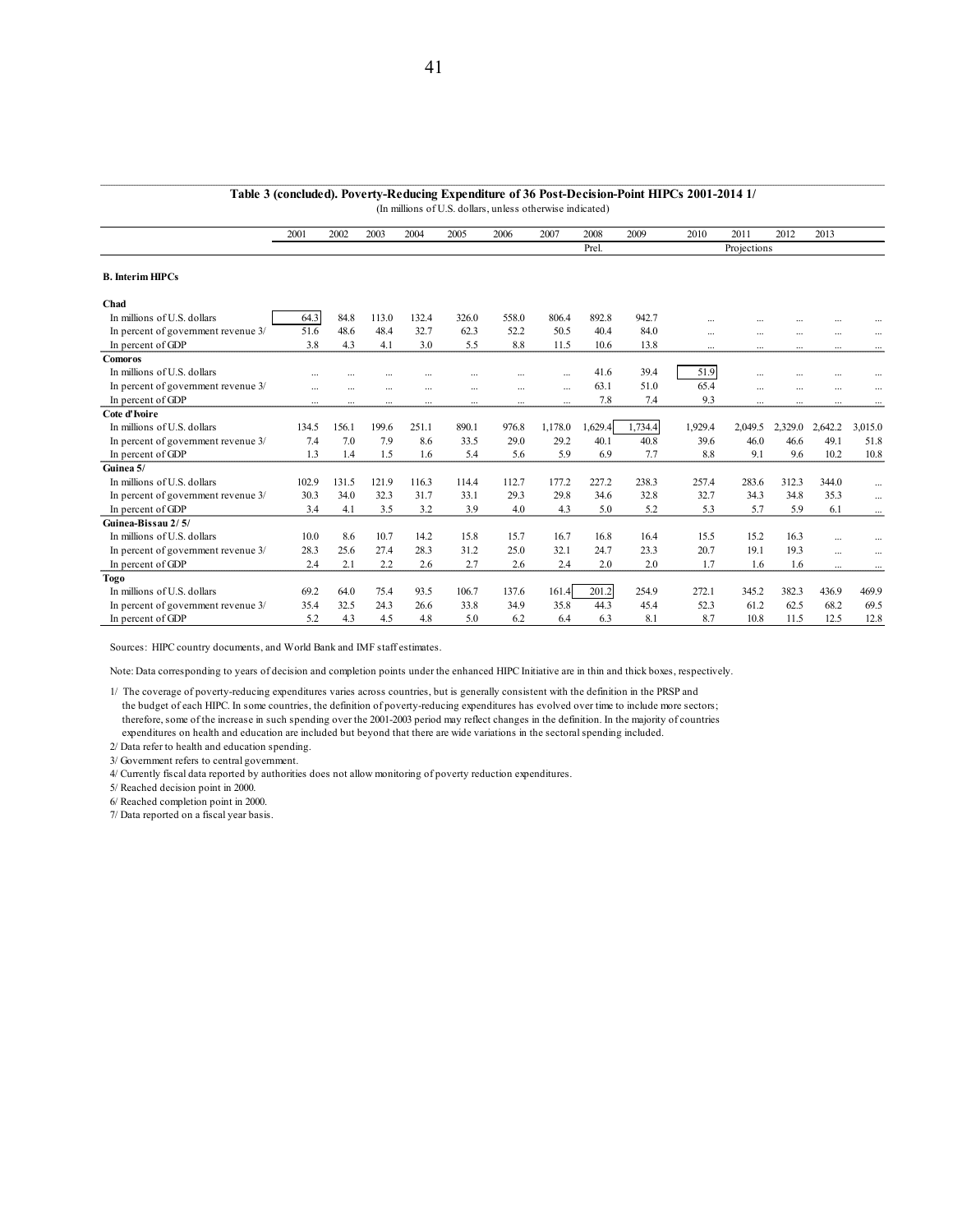### **Table 4. HIPC Initiative and MDRI: Committed Debt Relief and Outlook 1/**

Status as of end-July 2010

(In millions of U.S. dollars)

|                                       | Decision<br>Completion<br><b>Point Date</b><br><b>Point Date</b> |           |                                          | Assistance under the HIPC Initiative | <b>Assistance Delivered</b> | <b>Total HIPC and</b>  |
|---------------------------------------|------------------------------------------------------------------|-----------|------------------------------------------|--------------------------------------|-----------------------------|------------------------|
|                                       |                                                                  |           |                                          |                                      | under MDRI 2/               | <b>MDRI Assistance</b> |
|                                       |                                                                  |           | In PV Terms as of<br>Decision Point 3/4/ | In Nominal Terms                     | In Nominal Terms            | In Nominal Terms       |
|                                       | (1)                                                              | (2)       | (3)                                      | (4)                                  | (5)                         | $(6)=(4)+(5)$          |
| <b>30 Post-Completion-Point HIPCs</b> |                                                                  |           | $\cdots$                                 | 70,617                               | 45,765                      | 116,381                |
| Afghanistan                           | Jul-07                                                           | $Jan-10$  | 582                                      | 1,280                                | 39                          | 1,319                  |
| Benin                                 | Jul-00                                                           | Mar-03    | 262                                      | 460                                  | 1,130                       | 1,590                  |
| Bolivia 5/                            | Feb-00                                                           | $Jun-01$  | 1,330                                    | 2,060                                | 2,816                       | 4,876                  |
| Burkina Faso 5/6/                     | $Jul-00$                                                         | Apr- $02$ | 553                                      | 930                                  | 1,207                       | 2,137                  |
| Burundi                               | Aug-05                                                           | Jan-09    | 833                                      | 1,366                                | 93                          | 1,459                  |
| Cameroon                              | $Oct-00$                                                         | Apr-06    | 1,267                                    | 4,917                                | 1,285                       | 6,202                  |
| Central African Republic              | $Sep-07$                                                         | Jun-09    | 578                                      | 804                                  | 280                         | 1,084                  |
| Congo, Dem. Rep. of the               | Jul-03                                                           | $Jul-10$  | 7,252                                    | 15,222                               | 1,035                       | 16,257                 |
| Congo, Rep. of                        | Mar-06                                                           | $Jan-10$  | 1,575                                    | 1,738                                | 203                         | 1,941                  |
| Ethiopia 6/                           | $Nov-01$                                                         | Apr-04    | 1,935                                    | 3,275                                | 3,277                       | 6,552                  |
| Gambia, The                           | Dec-00                                                           | Dec-07    | 67                                       | 112                                  | 370                         | 482                    |
| Ghana                                 | Feb-02                                                           | Jul-04    | 2,187                                    | 3,500                                | 3,862                       | 7,362                  |
| Guyana 5/                             | $Nov-00$                                                         | Dec-03    | 610                                      | 1,354                                | 707                         | 2,061                  |
| Haiti                                 | $Nov-06$                                                         | Jun-09    | 140                                      | 213                                  | 959                         | 1,172                  |
| Honduras                              | Jun-00                                                           | Apr- $05$ | 556                                      | 1,000                                | 2,714                       | 3,714                  |
| Liberia 8/                            | Mar-08                                                           | $Jun-10$  | 2,739                                    | 4,600                                | 265                         | 4,865                  |
| Madagascar                            | $Dec-00$                                                         | $Oct-04$  | 836                                      | 1,900                                | 2,385                       | 4,285                  |
| Malawi 6/                             | Dec-00                                                           | Aug-06    | 939                                      | 1,628                                | 1,570                       | 3,198                  |
| Mali 5/                               |                                                                  | Mar-03    | 539                                      | 895                                  |                             |                        |
|                                       | $Sep-00$                                                         |           | 622                                      |                                      | 1,977<br>875                | 2,872<br>1,975         |
| Mauritania                            | Feb-00                                                           | Jun-02    |                                          | 1,100                                |                             |                        |
| Mozambique 5/                         | Apr- $00$                                                        | $Sep-01$  | 2,143                                    | 4,300                                | 2,029                       | 6,329                  |
| Nicaragua                             | Dec-00                                                           | Jan-04    | 3,308                                    | 4,500                                | 1,904                       | 6,404                  |
| Niger 6/                              | Dec-00                                                           | Apr-04    | 644                                      | 1,190                                | 1,057                       | 2,247                  |
| Rwanda 6/                             | $Dec-00$                                                         | Apr-05    | 651                                      | 1,316                                | 510                         | 1,826                  |
| São Tomé and Príncipe 6/              | $Dec-00$                                                         | Mar-07    | 117                                      | 263                                  | 65                          | 328                    |
| Senegal                               | $Jun-00$                                                         | Apr-04    | 488                                      | 850                                  | 2,460                       | 3,310                  |
| Sierra Leone                          | Mar-02                                                           | Dec-06    | 675                                      | 994                                  | 661                         | 1,655                  |
| Tanzania                              | Apr- $00$                                                        | $Nov-01$  | 2,026                                    | 3,000                                | 3,806                       | 6,806                  |
| Uganda 5/                             | Feb-00                                                           | $M$ ay-00 | 1,027                                    | 1,950                                | 3,483                       | 5,433                  |
| Zambia                                | Dec-00                                                           | Apr-05    | 2,499                                    | 3,900                                | 2,742                       | 6,642                  |
| <b>6 Interim HIPCs</b>                |                                                                  |           |                                          | 5,761                                |                             | 5,761                  |
| Chad                                  | $May-01$                                                         |           | 170                                      | 260                                  | .                           | 260                    |
| Comoros                               | $Jun-10$                                                         |           | 145                                      | 136                                  | .                           | 136                    |
| Cote d'Ivoire                         | Mar-09                                                           |           | 3,005                                    | 3,415                                | $\ddotsc$                   | 3,415                  |
| Guinea                                | Dec-00                                                           |           | 545                                      | 800                                  | .                           | 800                    |
| Guinea-Bissau                         | Dec-00                                                           | $\ddotsc$ | 416                                      | 790                                  | $\cdots$                    | 790                    |
| Togo                                  | $Nov-08$                                                         | $\ddotsc$ | 270                                      | 360                                  | .                           | 360                    |
| 2 Non-HIPCs 7/                        |                                                                  |           |                                          |                                      | 182                         | 182                    |
| Cambodia                              |                                                                  | $\ddotsc$ | $\ddotsc$                                |                                      | 82                          | 82                     |
| Tajikistan                            |                                                                  |           |                                          |                                      | 100                         | 100                    |
| <b>Total Debt Relief Committed</b>    |                                                                  |           |                                          | 76,378                               | 45,947                      | 122,325                |

Sources: HIPC documents, and World Bank and IMF staff estimates.

1/ Committed debt relief under the assumption of full participation of creditors.

2/ Nominal MDRI costs include principal and interest foregone for all multilaterals participating in the Initiative, except IMF, which only include principal. The estimated costs for IMF reflect the stock of debt eligible for MDRI relief, which is the debt outstanding (principal only) as of end-2004 and that has not been repaid by the member and is not covered by HIPC assistance (EBS/05/158 Revision 1, 12/15/2005).

3/ Topping-up assistance and assistance provided under the original HIPC Initiative are expressed in PV-terms as of the time of the decision point.

4/ No totals are shown because the amounts are in different PV terms (according to the date of the decision point).

5/ Also reached completion point under the original HIPC Initiative. The assistance includes original debt relief.

6/ Assistance includes topping up at completion point.

7/ IMF MDRI debt relief to Cambodia and Tajikistan.

8/ Liberia received MDRI-type (beyond-HIPC) debt relief at end-June 2010, which was financed from the Liberia Administered Account.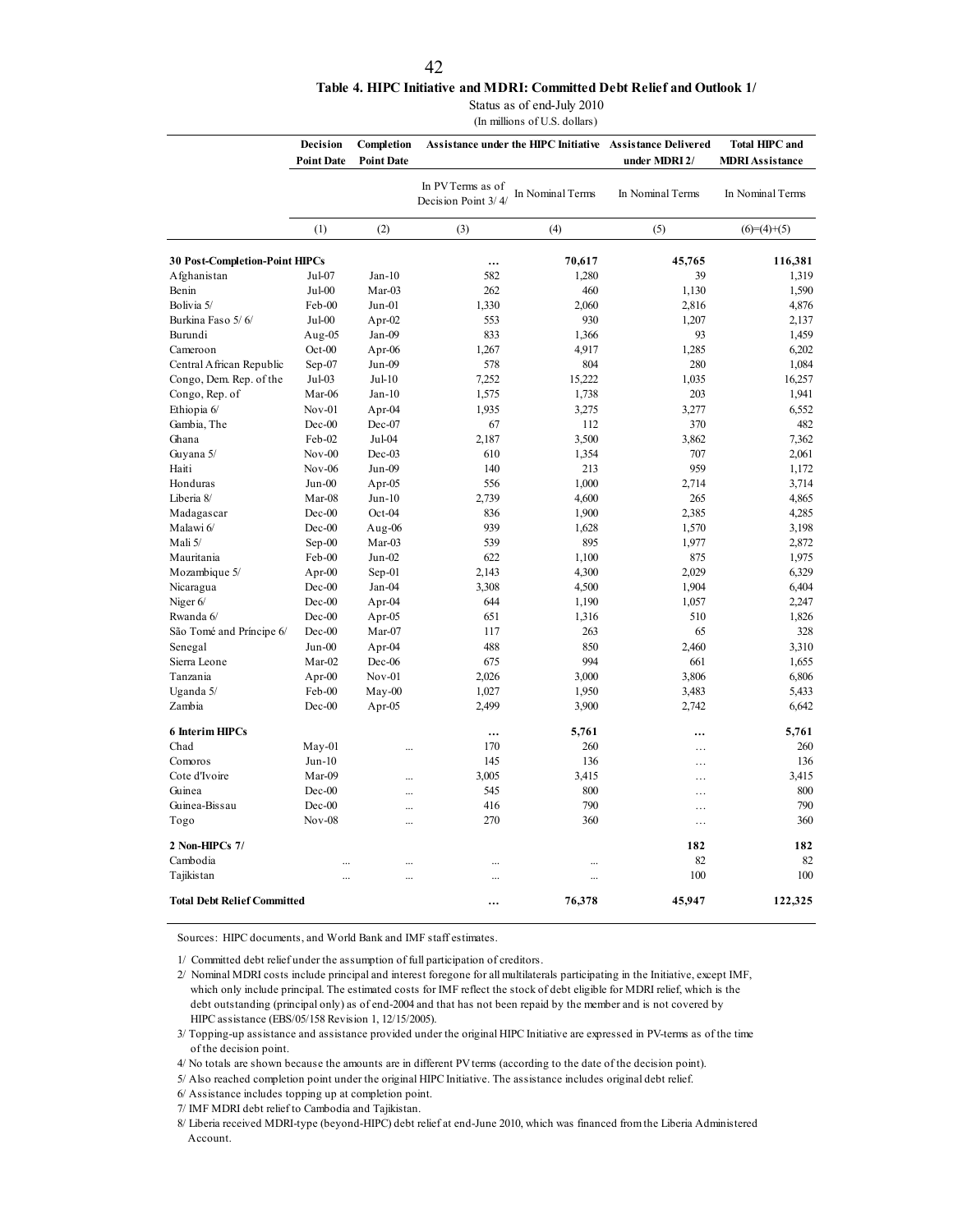### **Table 5. HIPC Initiative: Cost Estimates to Multilateral Creditors and Status of their Commitments and Delivery to Post-Completion-Point HIPCs** Status as of mid-July 2010

(In millions of U.S. dollars, in end-2009 PV terms)

|                                                                          |                | <b>Number of Completion</b> |                                                         |                             |                                                         |                    |
|--------------------------------------------------------------------------|----------------|-----------------------------|---------------------------------------------------------|-----------------------------|---------------------------------------------------------|--------------------|
| <b>Creditors</b>                                                         |                | <b>Point Debtors</b>        | <b>HIPC Assistance Costs</b>                            |                             | HIPC Assistance delievered 1/                           |                    |
|                                                                          | Total          | Relief<br>Commited          | In millions of U.S.<br>dollars, in end-2009<br>PV Terms | Percent<br>of Total<br>Cost | In millions of U.S.<br>dollars, in end-2009 PV<br>Terms | Percent of<br>Cost |
| Delivering or Committed to Deliver Debt Relief 2/                        |                |                             | 26,811                                                  | 99.4                        | 15,409                                                  | 57                 |
| World Bank Group                                                         | 30             | 30                          | 12,499                                                  | 46.3                        | 6,659                                                   | 53                 |
| African Development Bank (AfDB) Group                                    | 24             | 24                          | 4,558                                                   | 16.9                        | 2,599                                                   | 57                 |
| International Monetary Fund (IMF)                                        | 30             | 30                          | 4,483                                                   | 16.6                        | 3,323                                                   | 74                 |
| Inter-American Development Bank (IaDB)                                   | 5              | 5                           | 1,753                                                   | 6.5                         | 884                                                     | 50                 |
| European Union/European Investment Bank (EU/EIB)                         | 25             | 25                          | 994                                                     | 3.7                         | 696                                                     | 70                 |
| Central American Bank for Economic Integration (CABEI)                   | $\overline{c}$ | $\overline{2}$              | 768                                                     | 2.8                         | 384                                                     | 50                 |
| International Fund for Agricultural Development (IFAD)                   | 29             | 29                          | 446                                                     | 1.7                         | 468                                                     | 105                |
| Arab Bank for Economic Development in Africa (BADEA)                     | 23             | 23                          | 309                                                     | 1.1                         | 14                                                      | $\overline{4}$     |
| OPEC Fund for International Development (OFID)                           | 30             | 30                          | 257                                                     | 1.0                         | $\cdots$                                                | $\ddotsc$          |
| Islamic Development Bank (IsDB)                                          | 10             | 10                          | 142                                                     | 0.5                         | 144                                                     | 102                |
| Arab Fund for Economic and Social Development (AFESD)                    | $\mathbf{1}$   | $\mathbf{1}$                | 96                                                      | 0.4                         | $\cdots$                                                | $\cdots$           |
| Corporación Andina de Fomento (CAF)                                      | 1              | $\mathbf{1}$                | 140                                                     | 0.5                         | 137                                                     | 98                 |
| Caricom Multilateral Clearing Facility (CMCF)                            | 1              | $\mathbf{1}$                | 91                                                      | 0.3                         | 77                                                      | 85                 |
| West African Development Bank (BOAD)                                     | 5              | 5                           | 67                                                      | 0.2                         | $\cdots$                                                | $\ddotsc$          |
| Asian Development Bank (AsDB)                                            | 1              | $\mathbf{1}$                | 65                                                      | 0.2                         | $\overline{2}$                                          | 3                  |
| Nordic Development Fund (NDF)                                            | 9              | 9                           | 41                                                      | 0.2                         | 19                                                      | 46                 |
| Fund for the Financial Development of the River Plate Basin (FONPLATA)   | $\mathbf{1}$   | $\overline{1}$              | 37                                                      | 0.1                         | $\cdots$                                                | .                  |
| Caribbean Development Bank (CDB)                                         | $\mathbf{1}$   | $\mathbf{1}$                | 27                                                      | 0.1                         | $\cdots$                                                | .                  |
| Arab Monetary Fund (AMF)                                                 | $\mathbf{1}$   | $\mathbf{1}$                | 18                                                      | 0.1                         | $\cdots$                                                |                    |
| Central Bank of West African States (BCEAO)                              | 3              | $\mathbf{1}$                | 9                                                       | 0.0                         | $\cdots$                                                | .                  |
| Nordic Investment Bank (NIB)                                             | 1              | $\mathbf{1}$                | 5                                                       | 0.0                         | 5                                                       | 86                 |
| East African Development Bank (EADB)                                     | $\overline{2}$ | $\overline{c}$              | 5                                                       | 0.0                         | $\cdots$                                                | .                  |
| Shelter A frique                                                         | $\overline{c}$ | $\mathbf{1}$                | 1                                                       | 0.0                         | $\cdots$                                                | $\cdots$           |
| Banco Interamericano de Ahorro y Préstamo (BIAPE)                        | $\mathbf{1}$   | $\mathbf{1}$                | $\theta$                                                | 0.0                         | $\cdots$                                                | .                  |
| Have not Indicated Intention to Provide Relief under the HIPC Initiative |                |                             | 156.2                                                   | 0.6                         | 0                                                       |                    |
| Banque des Etats de l'Afrique Centrale (BEAC)                            | 1              | $\bf{0}$                    | 45.2                                                    | 0.2                         | $\mathbf{0}$                                            |                    |
| Economic Community of West African States (ECOWAS)                       | $\overline{7}$ | $\mathbf{0}$                | 19.4                                                    | 0.1                         | $\mathbf{0}$                                            |                    |
| Banque de Développement des Etats de l'Afrique Centrale (BDEAC)          | $\overline{2}$ | $\theta$                    | 12.6                                                    | 0.0                         | $\theta$                                                |                    |
| Eastern and Southern African Trade and Development Bank (PTA Bank)       | $\overline{2}$ | $\mathbf{0}$                | 13.3                                                    | 0.0                         | $\theta$                                                |                    |
| Banque de Dévelopment des Etats des Grands Lacs (BDEGL)                  | $\overline{c}$ | $\mathbf{0}$                | 58.0                                                    | 0.2                         | $\theta$                                                | $\mathbf{0}$       |
| Conseil de L'Entente (FEGECE)                                            | $\overline{2}$ | $\theta$                    | 4.1                                                     | 0.0                         | $\theta$                                                |                    |
| Fondo Centroamericano de Estabilización Monetaria (FOCEM)                | 1              | $\boldsymbol{0}$            | 2.6                                                     | 0.0                         | $\boldsymbol{0}$                                        |                    |
| Islamic Solidarity Fund for Development (ISFD)                           | $\mathbf{1}$   | $\mathbf{0}$                | 1.1                                                     | 0.0                         | $\theta$                                                | $\mathbf{0}$       |
| Total                                                                    |                |                             | 26,968                                                  | 100.0                       | 15,409                                                  | 57.5               |

Sources: HIPC documents, country authorities, and World Bank and IMF staff estimates.

1/ Total delivered assistance to end-2009. The information is based on a survey sent to 35 MDBs in May/June 2010, which was responded by 11.

2/ Estimates based on end-December 2009 data in PV terms.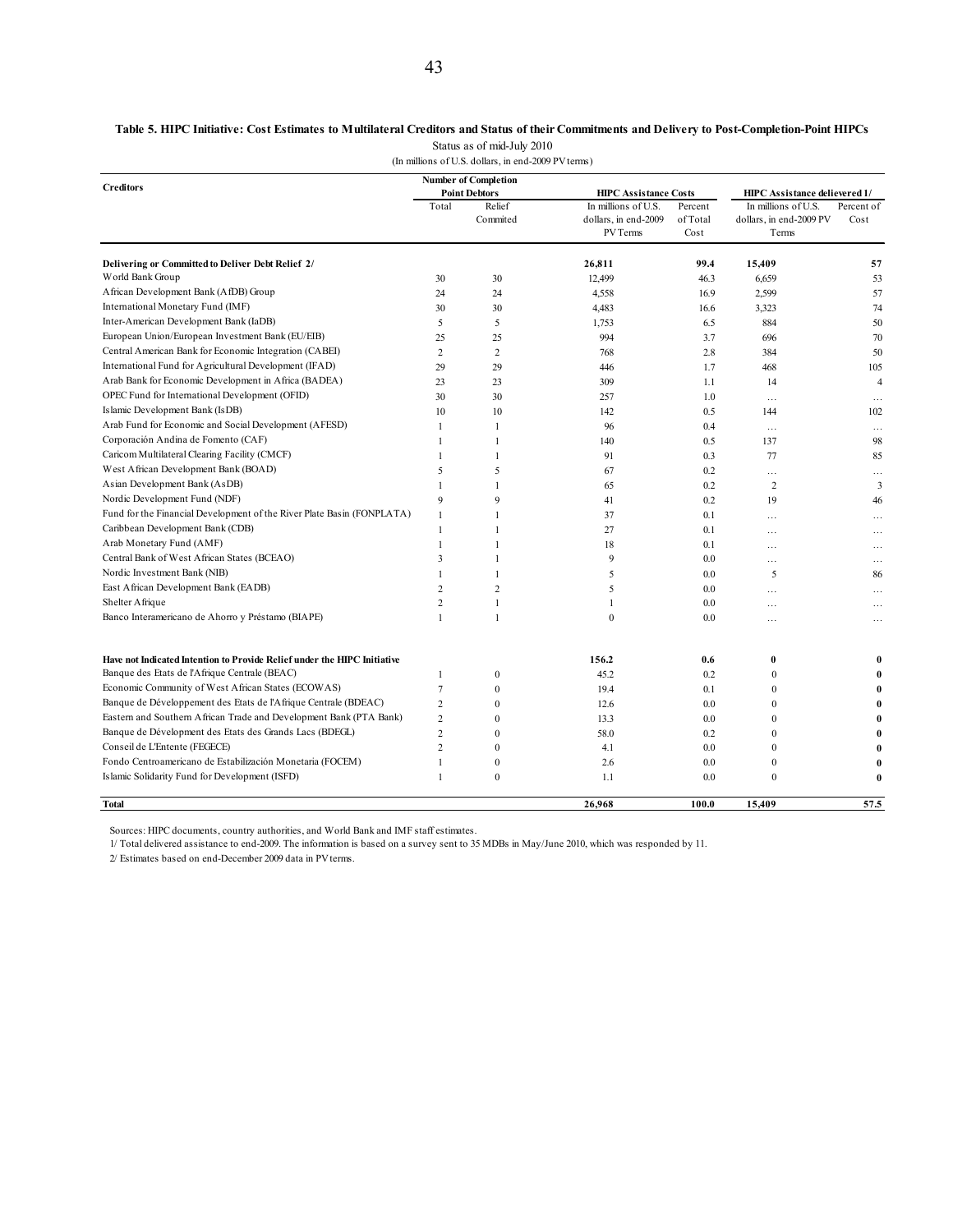### **Table 6A. Status of Delivery of HIPC Initiative and MDRI Assistance by the World Bank**

Status as of end-September 2010

(In millions of U.S. dollars)

|                                       |                                             | World Bank Assistance under the HIPC Initiative                |                                                    |                                                       |                                                                 | <b>Assistance under the MDRI</b><br>(IDA only) | <b>Total Committed Total Delivered</b><br><b>Assistance</b>                                   | <b>Assistance</b>                                       |
|---------------------------------------|---------------------------------------------|----------------------------------------------------------------|----------------------------------------------------|-------------------------------------------------------|-----------------------------------------------------------------|------------------------------------------------|-----------------------------------------------------------------------------------------------|---------------------------------------------------------|
|                                       | Committed<br>Assistance in<br>Nominal Terms | Committed<br>Assistance in<br>PV Terms as of<br>Decision Point | Committed<br>Assistance in<br>end-2009 PV<br>Terms | Delivered<br>Assistance<br>in end-2009<br>PV Terms 1/ | Delivered<br>Assistance in Assistance in<br>Nominal<br>Terms 2/ | Delivered<br>end-2009 PV<br>Terms              | under the HIPC<br><b>Initiative and</b><br><b>MDRI</b> in end-<br>2009 PV Terms 2009 PV Terms | under the HIPC<br><b>Initiative and</b><br>MDRI in end- |
|                                       | (1)                                         | (II)                                                           | (III)                                              | (IV)                                                  | (V)                                                             | (VI)                                           | $(III) + (VI)$                                                                                | $(IV) + (VI)$                                           |
| <b>30 Post-Completion-Point HIPCs</b> |                                             |                                                                |                                                    |                                                       |                                                                 |                                                |                                                                                               |                                                         |
| TOTAL <sub>3</sub> /                  | 15,291.4                                    | $\cdots$                                                       | 12,499.2                                           | 6,658.9                                               | 30,699.5                                                        | 16,927.1                                       | 29,426.3                                                                                      | 23,585.9                                                |
| Afghanistan                           | 125.8                                       | 76.0                                                           | 83.2                                               | 9.2                                                   | 38.6                                                            | 17.5                                           | 100.7                                                                                         | 26.7                                                    |
| Benin                                 | 124.3                                       | 84.4                                                           | 126.6                                              | 88.2                                                  | 697.8                                                           | 422.7                                          | 549.3                                                                                         | 510.9                                                   |
| Bolivia 4/                            | 287.2                                       | 197.4                                                          | 296.1                                              | 220.1                                                 | 1,541.7                                                         | 914.4                                          | 1,210.5                                                                                       | 1,134.5                                                 |
|                                       |                                             |                                                                |                                                    |                                                       |                                                                 |                                                |                                                                                               |                                                         |
| Burkina Faso 4/5/                     | 419.5                                       | 231.7                                                          | 347.7                                              | 237.6                                                 | 748.6                                                           | 415.1                                          | 762.7                                                                                         | 652.6                                                   |
| Burundi                               | 774.8                                       | 425.2                                                          | 509.2                                              | 105.1                                                 | 59.3                                                            | 32.3                                           | 541.5                                                                                         | 137.4                                                   |
| Cameroon                              | 297.0                                       | 176.1                                                          | 264.2                                              | 144.0                                                 | 831.4                                                           | 464.1                                          | 728.3                                                                                         | 608.2                                                   |
| Central African Republic              | 291.8                                       | 206.9                                                          | 236.8                                              | 94.3                                                  | 184.3                                                           | 107.7                                          | 344.5                                                                                         | 202.0                                                   |
| Congo, Dem. Rep. of                   | 1,435.4                                     | 878.7                                                          | 1,151.6                                            | 565.9                                                 | 881.2                                                           | 376.7                                          | 1,528.2                                                                                       | 942.6                                                   |
| Congo, Republic of                    | 67.4                                        | 47.0                                                           | 56.3                                               | 14.3                                                  | 177.4                                                           | 92.7                                           | 149.1                                                                                         | 107.1                                                   |
| Ethiopia 5/                           | 1,288.4                                     | 807.2                                                          | 1,157.6                                            | 450.9                                                 | 2,372.1                                                         | 1,146.1                                        | 2,303.7                                                                                       | 1,597.0                                                 |
| Gambia, The                           | 35.9                                        | 22.3                                                           | 33.5                                               | 17.3                                                  | 200.1                                                           | 115.7                                          | 149.2                                                                                         | 133.0                                                   |
| Ghana                                 | 1,445.7                                     | 781.6                                                          | 1,120.8                                            | 464.8                                                 | 3,033.6                                                         | 1,690.8                                        | 2,811.6                                                                                       | 2,155.6                                                 |
| Guyana 4/                             | 132.8                                       | 70.2                                                           | 105.3                                              | 67.7                                                  | 191.8                                                           | 110.5                                          | 215.8                                                                                         | 178.2                                                   |
| Haiti                                 | 54.5                                        | 52.8                                                           | 60.4                                               | 54.3                                                  | 466.8                                                           | 285.2                                          | 345.7                                                                                         | 339.6                                                   |
| Honduras                              | 171.6                                       | 97.8                                                           | 146.7                                              | 150.1                                                 | 1,204.5                                                         | 691.0                                          | 837.7                                                                                         | 841.1                                                   |
| Liberia                               | 394.1                                       | 373.6                                                          | 390.8                                              | 406.4                                                 | 70.2                                                            | 44.3                                           | 435.1                                                                                         | 450.7                                                   |
| Madagascar                            | 444.4                                       | 256.2                                                          | 384.4                                              | 197.0                                                 | 1,798.9                                                         | 1,025.7                                        | 1,410.1                                                                                       | 1,222.7                                                 |
| Malawi 5/                             | 993.5                                       | 538.7                                                          | 808.2                                              | 302.1                                                 | 1,245.2                                                         | 632.0                                          | 1.440.2                                                                                       | 934.1                                                   |
| Mali 4/                               | 291.8                                       | 184.1                                                          | 276.2                                              | 206.7                                                 | 1,283.0                                                         | 755.1                                          | 1,031.3                                                                                       | 961.8                                                   |
| Mauritania                            | 172.8                                       | 99.9                                                           | 149.8                                              | 80.7                                                  | 558.0                                                           | 312.4                                          | 462.3                                                                                         | 393.1                                                   |
| Mozambique 4/                         | 1,055.1                                     | 438.6                                                          | 658.0                                              | 676.8                                                 | 1,331.4                                                         | 774.8                                          | 1,432.7                                                                                       | 1,451.5                                                 |
| Nicaragua                             | 382.6                                       | 190.9                                                          | 286.3                                              | 109.2                                                 | 782.3                                                           | 389.2                                          | 675.6                                                                                         | 498.4                                                   |
| Niger 5/                              | 410.1                                       | 231.0                                                          | 346.5                                              | 150.4                                                 | 757.0                                                           | 383.6                                          | 730.2                                                                                         | 534.1                                                   |
| Rwanda 5/                             | 709.4                                       | 353.2                                                          | 529.9                                              | 185.0                                                 | 359.8                                                           | 157.1                                          | 687.0                                                                                         | 342.1                                                   |
|                                       |                                             | 29.8                                                           |                                                    |                                                       |                                                                 | 12.9                                           |                                                                                               | 28.7                                                    |
| São Tomé and Príncipe 5/              | 61.1                                        |                                                                | 44.7                                               | 15.8                                                  | 25.9                                                            |                                                | 57.5                                                                                          |                                                         |
| Senegal                               | 163.9                                       | 123.6                                                          | 185.5                                              | 181.6                                                 | 1,883.5                                                         | 1,146.8                                        | 1,332.3                                                                                       | 1,328.5                                                 |
| Sierra Leone                          | 234.5                                       | 123.4                                                          | 169.2                                              | 73.6                                                  | 390.5                                                           | 192.9                                          | 362.1                                                                                         | 266.5                                                   |
| Tanzania                              | 1,157.1                                     | 694.5                                                          | 1,041.9                                            | 542.3                                                 | 2,856.2                                                         | 1,610.7                                        | 2,652.6                                                                                       | 2,153.0                                                 |
| Uganda 4/                             | 983.6                                       | 527.8                                                          | 791.8                                              | 526.3                                                 | 2,821.7                                                         | 1,613.8                                        | 2,405.6                                                                                       | 2,140.1                                                 |
| Zambia                                | 885.2                                       | 493.2                                                          | 739.9                                              | 321.2                                                 | 1,906.6                                                         | 993.3                                          | 1,733.2                                                                                       | 1,314.4                                                 |
| <b>6 Interim HIPCs</b>                |                                             |                                                                |                                                    |                                                       |                                                                 |                                                |                                                                                               |                                                         |
| TOTAL <sub>1</sub> /                  | 1,102.0                                     |                                                                | 1,033.3                                            | 594.2                                                 | $\ddotsc$                                                       | $\ddotsc$                                      | 1,033.3                                                                                       | 594.2                                                   |
| Comoros                               | 66.1                                        | 45.1                                                           | 45.1                                               | 0.0                                                   | $\ddotsc$                                                       |                                                | 45.1                                                                                          | 0.0                                                     |
| Côte d'Ivoire                         | 412.7                                       | 402.3                                                          | 420.8                                              | 279.8                                                 | $\ddotsc$                                                       |                                                | 420.8                                                                                         | 279.8                                                   |
| Chad 6/                               | 106.7                                       | 68.1                                                           | 97.7                                               | 42.1                                                  | $\ddotsc$                                                       |                                                | 97.7                                                                                          | 42.1                                                    |
| Guinea 6/                             | 238.9                                       | 151.4                                                          | 227.2                                              | 109.6                                                 | $\ddotsc$                                                       |                                                | 227.2                                                                                         | 109.6                                                   |
| Guinea-Bissau                         | 179.6                                       | 93.3                                                           | 139.9                                              | 59.7                                                  |                                                                 |                                                | 139.9                                                                                         | 59.7                                                    |
| Togo                                  | 98.0                                        | 98.0                                                           | 102.6                                              | 103.0                                                 | $\dddotsc$<br>$\ddotsc$                                         | <br>$\ddotsc$                                  | 102.6                                                                                         | 103.0                                                   |
| <b>Total Debt Relief Committed 1/</b> | 16,393.4                                    |                                                                | 13,532.5                                           | 7,253.0                                               | 30,699.5                                                        | 16,927.1                                       | 30,459.6                                                                                      | 24,180.1                                                |

Sources: HIPC documents, and World Bank staff estimates.

1/ Total delivered HIPC assistance to end-2009.

2/ Nominal MDRI costs include principal and interest foregone.

3/ The total amounts shown are only indicative, as they represent the sum of individual commitments expressed in different PV terms, corresponding to the time of the decision point of each HIPC.

4/ Also reached completion point under the original HIPC Initiative. The assistance includes original debt relief.

5/ The assistance includes topping-up at completion point.

6/ Countries that reached the interim period HIPC debt relief limit. For these countries , the committed assistance in nominal terms will be modified at completion point.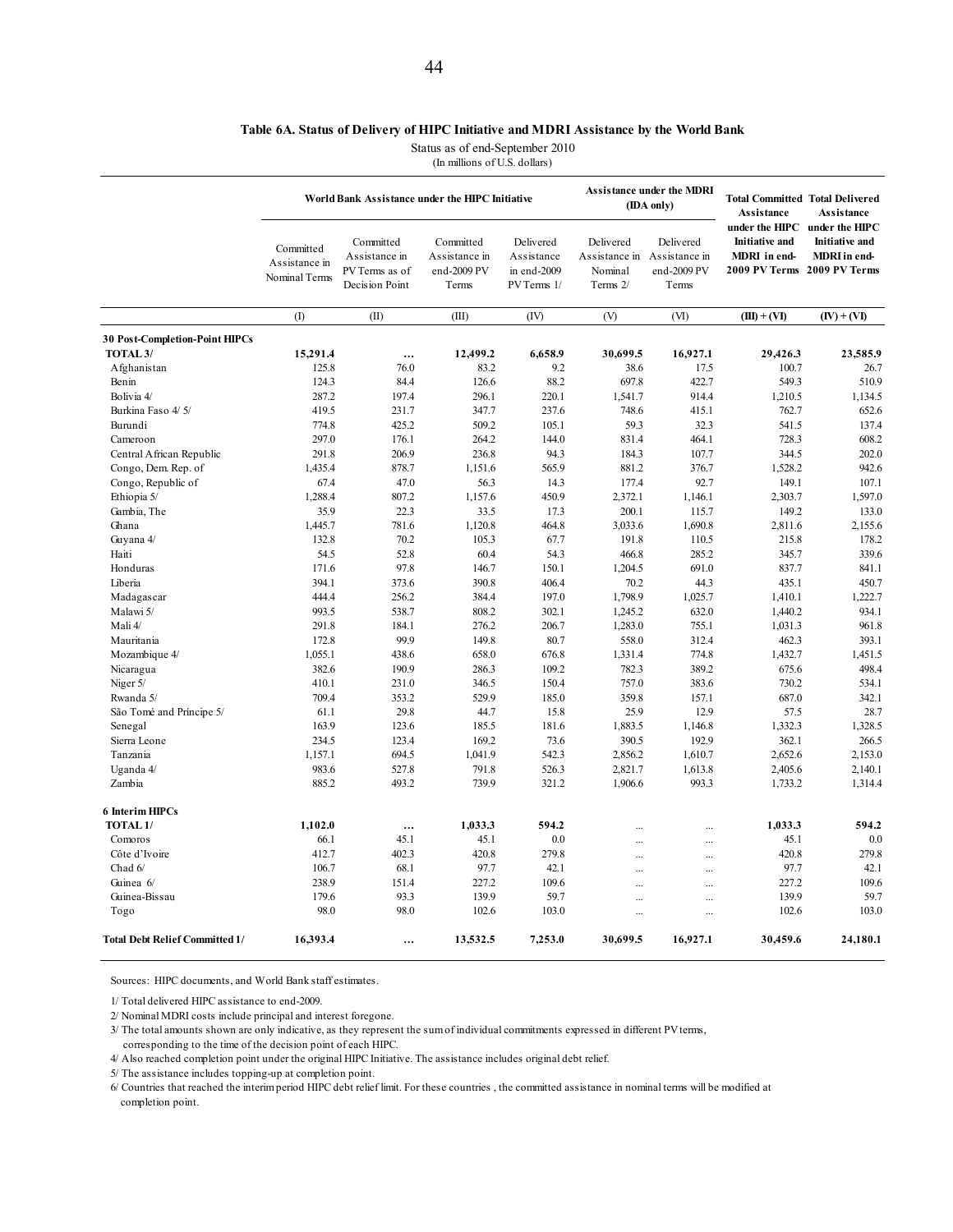| 45                                                                                            |
|-----------------------------------------------------------------------------------------------|
| Table 6B. World Bank Group Debt Service after HIPC Initiative and MDRI Debt Relief, 2000-2013 |
| (In millions of U.S. dollars)                                                                 |

|                                                 | 2000                     | 2001                             | 2002                     | 2003                 | 2004                          | 2005                           | 2006                 | 2007                     | 2008                 | 2009                 | 2010           | 2011                 | 2012                          |                | 2013 2014      |
|-------------------------------------------------|--------------------------|----------------------------------|--------------------------|----------------------|-------------------------------|--------------------------------|----------------------|--------------------------|----------------------|----------------------|----------------|----------------------|-------------------------------|----------------|----------------|
| Debt Service before HIPC Initiative Debt Relief |                          |                                  | Actual 1/                |                      |                               |                                |                      |                          |                      |                      |                |                      | Projected 1/                  |                |                |
| Afghanistan                                     |                          |                                  |                          | 31                   | 4                             | 5                              | 5                    | 6                        | 6                    | 6                    | 6              | 6                    | 6                             | 8              | 13             |
| Benin                                           | 15                       | 14                               | 14                       | 16                   | 19                            | 21                             | 22                   | 24                       | 25                   | 27                   | 29             | 29                   | 31                            | 32             | 33             |
| Bolivia                                         | 31                       | 21                               | 23                       | 27                   | 33                            | 35                             | 37                   | 40                       | 45                   | 52                   | 56             | 59                   | 62                            | 68             | 76             |
| Burkina Faso                                    | 14                       | 10                               | 14                       | 16                   | 20                            | 23                             | 24                   | 26                       | 27                   | 29                   | 30             | 35                   | 40                            | 42             | 44             |
| Burundi<br>Cameroon                             | 13<br>92                 | 14<br>115                        | 16<br>88                 | 19<br>74             | 20<br>59                      | 25<br>57                       | 22<br>89             | 23<br>46                 | 27<br>41             | 27<br>44             | 29<br>44       | 31<br>45             | 32<br>44                      | 34<br>45       | 35<br>46       |
| Central African Republic 2/                     | 9                        | 9                                | $\boldsymbol{0}$         | Ĭ.                   | $\overline{\phantom{a}}$      | $\overline{a}$                 | 66                   | 15                       | 16                   | 16                   | 18             | 19                   | 19                            | 19             |                |
| Chad                                            | 9                        | 15                               | 11                       | 12                   | 15                            | 22                             | 28                   | 22                       | 68                   | 26                   | 27             | 29                   | 30                            | 32             | 34             |
| Comoros                                         | L,                       | L,                               | $\overline{a}$           | L,                   | $\overline{\phantom{a}}$      | L,                             | ÷,                   | $\overline{a}$           | $\overline{4}$       | $\overline{4}$       | 4              | $\overline{4}$       | $\overline{4}$                | $\overline{4}$ |                |
| Congo, Dem. Rep. of 2/                          | $\overline{a}$           | $\frac{1}{2}$                    | 329                      | 43                   | 47                            | 60                             | 37                   | 53                       | 62                   | 59                   | 62             | 62                   | 72                            | 84             | 91             |
| Congo, Republic of<br>Côte d'Ivoire 2/          | 12<br>L,                 | 82<br>L,                         | 12<br>$\overline{a}$     | 11<br>Ĭ.             | 9<br>$\overline{\phantom{a}}$ | 9<br>L,                        | 6<br>÷,              | 8<br>$\overline{a}$      | 8<br>307             | 8<br>389             | $\tau$<br>76   | 8<br>69              | 9<br>68                       | 10<br>68       | 11<br>70       |
| Ethiopia                                        | 34                       | 38                               | 43                       | 55                   | 67                            | 73                             | 76                   | 80                       | 96                   | 104                  | 108            | 120                  | 126                           | 134            | 139            |
| Gambia, The                                     | $\overline{4}$           | $\overline{4}$                   | $\overline{4}$           | 5                    | 6                             | 6                              | 6                    | $\tau$                   | $\tau$               | 9                    | 9              | 10                   | 10                            | 10             | 10             |
| Ghana                                           | 57                       | 63                               | 70                       | 77                   | 91                            | 102                            | 104                  | 117                      | 128                  | 138                  | 147            | 157                  | 167                           | 172            | 178            |
| Guinea                                          | 19                       | 22                               | 22                       | 26                   | 28                            | 32                             | 33                   | 36                       | 41                   | 32                   | 49             | 50                   | 53                            | 54             | 54             |
| Guinea-Bissau<br>Guyana                         | 6<br>$\overline{7}$      | 5<br>6                           | 5<br>8                   | 6<br>6               | 7<br>6                        | 7<br>6                         | 8<br>6               | 9<br>6                   | 10<br>6              | 10<br>$\tau$         | 11<br>8        | 12<br>9              | 13<br>9                       | 13<br>9        | 13<br>10       |
| Haiti                                           | 10                       | $\overline{4}$                   | $\overline{\phantom{a}}$ | Ĭ.                   | 1                             | 52                             | 18                   | 20                       | 20                   | 20                   | 21             | 21                   | 20                            | 20             | 20             |
| Honduras                                        | 63                       | 65                               | 58                       | 45                   | 41                            | 110                            | 45                   | 43                       | 44                   | 41                   | 35             | 40                   | 43                            | 46             | 50             |
| Liberia 2/                                      | ÷,                       | L,                               | J.                       | L,                   | ÷,                            | Ĭ.                             | ÷,                   | 422                      | 4                    | $\overline{4}$       | 4              | $\overline{4}$       | $\overline{4}$                | $\overline{4}$ | $\overline{4}$ |
| Madagascar                                      | 28                       | 32                               | 32                       | 38                   | 45                            | 48                             | 52                   | 58                       | 66                   | 71                   | 76             | 83                   | 85                            | 87             | 92             |
| Malawi<br>Mali                                  | 36<br>23                 | 38<br>21                         | 37<br>21                 | 43<br>25             | 48<br>31                      | 51<br>34                       | 54<br>36             | 57<br>40                 | 61<br>43             | 68<br>46             | 72<br>50       | 75<br>56             | 77<br>58                      | 82<br>59       | 84<br>61       |
| Mauritania                                      | 12                       | 9                                | 10                       | 11                   | 13                            | 15                             | 16                   | 17                       | 20                   | 21                   | 24             | 26                   | 28                            | 28             | 29             |
| Mozambique                                      | 15                       | 11                               | 12                       | 16                   | 25                            | 28                             | 30                   | 33                       | 36                   | 41                   | 50             | 54                   | 59                            | 63             | 69             |
| Nicaragua                                       | 12                       | 12                               | 10                       | 12                   | 16                            | 18                             | 19                   | 21                       | 23                   | 27                   | 29             | 32                   | 37                            | 38             | 41             |
| Niger                                           | 16                       | 17                               | 15                       | 18                   | 20                            | 22                             | 26                   | 29                       | 32                   | 33                   | 34             | 37                   | 38                            | 39             | 41             |
| Rwanda                                          | 12<br>1                  | 15<br>1                          | 16<br>$\overline{c}$     | 19<br>$\overline{2}$ | 21<br>2                       | 23<br>$\overline{c}$           | 25<br>$\overline{c}$ | 26<br>$\overline{2}$     | 28<br>3              | 30<br>$\overline{2}$ | 32<br>3        | 35<br>3              | 37<br>$\overline{\mathbf{3}}$ | 40<br>3        | 40             |
| São Tomé and Príncipe<br>Senegal                | 36                       | 34                               | 29                       | 36                   | 44                            | 46                             | 49                   | 55                       | 62                   | 68                   | 75             | 81                   | 84                            | 84             | 3<br>86        |
| Sierra Leone                                    | $\overline{4}$           | 5                                | $\tau$                   | 9                    | 12                            | 13                             | 14                   | 14                       | 14                   | 15                   | 16             | 16                   | 18                            | 21             | 23             |
| Tanzania                                        | 68                       | 60                               | 69                       | 79                   | 93                            | 94                             | 97                   | 108                      | 115                  | 122                  | 141            | 150                  | 159                           | 164            | 175            |
| Togo $2/$                                       | $\overline{\phantom{a}}$ | $\overline{a}$                   | $\overline{\phantom{a}}$ | ٠                    | $\overline{\phantom{a}}$      | ٠                              | ÷,                   | 98                       | 26                   | 28                   | 27             | 28                   | 28                            | 28             | 28             |
| Uganda<br>Zambia                                | 35<br>27                 | 34<br>34                         | 42<br>35                 | 55<br>39             | 69<br>50                      | 75<br>51                       | 75<br>55             | 80<br>60                 | 90<br>64             | 98<br>69             | 108<br>73      | 118<br>82            | 130<br>85                     | 137<br>90      | 143<br>94      |
| <b>TOTAL</b>                                    | 719                      | 809                              | 1052                     | 869                  | 964                           |                                |                      |                          |                      | 1790                 |                |                      |                               |                | 1942           |
|                                                 |                          |                                  |                          |                      |                               | 1167                           | 1182                 | 1700                     | 1675                 |                      | 1587           | 1690                 | 1789                          | 1873           |                |
| Debt Service after HIPC Initiative Debt Relief  |                          |                                  |                          |                      |                               |                                |                      |                          |                      |                      |                |                      |                               |                |                |
| Afghanistan<br>Benin                            | 12                       | $\overline{7}$                   | $\tau$                   | 31<br>9              | $\overline{4}$<br>11          | 5<br>12                        | 5<br>14              | $\overline{4}$<br>15     | $\overline{c}$<br>16 | $\mathfrak{Z}$<br>18 | 2<br>19        | $\overline{c}$<br>19 | $\overline{2}$<br>21          | 3<br>21        | 6<br>27        |
| Bolivia                                         | 31                       | 21                               | 14                       | 14                   | 20                            | 21                             | 22                   | 23                       | 27                   | 33                   | 35             | 37                   | 40                            | 45             | 59             |
| Burkina Faso                                    | 11                       | 3                                | $\tau$                   | 8                    | 11                            | 13                             | 13                   | 16                       | 17                   | 18                   | 19             | 23                   | 26                            | 28             | 29             |
| Burundi                                         | 13                       | 14                               | 16                       | 19                   | 20                            | 17                             | 2                    | $\overline{2}$           | $\overline{4}$       | 3                    | 3              | $\overline{4}$       | $\overline{4}$                | 5              | 5              |
| Cameroon                                        | 92                       | 86                               | 69                       | 58                   | 59                            | 57                             | 78                   | 30                       | 24                   | 27                   | 27             | 28                   | 28                            | 29             | 29             |
| Central African Republic<br>Chad                | 9<br>9                   | 9<br>11                          | $\boldsymbol{0}$<br>6    | Ĭ.<br>$\tau$         | ÷<br>9                        | $\overline{\phantom{a}}$<br>16 | $\overline{a}$<br>21 | 13<br>18                 | 7<br>68              | 6<br>26              | 7<br>27        | $\tau$<br>29         | $\tau$<br>25                  | $\tau$<br>22   | 19<br>24       |
| Comoros                                         | $\overline{a}$           | ÷.                               | $\overline{a}$           | Ĭ.                   | $\overline{\phantom{a}}$      | ÷.                             | ÷.                   | $\overline{a}$           | $\overline{4}$       | $\overline{4}$       | 3              | 1                    | $\mathbf{1}$                  | $\mathbf{1}$   | $\overline{2}$ |
| Congo, Dem. Rep. of                             | $\overline{a}$           | $\overline{\phantom{a}}$         | $\overline{\phantom{a}}$ | 28                   | 15                            | 26                             | $\boldsymbol{0}$     | 12                       | 19                   | 22                   | 19             | 19                   | 25                            | 34             | 41             |
| Congo, Republic of                              | 12                       | 82                               | 12                       | 11                   | 9                             | 9                              | 3                    | 4                        | $\overline{4}$       | $\overline{4}$       | 4              | 4                    | 5                             | 5              | 6              |
| Côte d'Ivoire                                   |                          |                                  |                          |                      |                               |                                |                      | Ĭ.                       | 50                   | 97                   | 65             | 69                   | 34                            | 34             | 35             |
| Ethiopia<br>Gambia, The                         | 34<br>$\overline{4}$     | 36<br>$\overline{2}$             | 18<br>$\overline{c}$     | 26<br>3              | 36<br>$\mathfrak{Z}$          | 16<br>5                        | 15<br>6              | 17<br>$\overline{7}$     | 25<br>4              | 29<br>6              | 32<br>6        | 37<br>6              | 38<br>$\tau$                  | 42<br>$\tau$   | 45<br>$\tau$   |
| Ghana                                           | 57                       | 63                               | 37                       | 32                   | 42                            | 49                             | 47                   | 56                       | 63                   | 70                   | 75             | 82                   | 87                            | 91             | 96             |
| Guinea                                          | 19                       | 11                               | 11                       | 14                   | 16                            | 19                             | 18                   | 22                       | 37                   | 32                   | 49             | 46                   | 34                            | 34             | 35             |
| Guinea-Bissau                                   | 5                        | 1                                | $\bf{0}$                 | 1                    | $\overline{c}$                | $\overline{c}$                 | 2                    | $\overline{c}$           | 3                    | 3                    | 4              | $\overline{4}$       | 5                             | 5              | 5              |
| Guyana                                          | $\tau$                   | $\overline{4}$<br>$\overline{4}$ | 5<br>÷,                  | $\overline{4}$<br>Ĭ. | $\overline{4}$<br>1           | 3                              | 3                    | 3                        | 3                    | $\overline{4}$<br>15 | 4              | 5                    | 5                             | 5<br>20        | 6              |
| Haiti<br>Honduras                               | 10<br>57                 | 46                               | 45                       | 45                   | 41                            | $\overline{\phantom{a}}$<br>92 | 16<br>16             | 12<br>18                 | 19<br>19             | 22                   | 14<br>23       | 21<br>30             | 20<br>43                      | 46             | 20<br>50       |
| Liberia                                         | $\overline{\phantom{a}}$ | $\overline{\phantom{a}}$         | $\overline{\phantom{a}}$ | $\overline{a}$       | $\overline{\phantom{a}}$      | $\frac{1}{2}$                  | $\frac{1}{2}$        | 55                       | $\overline{4}$       | $\overline{4}$       | $\overline{4}$ | $\overline{4}$       | $\overline{4}$                | $\overline{4}$ | $\overline{4}$ |
| Madagascar                                      | 28                       | 17                               | 17                       | 21                   | 27                            | 29                             | 32                   | 36                       | 42                   | 47                   | 51             | 57                   | 59                            | 61             | 66             |
| Malawi                                          | 36                       | 21                               | 18                       | 22                   | 26                            | 27                             | 29                   | 11                       | 12                   | 14                   | 16             | 16                   | 16                            | 18             | 19             |
| Mali<br>Mauritania                              | 21<br>$\tau$             | 11<br>3                          | 11                       | 13<br>5              | 18<br>$\tau$                  | 20<br>8                        | 22<br>8              | 25<br>9                  | 27                   | 30<br>12             | 33             | 37                   | 40                            | 40<br>18       | 42<br>19       |
| Mozambique                                      | 8                        | 5                                | 4<br>6                   | 9                    | 16                            | 18                             | 20                   | 22                       | 11<br>25             | 38                   | 15<br>50       | 16<br>54             | 18<br>59                      | 63             | 69             |
| Nicaragua                                       | 12                       | $\tau$                           | $\overline{c}$           | 3                    | 6                             | $\tau$                         | 7                    | 8                        | 9                    | 12                   | 14             | 17                   | 19                            | 20             | 22             |
| Niger                                           | 16                       | 8                                | 6                        | 8                    | 8                             | $\boldsymbol{7}$               | 8                    | 10                       | 11                   | 12                   | 12             | 13                   | 14                            | 15             | 16             |
| Rwanda                                          | 12                       | 3                                | $\sqrt{2}$               | $\overline{4}$       | 6                             | 6                              | 3                    | $\overline{4}$           | 5                    | 5                    | 6              | 8                    | 8                             | 9              | 9              |
| São Tomé and Príncipe                           | $\mathbf{1}$             | $\boldsymbol{0}$                 | $\boldsymbol{0}$         | $\boldsymbol{0}$     | $\boldsymbol{0}$              | 1                              | $\boldsymbol{0}$     | $\boldsymbol{0}$         | $\mathbf{0}$         | $\boldsymbol{0}$     | $\mathbf{1}$   | $\mathbf{1}$         | 1                             | $\mathbf{1}$   | $\mathbf{1}$   |
| Senegal<br>Sierra Leone                         | 31                       | 20                               | 14                       | 25                   | 33                            | 28<br>4                        | 30<br>4              | 34<br>$\overline{4}$     | 40<br>5              | 45<br>5              | 69<br>5        | 81<br>5              | 84<br>$\tau$                  | 84<br>8        | 86<br>9        |
|                                                 |                          |                                  |                          |                      |                               |                                |                      |                          |                      |                      |                |                      |                               |                |                |
| Tanzania                                        | $\overline{4}$<br>40     | 5<br>22                          | 3<br>26                  | $\overline{2}$<br>33 | 3<br>45                       | 46                             | 47                   | 55                       | 61                   | 65                   | 79             | 86                   | 92                            | 96             | 106            |
| Togo                                            | $\overline{\phantom{a}}$ | $\frac{1}{2}$                    | J.                       | Ĭ.                   | Ĭ.                            | $\overline{a}$                 | ÷,                   | $\overline{\phantom{a}}$ | 26                   | 28                   | 27             | 28                   | 28                            | 28             | 28             |
| Uganda                                          | 26                       | 23                               | 28                       | 35                   | 42                            | 46                             | 46                   | 50                       | 58                   | 65                   | 72             | 80                   | 90                            | 96             | 100            |
| Zambia<br><b>TOTAL</b>                          | 27<br>651                | 15<br>560                        | 13<br>399                | 14<br>502            | 21<br>562                     | 17<br>626                      | 17<br>556            | 20<br>617                | 24<br>777            | 27<br>848            | 32<br>922      | 37<br>1013           | 37<br>1033                    | 39<br>1084     | 41<br>1181     |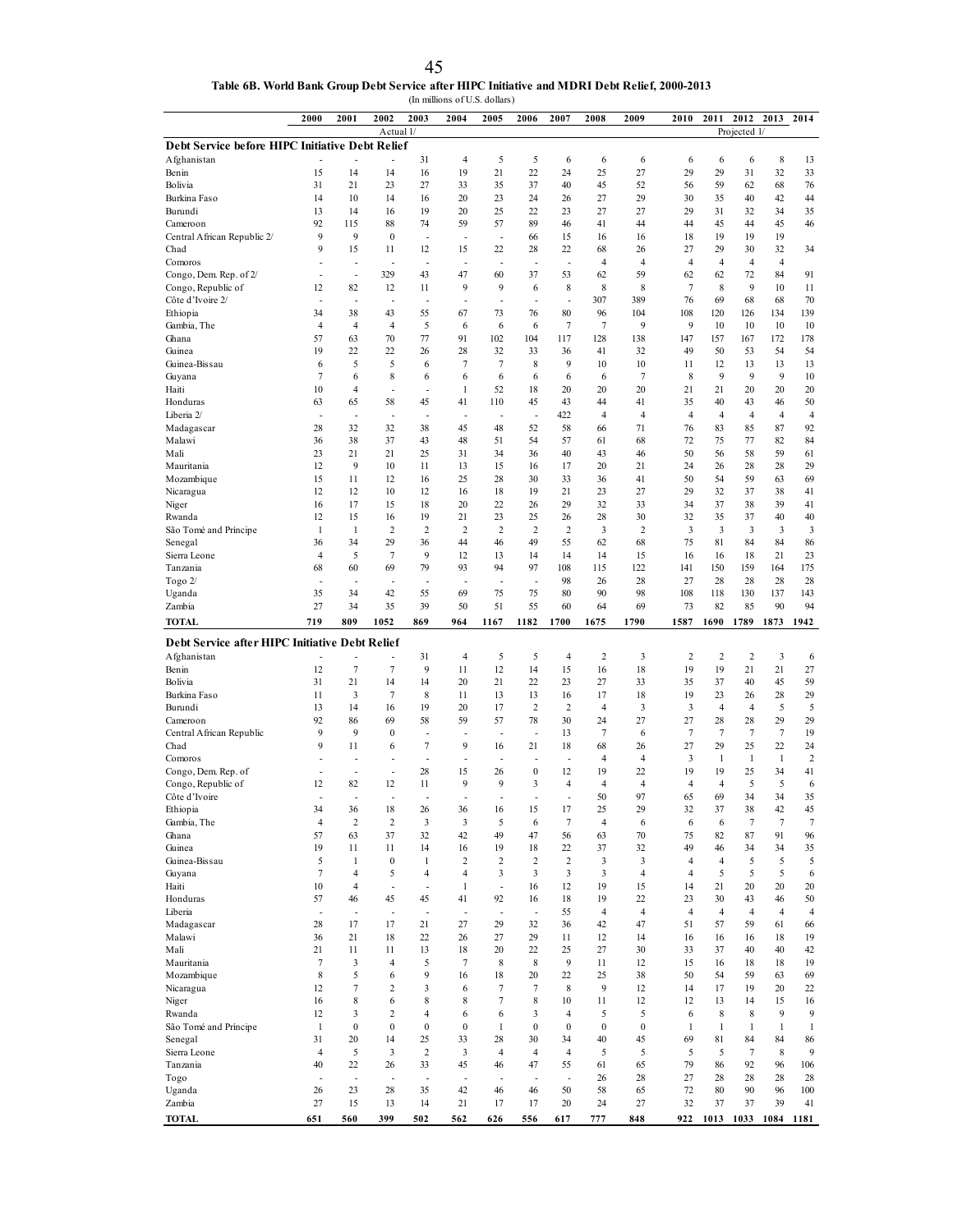| 46 |                                                                                                           |
|----|-----------------------------------------------------------------------------------------------------------|
|    | Table 6B (concluded). World Bank Group Debt Service after HIPC Initiative and MDRI Debt Relief, 2000-2013 |

(In millions of U.S. dollars)

|                                                         | 2000                     | 2001                     | 2002                     | 2003                     | 2004                     | 2005                     | 2006                     | 2007                     | 2008           | 2009           | 2010           | 2011                    | 2012 2013      |                  | 2014             |
|---------------------------------------------------------|--------------------------|--------------------------|--------------------------|--------------------------|--------------------------|--------------------------|--------------------------|--------------------------|----------------|----------------|----------------|-------------------------|----------------|------------------|------------------|
|                                                         |                          |                          | Actual 1/                |                          |                          |                          |                          |                          |                |                |                |                         | Projected 1/   |                  |                  |
| Debt Service after HIPC Initiative Debt Relief and MDRI |                          |                          |                          |                          |                          |                          |                          |                          |                |                |                |                         |                |                  |                  |
| Afghanistan                                             |                          |                          |                          | 31                       | 4                        | 5                        | 5                        | $\overline{4}$           | $\overline{c}$ | $\mathfrak{2}$ | $\overline{2}$ | $\overline{2}$          | 2              | $\overline{c}$   | 5                |
| Benin                                                   | 12                       | 7                        | $\tau$                   | 9                        | 11                       | 12                       | $\overline{7}$           | $\mathbf{2}$             | $\overline{c}$ | $\mathbf{2}$   | 3              | $\overline{\mathbf{3}}$ | $\overline{4}$ | $\overline{4}$   | $\overline{4}$   |
| Bolivia                                                 | 31                       | 21                       | 14                       | 14                       | 20                       | 21                       | 12                       | $\overline{2}$           | 3              | $\overline{4}$ | 5              | 5                       | 6              | $\overline{7}$   | 10               |
| Burkina Faso                                            | 11                       | 3                        | $\overline{7}$           | 8                        | 11                       | 13                       | 8                        | $\overline{4}$           | 5              | 6              | 6              | 9                       | 10             | 11               | 12               |
| Burundi                                                 | 13                       | 14                       | 16                       | 19                       | 20                       | 17                       | $\overline{2}$           | $\overline{2}$           | $\overline{4}$ | $\mathbf{1}$   | $\mathbf{1}$   | $\overline{2}$          | $\overline{c}$ | $\overline{3}$   | $\mathfrak{Z}$   |
| Cameroon                                                | 92                       | 86                       | 69                       | 58                       | 59                       | 57                       | 71                       | 17                       | 10             | 11             | 11             | 11                      | 12             | 12               | 12               |
| Central African Republic                                | 9                        | 9                        | $\mathbf{0}$             | $\overline{a}$           | $\overline{a}$           | $\overline{\phantom{a}}$ | $\blacksquare$           | 13                       | $\tau$         | 3              | $\mathbf{0}$   | $\mathbf{0}$            | $\overline{0}$ | $\boldsymbol{0}$ | $\boldsymbol{0}$ |
| Chad                                                    | 9                        | 11                       | 6                        | $\overline{7}$           | 9                        | 16                       | 21                       | 18                       | 68             | 26             | 27             | 29                      | 17             | 5                | $\sqrt{6}$       |
| Comoros                                                 | $\overline{\phantom{a}}$ | $\overline{\phantom{a}}$ | $\overline{a}$           | $\overline{\phantom{a}}$ | $\overline{\phantom{a}}$ | $\overline{\phantom{a}}$ | $\overline{\phantom{a}}$ | $\overline{\phantom{a}}$ | $\overline{4}$ | $\overline{4}$ | 3              | $\mathbf{1}$            | $\mathbf{1}$   | $\mathbf{0}$     | $\boldsymbol{0}$ |
| Congo, Dem. Rep. of                                     | $\overline{\phantom{a}}$ | $\overline{\phantom{a}}$ | $\overline{\phantom{a}}$ | 28                       | 15                       | 26                       | $\mathbf{0}$             | 12                       | 19             | 22             | 15             | 8                       | 14             | 20               | 26               |
| Congo, Republic of                                      | 12                       | 82                       | 12                       | 11                       | 9                        | 9                        | 3                        | $\overline{4}$           | $\overline{4}$ | $\overline{4}$ | $\overline{2}$ | 1                       | 1              | $\sqrt{2}$       | $\sqrt{2}$       |
| Côte d'Ivoire                                           | $\overline{\phantom{a}}$ | $\overline{\phantom{a}}$ | ÷,                       | $\overline{\phantom{a}}$ | $\overline{\phantom{a}}$ | $\overline{\phantom{a}}$ | $\blacksquare$           | $\overline{\phantom{a}}$ | 50             | 97             | 65             | 69                      | 5              | 5                | 5                |
| Ethiopia                                                | 34                       | 36                       | 18                       | 26                       | 36                       | 16                       | 10                       | 6                        | 10             | 12             | 14             | 18                      | 20             | 23               | 26               |
| Gambia, The                                             | $\overline{4}$           | $\overline{2}$           | $\sqrt{2}$               | 3                        | $\overline{\mathbf{3}}$  | 5                        | 6                        | $\overline{7}$           | $\mathbf{1}$   | $\mathbf{1}$   | $\mathbf{1}$   | -1                      | $\mathbf{2}$   | $\overline{2}$   | $\overline{2}$   |
| Ghana                                                   | 57                       | 63                       | 37                       | 32                       | 42                       | 49                       | 24                       | 9                        | 11             | 12             | 15             | 18                      | 20             | 22               | 24               |
| Guinea                                                  | 19                       | 11                       | 11                       | 14                       | 16                       | 19                       | 18                       | 22                       | 37             | 32             | 49             | 46                      | 6              | 6                | 6                |
| Guinea-Bissau                                           | 5                        | $\mathbf{1}$             | $\mathbf{0}$             | $\mathbf{1}$             | $\overline{2}$           | $\overline{2}$           | $\overline{2}$           | $\overline{2}$           | 3              | 3              | $\overline{4}$ | $\mathbf{1}$            | $\overline{c}$ | $\overline{2}$   | $\overline{c}$   |
| Guyana                                                  | $\overline{7}$           | 4                        | 5                        | $\overline{4}$           | 4                        | 3                        | $\overline{c}$           | $\mathbf{0}$             | $\mathbf{0}$   | $\Omega$       | $\theta$       | $\theta$                | $\theta$       | $\mathbf{0}$     | $\boldsymbol{0}$ |
| Haiti                                                   | 10                       | $\overline{4}$           | $\blacksquare$           | $\blacksquare$           | $\mathbf{1}$             | $\mathbf{r}$             | 16                       | 12                       | 19             | 10             | $\mathbf{0}$   | $\theta$                | $\theta$       | $\mathbf{0}$     | $\boldsymbol{0}$ |
| Honduras                                                | 57                       | 46                       | 45                       | 45                       | 41                       | 92                       | 9                        | 3                        | 3              | $\overline{3}$ | $\overline{4}$ | 6                       | $\overline{7}$ | $\overline{7}$   | $10\,$           |
| Liberia                                                 | $\overline{\phantom{a}}$ | $\overline{a}$           | $\overline{\phantom{a}}$ | $\overline{\phantom{a}}$ | $\overline{\phantom{a}}$ | $\overline{\phantom{a}}$ | $\overline{a}$           | 55                       | $\overline{4}$ | $\overline{4}$ | $\overline{2}$ | $\mathbf{0}$            | $\theta$       | $\mathbf{0}$     | $\boldsymbol{0}$ |
| Madagascar                                              | 28                       | 17                       | 17                       | 21                       | 27                       | 29                       | 18                       | 6                        | 8              | 9              | 10             | 12                      | 14             | 15               | $20\,$           |
| Malawi                                                  | 36                       | 21                       | 18                       | 22                       | 26                       | 27                       | 19                       | $\mathbf{1}$             | 1              | $\mathbf{1}$   | 3              | $\overline{\mathbf{3}}$ | 3              | $\overline{4}$   | 5                |
| Mali                                                    | 21                       | 11                       | 11                       | 13                       | 18                       | 20                       | 12                       | 3                        | $\overline{4}$ | 5              | $\overline{7}$ | 9                       | 10             | 10               | 11               |
| Mauritania                                              | $\overline{7}$           | 3                        | $\overline{4}$           | 5                        | $\overline{7}$           | 8                        | 5                        | $\mathbf{2}$             | 2              | $\overline{2}$ | $\overline{3}$ | $\overline{3}$          | 5              | 5                | 6                |
| Mozambique                                              | 8                        | 5                        | 6                        | 9                        | 16                       | 18                       | 12                       | $\overline{7}$           | 8              | 10             | 15             | 18                      | 21             | 21               | 24               |
| Nicaragua                                               | 12                       | 7                        | $\overline{2}$           | 3                        | 6                        | $\overline{7}$           | 4                        | $\overline{c}$           | 3              | 3              | $\overline{4}$ | 5                       | 6              | $\overline{7}$   | 9                |
| Niger                                                   | 16                       | 8                        | 6                        | 8                        | 8                        | $\overline{7}$           | $\overline{4}$           | $\mathbf{2}$             | $\overline{c}$ | $\mathfrak{2}$ | $\overline{2}$ | $\overline{\mathbf{3}}$ | $\overline{4}$ | $\overline{4}$   | 5                |
| Rwanda                                                  | 12                       | 3                        | $\overline{2}$           | $\overline{4}$           | 6                        | 6                        | $\overline{2}$           | $\overline{c}$           | $\overline{c}$ | $\overline{2}$ | $\overline{2}$ | $\overline{4}$          | 5              | 6                | $\sqrt{6}$       |
| São Tomé and Príncipe                                   | $\mathbf{1}$             | $\boldsymbol{0}$         | $\mathbf{0}$             | $\boldsymbol{0}$         | $\boldsymbol{0}$         | $\mathbf{1}$             | $\boldsymbol{0}$         | $\mathbf{0}$             | $\mathbf{0}$   | $\mathbf{0}$   | $\mathbf{0}$   | $\mathbf{0}$            | $\mathbf{0}$   | $\boldsymbol{0}$ | $\boldsymbol{0}$ |
| Senegal                                                 | 31                       | 20                       | 14                       | 25                       | 33                       | 28                       | 16                       | 5                        | 6              | 8              | 11             | 14                      | 16             | 17               | 18               |
| Sierra Leone                                            | $\overline{4}$           | 5                        | $\overline{3}$           | $\overline{2}$           | $\overline{\mathbf{3}}$  | $\overline{4}$           | $\overline{4}$           | $\mathbf{1}$             | 1              | $\mathbf{1}$   | -1             | -1                      | 1              | $\overline{2}$   | 3                |
| Tanzania                                                | 40                       | 22                       | 26                       | 33                       | 45                       | 46                       | 26                       | 11                       | 14             | 16             | 22             | 25                      | 28             | 29               | 35               |
| Togo                                                    | $\overline{\phantom{a}}$ | $\overline{a}$           | $\overline{\phantom{a}}$ | $\overline{a}$           | $\overline{\phantom{a}}$ | $\overline{\phantom{a}}$ | $\overline{a}$           | $\overline{a}$           | 26             | 28             | 27             | $\mathbf{1}$            | $\mathbf{1}$   | -1               | $\mathbf{1}$     |
| Uganda                                                  | 26                       | 23                       | 28                       | 35                       | 42                       | 46                       | 25                       | 5                        | 8              | 10             | 13             | 17                      | 21             | 23               | 25               |
| Zambia                                                  | 27                       | 15                       | 13                       | 14                       | 21                       | 17                       | 9                        | $\overline{c}$           | $\overline{4}$ | $\overline{4}$ | 5              | 6                       | $\overline{7}$ | $\overline{7}$   | 9                |
| <b>TOTAL</b>                                            | 651                      | 560                      | 399                      | 502                      | 562                      | 626                      | 375                      | 243                      | 355            | 359            | 352            | 352                     | 273            | 284              | 331              |

Sources: HIPC country documents, and World Bank staff estimates.

1/ From 2001 to 2009, information corresponds to debt service actually paid to the World Bank. Debt service projections from 2010

onwards are based on stocks as of end-December 2009.

 2/ Debt Service before HIPC Initiative Debt Relief includes accumulated arrears for Central African Republic - USD 65.9 mil, Democratic Republic of Congo -USD 328.6 mil., Côte d'Ivoire -USD 256.9 mil., Haiti-USD 52.3 mil, Liberia - USD 366.9 mil., and Togo - USD 98.0 mil.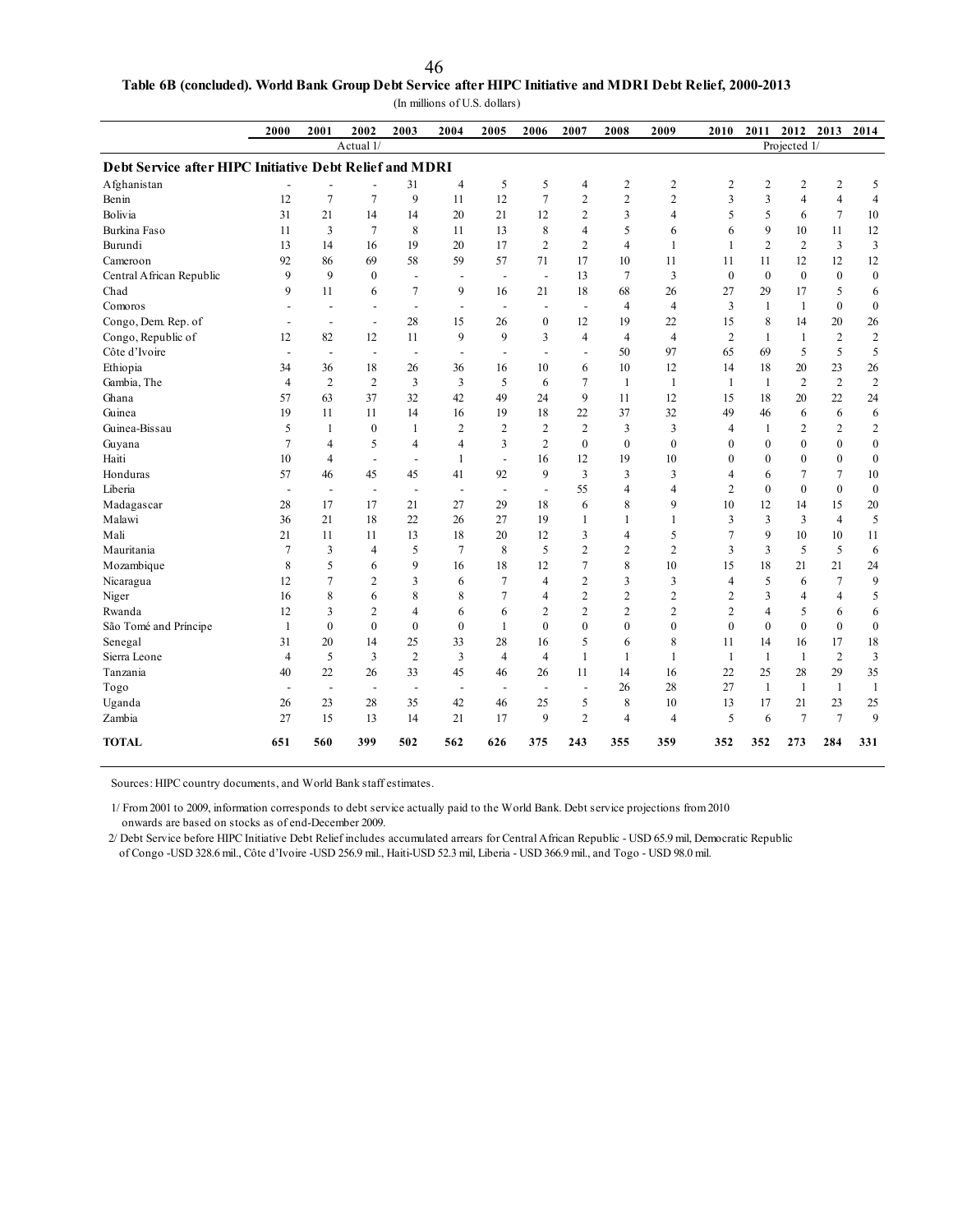### **Table 7A. Implementation of the HIPC Initiative and MDRI by the IMF**

Status as of July 2, 2010

(In millions of SDRs)

|                                           |                        |                     | HIPC Initiative Assistance |                  |                                                      |                        | MDRI Debt Relief 2/   |    | <b>Total HIPC and</b>                   |
|-------------------------------------------|------------------------|---------------------|----------------------------|------------------|------------------------------------------------------|------------------------|-----------------------|----|-----------------------------------------|
| Member                                    | Decision<br>Point      | Completion<br>Point | Amount<br>Committed        |                  | Amount Disbursed<br>into HIPC Umbrella<br>Account 1/ | Delivery date          | <b>MDRI</b> Trusts    |    | <b>MDRI</b> Debt<br>Relief<br>Delivered |
|                                           |                        |                     |                            |                  | (A)                                                  |                        | (B)                   |    | $(A+B)$                                 |
|                                           |                        |                     |                            |                  |                                                      |                        |                       |    |                                         |
| <b>30 Completion Point HIPCs</b>          |                        |                     | 2,324                      |                  | 2,503                                                |                        | 2,308                 |    | 4,812                                   |
| Afghanistan                               | Jul. 2007              | Jan. 2010           | --                         |                  | --                                                   | Jul. 2007              | --<br>34              |    | 54                                      |
| Benin                                     | Jul. 2000              | Mar. 2003           | 18                         |                  | 20                                                   | Jan. 2006              |                       |    | 220                                     |
| Bolivia                                   | Feb. 2000<br>Jul. 2000 | Jun. 2001           | 62                         | 3/<br>3/         | 65                                                   | Jan. 2006              | 155                   |    | 103                                     |
| Burkina Faso                              |                        | Apr. 2002           | 44                         |                  | 46                                                   | Jan. 2006<br>Jan. 2009 | 57<br>9               |    | 31                                      |
| Burundi                                   | Aug. 2005              | Jan. 2009           | 19                         |                  | 22                                                   |                        |                       |    | 183                                     |
| Cameroon                                  | Oct. 2000              | Apr. 2006           | 29                         |                  | 34                                                   | Apr. 2006              | 149<br>$\overline{c}$ |    | 20                                      |
| Central African Republic                  | Sep. 2007              | Jun. 2009           | 17                         |                  | 18                                                   | Jul. 2009              |                       |    |                                         |
| Congo, Dem. Rep. of                       | Jul. 2003              | Jul. 2010           | 280                        |                  | 331                                                  | Jul. 2010              |                       |    | 331                                     |
| Congo, Republic of                        | Mar. 2006              | Jan. 2010           | 5                          |                  | 6                                                    | Jan. 2010              | 5                     |    | 11                                      |
| Ethiopia                                  | Nov. 2001              | Apr. 2004           | 45                         |                  | 47                                                   | Jan. 2006              | 80                    |    | 126                                     |
| Gambia, The                               | Dec. 2000              | Dec. 2007           | $\overline{2}$             |                  | $\overline{2}$                                       | Dec. 2007              | $\tau$                |    | 10                                      |
| Ghana                                     | Feb. 2002              | Jul. 2004           | 90                         |                  | 94                                                   | Jan. 2006              | 220                   |    | 314                                     |
| Guyana                                    | Nov. 2000              | Dec. 2003           | 57                         | 3/               | 60                                                   | Jan. 2006              | 32                    |    | 91                                      |
| Haiti                                     | Nov. 2006              | Jun. 2009           | $\overline{2}$             |                  | $\overline{2}$                                       | Jul. 2009              | --                    |    | $\overline{2}$                          |
| Honduras                                  | Jun. 2000              | Apr. 2005           | 23                         |                  | 26                                                   | Jan. 2006              | 98                    |    | 125                                     |
| Liberia                                   | Mar. 2008              | Jun. 2010           | 441                        |                  | 452                                                  | Jun. 2010              | 116                   | 4/ | 568                                     |
| Madagascar                                | Dec. 2000              | Oct. 2004           | 15                         |                  | 16                                                   | Jan. 2006              | 128                   |    | 145                                     |
| Malawi                                    | Dec. 2000              | Aug. 2006           | 33                         |                  | 37                                                   | Sep. 2006              | 15                    |    | 52                                      |
| Mali                                      | Sep. 2000              | Mar. 2003           | 46                         | 3/               | 49                                                   | Jan. 2006              | 62                    |    | 112                                     |
| Mauritania                                | Feb. 2000              | Jun. 2002           | 35                         |                  | 38                                                   | Jun. 2006              | 30                    |    | 69                                      |
| Mozambique                                | Apr. 2000              | Sep. 2001           | 107                        | 3/               | 108                                                  | Jan. 2006              | 83                    |    | 191                                     |
| Nicaragua                                 | Dec. 2000              | Jan. 2004           | 64                         |                  | 71                                                   | Jan. 2006              | 92                    |    | 163                                     |
| Niger                                     | Dec. 2000              | Apr. 2004           | 31                         |                  | 34                                                   | Jan. 2006              | 60                    |    | 94                                      |
| Rwanda                                    | Dec. 2000              | Apr. 2005           | 47                         |                  | 51                                                   | Jan. 2006              | 20                    |    | 71                                      |
| São Tomé and Príncipe                     | Dec. 2000              | Mar. 2007           | 1                          |                  | $\mathbf{1}$                                         | Mar. 2007              | 1                     |    | $\sqrt{2}$                              |
| Senegal                                   | Jun. 2000              | Apr. 2004           | 34                         |                  | 38                                                   | Jan. 2006              | 95                    |    | 133                                     |
| Sierra Leone                              | Mar. 2002              | Dec. 2006           | 100                        |                  | 107                                                  | Dec. 2006              | 77                    |    | 183                                     |
| Tanzania                                  | Apr. 2000              | Nov. 2001           | 89                         |                  | 96                                                   | Jan. 2006              | 207                   |    | 303                                     |
| Uganda                                    | Feb. 2000              | May. 2000           | 120                        | 3/               | 122                                                  | Jan. 2006              | 76                    |    | 198                                     |
| Zambia                                    | Dec. 2000              | Apr. 2005           | 469                        |                  | 508                                                  | Jan. 2006              | 398                   |    | 907                                     |
| <b>6 Decision point HIPCs</b>             |                        |                     | 76                         |                  | 30                                                   |                        |                       |    | 30                                      |
| Chad                                      | May. 2001              | Floating            | 14                         |                  | 9                                                    |                        |                       |    | 9                                       |
| Comoros                                   | Jun. 2010              | Floating            | 3                          |                  | $\overline{\phantom{a}}$                             |                        |                       |    |                                         |
| Côte d'Ivoire                             | Mar. 2009              | Floating            | 25                         |                  | 10                                                   |                        |                       |    | 10                                      |
| Guinea                                    | Dec. 2000              | Floating            | 24                         |                  | 10                                                   |                        |                       |    | 10                                      |
| Guinea-Bissau                             | Dec. 2000              | Floating            | 9                          |                  | $\overline{2}$                                       |                        |                       |    | 1.6                                     |
| Togo                                      | Nov. 2008              | Floating            | 0.2                        |                  | $0.08\,$                                             |                        |                       |    | 0.08                                    |
| 1 HIPC under the Original HIPC Initiative |                        |                     |                            |                  |                                                      |                        |                       |    |                                         |
| Côte d'Ivoire                             | Mar. 1998              |                     |                            | $17 \frac{3}{5}$ |                                                      |                        |                       |    |                                         |
| 2 Non-HIPCs                               |                        |                     |                            |                  |                                                      |                        | 126                   |    | 126                                     |
| Cambodia                                  |                        |                     |                            |                  |                                                      | Jan. 2006              | 57                    |    | 57                                      |
| Tajikistan                                |                        |                     |                            |                  |                                                      | Jan. 2006              | 69                    |    | 69                                      |
| Total                                     |                        |                     | 2,416                      |                  | 2,534                                                |                        | 2,434                 |    | 4,968                                   |

Source: International Monetary Fund.

1/ Includes interest on amounts committed under the enhanced HIPC Initiative.

2/ Excludes remaining HIPC Initiative assistance delivered.

3/ Includes commitment under the original HIPC Initiative.

4/ Liberia received MDRI-type (beyond-HIPC) debt relief at end-June 2010, which was financed from the Liberia Administered Account.

5/ Côte d'Ivoire reached its decision point under the original HIPC Initiative in 1998; but did not reach its completion point under the original HIPC Initiative.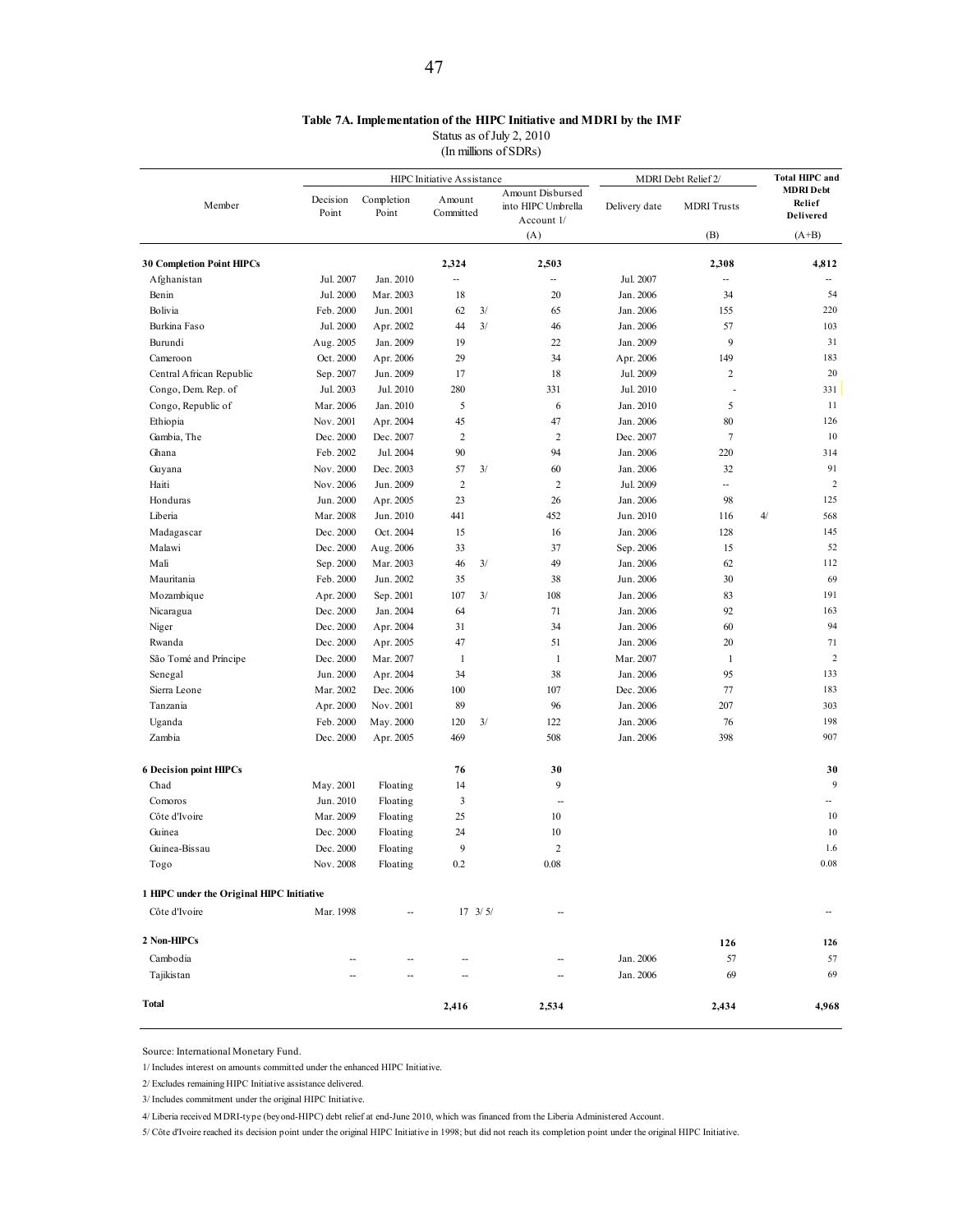| 48                                                               |
|------------------------------------------------------------------|
| Table 7B. IMF HIPC Initiative and MDRI Debt Relief. 1998-2010 1/ |

(In millions of US dollars; as of July 2, 2010) 1998 1999 2000 2001 2002 2003 2004 2005 2006 2007 2008 2009 2010 Total **HIPC Initiative debt relief**<br>Afghanistan Afghanistan - - - - - - - - - - - - - - Benin - - 2.4 4.7 4.8 6.0 5.1 2.3 2.9 - - - - 28.2 Bolivia 5.5 10.8 9.7 8.6 10.4 9.7 18.8 14.4 9.0 - - - - 96.7 Burkina Faso - - 2.9 6.0 6.0 14.3 17.1 14.6 7.5 - - - - 68.3 Burundi - - - - - - - 0.1 0.1 0.1 0.1 32.9 - 33.3 Cameroon - - 1.2 1.2 0.4 0.0 5.1 1.3 39.8 - - - - - 49.0 Central African Republic - - - - - - - - - - 5.5 22.6 - 28.1<br>Chad - - - 1.8 2.8 4.0 1.2 2.0 0.0 0.0 0.0 0.0 0.0 11.9 Chad - - - 1.8 2.8 4.0 1.2 2.0 0.0 0.0 0.0 0.0 0.0 11.9 Comoros and the second contract of the second contract of the second contract of the second contract of the second contract of the second contract of the second contract of the second contract of the second contract of the Congo, Dem. Rep. of - - - - - 0.8 1.7 1.7 0.9 0.0 0.0 0.0 444.1 449.1<br>
Congo, Rep. of - - - - - - - - - - 0.1 0.1 9.6 9.7<br>
Cote d'Ivoire - - - - - - - - - - - - - 7.8 3.9 11.7 Congo, Rep. of **1.** - - - - - - - - - - - - - - - 0.1 0.1 9.6 9.7 Cote d'Ivoire - - - - - - - - - - - 7.8 3.9 11.7 Ethiopia - - - 0.7 5.3 5.6 3.9 6.0 47.7 - - - - 69.2 Gambia, The  $\sim$  - - 0.0 0.0 0.1 0.0 0.0 0.0 3.5 - - - 3.6 Ghana - - - - 9.5 18.9 20.3 24.4 66.8 - - - - 139.9 Guinea - - - 3.1 1.2 2.2 0.4 0.0 0.0 1.1 6.5 0.1 - 14.7 Guinea Bissau - - - 0.7 0.0 0.0 0.0 0.0 0.0 0.0 0.0 0.8 1.5 Guyana - 7.7 8.5 10.4 7.2 9.3 13.8 11.3 19.8 - - - - - 88.0 Haiti **1988 - 1988 - 1988 - 1988 - 1988 - 1988 - 1988 - 1988 - 1988 - 1988 - 1988 - 1988 - 1988 - 1988 - 1988 - 1988 - 1988 - 1988 - 1988 - 1988 - 1988 - 1988 - 1988 - 1988 - 1988 - 1988 - 1988 - 1988 - 1988 - 1988 - 1988** Honduras - - - 1.3 4.6 0.0 5.7 13.4 13.6 - - - - 38.5 Liberia - - - - - - - - - - 17.6 10.2 642.5 670.3 Madagascar - - - 0.9 1.9 4.1 1.7 2.6 12.9 - - - - 24.1 Malawi - - 2.9 0.0 2.5 4.2 3.8 41.3 - - - 54.8 Mali - - 0.7 6.7 8.9 11.3 14.0 12.4 18.6 - - - - 72.6 Mauritania 1910 - 1920 - 1920 10.4 11.0 12.4 14.9 10.6 - - - - - - 54.2 Mozambique - 14.0 29.8 26.5 17.2 12.1 13.6 15.7 34.6 - - - - - 163.4 Nicaragua - - - - 0.9 2.6 9.0 24.0 71.7 - - - - 108.1 Niger 50.7 - - - 0.5 1.4 4.2 7.6 10.7 26.1 - - - - - 50.7 Rwanda - - - 8.6 4.3 0.0 4.7 8.1 47.9 - - - - 73.7 São Tomé and Príncipe - - - - - - - - - 1.4 - - - 1.4 Senegal - - - 1.9 4.3 4.4 7.2 14.8 14.9 8.2 - - - - - 55.7 Sierra Leone - - - - 30.6 33.3 22.0 6.0 61.0 - - - - - 152.9 Tanzania - - 15.4 19.4 20.9 17.1 16.2 10.9 39.8 - - - - 139.8 Togo - - - - - - - - - - 0.0 0.1 0.0 0.1 Uganda 8.2 15.5 27.6 26.6 22.1 23.1 25.0 17.2 17.5 - - - - 182.8 Zambia - - - 170.5 155.2 165.5 2.4 229.1 6.1 - - - - 728.6 **TOTAL 13.7 47.9 105.0 313.2 330.5 365.0 236.8 451.8 600.3 6.2 30.0 77.1 1,100.9 3,678.3 IMF MDRI debt relief To HIPCs** Afghanistan - - - - - - - - - - - - - - Benin **1980 - 1990 - 1990 - 1990 - 1990 - 1990 - 1990** - 1990 - 1991 - 1992 - 1992 - 1993 - 1992 - 1993 - 1992 - 1 Bolivia - - - - - - - - - 223.7 - - - - 223.7 Burkina Faso - - - - - - - - 82.4 - - - - 82.4 Burundi - - - - - - - - - - - 13.4 - 13.4 Cameroon **1992 - 1994** - 219.4 - 219.4 - 219.4 Central African Republic - - - - - - - - - - - - 2.9 - 2.9 - 2.9 Chad - - - - - - - - - - - - - - Comoros - - - - - - - - - - - - - - Congo, Dem. Rep. of - - - - - - - - - - - - - - Congo, Rep. of - - - - - - - - - - - - 7.5 7.5 Côte d'Ivoire - - - - - - - - - - - - - - Ethiopia - - - - - - - - 115.1 - - - - 115.1 Gambia, The **- - - - - - - - - - - - - - - - - 11.6** - - - - - 11.6 Ghana - - - - - - - - - - 317.9 - - - - 317.9 Guinea - - - - - - - - - - - - - - Guinea Bissau - - - - - - - - - - - - - - Guyana - - - - - - - - - - 45.6 - - - - 45.6 Haiti - - - - - - - - - - - - - - Honduras - - - - - - - - 141.9 - - - - 141.9 Liberia - - - - - - - - - - - - - - - - 178.7 178.7 Madagascar - - - - - - - - 185.6 - - - 185.6 185.6 Malawi - - - - - - - - 21.6 - - - - 21.6 Mali **1980 - 1990 - 1990 - 1990 - 1990 - 1990** - 1990 - 1990 - 1990 - 1990 - 1990 - 1990 - 1990 - 1990 - 1990 - 1 Mauritania 1980 - 1980 - 1980 - 1980 - 1980 - 1980 - 1980 - 1980 - 1980 - 1980 - 1980 - 1980 - 1980 - 1980 - 1 Mozambique - - - - - - - - 120.0 - - - - 120.0 Nicaragua - - - - - - - - 132.6 - - - 132.6 Niger 5 - - - - - - - - - 86.4 - - - - - 86.4 Rwanda - - - - - - - - - 29.1 - - - - 29.1 São Tomé and Príncipe - - - - - - - - - - - 1.6 - - - 1.6<br>Senegal - - - - - - - - - 136.9 - - - - 136.9 Senegal 5 - - - - - - - - - 136.9 - - - - 136.9 Sierra Leone **- - - - - - - - - - - - - 115.2** - - - - - 115.2 Tanzania - - - - - - - - 299.0 - - - - 299.0 Togo - - - - - - - - - - - - - Uganda - - - - - - - - 109.6 - - - - 109.6 Zambia - - - - - - - - 575.7 - - - - 575.7 **To non-HIPCs** Cambodia - - - - - - - - 82.1 - - - - 82.1 Tajikistan - - - - - - - - 100.1 - - - - 100.1 - **TOTAL - - - - - - - - 3,324.0 13.2 - 16.4 186.2 3,539.7** 

Sources: International Monetary Fund.

1/ The figures in this table were converted from SDR amounts using relevant US\$/SDR exchange rates.

2/ Liberia received MDRI-type (beyond-HIPC) debt relief at end-June 2010, which was financed from the Liberia Administered Account.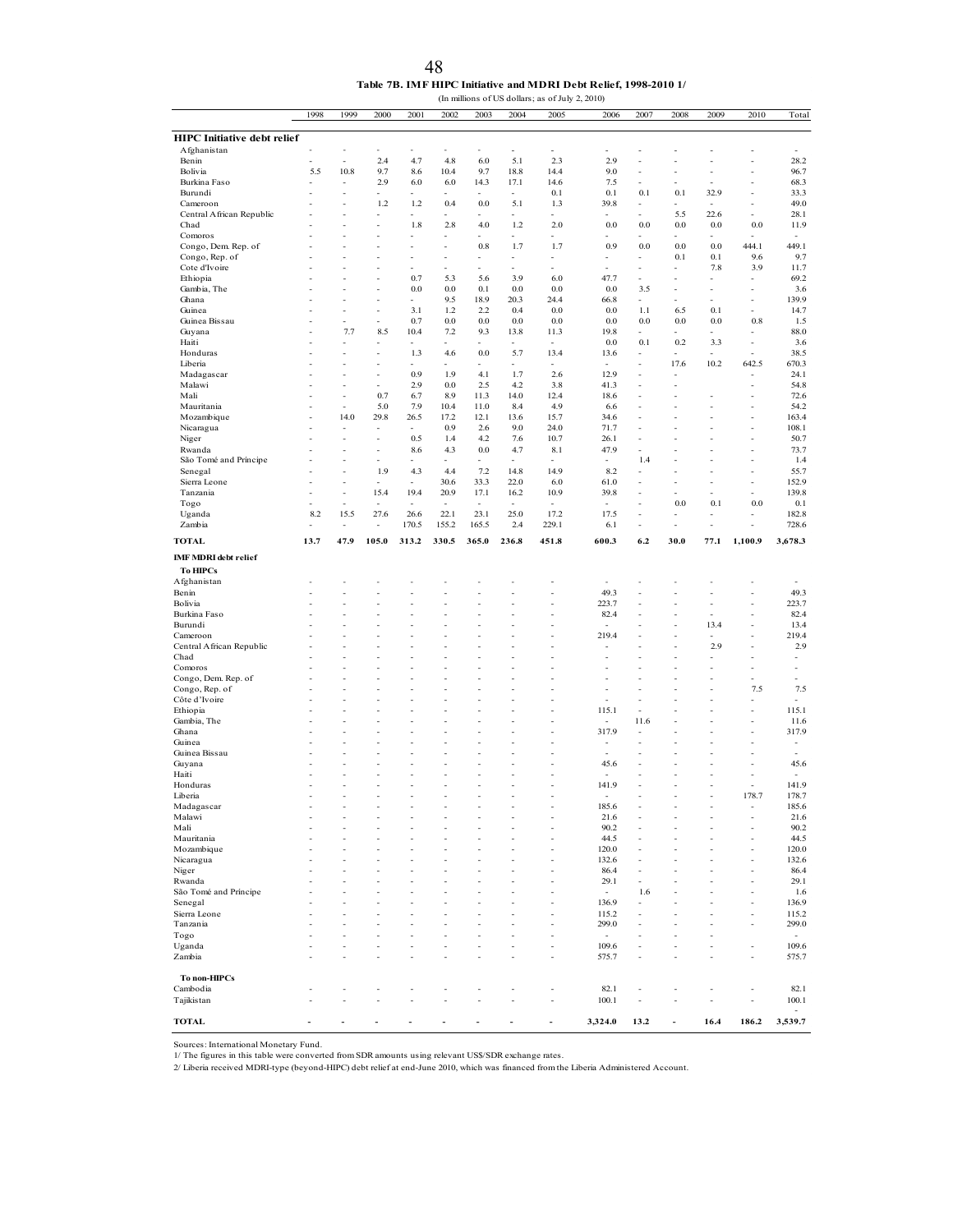### **Table 8A. Status of Delivery of HIPC Initiative and MDRI Assistance by the African Development Bank (AfDB) Group**

Status as of end-July 2010

(In millions of U.S. dollars)

|                                    |                                                                | AfDB Group Assistance under the HIPC Initiative    |                                                         |                                                                 | <b>Assistance under the MDRI</b><br>(AfDF only) | <b>Total</b><br><b>Committed</b><br>Assistance                               | <b>Total</b><br><b>Delivered</b><br><b>Assistance</b>                                                    |
|------------------------------------|----------------------------------------------------------------|----------------------------------------------------|---------------------------------------------------------|-----------------------------------------------------------------|-------------------------------------------------|------------------------------------------------------------------------------|----------------------------------------------------------------------------------------------------------|
|                                    | Committed<br>Assistance in<br>PV Terms as of<br>Decision Point | Committed<br>Assistance in<br>end-2009 PV<br>Terms | Delivered<br>Assistance in<br>end-2009 PV<br>Terms $1/$ | Delivered<br>Assistance in Assistance in<br>Nominal<br>Terms 2/ | Delivered<br>end-2009 PV<br>Terms               | under the<br><b>HIPC</b><br><b>Initiative and</b><br>2009 PV<br><b>Terms</b> | under the<br><b>HIPC</b><br><b>Initiative and</b><br>MDRI in end-MDRI in end-<br>2009 PV<br><b>Terms</b> |
|                                    | $($ $\Gamma$                                                   | (II)                                               | (III)                                                   | (IV)                                                            | (V)                                             | $(II) + (V)$                                                                 | $(III) + (V)$                                                                                            |
| 24 Post-Completion-Point HIPCs 3/  |                                                                |                                                    |                                                         |                                                                 |                                                 |                                                                              |                                                                                                          |
| <b>TOTAL</b>                       | 3,320.4                                                        | 4,558.2                                            | 2,599.5                                                 | 7,332.2                                                         | 3,499.9                                         | 8,058.1                                                                      | 6.099.4                                                                                                  |
| Benin                              | 37.6                                                           | 56.4                                               | 55.1                                                    | 383.2                                                           | 198.9                                           | 255.2                                                                        | 254.0                                                                                                    |
| Burkina Faso                       | 81.9                                                           | 122.8                                              | 71.5                                                    | 375.8                                                           | 172.4                                           | 295.2                                                                        | 243.9                                                                                                    |
| Burundi                            | 150.2                                                          | 179.8                                              | 31.3                                                    | 20.6                                                            | 5.7                                             | 185.6                                                                        | 37.0                                                                                                     |
| Cameroon                           | 78.8                                                           | 118.3                                              | 108.8                                                   | 234.5                                                           | 106.3                                           | 224.6                                                                        | 215.1                                                                                                    |
| Central African Republic           | 84.7                                                           | 97.0                                               | 8.0                                                     | 92.6                                                            | 45.2                                            | 142.2                                                                        | 53.3                                                                                                     |
| Congo, Dem. Rep. of                | 1,009.7                                                        | 1,323.3                                            | 720.2                                                   | 154.0                                                           | 64.3                                            | 1,387.5                                                                      | 784.5                                                                                                    |
| Congo, Republic of 4/              | 40.0                                                           | 47.9                                               | 47.9                                                    | 9.6                                                             | 6.0                                             | 53.9                                                                         | 53.9                                                                                                     |
| Ethiopia                           | 331.2                                                          | 475.0                                              | 256.1                                                   | 789.6                                                           | 351.2                                           | 826.2                                                                        | 607.3                                                                                                    |
| Gambia, The                        | 15.8                                                           | 23.7                                               | 14.0                                                    | 157.9                                                           | 78.6                                            | 102.3                                                                        | 92.6                                                                                                     |
| Ghana                              | 131.2                                                          | 188.1                                              | 156.5                                                   | 510.4                                                           | 252.6                                           | 440.7                                                                        | 409.1                                                                                                    |
| Liberia 4/                         | 237.2                                                          | 248.1                                              | 248.1                                                   | 18.2                                                            | 10.7                                            | 258.9                                                                        | 258.9                                                                                                    |
| Madagascar                         | 60.1                                                           | 90.1                                               | 64.5                                                    | 400.9                                                           | 198.4                                           | 288.5                                                                        | 262.9                                                                                                    |
| Malawi                             | 119.5                                                          | 179.2                                              | 66.6                                                    | 302.8                                                           | 131.2                                           | 310.4                                                                        | 197.8                                                                                                    |
| Mali                               | 69.1                                                           | 103.7                                              | 93.0                                                    | 604.2                                                           | 316.1                                           | 419.7                                                                        | 409.1                                                                                                    |
| Mauritania                         | 72.8                                                           | 109.2                                              | 95.3                                                    | 272.0                                                           | 136.2                                           | 245.4                                                                        | 231.5                                                                                                    |
| Mozambique                         | 149.5                                                          | 224.4                                              | 30.2                                                    | 577.8                                                           | 272.5                                           | 496.8                                                                        | 302.7                                                                                                    |
| Niger                              | 47.9                                                           | 71.9                                               | 28.1                                                    | 213.3                                                           | 94.9                                            | 166.8                                                                        | 123.0                                                                                                    |
| Rwanda                             | 108.5                                                          | 162.8                                              | 59.5                                                    | 121.4                                                           | 56.4                                            | 219.1                                                                        | 115.8                                                                                                    |
| São Tomé and Príncipe              | 40.8                                                           | 61.2                                               | 17.7                                                    | 37.1                                                            | 14.7                                            | 75.9                                                                         | 32.5                                                                                                     |
| Senegal                            | 56.9                                                           | 85.3                                               | 81.7                                                    | 439.3                                                           | 226.0                                           | 311.4                                                                        | 307.8                                                                                                    |
| Sierra Leone                       | 43.4                                                           | 59.5                                               | 22.7                                                    | 155.2                                                           | 68.4                                            | 127.9                                                                        | 91.1                                                                                                     |
| Tanzania                           | 124.9                                                          | 187.4                                              | 107.8                                                   | 651.1                                                           | 303.7                                           | 491.1                                                                        | 411.5                                                                                                    |
| Uganda                             | 82.6                                                           | 123.9                                              | 71.6                                                    | 551.2                                                           | 269.5                                           | 393.5                                                                        | 341.1                                                                                                    |
| Zambia                             | 146.1                                                          | 219.2                                              | 143.1                                                   | 259.3                                                           | 120.0                                           | 339.2                                                                        | 263.0                                                                                                    |
| 6 Interim HIPCs 3/                 |                                                                |                                                    |                                                         |                                                                 |                                                 |                                                                              |                                                                                                          |
| <b>TOTAL</b>                       | 433.1                                                          | 527.5                                              | 362.9                                                   |                                                                 |                                                 | 527.5                                                                        | 362.9                                                                                                    |
| Chad                               | 37.0                                                           | 53.0                                               | 20.6                                                    |                                                                 | $\ddotsc$                                       | 53.0                                                                         | 20.6                                                                                                     |
| Comoros                            | 34.6                                                           | 34.6                                               | 34.6                                                    |                                                                 | $\ddotsc$                                       | 34.6                                                                         | 34.6                                                                                                     |
| Côte d'Ivoire 4/                   | 208.5                                                          | 218.2                                              | 198.6                                                   |                                                                 | $\ddotsc$                                       | 218.2                                                                        | 198.6                                                                                                    |
| Guinea                             | 75.3                                                           | 113.0                                              | 54.0                                                    |                                                                 |                                                 | 113.0                                                                        | 54.0                                                                                                     |
| Guinea-Bissau                      | 60.4                                                           | 90.6                                               | 37.0                                                    |                                                                 |                                                 | 90.6                                                                         | 37.0                                                                                                     |
| Togo $4/$                          | 17.3                                                           | 18.1                                               | 18.1                                                    |                                                                 |                                                 | 18.1                                                                         | 18.1                                                                                                     |
| <b>Total Debt Relief Committed</b> | 3,753.5                                                        | 5,085.7                                            | 2,962.4                                                 | 7,332.2                                                         | 3,499.9                                         | 8,585.6                                                                      | 6,462.3                                                                                                  |

Sources: African Development Bank Group, World Bank and IMF staff estimates.

1/ Total delivered enhanced HIPC assistance to end 2009.

2/ Nominal MDRI costs include principal and interest foregone.

3/ Includes only HIPCs that owe debt to AfDB Group.

4/ The total amount of HIPC Initiative debt relief has been provided through an arrears clearance operation in Congo, Rep. of in 2004; Côte d'Ivoire in 2009; Liberia in 2007; Togo in 2008.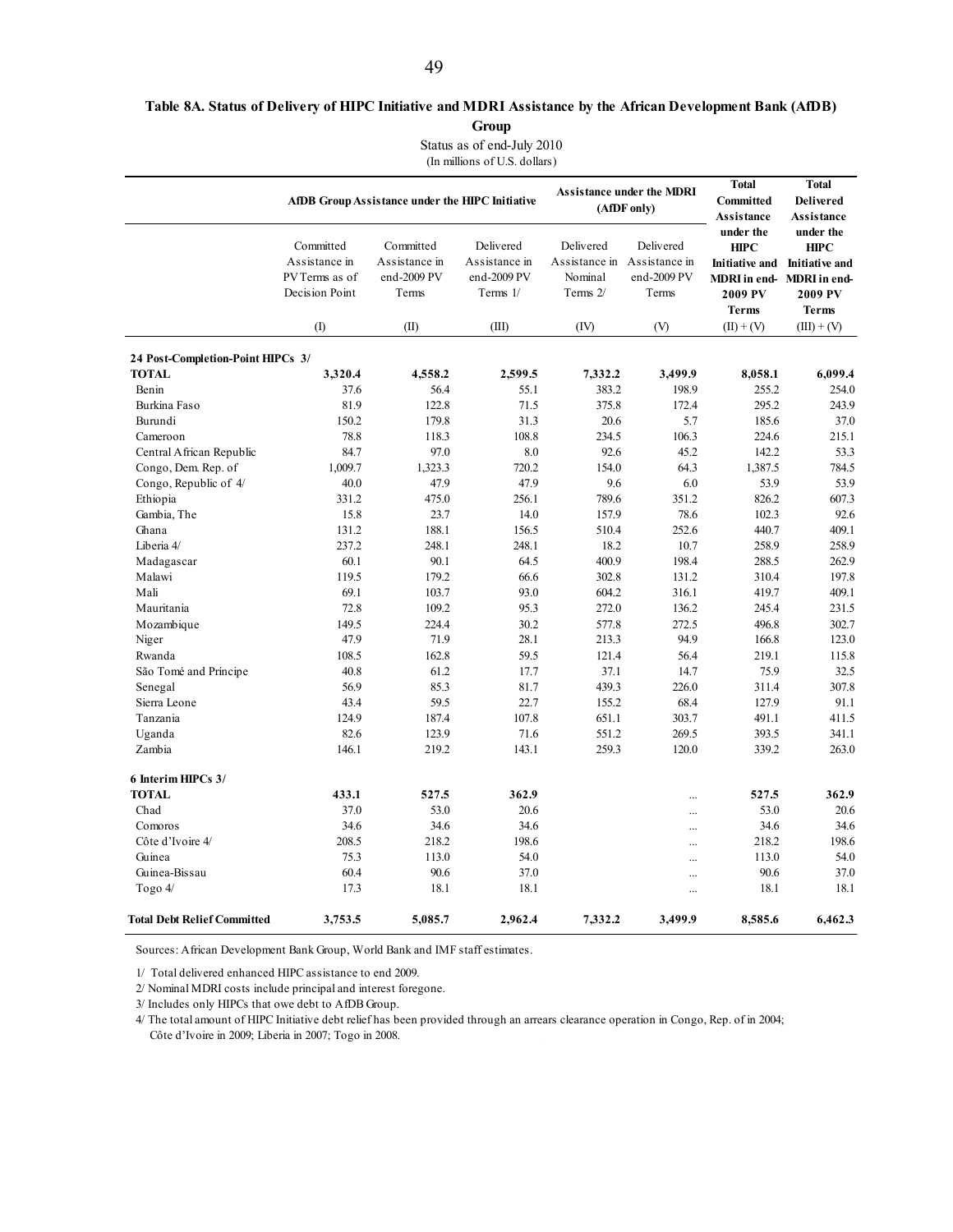|                                                   | 2000             | 2001                     | 2002                     | 2003                     | 2004                     | 2005                           | 2006                     | 2007                     | 2008             | 2009                     | 2010                | 2011                     | 2012                           | 2013                     | 2014                     |
|---------------------------------------------------|------------------|--------------------------|--------------------------|--------------------------|--------------------------|--------------------------------|--------------------------|--------------------------|------------------|--------------------------|---------------------|--------------------------|--------------------------------|--------------------------|--------------------------|
| Debt Service before HIPC Initiative Debt Relief   |                  |                          |                          |                          | Actuals                  |                                |                          |                          |                  |                          |                     |                          | Projected                      |                          |                          |
| Benin                                             | 5                | 4                        | 8                        | 7                        | 9                        | 9                              | 12                       | 5                        | 6                | 9                        | 13                  | 14                       | 14                             | 15                       | 16                       |
| Burkina Faso                                      | 8                | $\overline{4}$           | 10                       | 9                        | 9                        | 8                              | 12                       | 6                        | 6                | 6                        | 7                   | 7                        | 8                              | 9                        | 11                       |
| Burundi                                           | $\boldsymbol{0}$ | ÷                        | $\overline{\phantom{a}}$ | 3                        | 29                       | 18                             | 6                        | $\overline{7}$           | 7                | $\overline{7}$           | 7                   | 8                        | 9                              | 9                        | $\mathbf{1}$             |
| Central African Republic                          |                  | $\overline{\phantom{a}}$ | $\boldsymbol{0}$         | $\overline{\phantom{a}}$ | ÷                        | $\overline{\phantom{a}}$       | $\overline{a}$           | 49                       | 5                | 5                        | 6                   | 7                        | 8                              | 8                        | $\boldsymbol{2}$         |
| Cameroon                                          | 47               | 25                       | 63                       | 41                       | 40                       | 38                             | 38                       | 28                       | 28               | 28                       | 15                  | 11                       | 9                              | 9                        | 9                        |
| Chad                                              | 3                | $\mathbf{1}$             | $\overline{7}$           | 6                        | 3                        | 10                             | 7                        | 9                        | 9                | 11                       | 16                  | 16                       | 17                             | 18                       | 18                       |
| Congo, Democratic Republic of                     | ÷,               | $\overline{\phantom{a}}$ | 65                       | 73                       | 42                       | 118                            | 121                      | 128                      | 142              | 160                      | 164                 | 167                      | 172                            | 173                      | 173                      |
| Congo, Republic of 1/                             | 7                | $\overline{\phantom{a}}$ | $\boldsymbol{0}$         | 33                       | 148                      | 55                             | 27                       | 19                       | 13               | 13                       | 13                  | 12                       | 12                             | 11                       | 10                       |
| Côte d'Ivoire                                     | $\mathbf{0}$     | 46                       | 197                      | $\boldsymbol{0}$         | 1                        | ÷,                             | $\overline{\phantom{a}}$ | 58                       | 102              | 75                       | 55                  | 47                       | 42                             | 18                       | 17                       |
| Ethiopia                                          | 45               | 34                       | 46                       | 46                       | 49                       | 49                             | 50                       | 33                       | 33               | 20                       | 19                  | 19                       | 19                             | 17                       | 18                       |
| Gambia, The                                       | 3                | 3                        | 3                        | 3                        | $\overline{4}$           | $\overline{4}$                 | $\overline{4}$           | 5                        | $\overline{4}$   | $\overline{2}$           | 3                   | 3                        | 3                              | 5                        | $\tau$                   |
| Ghana                                             | 31               | 16                       | 37                       | 29                       | 30                       | 32                             | 40                       | 23                       | 23               | 12                       | 10                  | 11                       | 12                             | 19                       | 21                       |
| Guinea                                            | 24               | 18                       | 26                       | 22                       | 53                       | 18                             | 18                       | 18                       | 17               | 18                       | 17                  | 17                       | 15                             | 15                       | 15                       |
| Guinea-Bissau                                     | ÷,               | $\overline{4}$           | 4                        | 4                        | 4                        | 4                              | $\overline{4}$           | 4                        | $\overline{4}$   | 4                        | 6                   | 6                        | 6                              | 6                        | 6                        |
| Madagascar                                        | 13               | 10<br>7                  | 14                       | 12                       | 10                       | 9                              | 13                       | 6                        | 7                | 8<br>$\overline{7}$      | 8<br>7              | 8<br>$\tau$              | 9<br>5                         | 13                       | 17                       |
| Malawi<br>Mali                                    | 10<br>7          | 6                        | 10<br>14                 | 11<br>9                  | 12<br>13                 | 12<br>14                       | 12<br>20                 | 6<br>8                   | 6<br>9           | 10                       | 14                  | 21                       | 22                             | 6<br>24                  | 6<br>26                  |
| Mauritania                                        | 12               | 8                        | 12                       | 12                       | 12                       | 13                             | 18                       | 14                       | 13               | 14                       | 14                  | 14                       | 13                             | 13                       | 14                       |
| Mozambique                                        | 3                | 6                        | 7                        | 7                        | 8                        | 7                              | 13                       | 8                        | 9                | 10                       | 11                  | 17                       | 17                             | 18                       | 20                       |
| Niger                                             | 1                | $\overline{c}$           | 3                        | 3                        | 5                        | 5                              | 10                       | 3                        | 4                | 4                        | 4                   | $\overline{4}$           | 5                              | 5                        | 6                        |
| Liberia                                           |                  |                          | $\overline{\phantom{a}}$ | $\overline{\phantom{a}}$ | $\overline{a}$           | $\mathbf{0}$                   | $\mathbf{0}$             | 149                      | 98               | 3                        | 3                   | $\overline{4}$           | 4                              | 4                        | 3                        |
| Rwanda                                            | 6                | 4                        | 8                        | 7                        | 8                        | 9                              | 11                       | 4                        | $\overline{4}$   | 5                        | 5                   | 5                        | 5                              | 5                        | 5                        |
| São Tomé and Príncipe                             | 1                | 1                        | $\overline{c}$           | $\overline{2}$           | $\overline{c}$           | $\overline{c}$                 | $\overline{2}$           | 3                        | $\boldsymbol{0}$ | $\boldsymbol{0}$         | $\mathbf{1}$        | $\mathbf{1}$             | $\mathbf{1}$                   | $\mathbf{1}$             | $\mathbf{1}$             |
| Senegal                                           | 25               | 14                       | 31                       | 24                       | 26                       | 26                             | 29                       | 25                       | 26               | 27                       | 28                  | 28                       | 15                             | 15                       | 16                       |
| Sierra Leone                                      | $\overline{2}$   | $\overline{c}$           | 3                        | 4                        | 5                        | 5                              | 5                        | 5                        | $\overline{c}$   | $\overline{2}$           | $\overline{2}$      | 3                        | $\overline{\mathbf{3}}$        | 3                        | $\overline{4}$           |
| Tanzania                                          | 11               | 8                        | 12                       | 15                       | 16                       | 16                             | 21                       | 11                       | 13               | 12                       | 13                  | 13                       | 14                             | 14                       | 17                       |
| Togo                                              | $\boldsymbol{0}$ | 1                        | $\sim$                   | $\overline{\phantom{a}}$ | $\overline{\phantom{a}}$ | $\sim$                         | $\overline{\phantom{a}}$ | ÷,                       | 22               | 4                        | 4                   | 8                        | 8                              | 9                        | 9                        |
| Uganda                                            | 7                | 5                        | 9                        | 10                       | 12                       | 12                             | 19                       | 8                        | 9                | 9                        | 8                   | 10                       | 16                             | 21                       | 23                       |
| Zambia                                            | 31               | 24                       | 24                       | 26                       | 27                       | 26                             | 28                       | 17                       | 12               | 11                       | 9                   | 7                        | 7                              | 7                        | 7                        |
| <b>TOTAL</b>                                      | 302              | 251                      | 616                      | 418                      | 578                      | 521                            | 540                      | 660                      | 636              | 497                      | 482                 | 497                      | 489                            | 489                      | 497                      |
| Debt service after HIPC Initiative debt relief 2/ |                  |                          |                          |                          |                          |                                |                          |                          |                  |                          |                     |                          |                                |                          |                          |
| Benin                                             | 3                |                          | 3                        | 2                        | 3                        | 4                              | 6                        | $\boldsymbol{0}$         | $\boldsymbol{0}$ | 6                        | 13                  | 14                       | 14                             | 15                       | 16                       |
| Burkina Faso                                      | 4                | ÷,                       | 3                        | $\overline{c}$           | 3                        | 3                              | 6                        | ÷                        | $\boldsymbol{0}$ | $\boldsymbol{0}$         | $\overline{c}$      | $\overline{c}$           | $\sqrt{2}$                     | 3                        | $\overline{4}$           |
| Burundi                                           | $\mathbf{0}$     | $\overline{\phantom{a}}$ | ÷,                       | 3                        | 29                       | 15                             | $\boldsymbol{0}$         | $\mathbf{0}$             | 1                | 1                        | $\mathbf{1}$        | 1                        | $\mathbf{1}$                   | 1                        | $\overline{a}$           |
| Central African Republic                          |                  | ÷                        | $\boldsymbol{0}$         | $\overline{\phantom{a}}$ | Ĭ.                       | $\sim$                         | ä,                       | 49                       | 1                | 1                        | $\overline{c}$      | 3                        | 3                              | 3                        | ÷,                       |
| Cameroon                                          | 44               | 13                       | 52                       | 35                       | 40                       | 38                             | 27                       | 10                       | 13               | 14                       | 10                  | 9                        | 9                              | 9                        | 9                        |
| Chad                                              | 3                | $\overline{a}$           | 3                        | $\overline{c}$           | $\overline{\phantom{a}}$ | 7                              | 7                        | 9                        | 9                | 11                       | 10                  | 10                       | 11                             | 11                       | 12                       |
| Congo, Democratic Republic of                     |                  | $\overline{\phantom{a}}$ | 65                       | 72                       | $\overline{\phantom{a}}$ | 19                             | 10                       | 13                       | 24               | 40                       | 42                  | 44                       | 47                             | 49                       | 50                       |
| Congo, Republic of 1/                             | 7                | $\sim$                   | $\boldsymbol{0}$         | 33                       | 148                      | 55                             | 27                       | 19                       | 13               | 13                       | 13                  | 12                       | 12                             | 11                       | 10                       |
| Côte d'Ivoire                                     | $\mathbf{0}$     | 46                       | 197                      | $\boldsymbol{0}$         | 1                        | ÷,                             | $\overline{\phantom{a}}$ | 58                       | 102              | ÷,                       | 55                  | 47                       | 42                             | 18                       | 17                       |
| Ethiopia                                          | 45               | 34                       | 15                       | 16                       | 19                       | 20                             | 21                       | 5                        | 6                | 1                        | ÷,                  | ٠                        |                                | ÷,                       | $\overline{a}$           |
| Gambia, The                                       | 3                | $\mathbf{0}$             | 1                        | 1                        | $\overline{4}$           | $\overline{4}$                 | $\overline{4}$           | 5                        | 1                | $\overline{a}$           |                     | $\overline{\phantom{a}}$ | $\mathbf{0}$                   | 3                        | $\overline{7}$           |
| Ghana                                             | 31               | 16                       | 19                       | 8                        | 10                       | 13                             | 22                       | 8                        | 8                | 1                        | 4                   | $\overline{4}$           | 5                              | 17                       | 21                       |
| Guinea                                            | 24               | $\tau$                   | 15                       | 12                       | 53                       | 18                             | 18                       | 18                       | 6                | 18                       | 7                   | 1                        | $\overline{4}$                 | 6                        | $\boldsymbol{7}$         |
| Guinea-Bissau<br>Madagascar                       | ÷,<br>13         | ÷,<br>1                  | $\blacksquare$<br>5      | $\boldsymbol{0}$<br>5    | $\mathbf{1}$<br>10       | $\mathbf{1}$<br>$\overline{4}$ | 1<br>7                   | 3<br>1                   | 1<br>1           | $\overline{a}$<br>1      | $\overline{a}$<br>1 | ÷,<br>1                  | $\overline{a}$<br>$\mathbf{1}$ | 9                        | ÷,<br>17                 |
| Malawi                                            | 10               | ÷,                       | 3                        | 4                        | 5                        | 12                             | 12                       | $\overline{a}$           | $\overline{a}$   | $\overline{a}$           | $\overline{a}$      | $\overline{a}$           |                                |                          |                          |
| Mali                                              | 5                | $\overline{\phantom{a}}$ | 5                        | 1                        | 5                        | 6                              | 11                       | $\overline{\phantom{a}}$ | 1                | ÷,                       | 7                   | 21                       | 22                             | 24                       | 26                       |
| Mauritania                                        | 5                |                          | 3                        | 3                        | 4                        | 5                              | 10                       | 6                        | 5                | 6                        | 6                   | 11                       | 13                             | 13                       | 14                       |
| Mozambique                                        | $\overline{c}$   | $\overline{4}$           | 5                        | 5                        | 5                        | 4                              | 11                       | 5                        | 6                | 6                        | 8                   | 17                       | 17                             | 18                       | $20\,$                   |
| Niger                                             | 1                |                          | 1                        | $\mathbf{1}$             | 2                        | $\boldsymbol{2}$               | 7                        | $\mathbf{0}$             | $\boldsymbol{0}$ | 1                        | 1                   | 1                        | $\mathbf{1}$                   | $\mathbf{1}$             | $\mathbf{1}$             |
| Liberia                                           | ä,               | ÷                        | $\overline{\phantom{a}}$ | $\blacksquare$           | $\overline{\phantom{a}}$ | $\boldsymbol{0}$               | $\boldsymbol{0}$         | 149                      | 98               | 3                        | 3                   | 4                        | $\overline{4}$                 | 4                        | 3                        |
| Rwanda                                            | 6                | ÷,                       | $\overline{c}$           | 2                        | 3                        | 5                              | 4                        | ÷,                       | ÷                | ÷,                       | $\overline{a}$      |                          |                                | $\overline{a}$           |                          |
| São Tomé and Príncipe                             | 1                | ÷,                       | $\mathbf{1}$             | $\mathbf{0}$             | $\mathbf{1}$             | $\mathbf{1}$                   | 1                        | $\mathbf{1}$             | ÷                | ÷,                       | ÷,                  | ÷,                       |                                | $\overline{a}$           | $\overline{\phantom{a}}$ |
| Senegal                                           | 20               | 6                        | 23                       | 20                       | 11                       | 8                              | 21                       | 25                       | 26               | 27                       | 28                  | 28                       | 15                             | 15                       | 16                       |
| Sierra Leone                                      | $\overline{c}$   | $\overline{c}$           | $\overline{c}$           | 1                        | $\overline{c}$           | $\overline{c}$                 | $\overline{2}$           | $\overline{c}$           | $\overline{a}$   | ÷,                       | ÷,                  | ÷,                       | $\overline{\phantom{a}}$       | $\overline{\phantom{a}}$ | $\boldsymbol{0}$         |
| Tanzania                                          | 6                | ÷,                       | 4                        | 5                        | 6                        | 7                              | 11                       | $\mathbf{1}$             | $\boldsymbol{2}$ | 1                        | 1                   | $\overline{c}$           | $\overline{2}$                 | $\mathbf{1}$             | 3                        |
| Togo                                              | $\boldsymbol{0}$ | 1                        | ÷,                       | $\overline{\phantom{a}}$ | $\overline{\phantom{a}}$ | ÷,                             | $\overline{\phantom{a}}$ |                          | 22               | $\overline{\mathcal{L}}$ | 4                   | 8                        | 8                              | 9                        | 9                        |
| Uganda                                            | 3                | $\blacksquare$           | 3                        | 4                        | 5                        | 5                              | 12                       | $\mathbf{1}$             | $\overline{c}$   | 2                        | 1                   | 3                        | 14                             | 21                       | 23                       |
| Zambia                                            | 31               | $\boldsymbol{2}$         | 5                        | 7                        | 27                       | 17                             | 10                       | 3                        | 3                | $\overline{c}$           | $\boldsymbol{2}$    | 1                        | $\mathbf{1}$                   | 1                        | $\overline{c}$           |
| <b>TOTAL</b>                                      | 271              | 130                      | 437                      | 243                      | 398                      | 273                            | 268                      | 390                      | 353              | 158                      | 219                 | 244                      | 248                            | 264                      | 287                      |

**Table 8B. AfDB Group Debt Service after HIPC Initiative and MDRI Debt Relief, 2000-2013**

(In millions of U.S. dollars)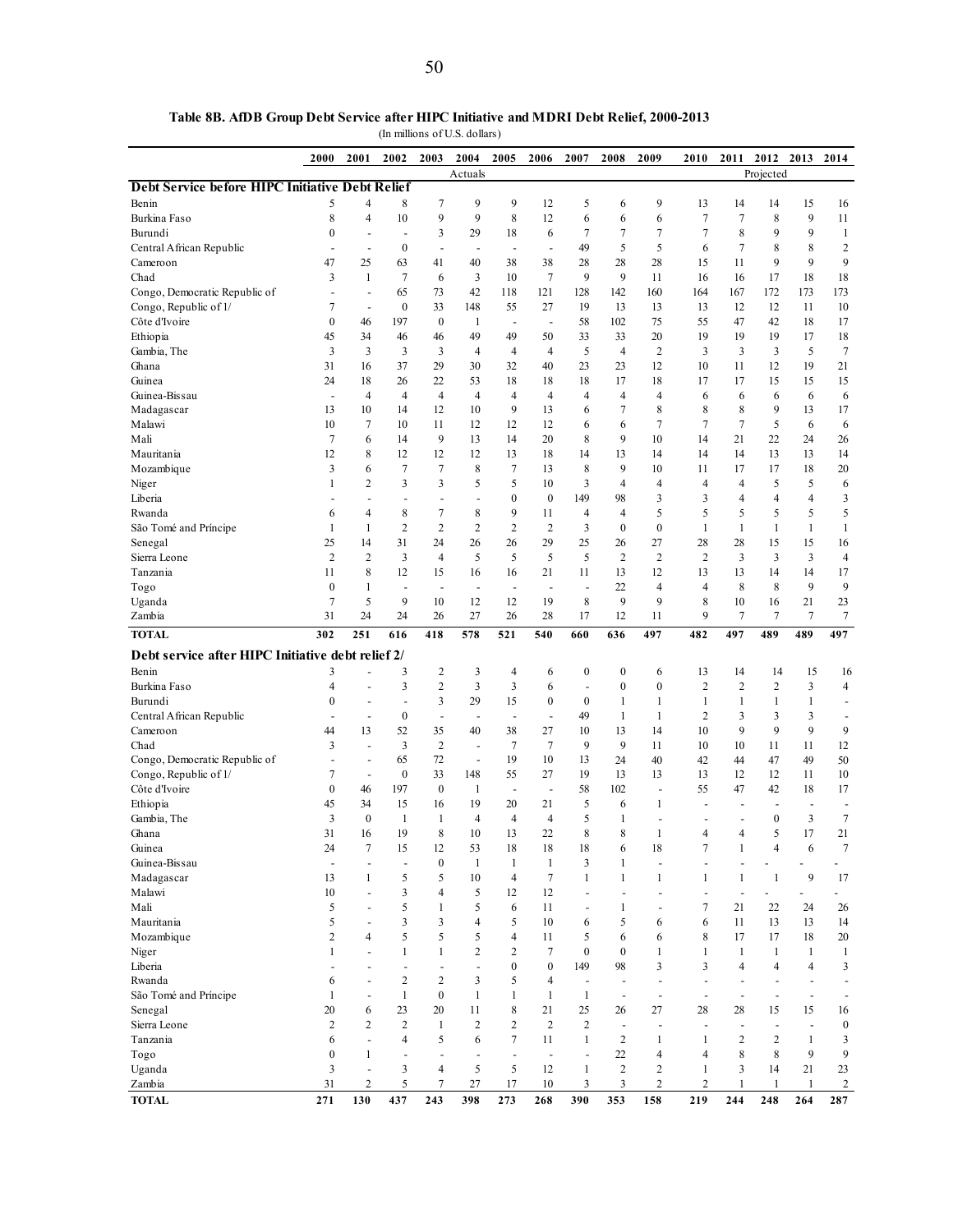|                                                         | 2000           | 2001                     | 2002                     | 2003                     | 2004           | 2005                     | 2006                     | 2007                     | 2008         | 2009                     | 2010           | 2011           |                          | 2012 2013                | 2014           |
|---------------------------------------------------------|----------------|--------------------------|--------------------------|--------------------------|----------------|--------------------------|--------------------------|--------------------------|--------------|--------------------------|----------------|----------------|--------------------------|--------------------------|----------------|
|                                                         |                |                          |                          |                          | Actuals        |                          |                          |                          |              |                          |                |                | Projected                |                          |                |
| Debt service after HIPC Initiative debt relief and MDRI |                |                          |                          |                          |                |                          |                          |                          |              |                          |                |                |                          |                          |                |
| Benin                                                   | 3              | $\overline{a}$           | 3                        | $\overline{2}$           | 3              | 4                        | 4                        |                          |              |                          | 3              | 3              | 3                        | 3                        | $\overline{4}$ |
| Burkina Faso                                            | 4              |                          | 3                        | $\overline{c}$           | 3              | 3                        | 4                        |                          |              |                          |                |                |                          |                          |                |
| Burundi                                                 | $\theta$       |                          | $\overline{\phantom{a}}$ | 3                        | 29             | 15                       | $\mathbf{0}$             | $\overline{0}$           | 1            | $\mathbf{1}$             | 1              | 1              | 1                        | $\mathbf{1}$             | $\blacksquare$ |
| Central African Republic                                |                |                          | $\boldsymbol{0}$         | $\blacksquare$           | $\blacksquare$ | $\overline{\phantom{a}}$ | $\blacksquare$           | 49                       | 1            | 1                        | $\overline{2}$ | $\overline{c}$ | $\overline{2}$           | $\overline{c}$           |                |
| Cameroon                                                | 44             | 13                       | 52                       | 35                       | 40             | 38                       | 26                       | 8                        | 11           | 12                       | 8              | 6              | 4                        | $\overline{4}$           | $\overline{4}$ |
| Chad                                                    | 3              | $\overline{\phantom{a}}$ | 3                        | $\overline{c}$           | $\blacksquare$ | 7                        | $\tau$                   | 9                        | 9            | 11                       | 6              | 6              | 6                        | 6                        | $\tau$         |
| Congo, Democratic Republic of                           |                | ÷,                       | 65                       | 72                       | $\overline{a}$ | 19                       | 10                       | 13                       | 24           | 40                       | 42             | 43             | 45                       | 47                       | 47             |
| Congo, Republic of 1/                                   | 7              | $\blacksquare$           | $\boldsymbol{0}$         | 33                       | 148            | 55                       | 27                       | 19                       | 13           | 13                       | 13             | 12             | 11                       | 11                       | 10             |
| Côte d'Ivoire                                           | $\mathbf{0}$   | 46                       | 197                      | $\mathbf{0}$             | 1              | $\overline{a}$           | $\overline{\phantom{a}}$ | 58                       | 102          | $\blacksquare$           | 54             | 43             | 36                       | 12                       | 11             |
| Ethiopia                                                | 45             | 34                       | 15                       | 16                       | 19             | 20                       | 15                       | $\blacksquare$           |              |                          |                |                | $\overline{\phantom{a}}$ | $\overline{\phantom{a}}$ |                |
| Gambia, The                                             | 3              | $\boldsymbol{0}$         | $\mathbf{1}$             | $\mathbf{1}$             | 4              | $\overline{4}$           | $\overline{4}$           | 5                        |              |                          |                |                |                          |                          | $\overline{2}$ |
| Ghana                                                   | 31             | 16                       | 19                       | 8                        | 10             | 13                       | 16                       | 1                        | 1            |                          |                |                |                          | $\overline{c}$           | $\overline{4}$ |
| Guinea                                                  | 24             | 7                        | 15                       | 12                       | 53             | 18                       | 18                       | 18                       | 6            | 18                       | 7              | 1              | 3                        | $\overline{4}$           | 5              |
| Guinea-Bissau                                           | $\blacksquare$ | $\overline{\phantom{a}}$ | $\overline{\phantom{a}}$ | $\boldsymbol{0}$         | 1              | 1                        | 1                        | 3                        | 1            | $\overline{\phantom{a}}$ |                |                |                          | $\overline{a}$           |                |
| Madagascar                                              | 13             | 1                        | 5                        | 5                        | 10             | 4                        | 4                        | $\overline{\phantom{a}}$ |              |                          |                |                |                          | $\mathbf{0}$             | $\overline{4}$ |
| Malawi                                                  | 10             |                          | 3                        | 4                        | 5              | 12                       | 12                       |                          |              |                          |                |                |                          | ٠                        |                |
| Mali                                                    | 5              | ÷,                       | 5                        | $\mathbf{1}$             | 5              | 6                        | 7                        | $\overline{\phantom{a}}$ |              |                          |                | 3              | $\overline{4}$           | $\overline{4}$           | 5              |
| Mauritania                                              | 5              | $\overline{\phantom{a}}$ | 3                        | 3                        | 4              | 5                        | 9                        | 4                        | 3            | 3                        | 3              | 5              | 5                        | 5                        | 5              |
| Mozambique                                              | $\overline{2}$ | $\overline{4}$           | 5                        | 5                        | 5              | $\overline{4}$           | 7                        | $\mathbf{0}$             | $\mathbf{1}$ | $\mathbf{0}$             | $\mathbf{1}$   | 5              | 6                        | 6                        | $\overline{7}$ |
| Niger                                                   |                | $\overline{\phantom{a}}$ | 1                        | $\mathbf{1}$             | $\overline{c}$ | $\overline{c}$           | 5                        | $\blacksquare$           |              |                          |                |                |                          | $\blacksquare$           |                |
| Liberia                                                 |                |                          |                          |                          |                | $\boldsymbol{0}$         | $\mathbf{0}$             | 149                      | 98           | 3                        | 3              | 3              | 3                        | 3                        | 3              |
| Rwanda                                                  | 6              |                          | $\overline{c}$           | $\overline{c}$           | 3              | 5                        | 2                        |                          |              |                          |                |                |                          |                          |                |
| São Tomé and Príncipe                                   |                | $\overline{\phantom{a}}$ | $\mathbf{1}$             | $\mathbf{0}$             | $\mathbf{1}$   | 1                        | $\mathbf{1}$             | 1                        |              |                          |                |                |                          | ٠                        |                |
| Senegal                                                 | 20             | 6                        | 23                       | 20                       | 11             | 8                        | 16                       | 17                       | 17           | 18                       | 18             | 17             | $\overline{4}$           | 4                        | $\overline{4}$ |
| Sierra Leone                                            | 2              | $\overline{2}$           | $\overline{c}$           | 1                        | $\overline{c}$ | $\overline{c}$           | $\overline{c}$           | $\overline{a}$           | ÷            | $\overline{\phantom{a}}$ |                |                |                          |                          |                |
| Tanzania                                                | 6              |                          | $\overline{4}$           | 5                        | 6              | $\overline{7}$           | $\overline{7}$           |                          |              |                          |                |                |                          |                          |                |
| Togo                                                    | $\Omega$       | 1                        | $\overline{\phantom{a}}$ | $\overline{\phantom{a}}$ | ÷              | $\blacksquare$           | $\overline{\phantom{a}}$ | ÷                        | 22           | 4                        | $\overline{4}$ | 4              | $\overline{4}$           | 5                        | 5              |
| Uganda                                                  | 3              | ÷,                       | 3                        | 4                        | 5              | 5                        | 8                        | $\overline{\phantom{a}}$ |              |                          |                |                | 1                        | 5                        | 6              |
| Zambia                                                  | 31             | $\overline{c}$           | 5                        | 7                        | 27             | 17                       | 8                        | $\boldsymbol{0}$         |              |                          |                |                |                          |                          |                |
| <b>TOTAL</b>                                            | 271            | 130                      | 437                      | 243                      | 398            | 273                      | 220                      | 355                      | 311          | 124                      | 163            | 153            | 137                      | 121                      | 131            |

### **Table 8B (concluded). AfDB Group Debt Service after HIPC Initiative and MDRI Debt Relief, 2000-2013** (In millions of U.S. dollars)

Sources: African Development Bank Group

1/ The total amount of HIPC Initiative debt relief has been provided through arrears clearance operation

2/ Debt service after HIPC for interim HIPC countries assumes that interim debt relief is provided according to the schedule determined at decision point.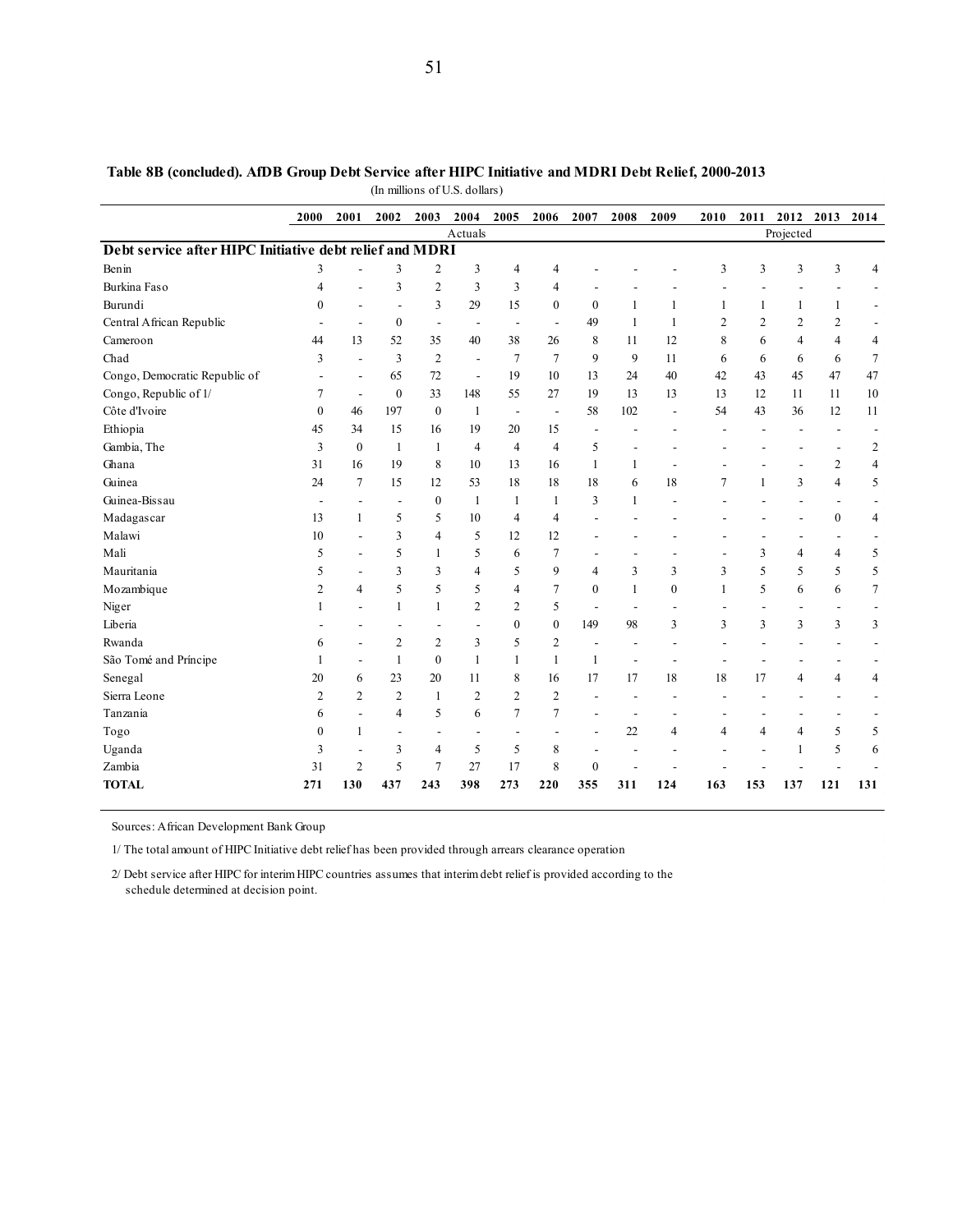### **Table 9. Status of Delivery of HIPC and IaDB-07 Initiatives Assistance by the Inter-American Development Bank (IaDB)**

Status as of end-July 2010 (In millions of U.S. dollars) **IaDB Assistance under the HIPC Initiative IADB 2007 Debt Initiative (MDRI equivalent) Total Committed Assistance Total Delivered Assistance Committed** Assistance in PV Terms as of Decision Point Committed Assistance in end-2009 PV Terms Delivered Assistance in end-2009 PV Terms 1/ Delivered Assistance in Nominal Terms 2/ Delivered Assistance in end-2009 PV Terms **under the HIPC Initiative and 2007 Initiative in end-2008 PV in end-2008 PV Terms under the HIPC Initiative and 2007 Initiative Terms** (I)  $(II)$   $(III)$   $(IV)$   $(V)$   $(II) + (IV)$   $(III) + (V)$  **5 Post-Completion-Point HIPCs 3/ TOTAL 1,183.0 1,753.3 883.6 4,369.0 2,569.5 4,322.8 3,453.1** Bolivia 477.1 715.7 243.6 1,050.2 592.8 1,308.6 836.4 Haiti 60.4 69.1 41.6 492.3 315.5 384.6 357.1 Honduras 133.8 200.7 207.4 1,367.1 859.7 1,060.4 1,067.1 Guyana 120.5 180.8 72.1 469.9 283.4 464.2 355.5 Nicaragua 391.2 587.0 318.9 989.5 518.1 1,105.1 837.0 **Total Debt Relief Committed 1,183.0 1,753.3 883.6 4,369.0 2,569.5 4,322.8 3,453.1**

Sources: Inter-American Development Bank, World Bank and IMF staff estimates.

1/ Total delivered enhanced HIPC assistance to end 2009.

2/ Nominal IaDB-07 Initiative costs include principal and interest foregone.

3/ Includes only HIPCs that owe debt to IaDB.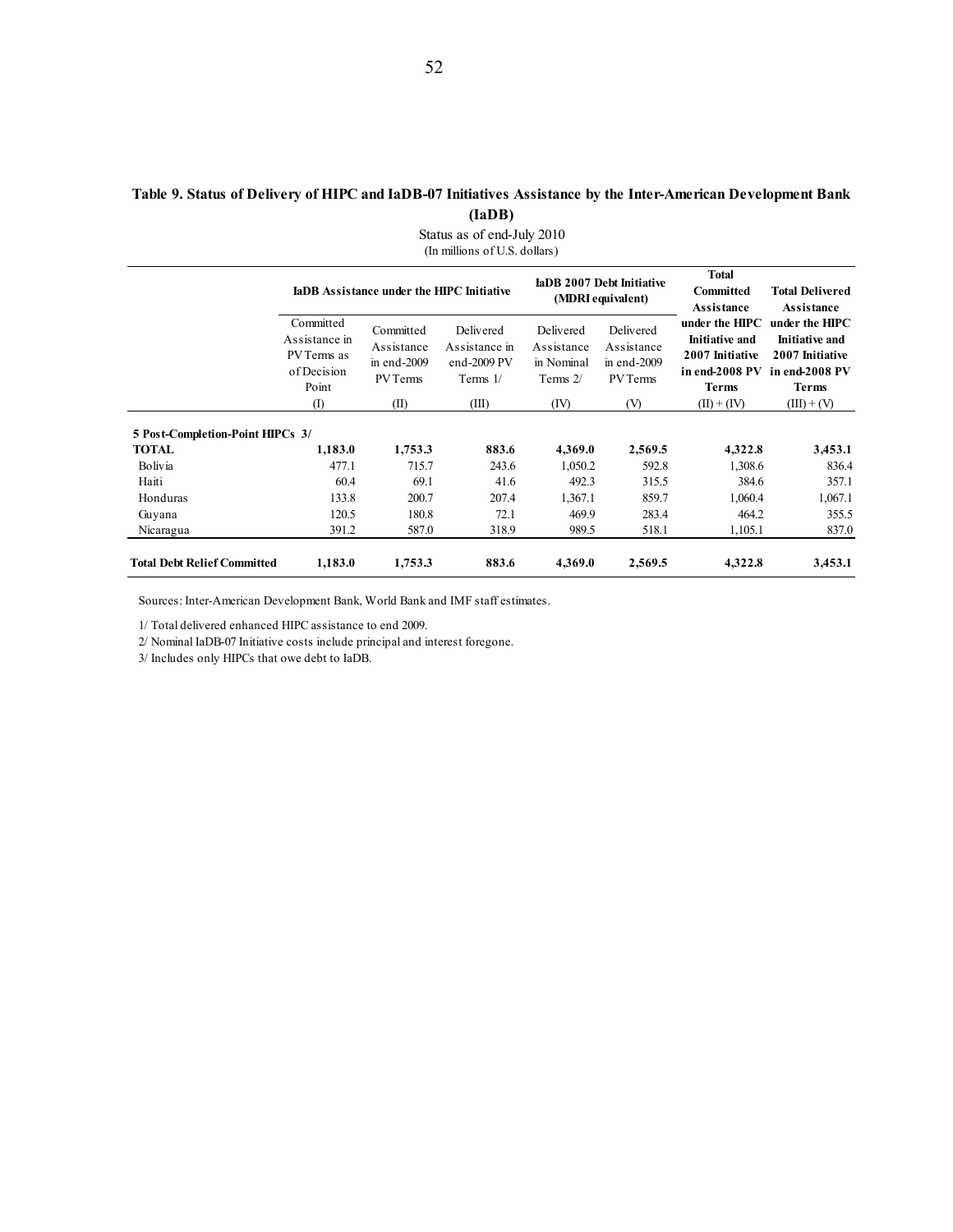### **Table 10. Status of Bilateral Donor Pledges to the Debt Relief Trust Fund**

**(As of June 30, 2010 amounts in nominal USD millions)**

|                                      |                |                | Inception through September 2002  |                         |    | October 2002 to October 2004 |    |              | October 2004 to<br>October 2006 | November 2006 onwards | (incl. new pledges)        | Total<br>Contributions<br>since inception<br>f/ |
|--------------------------------------|----------------|----------------|-----------------------------------|-------------------------|----|------------------------------|----|--------------|---------------------------------|-----------------------|----------------------------|-------------------------------------------------|
|                                      |                |                | Contributions Pledged and Paid-In |                         |    | <b>Contributions Pledged</b> |    |              |                                 |                       | Bilateral Contributions e/ |                                                 |
|                                      |                |                | Total                             |                         |    |                              |    |              | <b>Bilateral contributions</b>  |                       |                            | Including EC-                                   |
| Donor                                | <b>EC-ACP</b>  | Bilateral      | Contributions                     | EC-ACP a/               |    | Bilateral b/c/ Paid-in       |    |              | Pledged and Paid-in e/          | Pledged $i/$          | Paid-in                    | ACP<br>Contribution                             |
| Australia                            |                | 13             | 13                                |                         |    |                              |    |              |                                 |                       |                            | 13                                              |
| Austria                              | 18             | 26             | 44                                | 6                       |    |                              |    |              |                                 |                       |                            | 50                                              |
| Belgium                              | 26             | 20             | 46                                | 10                      |    | 9                            |    | 9            |                                 |                       |                            | 64                                              |
| Canada                               |                | 116            | 116                               |                         |    | 51                           |    | 51           | 28                              |                       |                            | 195                                             |
| Denmark                              | 15             | 43             | 58                                | 5                       |    | 21                           |    | 21           |                                 | 8                     | 8                          | 93                                              |
| Finland                              | 10             | 25             | 35                                | $\mathfrak{Z}$          |    | 13                           |    | 13           | 13                              | 27                    | 27                         | 91                                              |
| France                               | 166            | 21             | 187                               | 60                      |    | 11                           |    | 11           |                                 | 26                    | 26 d/                      | 285                                             |
| Germany                              | 160            | 72             | 232                               | 58                      |    | 60                           |    | 60           |                                 | 52                    | 35 d/                      | 402                                             |
| Greece                               | 9              | 3              | 12                                | $\overline{\mathbf{3}}$ |    | $\overline{c}$               |    | $\sqrt{2}$   |                                 |                       |                            | 17                                              |
| Iceland                              |                | $\overline{2}$ | $\overline{2}$                    |                         |    | $\mathbf{1}$                 |    | $\mathbf{1}$ |                                 | 0.2                   | 0.2                        | 3                                               |
| Ireland                              | $\overline{4}$ | 20             | 23                                | $\mathbf{1}$            |    |                              |    |              |                                 | $\tau$                | $\overline{7}$             | 32                                              |
| Italy                                | 86             | 70             | 156                               | 31                      | h/ | 29 $d/h/$                    |    | 9            |                                 |                       |                            | 215                                             |
| Japan                                |                | 200            | 200                               |                         |    | 58                           |    | 58           |                                 |                       |                            | 258                                             |
| Korea                                |                |                |                                   |                         |    | 10                           |    | 10           |                                 |                       |                            | 10                                              |
| Luxembourg                           | $\overline{2}$ | $\mathbf{1}$   | $\overline{c}$                    | $\mathbf{1}$            |    |                              |    |              |                                 |                       |                            | $\overline{4}$                                  |
| Netherlands                          | 36             | 136            | 172                               | 13                      |    | 56                           | d/ | 49.8         |                                 | 13.8                  | d/                         | 254                                             |
| New Zealand                          |                | $\overline{2}$ | $\sqrt{2}$                        |                         |    |                              |    |              |                                 |                       |                            | $\overline{c}$                                  |
| Norway                               |                | 79             | 79                                |                         |    | 47                           |    | 47           | 20                              | 20                    | 20                         | 166                                             |
| Portugal                             | $\overline{7}$ | 15             | 22                                | $\overline{2}$          |    |                              |    |              |                                 |                       |                            | 24                                              |
| Russian Federation                   |                |                |                                   |                         |    | 10                           |    | 10           | 15                              |                       |                            | 25                                              |
| Spain                                | 40             | 85             | 125                               | 15                      |    | 25                           |    | 25           |                                 | 15                    | 15                         | 180                                             |
| Sweden                               | 19             | 58             | 77                                | 6                       |    | 26                           |    | 26           |                                 | 20                    | 20                         | 129                                             |
| Switzerland                          |                | 60             | 60                                |                         |    | 35                           |    | 35           |                                 | $\overline{4}$        | $\overline{4}$             | 99                                              |
| United Kingdom                       | 88             | 221            | 310                               | 32                      |    | 95                           |    | 95           |                                 | 65                    | 65                         | 501                                             |
| <b>United States</b>                 |                | 600            | 600                               |                         |    | 150                          |    | 75           |                                 |                       |                            | 750                                             |
| <b>Total Bilateral Contributions</b> |                | 1,889          |                                   |                         |    | 709                          |    | 608          | 76                              | 258                   | 228                        | 2,932                                           |
| Total EC-ACP Contributions           | 685            |                |                                   | 246                     | d/ |                              |    | 246          |                                 |                       |                            | 931                                             |
| Total g/                             | 685            | 1,889          | 2,574                             | 246                     |    | 709                          |    | 854          | 76                              | 251                   | 217                        | 3,863                                           |

a/ On May 16, 2003, the EC-ACP Council, bringing together Ministers from African, Caribbean, and Pacific countries and EU Member States, approved a contribution of EUR 200 million. This contribution was funded from resources already allocated to EC-ACP cooperation through the 8th and 9th replenishments of the European Development Fund.

b/ Most EU Member States pledges made at the October 2002 HIPC technical meeting included their share of an expected EC-ACP contribution. When the EC-ACP contribution was finalized in May 2003, bilateral pledges of EU members were adjusted, attributing the EC-ACP contribution based on each donor's share in EDF9. In addition, a number of donors made pledges after the October 2002 meeting or increased the amount of their pledges, including Canada, Finland, Greece, Korea, Norway, Russia and the United Kingdom.

c/ Many donors linked the level of their 2002 pledge to specific funding gap estimates or to other conditions such as additional funding for IFAD. These pledge conditions are noted on page 4 of the Chairman's summary of HIPC technical meeting on October 24, 2002.

d/ Contribution agreements have been signed covering the full amount of the donor's outstanding pledge. Germany has signed agreements for XDR 35.06 mln. Of this amount, XDR 21.91 mln have been paid. France has signed agreements for EUR 26.20 mln. Of this amount, EUR 22.27 mln has been paid. Italy has signed agreements for USD 28.72 mln. Of this amount, USD 9.10 mln has been paid. Netherlands has signed agreements for USD 69.80. Of this amount, USD 49.80 mln has been paid. The remaining amount for respective donors is payable in 2009 and 2010 on an agreed schedule.

e/ Excludes contribution earmarked for IDA provided in the context of IDA14 and IDA15.

f/ Many donors have also provided debt relief through other initiatives and mechanisms including: the Debt Reduction Facility for IDA-only Countries (providing financing for commercial debt reduction efforts), specific country-held multilateral debt relief facilities, bilateral debt relief trust funds, and the Central American Emergency Trust Fund.

g/ This total includes (1) contributions of USD 80 million that were earmarked to IDA from Australia, Austria, Iceland, Italy, the Netherlands and New Zealand; and (2) contributions of USD 52 million that were earmarked to IFAD.

h/ Based on a funding gap of \$1 billion contingent on collective efforts to move to \$1 billion as needed and provided IFAD is included in the funding gap.

i/ Many donors linked the level of their pledge (from 2006 onwards) to their share of IDA14, ADF-X or their share in IFAD. Details of pledge conditions are reflected on page 3 of the Chairman's summary of HIPC technical meeting on November 19, 2006 and subsequent pledging meeting in Maputo during June 2007.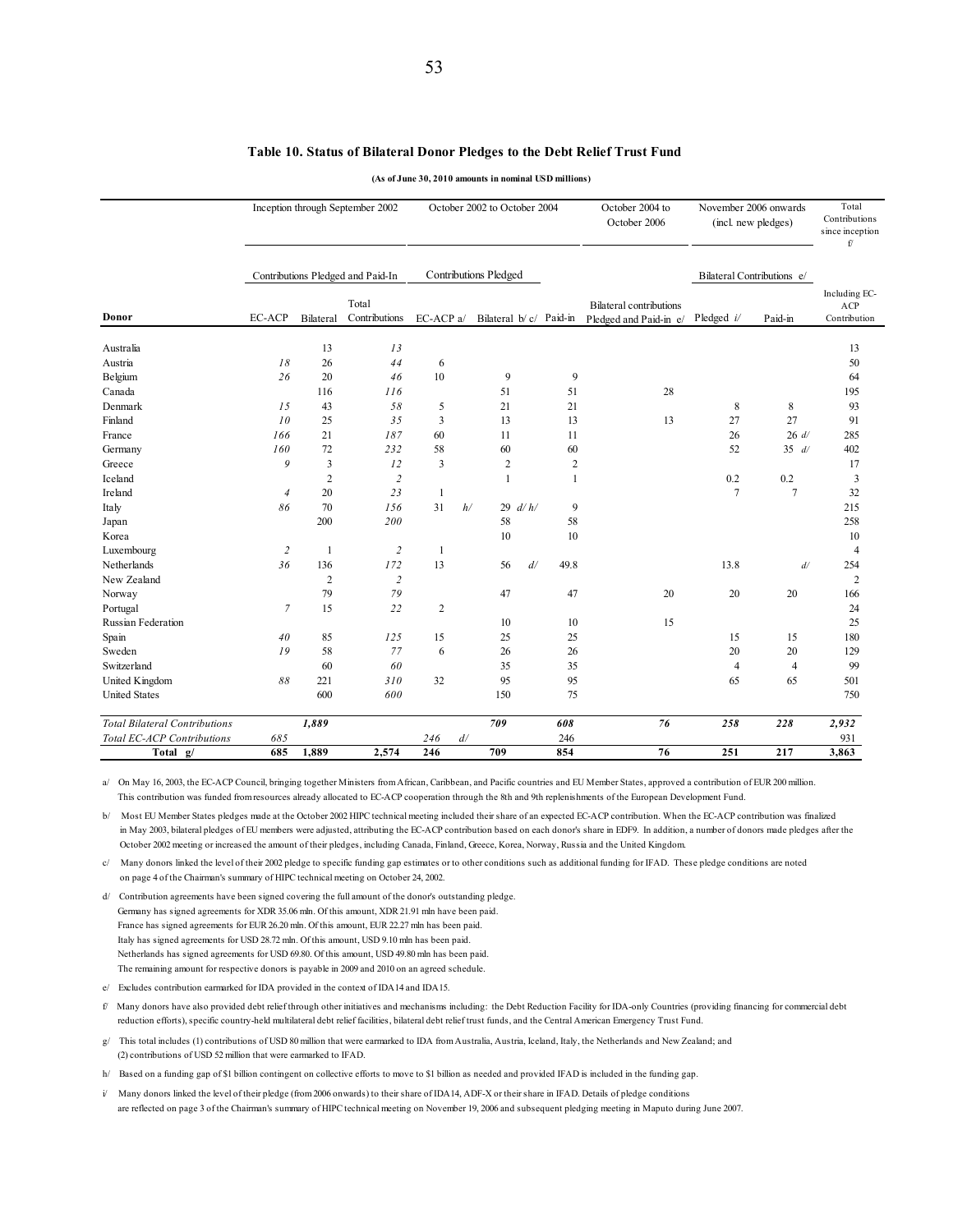|                              |             |                                                                                                  |    |                |                |                         |                |                |                          |                 |                         |                          |                          |                             | (In millions of U.S. dollars, in end-2009 PV terms) |                              |                      |              |                          | Table 11. HIPC Initiative: Cost Estimates to Paris Club Official Bilateral Creditors by Creditor Country 1/ |                              |                |        |             |                      |                          |                          |                                   |                 |
|------------------------------|-------------|--------------------------------------------------------------------------------------------------|----|----------------|----------------|-------------------------|----------------|----------------|--------------------------|-----------------|-------------------------|--------------------------|--------------------------|-----------------------------|-----------------------------------------------------|------------------------------|----------------------|--------------|--------------------------|-------------------------------------------------------------------------------------------------------------|------------------------------|----------------|--------|-------------|----------------------|--------------------------|--------------------------|-----------------------------------|-----------------|
|                              |             |                                                                                                  |    |                |                |                         |                |                |                          |                 |                         |                          |                          | <b>Paris Club Creditors</b> |                                                     |                              |                      |              |                          |                                                                                                             |                              |                |        |             |                      |                          |                          |                                   |                 |
| 36 Post-Decision-Point HIPCs |             | $\begin{array}{c}\n\text{if } \frac{3}{2} \\ \text{checks} \text{ to } \frac{3}{2}\n\end{array}$ |    | Austria        | Belgium        | Brazil<br>$\mathbf{1}$  | Canada         | Denmark        | Finland                  | France          | Gemany                  | $_{\rm Ireland}$         | <b>Israel</b>            | Italy                       | $_{\rm{Japan}}$                                     | Luxembourg<br>$\overline{2}$ | Netherlands          | Norway       | Portugal<br>1/           | Russia                                                                                                      | South Africa<br>$\mathbf{1}$ | Spain          | Sweden | Switzerland | Trinidad &<br>Tobago | Kingdom<br>United        | United<br><b>States</b>  | IDA-<br>administered<br>EEC Loans | <b>Total</b>    |
|                              |             |                                                                                                  | 86 | 87             | 88             | 89                      | 90             | 91             | 92                       | 93              | 94                      | 95                       | 96                       | 97                          | 98                                                  | 99                           | 100                  | 101          | 102                      | 103                                                                                                         | 104                          | 105            | 106    | 107         | 108                  | 109                      | 110                      | 22                                |                 |
| Afghanistan                  | AFG         |                                                                                                  |    |                |                |                         |                |                |                          |                 | 8                       |                          |                          |                             |                                                     |                              |                      |              |                          | 415                                                                                                         |                              |                |        |             |                      |                          | 40                       |                                   | 462             |
| Benin                        | <b>BEN</b>  |                                                                                                  |    |                |                |                         | $\Omega$       | $\overline{a}$ |                          | 40              | $\overline{2}$          | $\overline{\phantom{a}}$ |                          | 15                          | 13                                                  |                              | 6                    | 15           | $\sim$                   | $\overline{2}$                                                                                              |                              |                |        |             |                      | $\overline{2}$           |                          |                                   | 96              |
| Bolivia                      | <b>BOL</b>  |                                                                                                  |    | 15             | 34             |                         | $\mathcal{D}$  |                |                          | 29              | 149                     |                          |                          | 31                          | 222                                                 |                              | 13                   |              |                          |                                                                                                             |                              |                |        |             |                      | 15                       | 35                       |                                   | 613             |
| Burkina Faso                 | <b>BFA</b>  | (0)                                                                                              |    | $\mathcal{I}$  |                |                         |                |                |                          | 16              |                         |                          |                          | $\overline{4}$              |                                                     |                              |                      |              |                          |                                                                                                             |                              |                |        |             |                      |                          |                          |                                   | 35              |
| Burundi                      | <b>BDI</b>  | $\mathbf{0}$                                                                                     |    |                | $\Omega$       |                         |                | $\mathbf{0}$   |                          | 68              | $\theta$                |                          |                          | $\theta$                    | 30                                                  |                              |                      |              |                          |                                                                                                             |                              |                |        |             |                      | $\theta$                 |                          |                                   | 106             |
| Central African Republic     | CAF         |                                                                                                  |    | 3              |                |                         |                |                |                          | 8               | $\overline{\mathbf{3}}$ |                          |                          | $\overline{\mathbf{3}}$     | $\overline{2}$                                      |                              |                      |              |                          |                                                                                                             |                              |                |        | 12          |                      |                          | 6                        | $\mathbf{0}$                      | 37              |
| Cameroon                     | <b>CMR</b>  | $\theta$                                                                                         |    | 109            | 50             |                         | 51             | 24             |                          | 628             | 216                     |                          |                          | 53                          | 14                                                  |                              | 11                   |              |                          |                                                                                                             |                              | 37             | 19     | 13          |                      | 53                       | 20                       | $\overline{a}$                    | 1,299           |
| Chad                         | <b>TCD</b>  |                                                                                                  |    | $\Omega$       |                |                         |                |                |                          | 16              | $\theta$                |                          |                          | $\overline{2}$              |                                                     |                              |                      |              |                          | $\Omega$                                                                                                    |                              |                |        |             |                      |                          |                          |                                   | 21              |
| Comoros                      | <b>COM</b>  |                                                                                                  |    |                |                |                         |                |                |                          | 8               |                         |                          |                          | $\overline{1}$              |                                                     |                              |                      |              |                          |                                                                                                             |                              |                |        |             |                      |                          |                          | $\mathbf{0}$                      | 9               |
| Congo, Dem. Rep.             | COD         |                                                                                                  |    | 48             | 643            | 2                       | 27             |                |                          | 1,090           | 465                     |                          |                          | 550                         | 642                                                 |                              | 218                  | 12           |                          |                                                                                                             |                              |                | 74     | 11          |                      | 108                      | 1,428                    | $\overline{\mathbf{3}}$           | 5,338           |
| Congo, Rep.                  | COG         | (1)                                                                                              |    |                | 13             | 39                      | 14             | $\mathbf{0}$   |                          | 643             | 50                      | $\overline{0}$           | $\overline{\phantom{a}}$ | 56                          | $\overline{a}$                                      |                              | $\Omega$<br>$\Omega$ |              |                          | 39                                                                                                          |                              | 69             |        |             |                      | 61                       | 14                       |                                   | 1,001           |
| Côte d'Ivoire                | <b>CIV</b>  |                                                                                                  |    | 11             | 27             | $\overline{\mathbf{3}}$ | 29             |                |                          | 950             | 81                      |                          |                          | 14                          | 40                                                  |                              | 32                   | 6            |                          |                                                                                                             |                              | 59             |        |             |                      | 17                       | 71                       | $\overline{\phantom{a}}$          | 1,340           |
| Ethiopia                     | ETH         |                                                                                                  |    |                |                |                         |                |                |                          | 3               | 39                      |                          |                          | 88                          | 12                                                  |                              |                      |              |                          | 492                                                                                                         |                              | 11             | 15     |             |                      | $\overline{7}$           | 48                       |                                   | 725             |
| Gambia, The                  | <b>GMB</b>  | $\overline{0}$                                                                                   |    | 3              |                |                         |                |                |                          | $\overline{2}$  |                         |                          |                          | ٠                           |                                                     |                              |                      |              | $\overline{\phantom{a}}$ |                                                                                                             |                              |                |        |             |                      |                          | $\overline{\phantom{0}}$ |                                   | $7\phantom{.0}$ |
| Ghana                        | <b>GHA</b>  |                                                                                                  |    | 20             | $\overline{2}$ |                         |                |                |                          | $72\,$          | 91                      |                          |                          | 24                          | 708                                                 |                              | 63                   |              |                          |                                                                                                             |                              | 35             | າາ     |             |                      | 103                      | 27                       |                                   | 1,187           |
| Guinea                       | <b>GIN</b>  |                                                                                                  |    | $\mathcal{I}$  | $\mathcal{D}$  | $\mathcal{D}$           |                |                |                          | 120             |                         |                          |                          | 11                          | 27                                                  |                              |                      | $\mathbf{3}$ |                          | 27                                                                                                          |                              |                |        |             |                      |                          | 28                       |                                   | 229             |
| Guinea-Bissau                | <b>GNB</b>  |                                                                                                  |    |                |                | $\mathbf Q$             |                |                |                          | $7\phantom{.0}$ | $\overline{2}$          |                          |                          | 121                         |                                                     |                              |                      |              | 62                       | 11                                                                                                          |                              | 8              |        |             |                      | $\overline{a}$           | ٠                        | $\sim$                            | 226             |
| Guyana                       | <b>GUY</b>  |                                                                                                  |    |                |                |                         |                |                |                          | 2               | 10                      |                          |                          | $\overline{a}$              |                                                     |                              |                      |              |                          |                                                                                                             |                              |                |        |             | 164                  | 70                       | 18                       | $\sim$                            | 276             |
| Haiti                        | HTI         | $\Omega$                                                                                         |    |                |                |                         |                |                |                          | 8               |                         |                          |                          | $\overline{4}$              |                                                     |                              |                      |              |                          |                                                                                                             |                              |                |        |             |                      |                          | 2                        | $\theta$                          | 17              |
| Honduras                     | ${\rm HND}$ |                                                                                                  |    |                |                |                         | $\overline{2}$ | $\overline{c}$ | $\overline{\phantom{a}}$ | 8               | 11                      |                          |                          | 22                          | 140                                                 |                              |                      | $\mathbf{0}$ |                          |                                                                                                             |                              | 45             |        |             |                      | $\overline{\phantom{a}}$ | 18                       | $\overline{\phantom{a}}$          | 253             |
| Liberia                      | LBR         |                                                                                                  |    |                | 38             |                         |                | 27             |                          | 184             | 199                     |                          |                          | 59                          | 77                                                  |                              | 33                   | 13           |                          |                                                                                                             |                              |                |        |             |                      | 15                       | 237                      |                                   | 898             |
| Madagascar                   | MDG         |                                                                                                  |    | 12             | 11             |                         |                |                |                          | 138             | 27                      |                          |                          | 45                          | 208                                                 |                              |                      |              |                          | 77                                                                                                          |                              | 38             |        |             |                      | $\mathbf{Q}$             | 8                        |                                   | 588             |
| Malawi                       | MWI         |                                                                                                  |    | 10             |                |                         |                |                |                          | $7\phantom{.0}$ | $\Omega$                |                          |                          |                             | 173                                                 |                              |                      |              |                          |                                                                                                             |                              | $\overline{A}$ |        |             |                      | 17                       |                          |                                   | 212             |
| Mali                         | <b>MLI</b>  |                                                                                                  |    |                |                |                         |                |                |                          | 96              |                         |                          |                          | $\theta$                    | 39                                                  |                              |                      |              |                          | 30                                                                                                          |                              |                |        |             |                      | $\overline{4}$           | $\theta$                 |                                   | 171             |
| Mauritania                   | <b>MRT</b>  |                                                                                                  |    | 31             |                | 11                      |                |                |                          | 78              | 2                       |                          |                          | $\theta$                    | 44                                                  |                              | 15                   |              |                          |                                                                                                             |                              | 18             |        |             |                      | $\overline{4}$           | 2                        |                                   | 206             |
| Mozambique                   | MOZ         | (0)                                                                                              |    | 11             |                | 134                     |                |                |                          | 300             | 128                     |                          |                          | 284                         | 87                                                  |                              |                      |              | 258                      | 235                                                                                                         |                              | 32             | 5      |             |                      | 82                       | 29                       |                                   | 1,586           |
| Nicaragua                    | NIC         |                                                                                                  |    |                |                | 46                      |                |                |                          | 51              | 331                     |                          |                          | 61                          | 155                                                 |                              | 26                   |              |                          | 376                                                                                                         |                              | 205            |        |             |                      | $\overline{1}$           | 40                       |                                   | 1,305           |
| Niger                        | <b>NER</b>  |                                                                                                  |    |                |                |                         |                |                |                          | 115             |                         |                          |                          |                             | 21                                                  |                              |                      |              |                          |                                                                                                             |                              |                |        |             |                      | 10                       | 6                        |                                   | 161             |
| Rwanda                       | <b>RWA</b>  |                                                                                                  |    | 3              |                |                         | $\mathbf{3}$   |                |                          | 32              |                         |                          |                          |                             | 14                                                  |                              |                      |              |                          |                                                                                                             |                              |                |        |             |                      |                          |                          |                                   | 52              |
| São Tomé and Príncipe        | <b>STP</b>  |                                                                                                  |    |                |                |                         |                |                |                          | $\overline{4}$  | 5                       |                          |                          | $\overline{7}$              |                                                     |                              |                      |              |                          |                                                                                                             |                              |                |        |             |                      |                          |                          |                                   | 22              |
| Senegal                      | <b>SEN</b>  |                                                                                                  |    |                | $\overline{2}$ |                         |                | 5              |                          | 75              | 23                      |                          |                          | $22\,$                      | 30                                                  |                              | -3                   |              |                          |                                                                                                             |                              |                |        |             |                      | $\theta$                 |                          |                                   | 189             |
| Sierra Leone                 | <b>SLE</b>  |                                                                                                  |    | $\theta$       | 12             |                         |                | $\Omega$       |                          | $18\,$          | 10                      | $\Omega$                 | $\overline{\phantom{a}}$ | 42                          | 99                                                  |                              | 21<br>$\Omega$       | 5            |                          |                                                                                                             |                              |                |        | 12          |                      | 9                        | 48<br>$\mathbf Q$        | $\overline{\phantom{a}}$          | 278             |
| Tanzania                     | <b>TZA</b>  |                                                                                                  |    | 17             | 78             | 106                     | 24             |                |                          | 83              | 49                      |                          |                          | 99                          | 481                                                 |                              | 52                   |              |                          |                                                                                                             |                              |                |        |             |                      | 96                       |                          | $\sim$                            | 1,195           |
| Togo                         | <b>TGO</b>  |                                                                                                  |    | $\overline{4}$ | 16             |                         |                |                |                          | 29              | 5                       |                          |                          | $\overline{1}$              | 14                                                  |                              | 3                    |              |                          |                                                                                                             |                              | 6              |        | 17          |                      | 5                        | $\overline{\phantom{a}}$ | $\theta$                          | 102             |
| Uganda                       | <b>UGA</b>  |                                                                                                  |    | 17<br>5        |                |                         |                |                | $\overline{2}$           | $18\,$          | $\mathbf{1}$            |                          |                          | 52                          | 39                                                  |                              |                      | $\Omega$     |                          |                                                                                                             |                              | 31             |        |             |                      | 11                       | $\bf{0}$                 |                                   | 178             |
| Zambia                       | ZMB         | (0)                                                                                              |    |                |                | 36                      | 37             |                |                          | 104             | 295                     |                          |                          | 52                          | 748                                                 |                              |                      |              |                          | 68                                                                                                          |                              |                |        |             |                      | 159                      | 128                      | 2                                 | 1,635           |
| <b>Total</b>                 |             | (1)                                                                                              |    | 332<br>6       | 936            | 388                     | 216            | 60             | 19                       | 5,049           | 2,204                   | $\theta$                 | 8                        | 1,725                       | 4,082                                               |                              | $\theta$<br>513      | 69           | 320                      | 1,869                                                                                                       |                              | 731            | 150    | 74          | 164                  | 863                      | 2,268                    | $\mathbf{R}$                      | 22,054          |

Sources: HIPC country documents, World Bank and IMF staff estimates.

1/ Creditor invited on a case-by-case basis to participate in some Paris Club agreements.

2/ Not a Paris Club member. In some cases, IDA-administered European Economic Commission (EEC) loans (which are treated as Paris Club debt) are apportioned among

EEC members. Amounts listed for Luxembourg correspond to its portion of such EEC loans.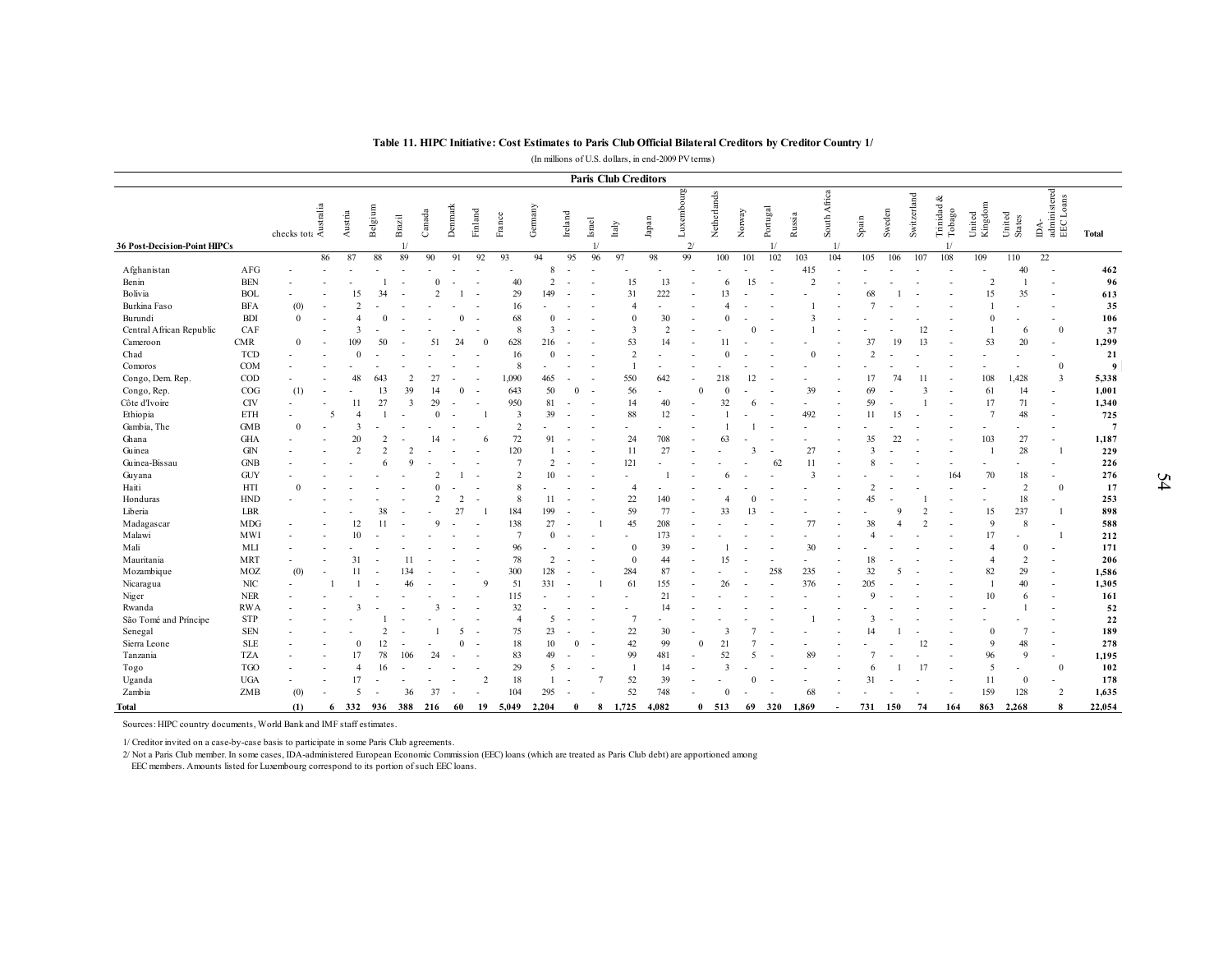|  |  |  | Table 12. Debt Relief Committed and Delivered by the Paris Club Official Bilateral Creditors |  |  |  |  |  |  |  |
|--|--|--|----------------------------------------------------------------------------------------------|--|--|--|--|--|--|--|
|  |  |  |                                                                                              |  |  |  |  |  |  |  |

(In millions of U.S. dollars, in end-2009 PV terms)

| <b>Debtor Country</b>                 | <b>HIPC</b><br><b>Initiative</b><br>Assistance<br>Committed | <b>HIPC</b><br><b>Initiative</b><br>Assistance<br>Provided | <b>Debt Relief</b><br><b>Bevond HIPC</b><br>Initiative<br>Provided | <b>Total Debt</b><br><b>Relief Provided</b> | Debt-Relief-<br><b>Provided to Debt-</b><br>Relief-<br>Committed<br>(In percent) |
|---------------------------------------|-------------------------------------------------------------|------------------------------------------------------------|--------------------------------------------------------------------|---------------------------------------------|----------------------------------------------------------------------------------|
| <b>30 Post-Completion-Point HIPCs</b> |                                                             |                                                            |                                                                    |                                             |                                                                                  |
| <b>TOTAL</b>                          | 20,126.7                                                    | 20,126.7                                                   | 10,066.5                                                           | 30,193.2                                    | 150                                                                              |
| Afghanistan                           | 462.4                                                       | 462.4                                                      | 592.8                                                              | 1,055.1                                     | 228                                                                              |
| Benin                                 | 95.6                                                        | 95.6                                                       | $\ldots$                                                           | 95.6                                        | 100                                                                              |
| Bolivia                               | 613.4                                                       | 613.4                                                      | $\ldots$                                                           | 613.4                                       | 100                                                                              |
| Burkina Faso                          | 34.5                                                        | 34.5                                                       | 26.3                                                               | 60.8                                        | 176                                                                              |
| Burundi                               | 105.7                                                       | 105.7                                                      | 4.9                                                                | 110.6                                       | 105                                                                              |
| Cameroon                              | 1,298.7                                                     | 1,298.7                                                    | 3,639.5                                                            | 4,938.2                                     | 380                                                                              |
| Central African Republic              | 37.4                                                        | 36.0                                                       | 6.3                                                                | 36.0                                        | 96                                                                               |
| Congo, Democratic Republic of         | 5,338.4                                                     | 5,338.4                                                    | $\cdots$                                                           | 5,338.4                                     | 100                                                                              |
| Congo, Republic of                    | 1,000.5                                                     | 1,000.5                                                    | 1,418.6                                                            | 2,419.1                                     | 242                                                                              |
| Ethiopia                              | 725.3                                                       | 725.3                                                      | 235.5                                                              | 960.8                                       | 132                                                                              |
| Gambia, The                           | 7.2                                                         | 7.2                                                        | $\ddotsc$                                                          | 7.2                                         | 100                                                                              |
| Ghana                                 | 1,186.8                                                     | 1,186.8                                                    | 799.6                                                              | 1,986.4                                     | 167                                                                              |
| Guyana                                | 275.7                                                       | 275.7                                                      | 43.2                                                               | 318.9                                       | 116                                                                              |
| Haiti                                 | 17.1                                                        | 17.1                                                       | 71.8                                                               | 88.9                                        | 520                                                                              |
| Honduras                              | 253.0                                                       | 253.0                                                      | 971.8                                                              | 1,224.7                                     | 484                                                                              |
| Liberia                               | 898.1                                                       | 898.1                                                      | $\ddots$                                                           | 898.1                                       | 100                                                                              |
| Madagascar                            | 587.9                                                       | 587.9                                                      | 730.0                                                              | 1,317.9                                     | 224                                                                              |
| Malawi                                | 211.9                                                       | 211.9                                                      | 250.7                                                              | 462.6                                       | 218                                                                              |
| Mali                                  | 170.7                                                       | 170.7                                                      | $\ldots$                                                           | 170.7                                       | 100                                                                              |
| Mauritania                            | 205.9                                                       | 205.9                                                      | 26.3                                                               | 232.1                                       | 113                                                                              |
| Mozambique 1/                         | 1,586.0                                                     | 1,586.0                                                    | .                                                                  | 1,586.0                                     | 100                                                                              |
| Nicaragua                             | 1,304.9                                                     | 1,304.9                                                    | 184.4                                                              | 1,489.3                                     | 114                                                                              |
| Niger                                 | 160.8                                                       | 160.8                                                      | 61.9                                                               | 222.7                                       | 138                                                                              |
| Rwanda                                | 51.9                                                        | 51.9                                                       | 8.1                                                                | 60.0                                        | 116                                                                              |
| São Tomé and Príncipe                 | 21.7                                                        | 21.7                                                       | 0.7                                                                | 22.4                                        | 103                                                                              |
| Senegal                               | 189.2                                                       | 189.2                                                      | 460.6                                                              | 649.9                                       | 343                                                                              |
| Sierra Leone                          | 278.0                                                       | 278.0                                                      | 33.0                                                               | 311.0                                       | 112                                                                              |
| Tanzania                              | 1,194.7                                                     | 1,194.7                                                    | .                                                                  | 1,194.7                                     | 100                                                                              |
| Uganda                                | 177.9                                                       | 177.9                                                      | $\cdots$                                                           | 177.9                                       | 100                                                                              |
| Zambia                                | 1,635.5                                                     | 1,635.5                                                    | 500.5                                                              | 2,136.0                                     | 131                                                                              |
| <b>6 Interim HIPCs</b>                |                                                             |                                                            |                                                                    |                                             |                                                                                  |
| TOTAL <sub>2</sub> /                  | 1,926.5                                                     | $\ddotsc$                                                  | $\ddotsc$                                                          |                                             |                                                                                  |
| Chad                                  | 21.0                                                        | $\ddotsc$                                                  | $\cdots$                                                           |                                             |                                                                                  |
| Comoros                               | 8.6                                                         | $\ddotsc$                                                  | $\ddotsc$                                                          | $\ddotsc$                                   | $\ddotsc$                                                                        |
| Côte d'Ivoire                         | 1,339.6                                                     |                                                            | $\cdots$                                                           |                                             | .                                                                                |
| Guinea                                | 229.1                                                       |                                                            | $\cdots$                                                           |                                             |                                                                                  |
| Guinea-Bissau                         | 225.7                                                       |                                                            |                                                                    |                                             |                                                                                  |
| Togo                                  | 102.5                                                       |                                                            |                                                                    |                                             |                                                                                  |
| <b>TOTAL</b>                          | 22,053.2                                                    |                                                            |                                                                    |                                             |                                                                                  |

Sources: HIPC country documents, HIPC country authorities; and IMF staff estimates.

1/ Agreements with Portugal and Japan are still pending.

2/ No information is available regarding the provision of interim debt relief to these countries by the Paris Club creditors.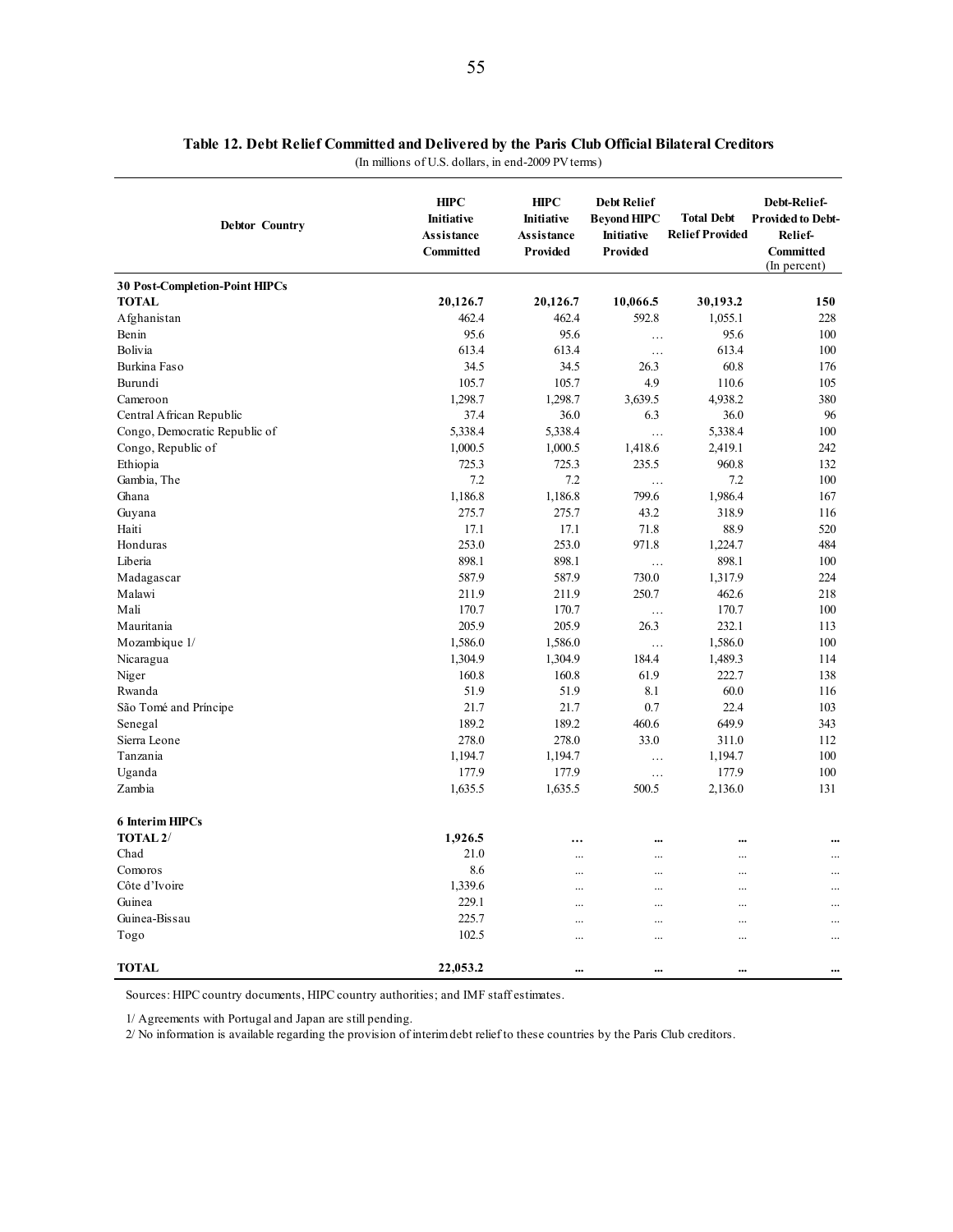| <b>Countries Covered</b> |              | ODA (In percent) |                          | Non-ODA (In percent) |                          | <b>Provision of Relief</b> |                  |
|--------------------------|--------------|------------------|--------------------------|----------------------|--------------------------|----------------------------|------------------|
|                          |              | Pre-cutoff       | Post-cutoff              | Pre-cutoff           | Post-cutoff              |                            |                  |
|                          |              | Date Debt        | Date Debt                | Date Debt            | Date Debt                | Decision Point             | Completion Point |
|                          | P.           | F<br>F           | r                        |                      | F.                       | (In percent)<br>P.         | P.               |
|                          | (1)          | (2)              | (3)                      | (4)                  | (5)                      | (6)                        | (7)              |
| Australia                | <b>HIPCs</b> | 100              | 100                      | 100                  | 100 2/                   | 2/                         | 2/               |
| Austria                  | <b>HIPCs</b> | 100              | $\overline{\phantom{a}}$ | 100                  | ٠                        | Case-by-case, flow         | Stock            |
| Belgium                  | <b>HIPCs</b> | 100              | 100                      | 100                  | $\overline{\phantom{a}}$ | $100$ flow                 | Stock            |
| Canada                   | <b>HIPCs</b> | 100              | 100                      | 100                  | 100                      | 100 flow                   | Stock            |
| Denmark                  | <b>HIPCs</b> | 100              | 1003/                    | 100                  | 1003/                    | 100 flow                   | Stock            |
| France                   | <b>HIPCs</b> | 100              | 100                      | 100                  |                          | 100 flow $4/$              | Stock            |
| Finland                  | <b>HIPCs</b> | 100              | $-5/$                    | 100                  | $-5/$                    |                            |                  |
| Germany                  | <b>HIPCs</b> | 100              | 100                      | 100                  | 100                      | 100 flow                   | Stock            |
| Ireland                  |              |                  | ٠                        |                      |                          |                            |                  |
| Italy                    | <b>HIPCs</b> | 100              | 1006                     | 100                  | 1006                     | 100 flow                   | Stock            |
| Japan                    | <b>HIPCs</b> | 100              | 100                      | 100                  |                          |                            | Stock            |
| Netherlands, the         | <b>HIPCs</b> | 100 7/           | 100                      | 100                  |                          | 90-100 flow 7/             | Stock            |
| Norway                   | <b>HIPCs</b> | 8/               | 8/                       | 9/                   | 9/                       |                            |                  |
| Russia                   | <b>HIPCS</b> | $-10/$           | $-10/$                   | 100                  | 100                      |                            | Stock            |
| Spain                    | <b>HIPCs</b> | 100              | 10011/                   | 100                  | 100 11/                  |                            | Stock            |
| Sweden                   | <b>HIPCs</b> | ٠                | $-12/$                   | 100                  | ٠                        |                            | Stock            |
| Switzerland              | <b>HIPCs</b> | $-13/$           | $-13/$                   | 10014/               |                          | $100$ flow $14/$           | Stock            |
| United Kingdom           | <b>HIPCs</b> | 100              | 100                      | 100                  | 10015/                   | 100 flow 15/               | Stock            |
| United States 16/        | <b>HIPCs</b> | 100              | 100                      | 100                  | 100                      | 100 flow                   | Stock            |

### **Table 13. Paris Club Official Bilateral Creditors' Delivery of Debt Relief under Bilateral Initiatives beyond the HIPC Initiative 1/**

Source: Paris Club Secretariat.

1/ Columns (1) to (7) describe the additional debt relief provided following a specific methodology under bilateral initiatives and need to be read as a whole for each creditor. In column (1), "HIPCs" stands for eligible countries effectively qualifying for the HIPC process. A "100 percent" mention in the table indicates that the debt relief provided under the enhanced HIPC Initiative framework will be topped up to 100 percent through a bilateral initiative.

2/ Australia: post-cutoff date non-ODA relief to apply to debts incurred before a date to be finalized; timing details for both flow and stock relief are to be finalized.

3/ Denmark provides 100 percent cancellation of ODA loans and non-ODA credits contracted and disbursed before September 27, 1999.

4/ France: cancellation of 100 percent of debt service on pre-cutoff date commercial claims on the government as they fall due starting at decision point. Once countries have reached completion point, debt relief on ODA claims on the government will go to a special account and will be used for specific development projects.

5/ Finland: no post-Cutoff date claims

6/ Italy: cancellation of 100 percent of all debts (pre- and post-cutoff date, ODA and non-ODA) incurred before June 20,1999 (the Cologne Summit). At decision point, cancellation of the related amounts falling due in the interim period. At completion point, cancellation of the stock of remaining debt.

7/ The Netherlands: 100 percent ODA (pre- and post-cutoff date debt will be cancelled at decision point); for non-ODA: in some particular cases (Benin, Bolivia, Burkina Faso, Ethiopia, Ghana, Mali, Mozambique, Nicaragua, Rwanda, Tanzania, Uganda and Zambia), the Netherlands will write off 100 percent of the consolidated amounts on the flow at decision point; all other HIPCs will receive interim relief up to 90 percent reduction of the consolidated amounts. At completion point, all HIPCs will receive 100 per cent cancellation of the remaining stock of the pre-cutoff date debt.

8/ Norway has cancelled all ODA claims.

9/ Due to the current World Bank/IMF methodology for recalculating debt reduction needs at HIPC completion point, Norway has postponed the decisions on whether or not to grant 100% debt reduction until after HIPCs' completion point.

10/ Russia has no ODA claims

11/ Spain provides 100 percent cancellation of ODA and non-ODA claims contracted before January 1, 2004

12/ Sweden has no ODA claims.

13/ Switzerland has cancelled all ODA claims.

14/ With the exception of Honduras and Cameroon (which received close to 100% debt relief), Switzerland writes off 100 percent of the remaining debt stock at Completion Point.

15/ United Kingdom: "beyond 100 percent" full write-off of all debts of HIPCs as of their decision points, and reimbursement at decision point of any debt service paid before the decision point.

16/ United States: cancellation of 100 percent of all debts (pre- and post-cutoff date, ODA and non-ODA) incurred before June 20, 1999 (the Cologne Summit).

At decision point, cancellation of accrued arrears and maturities falling due in the interim period. At completion point, cancellation of the stock of remaining eligible debt.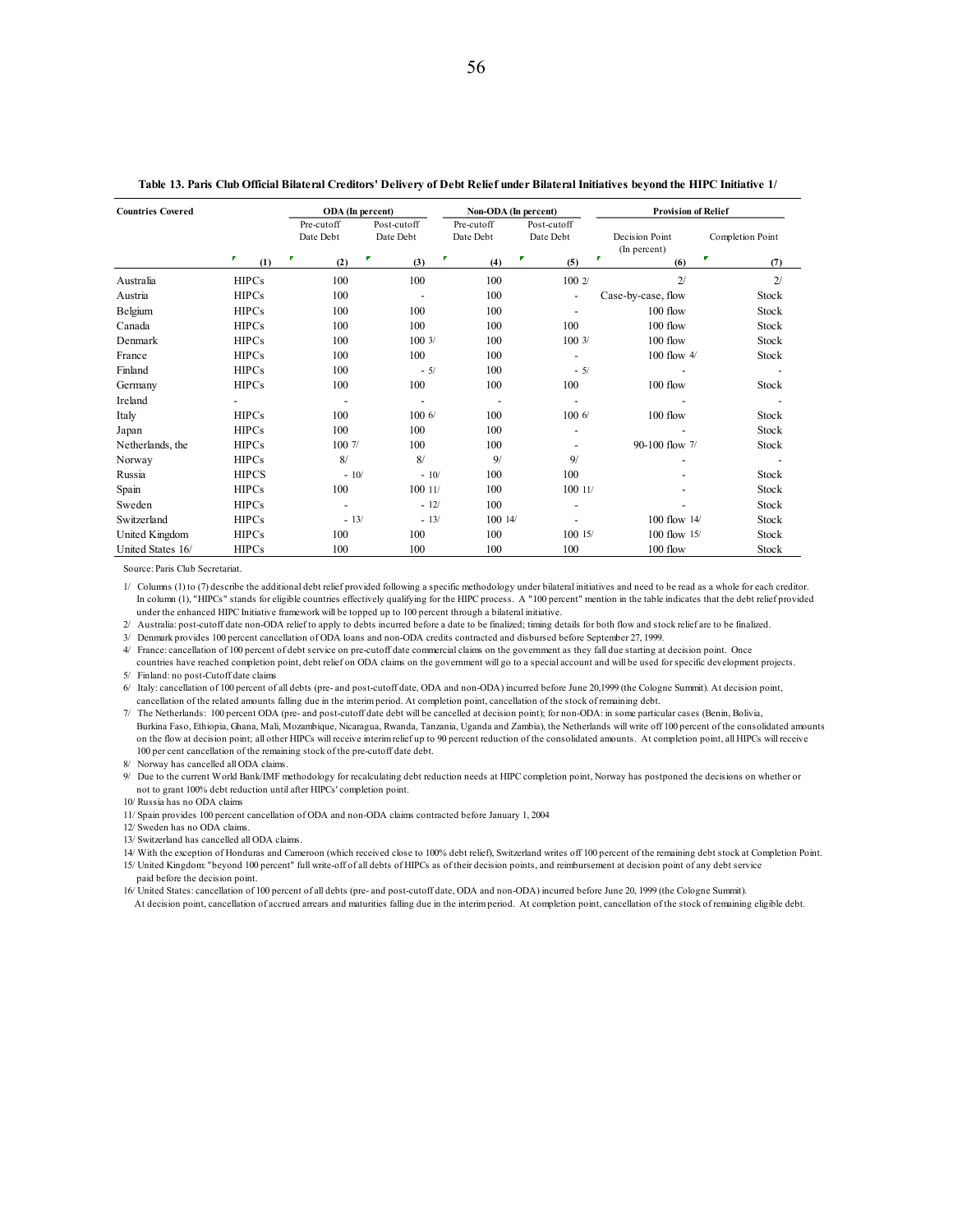|                                             |                          |               |                |        |                |                |          |                |       |                          |                     |            |               |                | <b>Non-Paris Club Official Bilateral Creditors</b> |                   |         |       |                               |           |          |               |                |               |                |              |          |                  |                |
|---------------------------------------------|--------------------------|---------------|----------------|--------|----------------|----------------|----------|----------------|-------|--------------------------|---------------------|------------|---------------|----------------|----------------------------------------------------|-------------------|---------|-------|-------------------------------|-----------|----------|---------------|----------------|---------------|----------------|--------------|----------|------------------|----------------|
|                                             | Algeria                  | Angola        | Argentina      | Brazil | Bulgaria       | <b>Burundi</b> | Cameroon | Cape Verde     | China | Colombia                 | Congo, Dem.<br>Rep. | Costa Rica | Cote d'Ivoire | Croatia        | Cuba                                               | Czech<br>Republic | Ecuador | Egypt | Former Serbia<br>& Montenegro | Guatemala | Honduras | Hungary       | India          | $_{\rm Iran}$ | $_{\rm Iraq}$  | <b>Israe</b> | Jamaica  | Kuwait           | Libya          |
| 36 Post-Decision-Point HIPCs<br>Afghanistan | $\sim$                   | ÷.            | $\sim$         | ÷.     | 9              | $\sim$         | ÷.       | $\overline{a}$ |       | $\overline{\phantom{a}}$ |                     |            |               | $\overline{0}$ |                                                    |                   |         |       | 2/                            |           |          |               |                | $\sqrt{2}$    | $\overline{c}$ | ÷.           |          | $\overline{4}$   | $\sim$         |
| Benin                                       |                          |               | $\overline{3}$ |        |                |                |          |                | 6     |                          | $\Omega$            |            |               |                |                                                    |                   |         |       |                               |           |          |               |                |               |                |              |          | 8                | $\bf{0}$       |
| Bolivia                                     |                          |               |                |        |                |                |          |                | 12    |                          |                     |            |               |                |                                                    |                   |         |       |                               |           |          |               |                |               |                |              |          |                  |                |
| Burkina Faso                                |                          |               |                |        |                |                |          |                |       |                          |                     |            | 14            |                |                                                    |                   |         |       |                               |           |          |               |                |               |                |              |          | 22               | 5              |
| Burundi                                     |                          |               |                |        |                |                |          |                |       |                          |                     |            |               |                |                                                    |                   |         |       |                               |           |          |               |                |               |                |              |          | 15               | 6              |
| Central African Republic                    | $\Omega$                 |               | 26             |        |                |                |          |                | ١q    |                          |                     |            |               |                |                                                    |                   |         |       | 16                            |           |          |               |                |               |                |              |          | 15               | $\,8\,$        |
| Cameroon                                    |                          |               |                |        |                |                |          |                |       |                          |                     |            |               |                |                                                    |                   |         |       |                               |           |          |               |                |               |                |              |          | 8                |                |
| Chad                                        |                          |               |                |        |                |                | $\Omega$ |                | 5     |                          |                     |            |               |                |                                                    |                   |         |       |                               |           |          |               |                |               |                | $\Omega$     |          | $\overline{7}$   | $\overline{a}$ |
| Comoros                                     |                          |               |                |        |                |                |          |                |       |                          |                     |            |               |                |                                                    |                   |         |       |                               |           |          |               |                |               |                |              |          | 14               | ÷.             |
| Congo, Dem. Rep. of                         |                          |               |                |        |                |                |          |                | 35    |                          |                     |            |               |                |                                                    |                   |         |       | 34                            |           |          |               |                |               |                | 19           |          | 46               | $\overline{a}$ |
| Congo, Rep.                                 | $\overline{c}$           | $\Omega$      |                |        | $\theta$       |                |          |                | 13    |                          |                     |            |               |                | $\Omega$                                           |                   |         |       |                               |           |          |               |                |               |                |              |          | 15               | 3              |
| Côte d'Ivoire                               |                          |               |                |        |                |                |          |                | 13    |                          |                     |            |               |                |                                                    |                   |         |       |                               |           |          |               |                |               |                |              |          | $\boldsymbol{0}$ | ÷,             |
| Ethiopia                                    | -5                       |               |                |        | 11             |                |          |                | 14    |                          |                     |            |               |                |                                                    |                   |         |       | 42                            |           |          | $\mathcal{R}$ |                |               |                |              |          | 12               | 49             |
| Gambia, The                                 |                          |               |                |        |                |                |          |                | 3     |                          |                     |            |               |                |                                                    |                   |         |       |                               |           |          |               |                |               |                |              |          | $\overline{1}$   | $\overline{1}$ |
| Ghana                                       |                          |               |                |        |                |                |          |                | 13    |                          |                     |            |               |                |                                                    |                   |         |       |                               |           |          |               |                |               |                |              |          | 17               | ÷,             |
| Guinea                                      |                          |               |                |        | $\mathcal{D}$  |                |          |                | 12    |                          |                     |            |               |                |                                                    |                   |         |       | $\overline{2}$                |           |          |               |                |               |                |              |          | 24               | 6              |
| Guinea-Bissau                               | $\overline{\phantom{0}}$ | $\mathcal{R}$ |                |        |                |                |          |                |       |                          |                     |            |               |                |                                                    |                   |         |       |                               |           |          |               |                |               |                |              |          | 19               | -1             |
| Guyana                                      |                          |               |                |        |                |                |          |                | 5     |                          |                     |            |               |                |                                                    |                   |         |       | $\theta$                      |           |          |               |                |               |                |              |          | 10               | 9              |
| Haiti                                       |                          |               |                |        |                |                |          |                |       |                          |                     |            |               |                |                                                    |                   |         |       |                               |           |          |               |                |               |                |              |          |                  |                |
| Honduras                                    |                          |               |                |        |                |                |          |                |       | -5                       |                     |            |               |                |                                                    |                   |         |       |                               |           |          |               |                |               |                |              |          | 10               |                |
| Liberia                                     |                          |               |                |        |                |                |          |                |       |                          |                     |            |               |                |                                                    |                   |         |       |                               |           |          |               |                |               |                |              |          | $\mathbf{Q}$     | $\sim$         |
| Madagascar                                  | 23                       |               |                |        |                |                |          |                | Q     |                          |                     |            |               |                |                                                    |                   |         |       |                               |           |          |               |                |               | 43             |              |          | 6                | 34             |
| Malawi                                      |                          |               |                |        |                |                |          |                |       |                          |                     |            |               |                |                                                    |                   |         |       |                               |           |          |               |                |               |                |              |          | 9                | $\sim$         |
| Mali                                        | 6                        |               |                |        |                |                |          |                | 28    |                          |                     |            |               |                |                                                    |                   |         |       |                               |           |          |               |                |               | $\overline{4}$ |              |          | 10               | 2              |
| Mauritania                                  | 28                       |               |                |        |                |                |          |                | 25    |                          |                     |            |               |                |                                                    |                   |         |       |                               |           |          |               |                |               | 27             |              |          | 39               | 16             |
| Mozambique 3/                               | 144                      | 17            |                |        | 10             |                |          |                | 8     |                          |                     |            |               |                |                                                    |                   |         |       | -1                            |           |          | 6             | 3              |               | 29             | ÷.           |          | 28               | 46             |
| Nicaragua 4/                                | 27                       |               |                |        | 90             |                |          |                | Δ     |                          |                     | 560        |               |                |                                                    |                   |         |       | 6                             | 531       | 146      |               | $\mathfrak{D}$ | 43            |                |              | $\Omega$ |                  | 85             |
| Niger                                       | 14                       |               |                |        |                |                |          |                |       |                          |                     |            |               |                |                                                    |                   |         |       |                               |           |          |               |                |               | $\theta$       |              |          | 50               | 18             |
| Rwanda                                      |                          |               |                |        |                |                |          |                |       |                          |                     |            |               |                |                                                    |                   |         |       |                               |           |          |               |                |               |                |              |          | 15               | $\overline{1}$ |
| Senegal                                     | 3                        |               |                |        |                |                |          |                | 21    |                          |                     |            |               |                |                                                    |                   |         |       |                               |           |          |               |                |               | $\Omega$       |              |          | 48               | ÷              |
| Sierra Leone                                |                          |               |                |        |                |                |          |                | 42    |                          |                     |            |               |                |                                                    |                   |         |       |                               |           |          |               |                |               |                |              |          | 11               | ÷.             |
| São Tomé and Príncipe                       | -1                       | 10            |                |        |                |                |          | $\Omega$       | 3     |                          |                     |            |               |                |                                                    |                   |         |       |                               |           |          |               |                |               |                |              |          |                  |                |
| Tanzania                                    | 27                       |               |                |        | $\Omega$       |                |          |                | 40    |                          |                     |            |               |                |                                                    | a                 |         |       | 35                            |           |          |               | 11             | 38            | 23             |              |          | 26               | 30             |
| Togo                                        |                          |               |                |        |                |                |          |                | 12    |                          |                     |            |               |                |                                                    |                   |         |       |                               |           |          |               |                |               |                |              |          | 5                | $\omega$       |
| Uganda                                      |                          |               |                |        |                | $\Omega$       |          |                | 16    |                          |                     |            |               |                |                                                    |                   |         |       |                               |           |          |               | 11             |               | $\theta$       |              |          | 15               | 22             |
| Zambia                                      |                          |               |                |        | $\overline{c}$ |                |          |                | 48    |                          |                     |            |               |                |                                                    | $\overline{0}$    |         |       | 14                            |           |          |               | 14             | $\sim$        | $\mathbf{1}$   |              |          |                  | ÷,             |
|                                             |                          |               |                |        |                |                |          |                |       |                          |                     |            |               |                |                                                    |                   |         |       |                               |           |          |               |                |               |                |              |          |                  |                |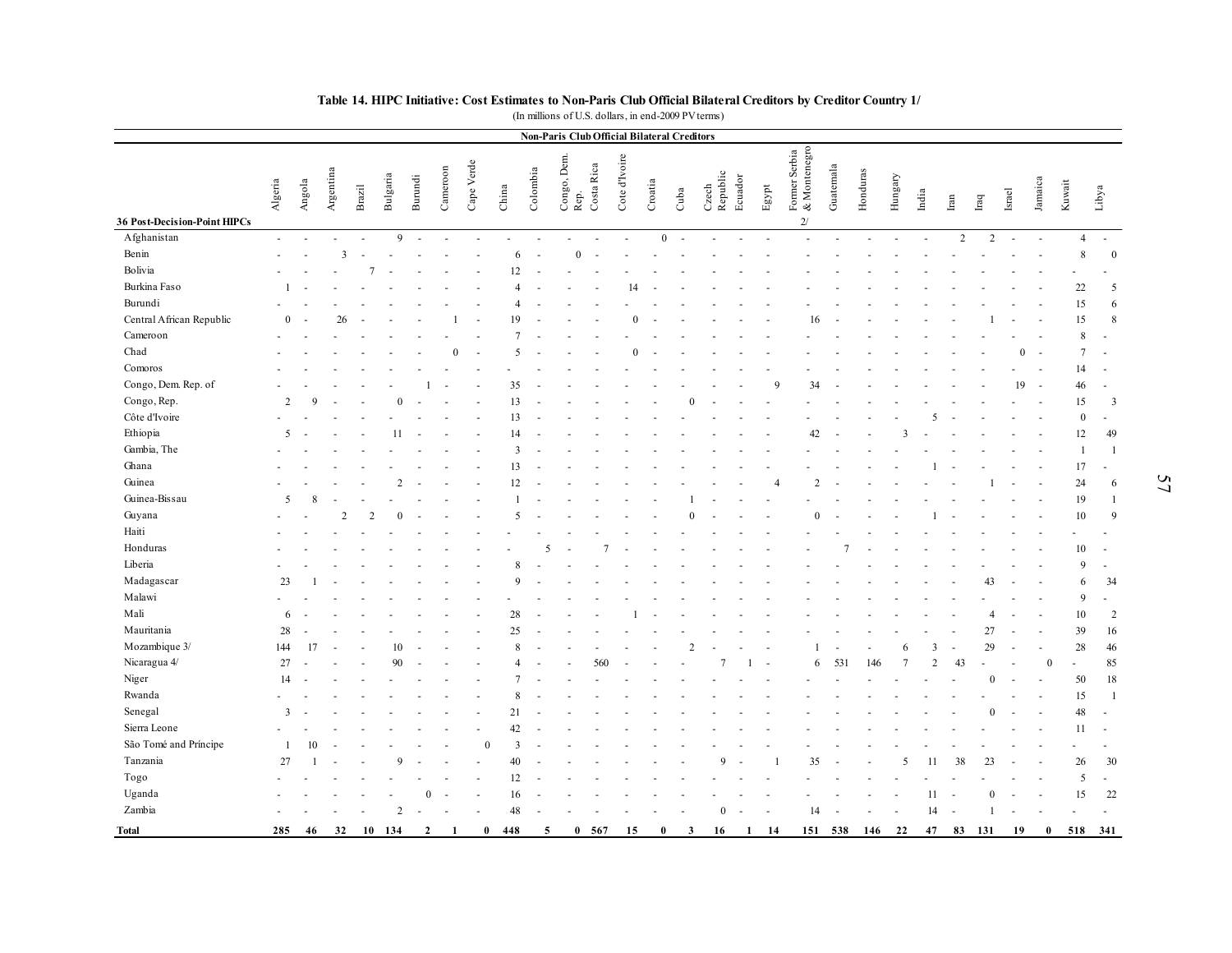|                                             |        |         |         |       |         |      |          |           |           |             |      |             |          |          |                          | <b>Non-Paris Club Official Bilateral Creditors</b> |                          |                          |                          |                  |                         |          |               |            |                       |                     |           |        |          |                |              |
|---------------------------------------------|--------|---------|---------|-------|---------|------|----------|-----------|-----------|-------------|------|-------------|----------|----------|--------------------------|----------------------------------------------------|--------------------------|--------------------------|--------------------------|------------------|-------------------------|----------|---------------|------------|-----------------------|---------------------|-----------|--------|----------|----------------|--------------|
|                                             | Mexico | Morocco | Namibia | Niger | Nigeria | Oman | Pakistan | Korea, P. | Dem. Rep. | Korea, Rep. | Peru | Poland      | Portugal | Romania  | Rwanda                   | Saudi Arabia                                       | Senegal                  | Slovak                   | Republic<br>South Africa | Taiwan,<br>China | $\label{eq:1}$ Tanzania | Thailand | $_{\rm Togo}$ | Trinidad & | Tobago<br>United Arab | Uruguay<br>Emirates | Venezuela | Zambia | Zimbabwe | Other          | <b>Total</b> |
| 36 Post-Decision-Point HIPCs<br>Afghanistan |        |         |         |       |         |      |          |           |           |             |      |             |          |          |                          | $\boldsymbol{\varDelta}$                           | $\overline{\phantom{a}}$ | $\overline{\phantom{0}}$ |                          |                  |                         |          |               |            |                       |                     |           |        |          |                | 26           |
|                                             |        |         |         |       |         |      |          |           |           |             |      |             |          |          |                          |                                                    |                          |                          |                          |                  |                         |          |               |            |                       |                     |           |        |          |                | 18           |
| Benin<br>Bolivia                            |        |         |         |       |         |      |          |           |           |             |      |             |          |          |                          |                                                    |                          |                          |                          |                  |                         |          |               |            |                       |                     |           |        |          |                | 29           |
|                                             |        |         |         |       |         |      |          |           |           |             |      |             |          |          |                          |                                                    |                          |                          |                          |                  |                         |          |               |            |                       |                     |           |        |          |                |              |
| Burkina Faso                                |        |         |         |       |         |      |          |           |           |             |      |             |          |          |                          | 10                                                 |                          |                          |                          | 40               |                         |          |               |            |                       |                     |           |        |          |                | 96           |
| Burundi                                     |        |         |         |       |         |      |          |           |           |             |      |             |          |          |                          | 12<br>13                                           |                          |                          |                          |                  |                         |          |               |            |                       |                     |           |        |          |                | 40           |
| Central African Republic                    |        |         |         |       |         |      |          |           |           |             |      |             |          |          |                          |                                                    |                          |                          |                          | 72               |                         |          |               |            |                       |                     |           |        |          | .5             | 176          |
| Cameroon                                    |        |         |         |       |         |      |          |           |           |             |      |             |          |          |                          | $\boldsymbol{\varDelta}$                           |                          |                          |                          |                  |                         |          |               |            |                       |                     |           |        |          |                | 20           |
| Chad                                        |        |         |         |       |         |      |          |           |           |             |      |             |          |          |                          | $\boldsymbol{\Lambda}$                             |                          |                          |                          | 12               |                         |          |               |            |                       |                     |           |        |          |                | 29           |
| Comoros                                     |        |         |         |       |         |      |          |           |           |             |      |             |          |          |                          | $\mathbf Q$                                        |                          |                          |                          |                  |                         |          |               |            |                       |                     |           |        |          | $\Omega$       | 24           |
| Congo, Dem. Rep.                            |        |         |         |       |         |      |          |           |           |             |      |             |          |          | $\Omega$                 | 21                                                 |                          |                          |                          | 40               |                         |          |               |            |                       |                     |           |        |          |                | 300          |
| Congo, Rep.                                 |        |         |         |       |         |      |          |           |           |             |      |             |          | $\Omega$ |                          | 18                                                 |                          |                          |                          |                  |                         |          |               |            |                       |                     |           |        |          |                | 67           |
| Côte d'Ivoire                               |        |         |         |       |         |      |          |           |           |             |      |             |          |          |                          |                                                    |                          |                          |                          |                  |                         |          |               |            |                       |                     |           |        |          |                | 18           |
| Ethiopia                                    |        |         |         |       |         |      |          |           | 23        |             |      |             |          |          |                          |                                                    |                          |                          |                          |                  |                         |          |               |            |                       |                     |           |        |          |                | 167          |
| Gambia, The                                 |        |         |         |       |         |      |          |           |           |             |      |             |          |          |                          |                                                    |                          |                          |                          | 10               |                         |          |               |            |                       |                     |           |        |          |                | 17           |
| Ghana                                       |        |         |         |       |         |      |          |           |           |             |      |             |          |          |                          | 11                                                 |                          |                          |                          |                  |                         |          |               |            |                       |                     |           |        |          |                | 48           |
| Guinea                                      |        |         |         |       |         |      |          |           |           |             |      |             |          |          |                          | 31                                                 |                          |                          |                          |                  |                         |          |               |            |                       |                     |           |        |          |                | 94           |
| Guinea-Bissau                               |        |         |         |       |         |      |          |           |           |             |      |             |          |          |                          | 13                                                 |                          |                          |                          | 40               |                         |          |               |            |                       |                     |           |        |          |                | 91           |
| Guyana                                      |        |         |         |       |         |      |          |           |           |             |      |             |          |          |                          |                                                    |                          |                          |                          |                  |                         |          |               |            |                       |                     |           |        |          |                | 39           |
| Haiti                                       |        |         |         |       |         |      |          |           |           |             |      |             |          |          |                          |                                                    |                          |                          |                          | 6                |                         |          |               |            |                       |                     |           |        |          |                | 6            |
| Honduras                                    | 14     |         |         |       |         |      |          |           |           |             |      |             |          |          |                          |                                                    |                          |                          |                          | 16               |                         |          |               |            |                       |                     |           |        |          |                | 66           |
| Liberia                                     |        |         |         |       |         |      |          |           |           |             |      |             |          |          |                          | 13                                                 |                          |                          |                          | 70               |                         |          |               |            |                       |                     |           |        |          |                | 100          |
| Madagascar                                  |        |         |         |       |         |      |          |           |           |             |      |             |          |          |                          | $\overline{3}$                                     |                          |                          |                          |                  |                         |          |               |            |                       |                     |           |        |          |                | 120          |
| Malawi                                      |        |         |         |       |         |      |          |           |           |             |      |             |          |          |                          |                                                    |                          |                          |                          | 2 <sup>1</sup>   |                         |          |               |            |                       |                     |           |        |          |                | 30           |
| Mali                                        |        |         |         |       |         |      |          |           |           |             |      |             |          |          |                          | 24                                                 |                          |                          |                          |                  |                         |          |               |            |                       |                     |           |        |          |                | 82           |
| Mauritania                                  |        |         |         |       |         |      |          |           |           |             |      |             |          |          |                          | 46                                                 |                          |                          |                          |                  |                         |          |               |            |                       |                     |           |        |          |                | 186          |
| Mozambique 3/                               |        |         |         |       |         |      |          |           |           |             |      | 5           |          | 39       | $\overline{\phantom{a}}$ |                                                    |                          | 11                       | -6                       |                  |                         |          |               |            |                       |                     |           |        |          |                | 356          |
| Nicaragua 4/                                | 62     |         |         |       |         |      |          |           | C         |             |      | $\mathbf Q$ |          |          |                          |                                                    |                          | 29                       |                          | 179              |                         |          |               |            |                       |                     |           |        |          |                | 1,872        |
| Niger                                       |        |         |         |       |         |      |          |           |           |             |      |             |          |          |                          | 25                                                 |                          |                          |                          | 65               |                         |          |               |            |                       |                     |           |        |          | $\overline{a}$ | 183          |
| Rwanda                                      |        |         |         |       |         |      |          |           |           |             |      |             |          |          |                          | 16                                                 |                          |                          |                          |                  |                         |          |               |            |                       |                     |           |        |          |                | 42           |
| Senegal                                     |        |         |         |       |         |      |          |           |           |             |      |             |          |          |                          | 32                                                 |                          |                          |                          | 17               |                         |          |               |            |                       |                     |           |        |          |                | 128          |
| Sierra Leone                                |        |         |         |       |         |      |          |           |           |             |      |             |          |          |                          |                                                    |                          |                          |                          |                  |                         |          |               |            |                       |                     |           |        |          |                | 57           |
| São Tomé and Príncipe                       |        |         |         |       |         |      |          |           |           |             |      |             | 8        |          |                          |                                                    |                          |                          |                          |                  |                         |          |               |            |                       |                     |           |        |          |                | 22           |
| Tanzania                                    |        |         |         |       |         |      |          |           |           |             |      | 3           |          | $\Omega$ |                          | $\mathbf{8}$                                       |                          |                          |                          |                  |                         |          |               |            |                       |                     |           | ∩      | $\Omega$ |                | 271          |
| Togo                                        |        |         |         |       |         |      |          |           |           |             |      |             |          |          |                          | $\Omega$                                           |                          |                          |                          |                  |                         |          |               |            |                       |                     |           |        |          |                | 17           |
| Uganda                                      |        |         |         |       |         |      |          |           |           |             |      |             |          |          |                          | $\mathcal{R}$                                      |                          |                          |                          |                  |                         |          |               |            |                       |                     |           |        |          |                | 87           |
| Zambia                                      |        |         |         |       |         |      |          |           |           |             |      |             |          | 5        | ÷.                       | $\Omega$                                           |                          |                          |                          |                  |                         |          |               |            |                       |                     |           |        |          |                | 84           |
|                                             |        |         |         |       |         |      |          |           |           |             |      |             |          |          |                          |                                                    |                          |                          |                          |                  |                         |          |               |            |                       |                     |           |        |          |                |              |

Sources: HIPC Country Documents; IMF staff estimates.

1/ Non-Paris Club creditors include those creditors that did not indicate their intention to participate in the Paris Club meeting at the time the completion point document for a particular country was being prepared. Thus, the claims of some creditors that are not permanent members of the Club, but were invited by the Paris Club to participate in the completion point debt negotiation for a given country and

signed the Paris Club Agreed Minutes at the end of this negotiation, are not considered in here.

2/ Listed as Yugoslavia in decision point documents.

3/ Excludes claims held by the Ceskoslovenska Obchodni Banka on Mozambique at the time of decision point.

4/ Guatemala's claims on Nicaragua were taken over by Spain in a debt swap. Spain has agreed to provide HIPC Initiative debt relief to Nicaragua on those claims.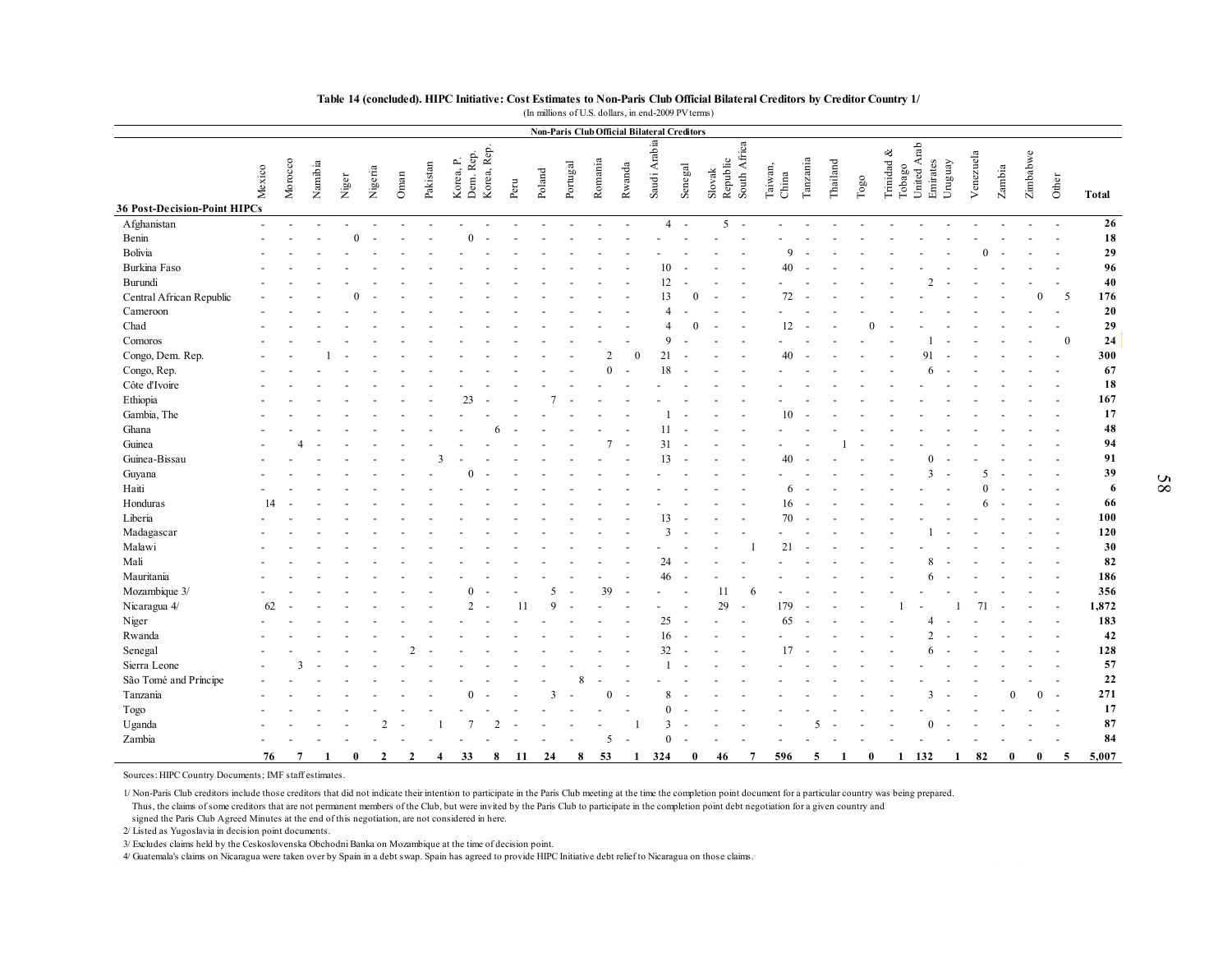**Table 15. Debt Relief Committed and Delivered by the Non-Paris Club Official Bilateral Creditors to the 30 Post-Completion-Point HIPCs 1/**

|  |  | (in millions of U.S. dollars, 2009 PV terms unless otherwise indicated) |
|--|--|-------------------------------------------------------------------------|
|--|--|-------------------------------------------------------------------------|

|                                                     | <b>Number of Completion</b><br><b>Point Debtors</b> |                      | <b>HIPC</b> Initiative<br><b>Assistance Costs</b> |                                  | <b>HIPC Initiative Assistance Delivered</b> |                  |
|-----------------------------------------------------|-----------------------------------------------------|----------------------|---------------------------------------------------|----------------------------------|---------------------------------------------|------------------|
|                                                     | Total                                               | Relief Provided      | <b>PVTerms</b>                                    | Percent of                       | PV Terms                                    | Percent of Total |
|                                                     |                                                     |                      |                                                   | <b>Total Cost</b>                |                                             | Assistance       |
| Creditor Country                                    | (1)                                                 | (2)                  | (3)                                               | (4)                              | (5)                                         | $(6)=(5)/(3)$    |
| I. Full delivery of HIPC Relief (11 creditors):     |                                                     |                      |                                                   |                                  |                                             |                  |
| Croatia                                             | $\mathbf{1}$                                        | $\mathbf{1}$         | $\boldsymbol{0}$                                  | $\boldsymbol{0}$                 | $\boldsymbol{0}$                            | 100              |
| Egypt                                               | $\overline{c}$                                      | $\overline{c}$       | 10                                                | $\mathbf{0}$                     | 10                                          | 100              |
| Hungary                                             | $\overline{4}$                                      | $\overline{4}$       | 22                                                | $\boldsymbol{0}$                 | 22                                          | 100              |
| Israel                                              | $\mathbf{1}$                                        | $\mathbf{1}$         | 19                                                | $\boldsymbol{0}$                 | 19                                          | 100              |
| Jamaica                                             | $\mathbf{1}$                                        | $\mathbf{1}$         | $\boldsymbol{0}$                                  | $\mathbf{0}$                     | $\boldsymbol{0}$                            | 100              |
| Morocco                                             | $\mathbf{1}$                                        | $\,1$                | $\overline{\mathbf{3}}$                           | $\mathbf{0}$                     | 3                                           | 100              |
| Oman                                                | $\mathbf{1}$                                        | $\mathbf{1}$         | $\overline{2}$                                    | $\mathbf{0}$                     | $\overline{2}$                              | 100              |
| Portugal                                            | $\mathbf{1}$                                        | $\mathbf{1}$         | $\,$ 8 $\,$                                       | $\mathbf{0}$                     | 8                                           | 100              |
| Republic of Korea                                   | $\overline{c}$                                      | $\overline{c}$       | 8                                                 | $\mathbf{0}$                     | 8                                           | 100              |
| South Africa                                        | $\overline{c}$                                      | $\mathfrak 2$        | $\tau$                                            | $\mathbf{0}$                     | $\overline{7}$                              | 100              |
| Trinidad and Tobago                                 | $\mathbf{1}$                                        | $\mathbf{1}$         | $\mathbf{1}$                                      | $\boldsymbol{0}$                 | $\mathbf{1}$                                | 100              |
| <b>Total</b>                                        |                                                     |                      | 80                                                | $\overline{2}$                   | 80                                          | 100              |
| II. Partial delivery of HIPC Relief (25 creditors): |                                                     |                      |                                                   |                                  |                                             |                  |
| Algeria                                             | 13                                                  | 3                    | 280                                               | 6                                | 42                                          | 15               |
| Argentina                                           | 3                                                   | 1                    | 32                                                | 1                                | 3                                           | 11               |
| Brazil                                              | $\overline{c}$                                      | $\mathbf{1}$         | 10                                                | $\mathbf{0}$                     | $\overline{7}$                              | 77               |
| Bulgaria                                            | 8                                                   | $\overline{4}$       | 132                                               | 3                                | $100 - 111$                                 | $76 - 84$        |
| Burundi 3/                                          | $\overline{c}$                                      | $\mathbf{1}$         | $\sqrt{2}$                                        | $\mathbf{0}$                     | $\cdots$                                    | $\cdots$         |
| China 4/                                            | 26                                                  | 20                   | 405                                               | $\overline{9}$                   | $225 - 273$                                 | $56 - 68$        |
| Colombia                                            | $\mathbf{1}$                                        | $\mathbf{1}$         | 5                                                 | $\boldsymbol{0}$                 | $\overline{4}$                              | 66               |
| Cuba                                                | 3                                                   | $\mathbf{1}$         | $\mathfrak{Z}$                                    | $\boldsymbol{0}$                 | $\boldsymbol{0}$                            | 7                |
| Czech Republic                                      | 3                                                   | 3                    | 16                                                | $\mathbf{0}$                     | $16 - 16$                                   | $99 - 100$       |
| Former Yugoslavia 5/                                | 8                                                   | $\overline{c}$       | 149                                               | 3                                | $6 - 48$                                    | $4 - 32$         |
| Guatemala 6/                                        | $\overline{c}$                                      | $\mathbf{1}$         | 538                                               | 11                               | 531                                         | 99               |
| India 7/                                            | $\tau$                                              | $\overline{4}$       | 43                                                | $\mathbf{1}$                     | $5 - 30$                                    | $11 - 69$        |
| Iraq                                                | 11                                                  | $\mathbf{1}$         | 130                                               | 3                                | $\overline{c}$                              | $\mathbf{1}$     |
| Kuwait 8/                                           | 25                                                  | 17                   | 449                                               | $\overline{9}$                   | 275                                         | 61               |
| Libya                                               | 17                                                  | $\overline{4}$       | 335                                               | $\overline{7}$                   | $35 - 57$                                   | $10 - 17$        |
| Mexico                                              | $\overline{2}$                                      | $\mathbf{1}$         | 76                                                | $\overline{2}$                   | 62                                          | 81               |
| People's Democratic Republic of Korea               | $\tau$                                              | $\mathbf{1}$         | 33                                                | $\mathbf{1}$                     | 2                                           | 7                |
| Poland                                              | $\overline{4}$                                      | $\overline{2}$       | 24                                                | $\mathbf{1}$                     | 14                                          | 60               |
| Romania                                             | 5                                                   | 3                    | 46                                                | $\mathbf{1}$                     | 41                                          | 89               |
| Rwanda                                              | $\mathbf{2}$                                        | $\,1$                | $\mathbf{1}$                                      | $\boldsymbol{0}$                 | $\mathbf{1}$                                | 74               |
| Saudi Arabia                                        | 20                                                  | 12<br>$\overline{c}$ | 266                                               | 6                                | $98 - 154$                                  | $37 - 58$        |
| Slovak Republic                                     | 3<br>$\mathbf{1}$                                   | $\boldsymbol{0}$     | 46<br>5                                           | $\mathbf{1}$<br>$\boldsymbol{0}$ | 34                                          | 75               |
| Tanzania 3/<br>United Arab Emirates                 | 12                                                  | $\mathbf{1}$         | 131                                               | $\mathfrak z$                    | <br>$0 - 3$                                 | <br>$0 - 2$      |
| Venezuela                                           | 5                                                   | 3                    | 82                                                | $\overline{2}$                   | 42                                          | 51               |
| <b>Total</b>                                        |                                                     |                      | 3239                                              | 68                               | 1,545 - 1,753                               | $48 - 54$        |
|                                                     |                                                     |                      |                                                   |                                  |                                             |                  |
| III. No delivery of HIPC Relief (18 creditors):     | 5                                                   | $\boldsymbol{0}$     | 38                                                |                                  | $\boldsymbol{0}$                            | $\boldsymbol{0}$ |
| Angola<br>Cameroon                                  | $\mathbf{1}$                                        | $\mathbf{0}$         | $\mathbf{1}$                                      | $\mathbf{1}$<br>$\mathbf{0}$     | $\boldsymbol{0}$                            | $\boldsymbol{0}$ |
| Cape Verde                                          | $\mathbf{1}$                                        | $\boldsymbol{0}$     | $\bf{0}$                                          | $\bf{0}$                         | $\boldsymbol{0}$                            | $\boldsymbol{0}$ |
| Costa Rica                                          | $\overline{c}$                                      | $\mathbf{0}$         | 567                                               | 12                               | $\theta$                                    | $\overline{0}$   |
| Cote d'Ivoire                                       | 3                                                   | $\boldsymbol{0}$     | 15                                                | $\boldsymbol{0}$                 | $\bf{0}$                                    | $\boldsymbol{0}$ |
| Democratic Republic of the Congo                    | $\mathbf{1}$                                        | $\mathbf{0}$         | $\mathbf{0}$                                      | $\mathbf{0}$                     | $\mathbf{0}$                                | $\mathbf{0}$     |
| Ecuador                                             | $\mathbf{1}$                                        | $\mathbf{0}$         | $\mathbf{1}$                                      | $\mathbf{0}$                     | $\mathbf{0}$                                | $\mathbf{0}$     |
| Honduras                                            | $\,1\,$                                             | $\boldsymbol{0}$     | 146                                               | 3                                | $\mathbf{0}$                                | $\mathbf{0}$     |
| Iran                                                | 3                                                   | $\mathbf{0}$         | 83                                                | $\overline{c}$                   | $\mathbf{0}$                                | $\mathbf{0}$     |
| Namibia                                             | $\,1\,$                                             | $\boldsymbol{0}$     | $\mathbf{1}$                                      | $\boldsymbol{0}$                 | $\Omega$                                    | $\boldsymbol{0}$ |
| Niger                                               | $\overline{c}$                                      | $\boldsymbol{0}$     | $\boldsymbol{0}$                                  | $\boldsymbol{0}$                 | $\bf{0}$                                    | $\boldsymbol{0}$ |
| Nigeria                                             | $\mathbf{1}$                                        | $\theta$             | $\overline{2}$                                    | $\Omega$                         | $\Omega$                                    | $\theta$         |
| Pakistan                                            | $\mathbf{1}$                                        | $\boldsymbol{0}$     | $\mathbf{1}$                                      | $\bf{0}$                         | $\boldsymbol{0}$                            | $\boldsymbol{0}$ |
| Peru                                                | $\mathbf{1}$                                        | $\mathbf{0}$         | 11                                                | $\mathbf{0}$                     | $\mathbf{0}$                                | $\mathbf{0}$     |
| Taiwan Province of China                            | 12                                                  | $\boldsymbol{0}$     | 544                                               | 12                               | $\mathbf{0}$                                | $\boldsymbol{0}$ |
| Uruguay                                             | $\mathbf{1}$                                        | $\boldsymbol{0}$     | $\mathbf{1}$                                      | $\boldsymbol{0}$                 | $\overline{0}$                              | $\mathbf{0}$     |
| Zambia                                              | $\,1\,$                                             | $\mathbf{0}$         | $\mathbf{0}$                                      | $\mathbf{0}$                     | $\mathbf{0}$                                | $\mathbf{0}$     |
| Zimbabwe                                            | $\overline{c}$                                      | $\boldsymbol{0}$     | $\boldsymbol{0}$                                  | $\boldsymbol{0}$                 | $\boldsymbol{0}$                            | $\boldsymbol{0}$ |
| <b>Total</b>                                        |                                                     |                      | 1,412                                             | 30                               | $\bf{0}$                                    | $\bf{0}$         |
| Grand Total (I+II+III)                              |                                                     |                      | 4,731                                             | 100.0                            | $1,625 - 1,832$                             | $34 - 39$        |

Sources: HIPC documents; country authorities; and Fund and Bank staff estimates.

1/ Based on information received as of June 2010. The information covers only creditors that have claims on post-completion-point countries.

2/ Argentina, Brazil, the Republic of Korea, Kuwait, Mexico, Morocco, Portugal, South Africa, and Trinidad and Tobago are associated members of the Paris Club. As such, these countries participate in negotiation sessions of the Paris Club on a case-by-case basis, provided that certain conditiones are met. Generally, creditors participating in a negotiation session for a particular country are considered Paris Club members for the purpose of HIPC calculations.

3/ In these cases, debtors have indicated that some relief has been provided but the information received is insufficient to quantify it.

4/ The debt relief estimates for China are based on debt cancellations data provided by debtors.

5/ Partition of HIPC loans outstanding at decision point and the associated debt relief among members of the Former Yugoslavia is being determined with the help of the authorities.

6/ Guatemala's claims on Nicaragua were taken over by Spain in a debt swap. Spain has agreed to provide HIPC debt relief to Nicaragua on those claims.<br>7/ In June 2003, India announced its intention to write off all non-exp

8/ Debt relief estimates for Kuwait are based on detailed loan by loan information provided by the Kuwait Fund for Arab Economic Development (KFAED).